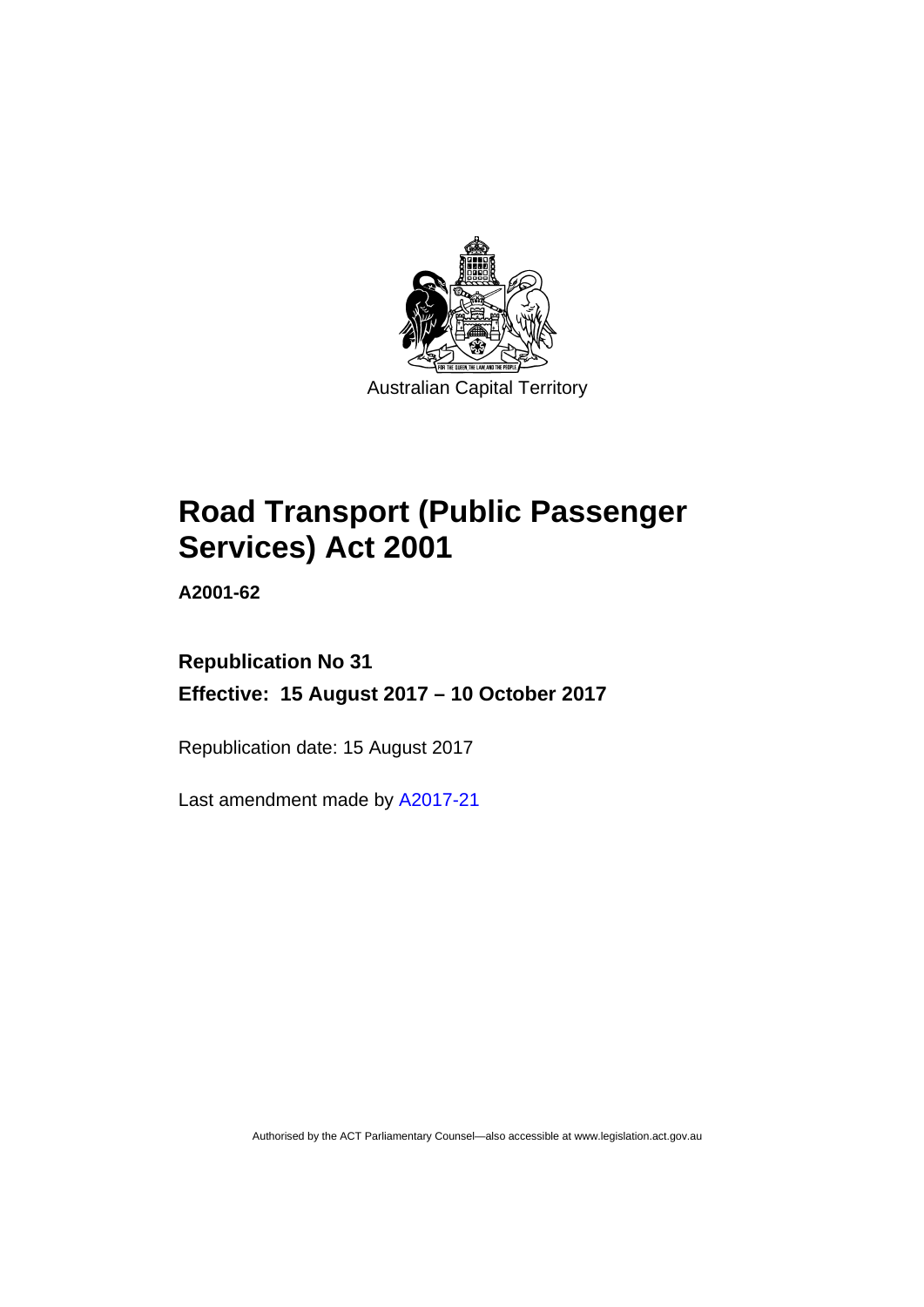### **About this republication**

#### **The republished law**

This is a republication of the *Road Transport (Public Passenger Services) Act 2001* (including any amendment made under the *[Legislation Act 2001](http://www.legislation.act.gov.au/a/2001-14)*, part 11.3 (Editorial changes)) as in force on 15 August 2017*.* It also includes any commencement, amendment, repeal or expiry affecting this republished law to 15 August 2017.

The legislation history and amendment history of the republished law are set out in endnotes 3 and 4.

#### **Kinds of republications**

The Parliamentary Counsel's Office prepares 2 kinds of republications of ACT laws (see the ACT legislation register at [www.legislation.act.gov.au](http://www.legislation.act.gov.au/)):

- authorised republications to which the *[Legislation Act 2001](http://www.legislation.act.gov.au/a/2001-14)* applies
- unauthorised republications.

The status of this republication appears on the bottom of each page.

#### **Editorial changes**

The *[Legislation Act 2001](http://www.legislation.act.gov.au/a/2001-14)*, part 11.3 authorises the Parliamentary Counsel to make editorial amendments and other changes of a formal nature when preparing a law for republication. Editorial changes do not change the effect of the law, but have effect as if they had been made by an Act commencing on the republication date (see *[Legislation Act 2001](http://www.legislation.act.gov.au/a/2001-14)*, s 115 and s 117). The changes are made if the Parliamentary Counsel considers they are desirable to bring the law into line, or more closely into line, with current legislative drafting practice.

This republication does not include amendments made under part 11.3 (see endnote 1).

#### **Uncommenced provisions and amendments**

If a provision of the republished law has not commenced, the symbol  $\mathbf{U}$  appears immediately before the provision heading. Any uncommenced amendments that affect this republished law are accessible on the ACT legislation register [\(www.legislation.act.gov.au\)](http://www.legislation.act.gov.au/). For more information, see the home page for this law on the register.

#### **Modifications**

If a provision of the republished law is affected by a current modification, the symbol  $\mathbf{M}$ appears immediately before the provision heading. The text of the modifying provision appears in the endnotes. For the legal status of modifications, see the *[Legislation Act 2001](http://www.legislation.act.gov.au/a/2001-14)*, section 95.

#### **Penalties**

At the republication date, the value of a penalty unit for an offence against this law is \$150 for an individual and \$750 for a corporation (see *[Legislation Act 2001](http://www.legislation.act.gov.au/a/2001-14)*, s 133).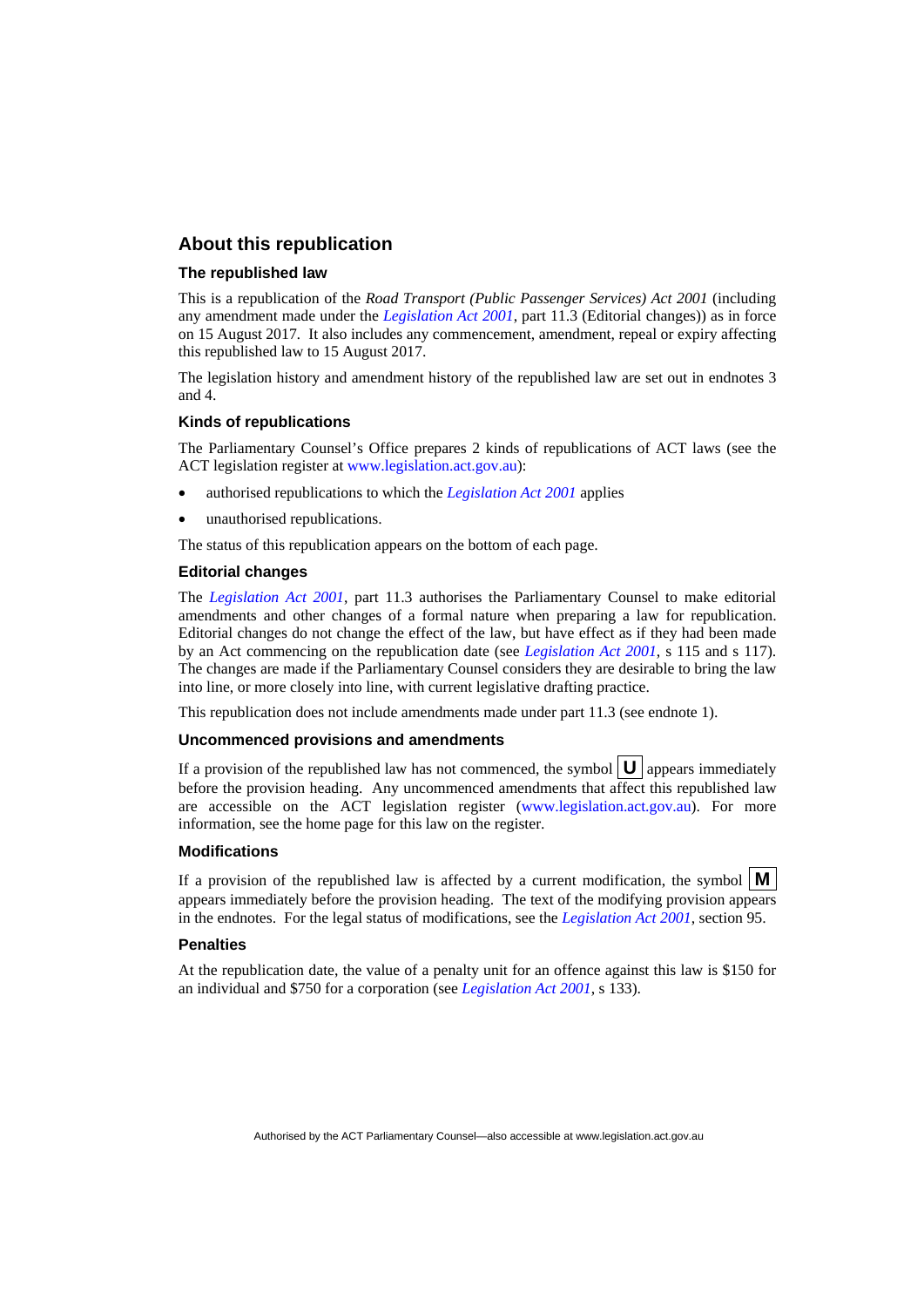

Australian Capital Territory

Page

# **Road Transport (Public Passenger Services) Act 2001**

# **Contents**

| Part 1              | <b>Preliminary</b>                                                                  |            |
|---------------------|-------------------------------------------------------------------------------------|------------|
| 1                   | Name of Act                                                                         | 2          |
| 2                   | Objects of Act                                                                      | 2          |
| 3                   | Dictionary                                                                          | 3          |
| 4                   | <b>Notes</b>                                                                        | 3          |
| 4A                  | Offences against Act-application of Criminal Code etc                               | 3          |
| 5                   | Functions of road transport authority                                               | 5          |
| 6                   | Registers under this Act                                                            | 5          |
| $\overline{7}$      | Security and disclosure of information in registers                                 | 6          |
| 8                   | Competition and Consumer Act authorisation                                          | 7          |
| 9                   | Combinations of accreditations, authorisations and licences                         | 7          |
| 10                  | What is a <i>public passenger service</i> ?                                         | 7          |
| Part 2              | <b>Bus services</b>                                                                 |            |
| <b>Division 2.1</b> | <b>Basic concepts</b>                                                               |            |
| 10A                 | Meaning of bus and public bus                                                       | 8          |
| 11                  | Meaning of bus service                                                              | 8          |
| 12                  | What is a regular route service?                                                    | 8          |
| R31<br>15/08/17     | Road Transport (Public Passenger Services) Act 2001<br>Effective: 15/08/17-10/10/17 | contents 1 |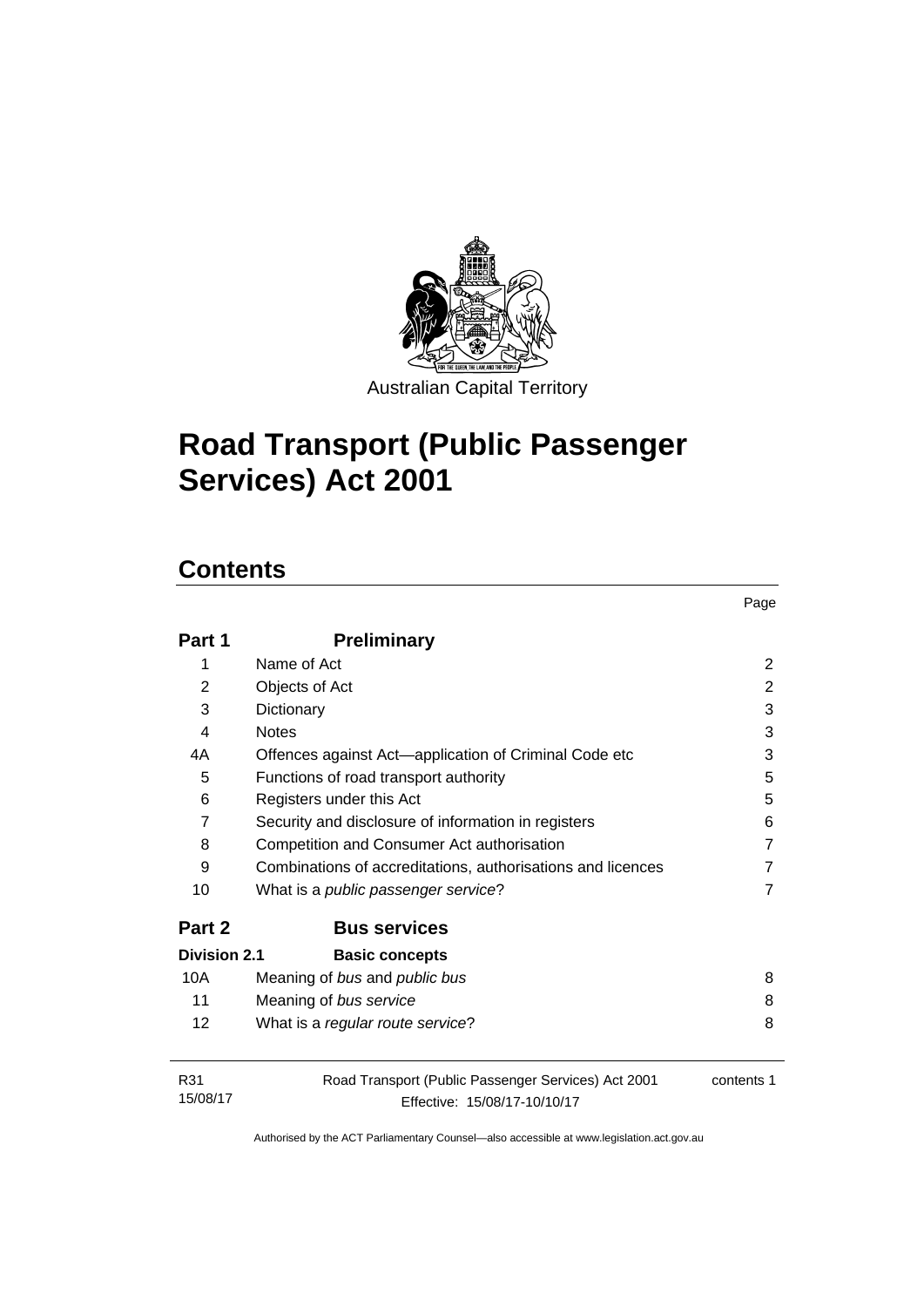| 13                  | What is a tour and charter service?                                      | Page<br>8 |
|---------------------|--------------------------------------------------------------------------|-----------|
| 14                  | What is a long-distance service?                                         | 9         |
|                     |                                                                          |           |
| <b>Division 2.2</b> | <b>Accreditation of bus service operators</b>                            |           |
| 15                  | Bus operators--- purposes of accreditation                               | 9         |
| 16                  | Regulations about accreditation system                                   | 9         |
| <b>Division 2.3</b> | Service contracts for regular route services                             |           |
| 17                  | Service contracts-regular route services                                 | 11        |
| <b>Division 2.4</b> | Entitlement to operate certain bus services                              |           |
| 18                  | Entitlement to operate regular route services                            | 12        |
| 19                  | Entitlement to operate tour and charter services                         | 13        |
| 19A                 | Territory's entitlement to operate bus service                           | 13        |
| 20                  | Unaccredited operators not to operate certain bus services               | 13        |
| 21                  | Pretending to be an accredited bus service operator                      | 14        |
| 22                  | Operators of regular route services to hold service contracts            | 14        |
| <b>Division 2.5</b> | <b>Regulation of bus services</b>                                        |           |
| 23                  | Regular route services-power to determine maximum fares                  | 15        |
| 24                  | Regulations about operation of bus services by accredited people         | 15        |
| 25                  | Regulations about operation of public buses                              | 16        |
| 26                  | Regulations about bus drivers                                            | 17        |
| 27                  | Regulations about conduct of passengers                                  | 18        |
| Part 3              | <b>Transport booking services</b>                                        |           |
| <b>Division 3.1</b> | <b>Basic concepts</b>                                                    |           |
| 28                  | Meaning of transport booking service                                     | 19        |
| 29                  | Meaning of bookable vehicle and bookable vehicle driver                  | 19        |
| <b>Division 3.2</b> | <b>Transport booking service-accreditation</b>                           |           |
| 30                  | Transport booking service-purpose of accreditation                       | 20        |
| 31                  | Transport booking service-regulations about accreditation                | 20        |
| 32                  | Transport booking service must be accredited                             | 21        |
| 33                  | Transport booking service must comply with accreditation conditions      | 22        |
| 34                  | Pretend to be accredited transport booking service                       | 22        |
| <b>Division 3.3</b> | Transport booking service-affiliated drivers and<br>affiliated operators |           |
| 35                  | Meaning of affiliated driver                                             | 22        |
| contents 2          | Road Transport (Public Passenger Services) Act 2001                      | R31       |
|                     | Effective: 15/08/17-10/10/17                                             | 15/08/17  |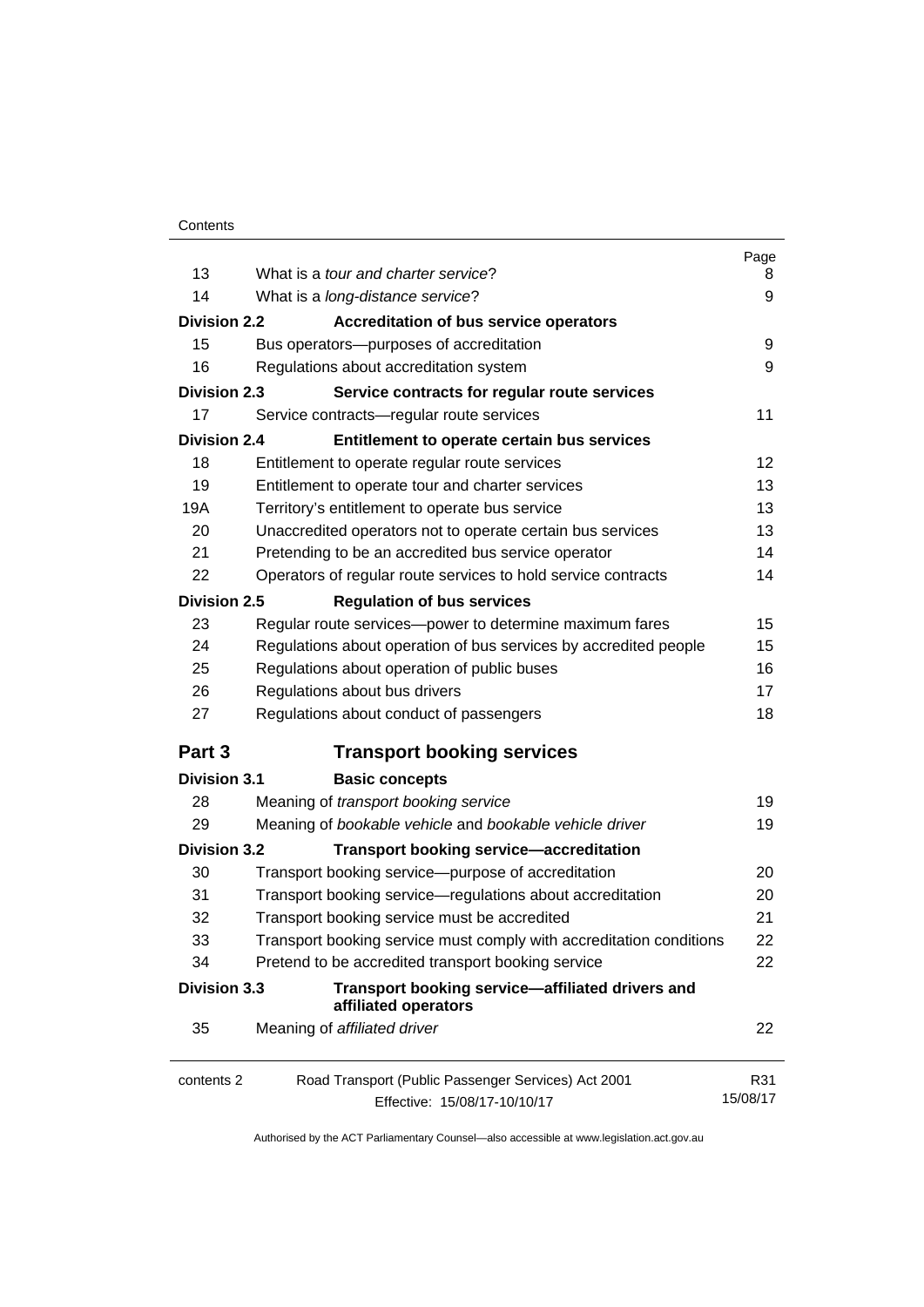| Contents |
|----------|
|----------|

|                     |                                                                                           | Page       |
|---------------------|-------------------------------------------------------------------------------------------|------------|
| 36                  | Meaning of affiliated driver agreement                                                    | 22         |
| 36A                 | Pretend to be affiliated driver                                                           | 23         |
| 36B                 | Meaning of affiliated operator                                                            | 23         |
| 36C                 | Meaning of affiliated operator agreement                                                  | 23         |
| 36D                 | Pretend to be affiliated operator                                                         | 24         |
| 36E                 | Taxi driver or taxi service operator must be affiliated with transport<br>booking service | 24         |
| 36F                 | Rideshare driver must be affiliated with transport booking service                        | 25         |
| Division 3.4        | <b>Transport booking service-operation</b>                                                |            |
| 36G                 | Transport booking service-responsibilities                                                | 25         |
| 36H                 | Transport booking services-regulations about operation                                    | 26         |
| <b>361</b>          | Court may order transport booking service to take certain actions                         | 27         |
| Part 4              | <b>Licensing of taxi vehicles</b>                                                         |            |
| <b>Division 4.1</b> | <b>Basic concepts</b>                                                                     |            |
| 37                  | Meaning of taxi licence                                                                   | 31         |
| 38                  | Meaning of restricted taxi licence                                                        | 31         |
| Division 4.2        | <b>Taxi licences</b>                                                                      |            |
| 39                  | Maximum numbers of taxi licences                                                          | 31         |
| 40                  | Issue of taxi licences                                                                    | 31         |
| 41                  | Transferability of taxi licences                                                          | 32         |
| 42                  | Use of vehicles as taxis                                                                  | 32         |
| 43                  | Pretending vehicles are licensed taxis                                                    | 33         |
| 44                  | Regulations about taxi licences                                                           | 33         |
| Part 5              | <b>Taxi services</b>                                                                      |            |
| <b>Division 5.1</b> | <b>Basic concepts</b>                                                                     |            |
| 45                  | Meaning of taxi                                                                           | 35         |
| 46                  | Meaning of restricted taxi                                                                | 35         |
| 47                  | Meaning of taxi service                                                                   | 35         |
| 48                  | Meaning of restricted taxi service                                                        | 35         |
| <b>Division 5.2</b> | Accreditation of taxi service operators                                                   |            |
| 49                  | Taxi service operators-purposes of accreditation                                          | 36         |
| 50                  | Taxi service operators-regulations about accreditation system                             | 36         |
| R31                 | Road Transport (Public Passenger Services) Act 2001                                       | contents 3 |
| 15/08/17            | Effective: 15/08/17-10/10/17                                                              |            |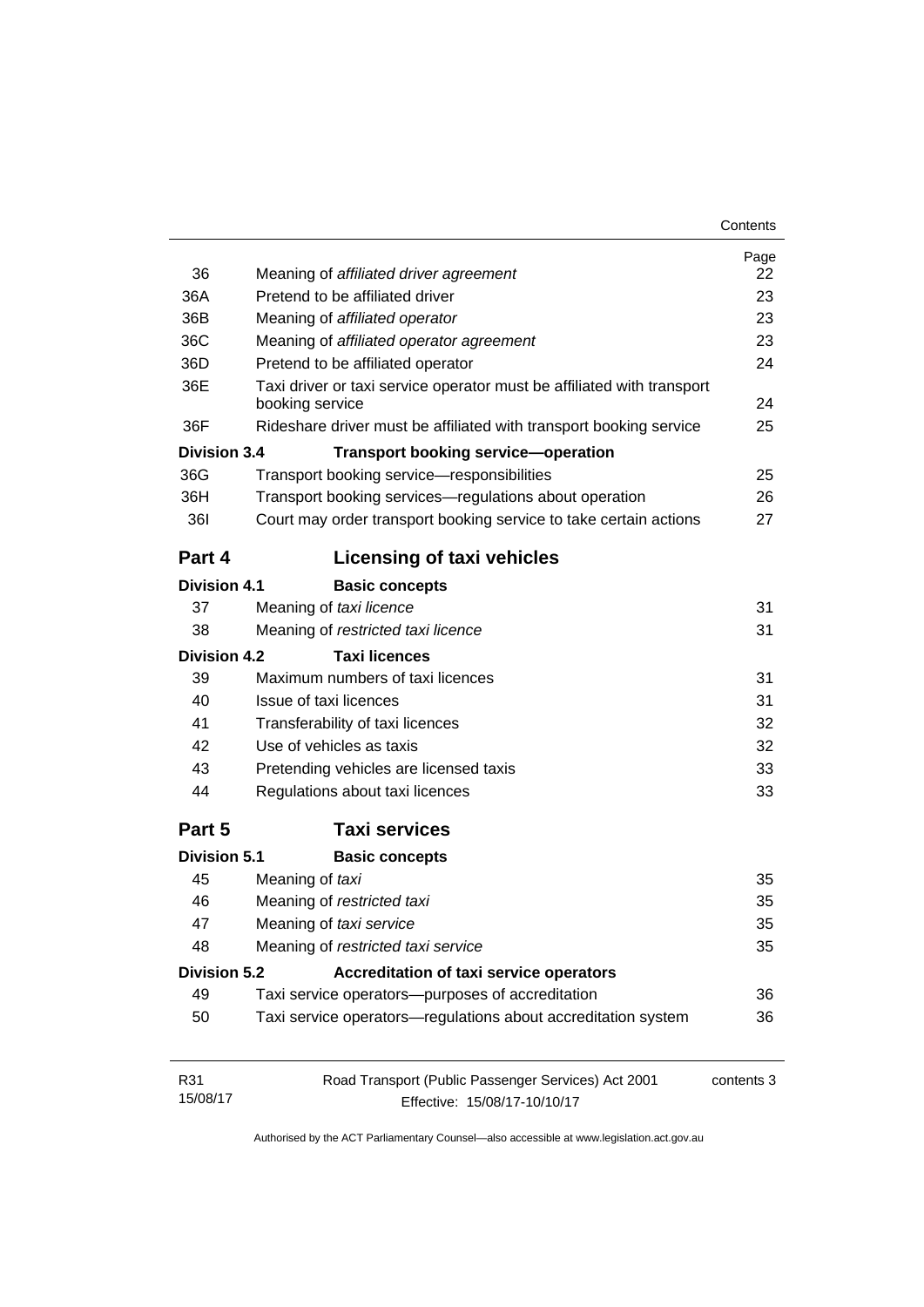#### **Contents**

|                      |                                                                                    | Page     |
|----------------------|------------------------------------------------------------------------------------|----------|
| <b>Division 5.3</b>  | Entitlement to operate taxi services                                               |          |
| 51                   | Entitlement to operate taxi services                                               | 38       |
| 52                   | Unaccredited operators not to operate taxi services                                | 38       |
| 53                   | Pretending to be an accredited taxi service operator                               | 39       |
| <b>Division 5.4</b>  | <b>Regulation of taxi services</b>                                                 |          |
| 56                   | Regulations about operation of taxi services by accredited people                  | 39       |
| 57                   | Regulations about operation of taxis                                               | 41       |
| 58                   | Regulations about taxi drivers                                                     | 41       |
| 59                   | Regulations about conduct of taxi passengers                                       | 42       |
| 60                   | Power to determine taxi fares                                                      | 42       |
| Part 5A              | Ridesharing                                                                        |          |
| <b>Division 5A.1</b> | <b>Basic concepts</b>                                                              |          |
| 60A                  | Meaning of rideshare service, rideshare driver, rideshare and<br>rideshare vehicle | 43       |
| Division 5A.2        | <b>Rideshare drivers</b>                                                           |          |
|                      | Subdivision 5A.2.1 Rideshare drivers-accreditation                                 |          |
| 60B                  | Rideshare driver-purposes of accreditation                                         | 44       |
| 60C                  | Rideshare driver-regulations about accreditation system                            | 44       |
| 60D                  | Entitlement to operate rideshare services                                          | 45       |
| 60E                  | Rideshare driver must be accredited                                                | 45       |
| 60F                  | Pretend to be accredited rideshare driver                                          | 46       |
|                      | Subdivision 5A.2.2 Rideshare drivers-regulation                                    |          |
| 60G                  | Rideshare driver must not use unlicensed rideshare vehicle                         | 46       |
| 60H                  | Regulations about operation of rideshare service                                   | 47       |
| 60I                  | Regulations about rideshare drivers                                                | 48       |
| <b>Division 5A.3</b> | <b>Rideshare vehicles</b>                                                          |          |
| 60J                  | Meaning of rideshare vehicle licence                                               | 48       |
| 60K                  | Rideshare vehicle licence not transferable                                         | 49       |
| 60L                  | Pretend vehicle is licensed rideshare vehicle                                      | 49       |
| 60M                  | Licensed rideshare vehicle not to be used by unlicensed or                         |          |
|                      | unaccredited driver                                                                | 49       |
| 60N                  | Licensed rideshare vehicle not to be used unless insured                           | 50       |
| 60O                  | Regulations about rideshare vehicles                                               | 50       |
| contents 4           | Road Transport (Public Passenger Services) Act 2001                                | R31      |
|                      | Effective: 15/08/17-10/10/17                                                       | 15/08/17 |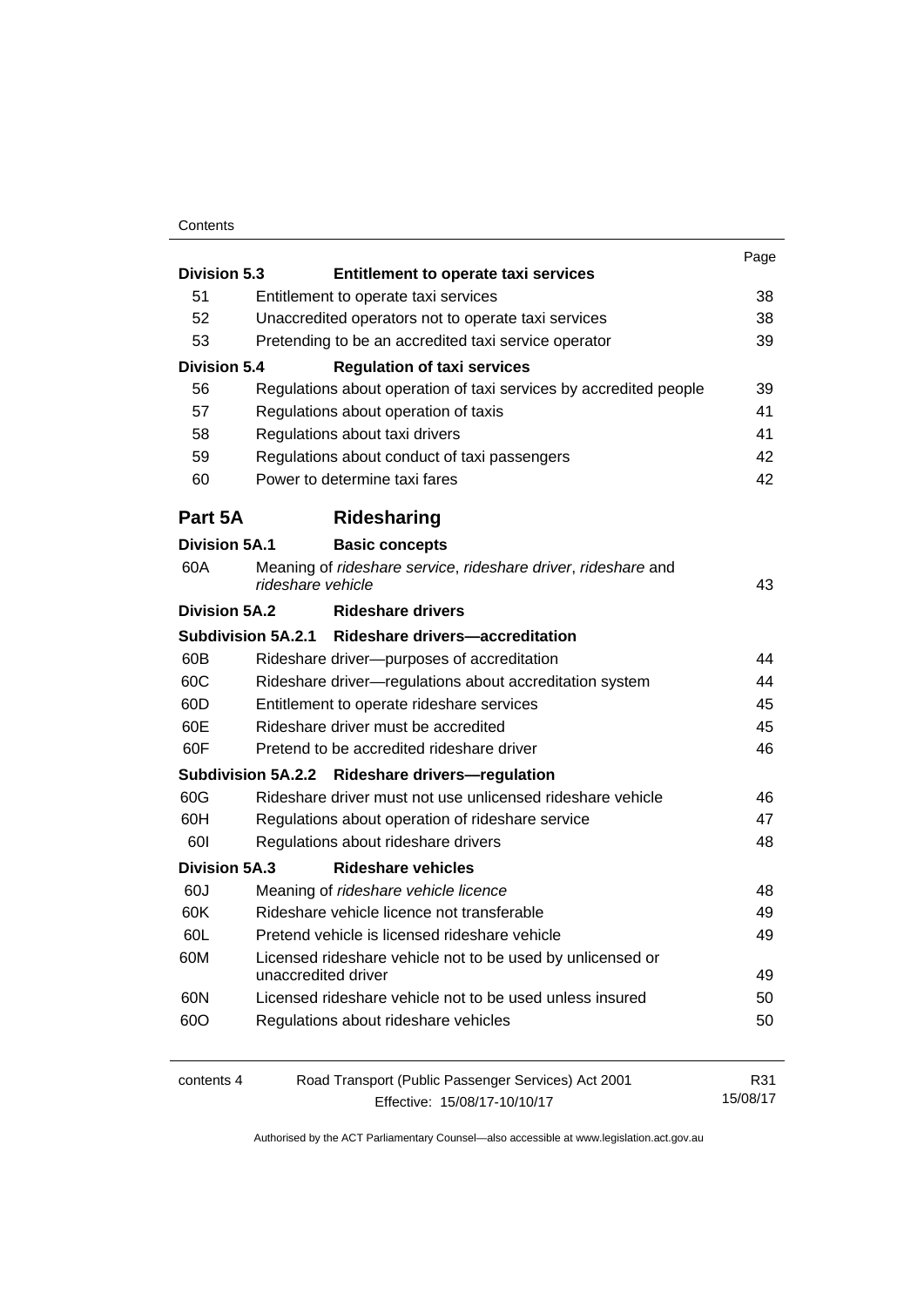|                      |                                                                       | Contents |
|----------------------|-----------------------------------------------------------------------|----------|
|                      |                                                                       | Page     |
| <b>Division 5A.4</b> | Rideshare passengers and fares                                        |          |
| 60P                  | Regulations about conduct of rideshare vehicle passengers             | 52       |
| 60Q                  | Power to determine rideshare fares                                    | 52       |
| Part 6               | Licensing of hire cars                                                |          |
| <b>Division 6.1</b>  | <b>Basic concepts</b>                                                 |          |
| 61                   | Meaning of hire car licence                                           | 53       |
| 62                   | Meaning of restricted hire car licence                                | 53       |
| <b>Division 6.2</b>  | Hire car licences                                                     |          |
| 63                   | Transferability of hire car licences                                  | 53       |
| 64                   | Use of vehicles as hire cars                                          | 54       |
| 65                   | Pretending vehicles are licensed hire cars                            | 54       |
| 66                   | Regulations about hire car licences                                   | 55       |
| Part 7               | <b>Hire car services</b>                                              |          |
| <b>Division 7.1</b>  | <b>Basic concepts</b>                                                 |          |
| 67                   | Meaning of hire car                                                   | 57       |
| 68                   | Meaning of restricted hire car                                        | 57       |
| 69                   | Meaning of hire car service                                           | 57       |
| 70                   | Meaning of restricted hire car service                                | 58       |
| <b>Division 7.2</b>  | Accreditation of hire car service operators                           |          |
| 71                   | Hire car service operators—purposes of accreditation                  | 58       |
| 72                   | Hire car service operators-regulations about accreditation system     | 58       |
| <b>Division 7.3</b>  | Entitlement to operate hire car services                              |          |
| 73                   | Entitlement to operate hire car services                              | 60       |
| 74                   | Unaccredited operators not to operate hire car services               | 60       |
| 75                   | Pretending to be an accredited hire car service operator              | 61       |
| <b>Division 7.4</b>  | <b>Regulation of hire car services</b>                                |          |
|                      | Regulations about operation of hire car services by accredited people | 61       |
| 76                   |                                                                       | 62       |
| 77                   | Regulations about operation of hire cars                              |          |
| 78                   | Regulations about hire car drivers                                    |          |
| 79                   | Regulations about conduct of hire car passengers                      | 63<br>64 |

| R31      | Road Transport (Public Passenger Services) Act 2001 | contents 5 |
|----------|-----------------------------------------------------|------------|
| 15/08/17 | Effective: 15/08/17-10/10/17                        |            |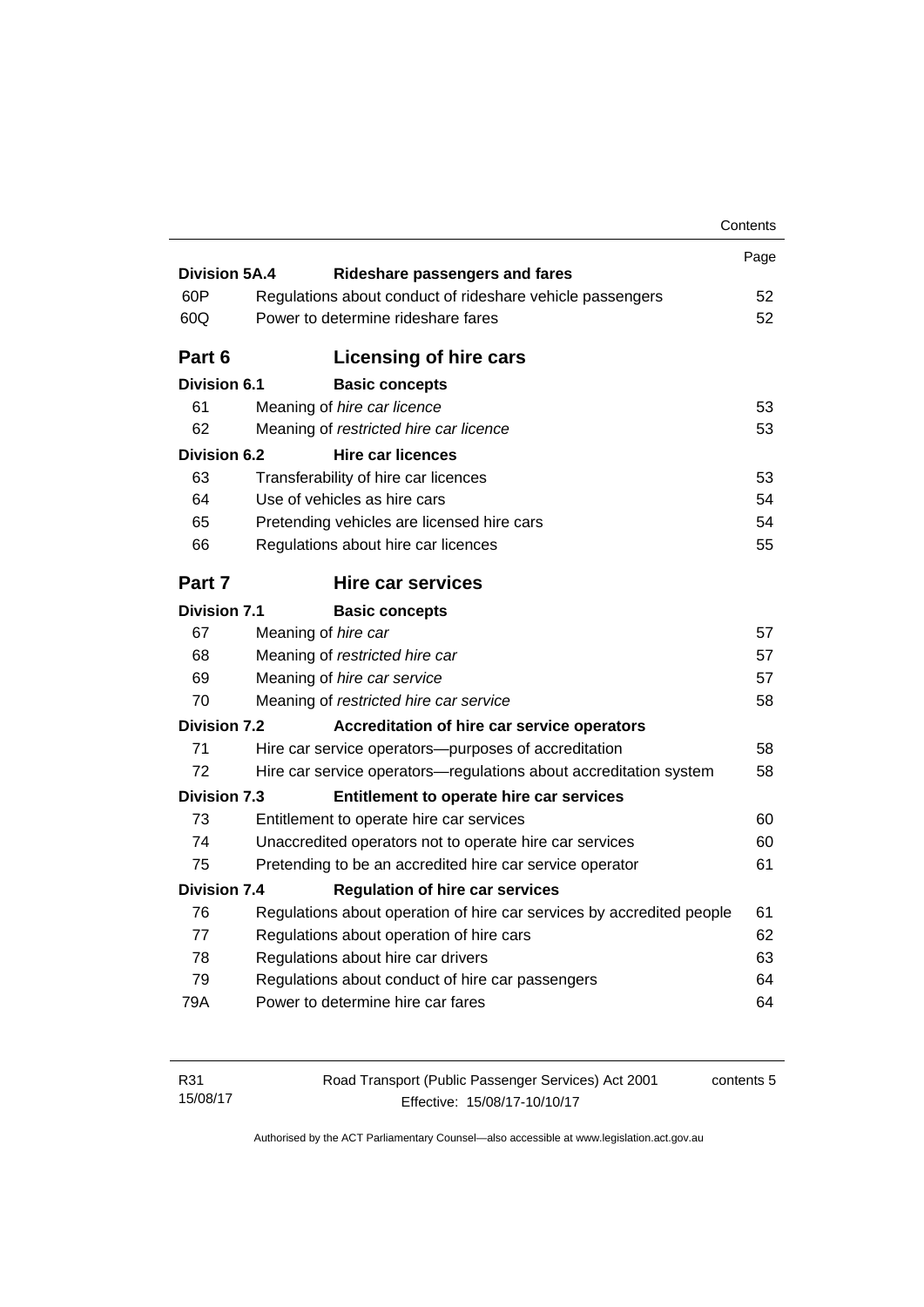#### **Contents**

|                     |                                                                    | Page     |
|---------------------|--------------------------------------------------------------------|----------|
| Part 8              | <b>Demand responsive services</b>                                  |          |
| Division 8.1        | <b>Basic concepts</b>                                              |          |
| 80                  | Meaning of demand responsive service                               | 65       |
| 81                  | Meaning of demand responsive service vehicle                       | 65       |
| <b>Division 8.2</b> | Authorisations to operate demand responsive services               |          |
| 82                  | Demand responsive service authorisations                           | 65       |
| 82A                 | Territory's entitlement to operate demand responsive service       | 66       |
| 83                  | Demand responsive services-guidelines for giving authorisations    | 66       |
| 84                  | Demand responsive services—regulations about authorisations        | 67       |
| 85                  | Use of vehicles for demand responsive services                     | 68       |
| 86                  | Representing vehicle as demand responsive service vehicle          | 68       |
| <b>Division 8.3</b> | Accreditation of demand responsive service operators               |          |
| 87                  | Demand responsive service operators-purposes of accreditation      | 69       |
| 88                  | Demand responsive service operators-regulations about              |          |
|                     | accreditation system                                               | 69       |
| <b>Division 8.4</b> | Service contracts for demand responsive services                   |          |
| 89                  | Service contracts-demand responsive services                       | 70       |
| <b>Division 8.5</b> | Entitlement to operate demand responsive services                  |          |
| 90                  | Entitlement to operate demand responsive services                  | 72       |
| 91                  | Operating demand responsive service without entitlement            | 73       |
| 92                  | Representing entitlement to operate demand responsive service      | 74       |
| <b>Division 8.6</b> | <b>Regulation of demand responsive services</b>                    |          |
| 93                  | Demand responsive services-minimum fares                           | 74       |
| 94                  | Regulations about operation of demand responsive services          | 75       |
| 95                  | Regulations about operation of demand responsive service vehicles  | 76       |
| 96                  | Regulations about demand responsive service vehicle drivers        | 78       |
| 97                  | Regulations about conduct of demand responsive vehicle passengers  | 78       |
| Part 8A             | <b>Additional public passenger vehicle</b>                         |          |
|                     | insurance                                                          |          |
| 110                 | Definitions-Act                                                    | 79       |
| 111                 | Public passenger vehicle insurance compulsory                      | 79       |
| 112                 | Police officer or authorised person may require evidence of public |          |
|                     | passenger vehicle insurance                                        | 80       |
| contents 6          | Road Transport (Public Passenger Services) Act 2001                | R31      |
|                     | Effective: 15/08/17-10/10/17                                       | 15/08/17 |
|                     |                                                                    |          |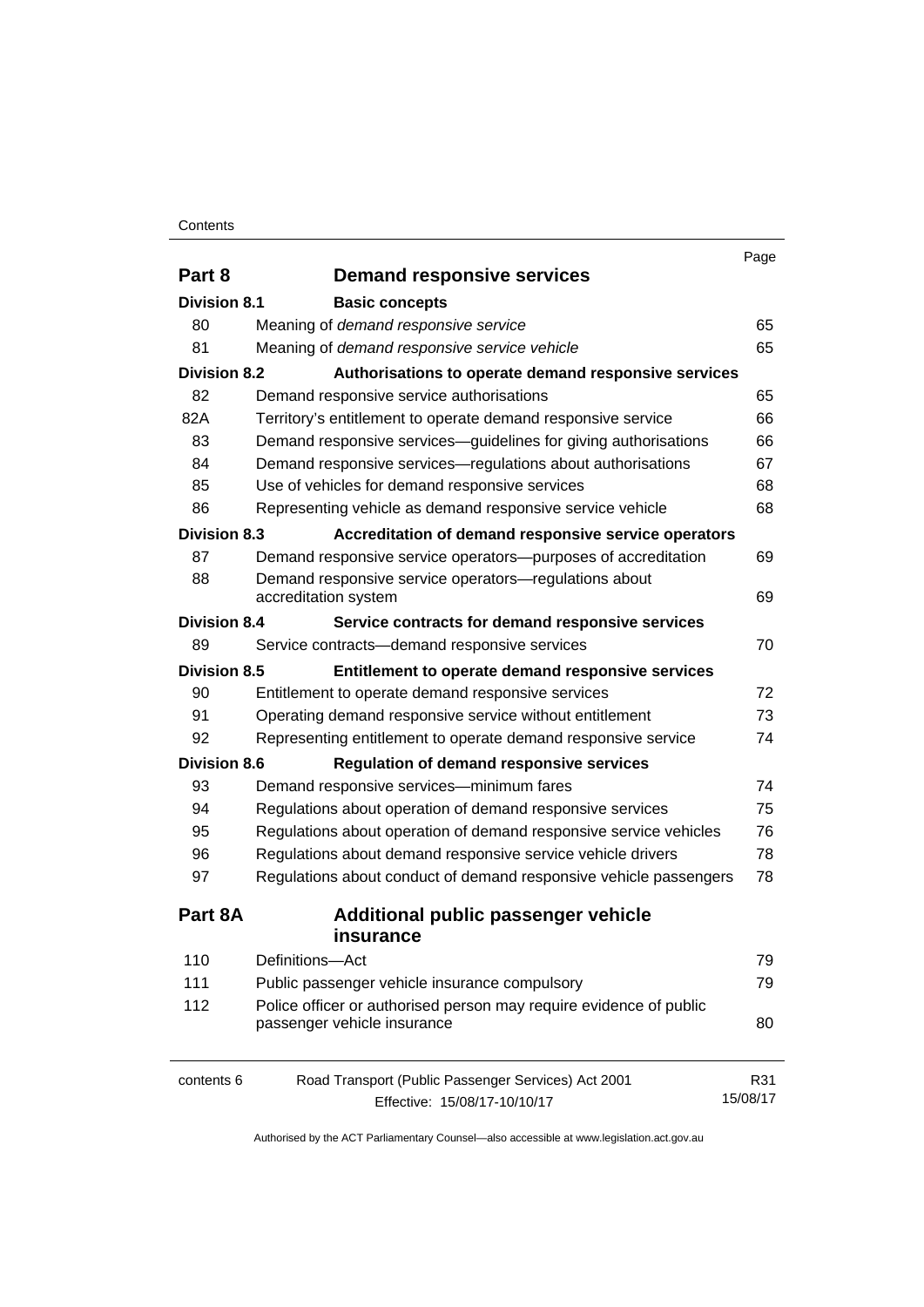|                   |                                                                              | Page |
|-------------------|------------------------------------------------------------------------------|------|
| Part 9            | <b>Enforcement</b>                                                           |      |
| 115               | Purpose of powers under pt 9                                                 | 81   |
| 116               | Power to require records or information                                      | 81   |
| 117               | Power to inspect maintenance facilities                                      | 82   |
| 118               | Power to inspect and test vehicles                                           | 83   |
| 119               | Power to require vehicles or equipment to be inspected and tested            | 85   |
| 120               | Attachment and removal of noncompliance notices                              | 86   |
| 121               | Police officer or authorised person-power to require name and<br>address etc | 88   |
| Part 10           | <b>Miscellaneous</b>                                                         |      |
| 125               | Unauthorised public passenger services                                       | 89   |
| 126               | Regulation-making power                                                      | 90   |
| 127               | Minister may exempt vehicles and people from Act                             | 91   |
| 128               | Regulations may exempt vehicles and people from Act                          | 91   |
| 129               | References to Motor Traffic Act, Traffic Act etc                             | 91   |
| <b>Dictionary</b> |                                                                              | 93   |
| <b>Endnotes</b>   |                                                                              |      |
| 1                 | About the endnotes                                                           | 98   |
| 2                 | Abbreviation key                                                             | 98   |
| 3                 | Legislation history                                                          | 99   |
| 4                 | Amendment history                                                            | 104  |
| 5                 | Earlier republications                                                       | 129  |
| 6                 | Renumbered provisions                                                        | 132  |

7 [Expired transitional or validating provisions 132](#page-141-1)

contents 7

**Contents**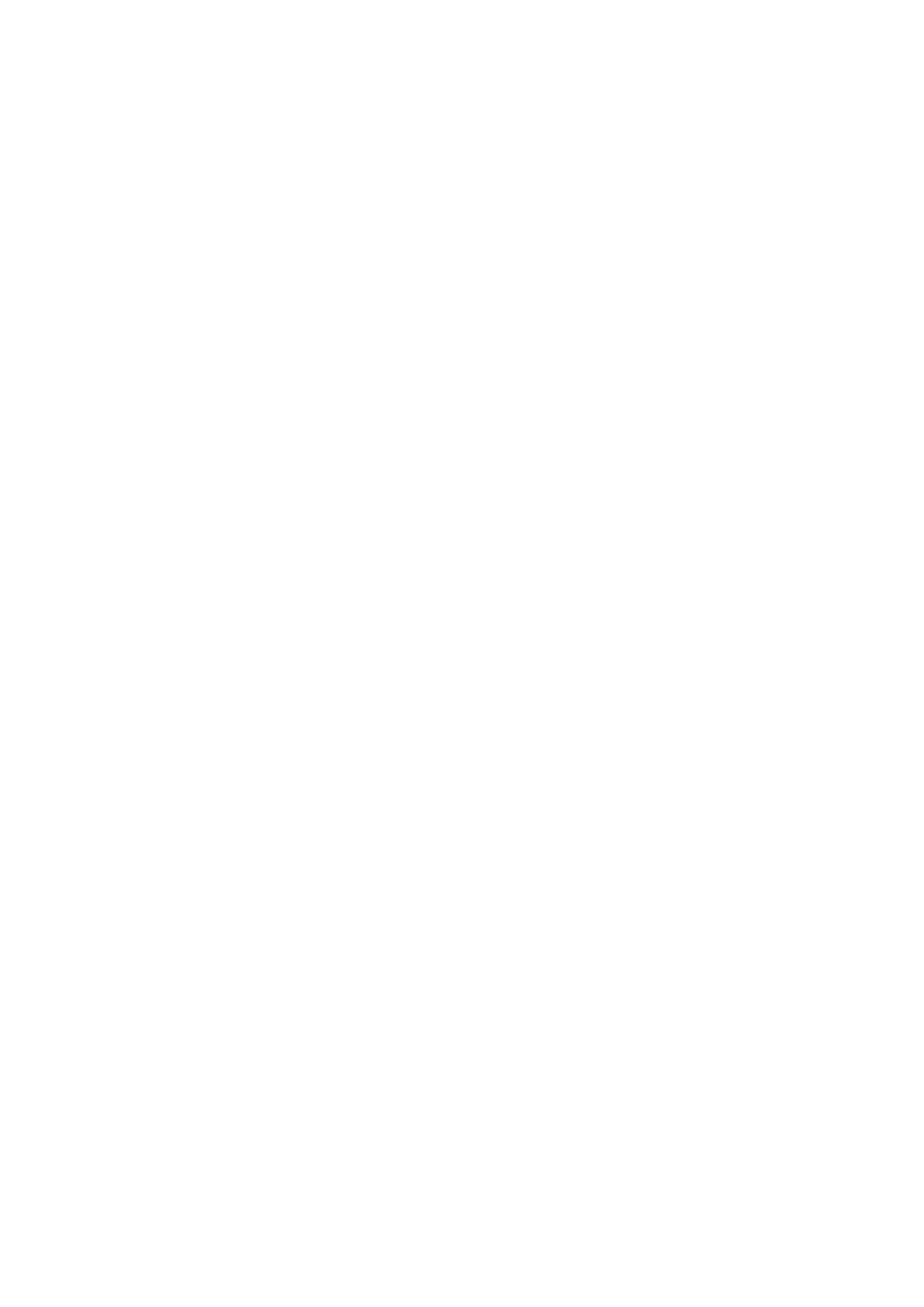

# **Road Transport (Public Passenger Services) Act 2001**

An Act to regulate public transport services, and for other purposes

R31 15/08/17

l

Road Transport (Public Passenger Services) Act 2001 Effective: 15/08/17-10/10/17

page 1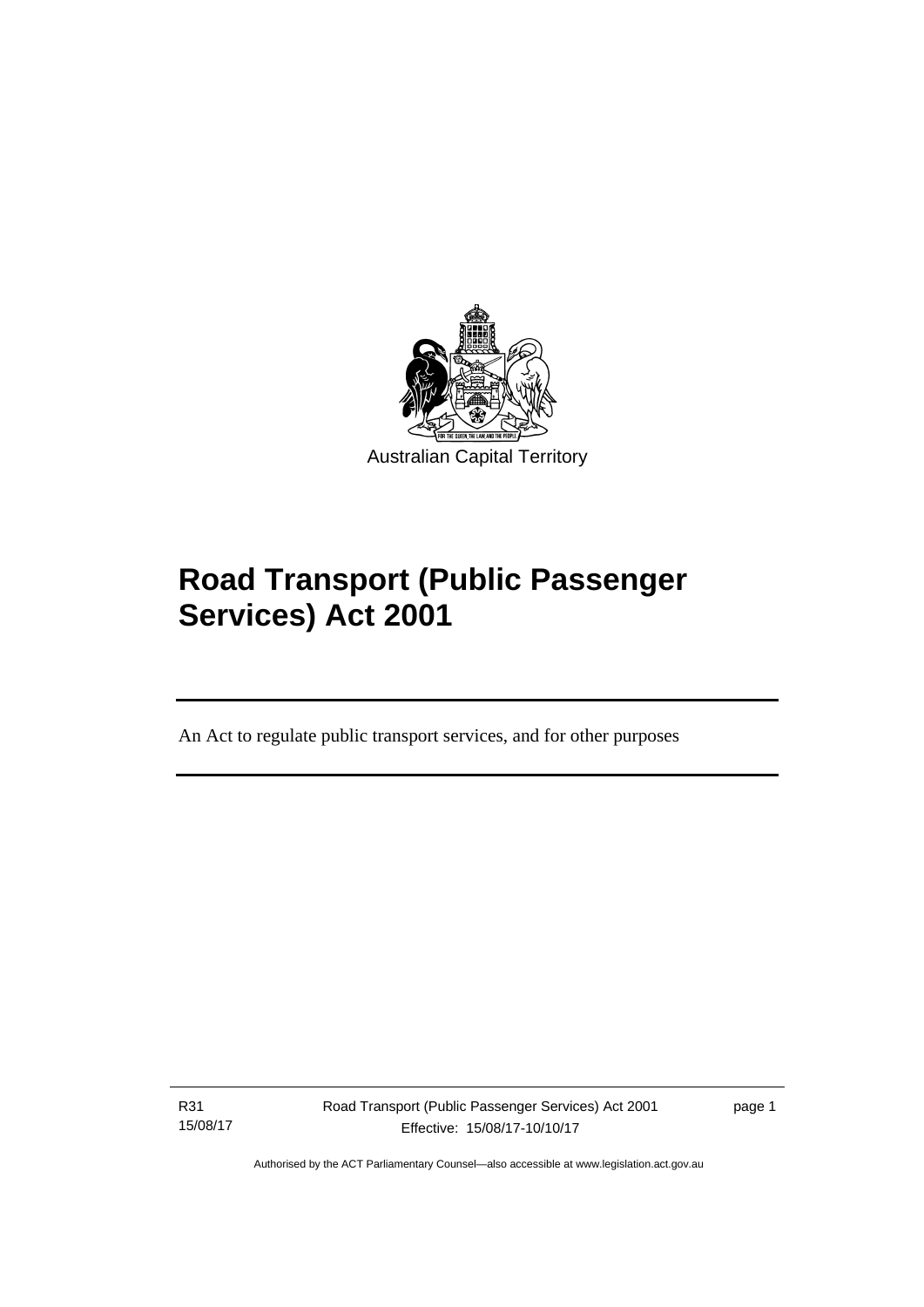#### Part 1 **Preliminary**

Section 1

# <span id="page-11-0"></span>**Part 1** Preliminary

### <span id="page-11-1"></span>**1 Name of Act**

This Act is the *Road Transport (Public Passenger Services) Act 2001.* 

- *Note 1* This Act is part of the road transport legislation. See the *[Road](http://www.legislation.act.gov.au/a/1999-77)  [Transport \(General\) Act 1999](http://www.legislation.act.gov.au/a/1999-77)* for various provisions about the administration and enforcement of the road transport legislation generally.
- *Note 2* Other road transport legislation includes the following:
	- *[Road Transport \(Alcohol and Drugs\) Act 1977](http://www.legislation.act.gov.au/a/1977-17)*
	- *[Road Transport \(Driver Licensing\) Act 1999](http://www.legislation.act.gov.au/a/1999-78)*
	- *[Road Transport \(General\) Act 1999](http://www.legislation.act.gov.au/a/1999-77)*
	- *[Road Transport \(Safety and Traffic Management\) Act 1999](http://www.legislation.act.gov.au/a/1999-80)*
	- *[Road Transport \(Third-Party Insurance\) Act 2008](http://www.legislation.act.gov.au/a/2008-1)*
	- *[Road Transport \(Vehicle Registration\) Act 1999](http://www.legislation.act.gov.au/a/1999-81)*.
- *Note 3* Other laws dealing with road transport include the *[Dangerous Goods](http://www.legislation.act.gov.au/a/2009-34)  [\(Road Transport\) Act 2009](http://www.legislation.act.gov.au/a/2009-34)* and the *[Heavy Vehicle National Law \(ACT\).](http://www.legislation.act.gov.au/a/db_49155/default.asp)*
- *Note 4* A reference to an Act includes a reference to the statutory instruments made or in force under the Act, including any regulation (see [Legislation Act,](http://www.legislation.act.gov.au/a/2001-14) s 104).

### <span id="page-11-2"></span>**2 Objects of Act**

The objects of this Act are to—

- (a) provide for the accreditation of the operators of public passenger services and transport booking services that operate in or partly in the ACT; and
- (b) provide for the licensing of vehicles used as taxis, rideshare vehicles and hire cars in or partly in the ACT; and
- (c) provide for an innovative, competitive and reliable public passenger services industry; and

R31 15/08/17

Authorised by the ACT Parliamentary Counsel—also accessible at www.legislation.act.gov.au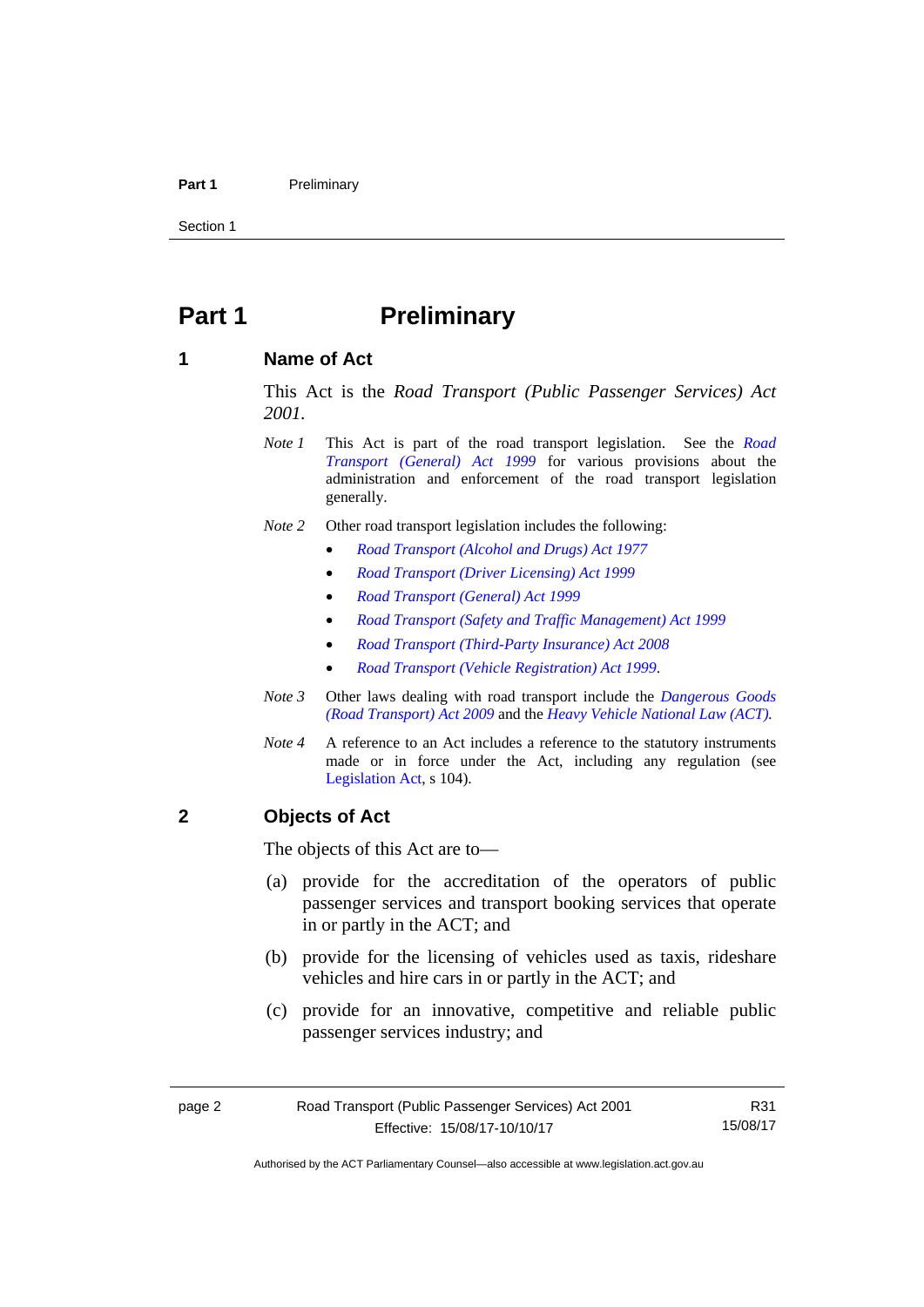- (d) provide a legislative framework that is adaptable to changes in technology and business models; and
- (e) encourage public passenger services that meet the reasonable expectations of the community for safe, responsive, reliable and efficient public passenger services.

### <span id="page-12-0"></span>**3 Dictionary**

The dictionary at the end of this Act is part of this Act.

*Note 1* The dictionary at the end of this Act defines certain terms used in this Act, and includes references (*signpost definitions*) to other terms defined elsewhere in this Act or in the road transport legislation.

> For example, the signpost definition '*bus service*—see section 11' means that the term 'bus service' is defined in section 11 of this Act.

*Note 2* A definition in the dictionary (including a signpost definition) applies to the entire Act unless the definition, or another provision of the Act, provides otherwise or the contrary intention otherwise appears (see [Legislation Act,](http://www.legislation.act.gov.au/a/2001-14) s  $155$  and s  $156$  (1)).

### <span id="page-12-1"></span>**4 Notes**

A note included in this Act is explanatory and is not part of this Act.

*Note* See the [Legislation Act](http://www.legislation.act.gov.au/a/2001-14), s 127 (1), (4) and (5) for the legal status of notes.

### <span id="page-12-2"></span>**4A Offences against Act—application of Criminal Code etc**

Other legislation applies in relation to offences against this Act.

*Note 1 Criminal Code*

The [Criminal Code](http://www.legislation.act.gov.au/a/2002-51), ch 2 applies to the following offences against this Act (see Code, pt 2.1):

- s 32 (Transport booking service must be accredited)
- s 33 (Transport booking service must comply with accreditation conditions)
- s 34 (Pretend to be accredited transport booking service)
- s 36A (Pretend to be affiliated driver)

R31 15/08/17 Road Transport (Public Passenger Services) Act 2001 Effective: 15/08/17-10/10/17

page 3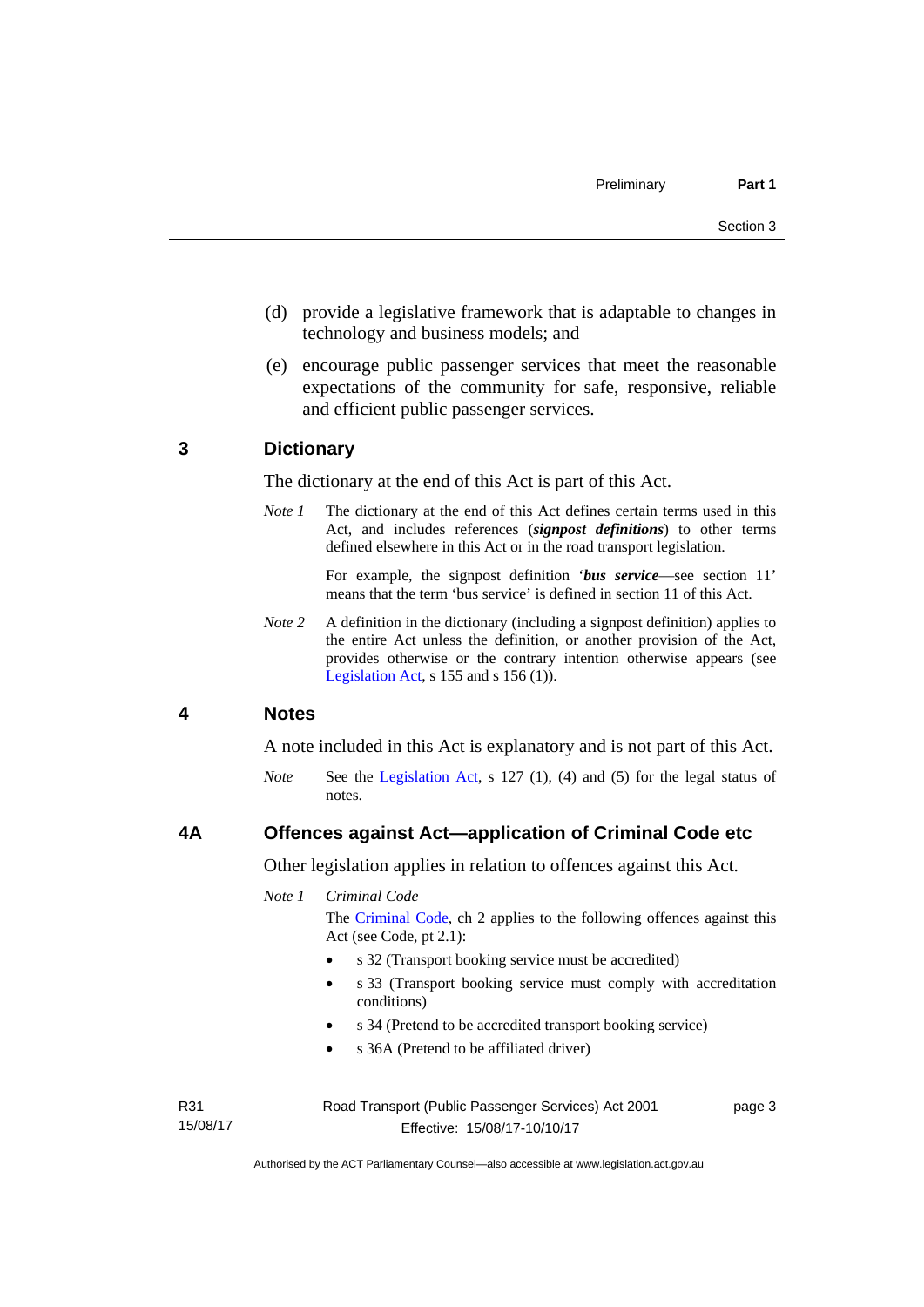#### Part 1 **Preliminary**

Section 4A

- s 36D (Pretend to be affiliated operator)
- s 36E (Taxi driver or taxi service operator must be affiliated with transport booking service)
- s 36F (Rideshare driver must be affiliated with transport booking service)
- s 36G (Transport booking service—responsibilities)
- s 60E (Rideshare driver must be accredited)
- s 60F (Pretend to be accredited rideshare driver)
- s 60G (Rideshare driver must not use unlicensed rideshare vehicle)
- s 60L (Pretend vehicle is licensed rideshare vehicle)
- s 60M (Licensed rideshare vehicle not to be used by unlicensed or unaccredited driver)
- s 60N (Licensed rideshare vehicle not to be used unless insured)
- s 64 (Use of vehicles as hire cars)
- s 65 (Pretending vehicles are licensed hire cars)
- s 74 (Unaccredited operators not to operate hire car services)
- s 75 (Pretending to be an accredited hire car service operator)
- s 85 (Use of vehicles for demand responsive services)
- s 86 (Pretending vehicle is demand responsive service vehicle)
- s 91 (Operating demand responsive service without entitlement)
- s 92 (Pretending to be entitled to operate demand responsive service)
- s 111 (Public passenger vehicle insurance compulsory)
- s 112 (Police officer or authorised person may require evidence of public passenger vehicle insurance)
- a provision of pt 9 (Enforcement)
- s 125 (Unauthorised public passenger services).

The chapter sets out the general principles of criminal responsibility (including burdens of proof and general defences), and defines terms used for offences to which the Code applies (eg *conduct*, *intention*, *recklessness* and *strict liability*).

#### *Note 2 Penalty units*

The [Legislation Act](http://www.legislation.act.gov.au/a/2001-14), s 133 deals with the meaning of offence penalties that are expressed in penalty units.

R31 15/08/17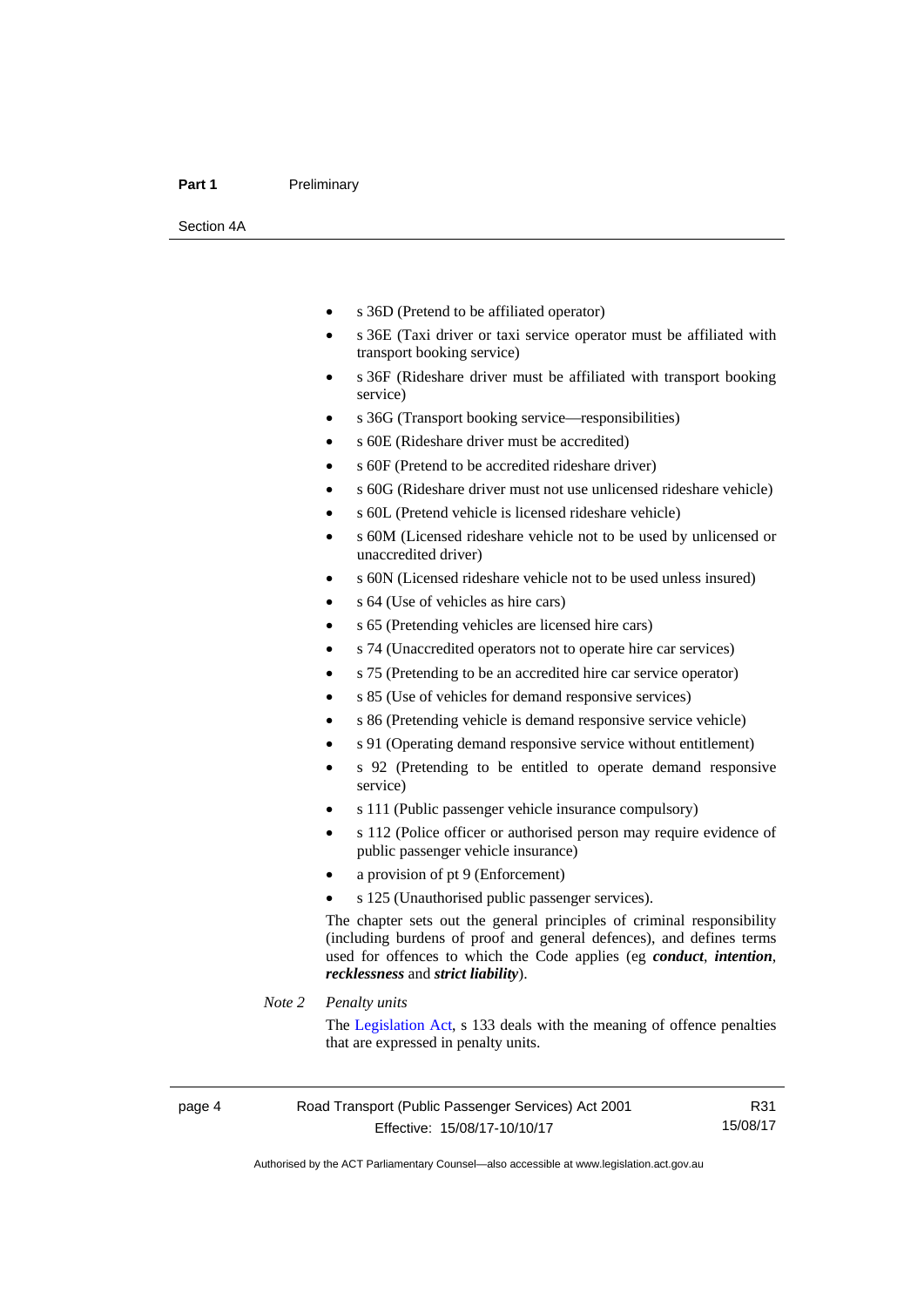### <span id="page-14-0"></span>**5 Functions of road transport authority**

The functions of the road transport authority under this Act are—

- (a) to administer the accreditation schemes established under this Act for the accreditation of—
	- (i) transport booking services; and
	- (ii) operators of public passenger services; and
- (b) to administer the licensing schemes established under this Act for the licensing of taxis, rideshare vehicles and hire cars; and
- (c) to administer demand responsive service authorisations given under this Act; and
- (d) to keep registers of accreditations given, and licences issued, under this Act; and
- (e) to keep a register of demand responsive service authorisations given under this Act; and
- (f) to provide information about accredited and licensed people, and authorised demand responsive service operators, in accordance with this Act and other laws in force in the ACT; and
- (g) to exercise any other functions given to the authority under this Act.

### <span id="page-14-1"></span>**6 Registers under this Act**

(1) A register under this Act may include information given to the road transport authority or the Minister under this Act and any other information the authority considers appropriate.

*Note 1* Section 5 (d) and (e) requires registers for the following to be kept:

- accredited bus service operators
- accredited demand responsive service operators
- accredited hire car service operators

R31 15/08/17 page 5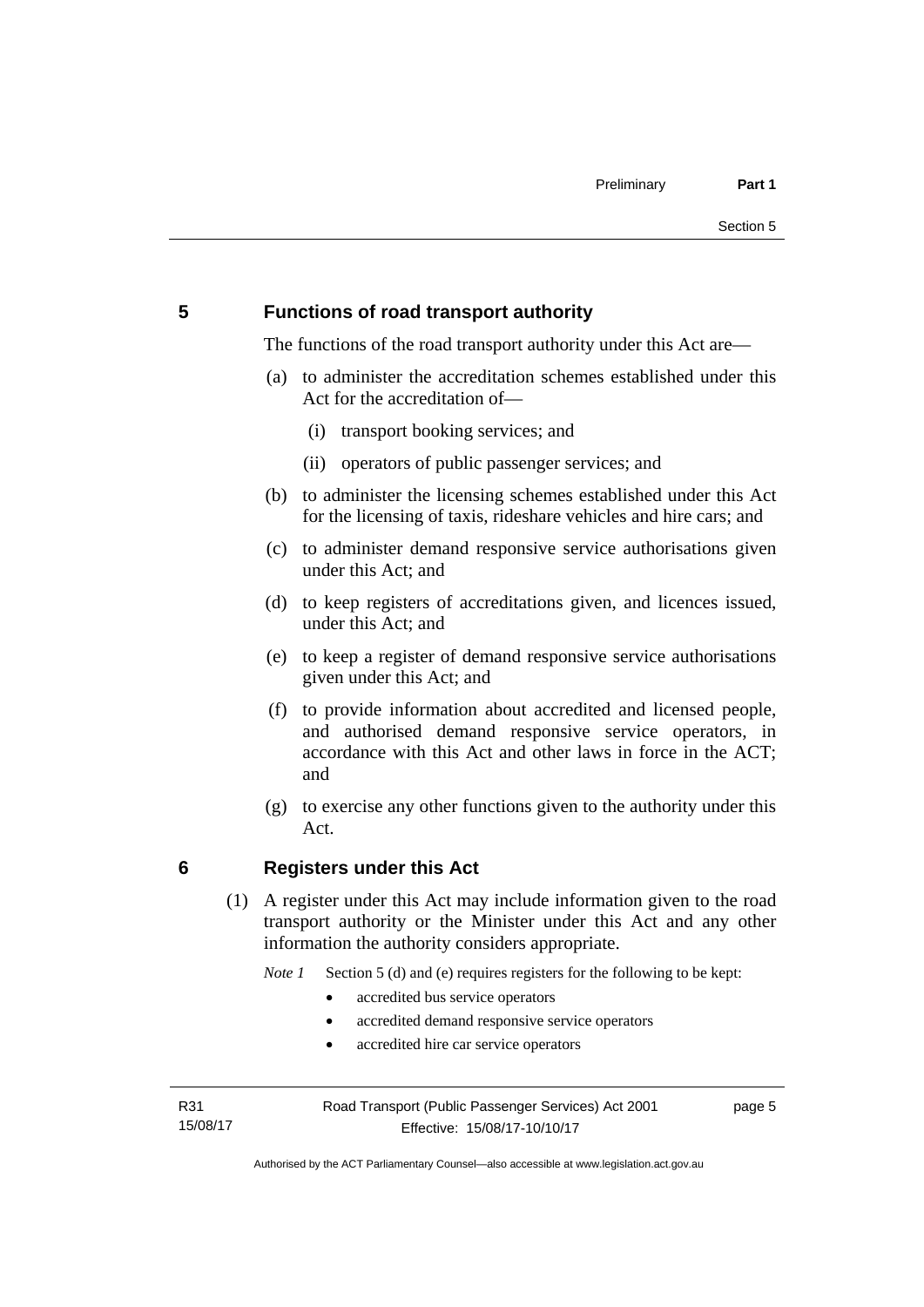#### Part 1 **Preliminary**

Section 7

- accredited rideshare drivers
- accredited taxi service operators
- accredited transport booking services
- demand responsive service authorisations
- hire car licences
- restricted hire car licences
- restricted taxi licences
- rideshare vehicle licences
- taxi licences.

Other registers may be required under the Act.

- *Note 2* A reference to an Act includes a reference to the statutory instruments made or in force under the Act, including any regulation (see [Legislation Act,](http://www.legislation.act.gov.au/a/2001-14) s 104).
- (2) A register may be kept in the form of, or as part of, 1 or more computer databases or in any other form the road transport authority considers appropriate.
- (3) The road transport authority may correct any mistake, error or omission in a register subject to the requirements (if any) prescribed by regulation.
- (4) This section does not limit the functions of the road transport authority in relation to a register.

### <span id="page-15-0"></span>**7 Security and disclosure of information in registers**

The road transport authority must ensure that information in a register under this Act is kept securely and disclosed only in accordance with this Act or another law in force in the ACT.

- *Note 1* The Territory privacy principles apply to the road transport authority (see *[Information Privacy Act 2014](http://www.legislation.act.gov.au/a/2014-24/default.asp)*, sch 1).
- *Note 2* Access to the register may be sought under the *[Freedom of Information](http://www.legislation.act.gov.au/a/alt_a1989-46co)  [Act 1989](http://www.legislation.act.gov.au/a/alt_a1989-46co)* (which also provides that certain information is exempt from disclosure).

R31 15/08/17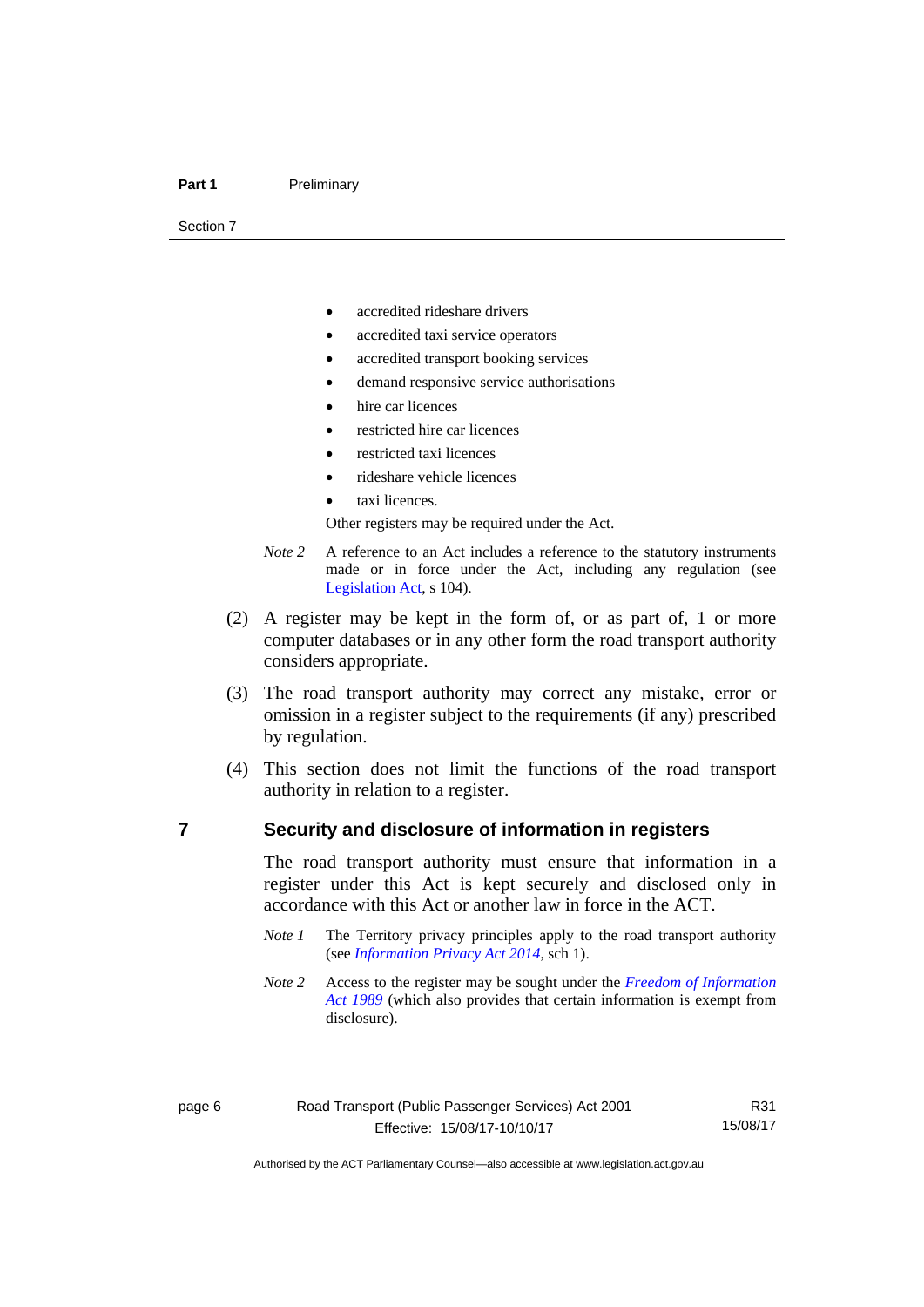### <span id="page-16-0"></span>**8 Competition and Consumer Act authorisation**

For the *[Competition and Consumer Act 2010](http://www.comlaw.gov.au/Details/C2013C00004)* (Cwlth) and the Competition Code of the Australian Capital Territory, the following are authorised by this Act:

- (a) everything done under this Act;
- (b) all service contracts made under this Act;
- (c) everything done under a service contract, or a provision of a service contract, authorised by this Act.
- *Note 1* For the Competition Code of the Australian Capital Territory, see the *[Competition Policy Reform Act 1996](http://www.legislation.act.gov.au/a/1996-21)*, s 5 and s 10.
- *Note 2* A reference to an Act includes a reference to statutory instruments made or in force under the Act, including regulations (see [Legislation Act,](http://www.legislation.act.gov.au/a/2001-14) s 104).

### <span id="page-16-1"></span>**9 Combinations of accreditations, authorisations and licences**

This Act does not prevent a person from holding any combination of accreditations, authorisations and licences under this Act.

### <span id="page-16-2"></span>**10 What is a** *public passenger service***?**

A *public passenger service* is a service for the transport of passengers for a fare or other consideration by public passenger vehicles along a road or road related area.

page 7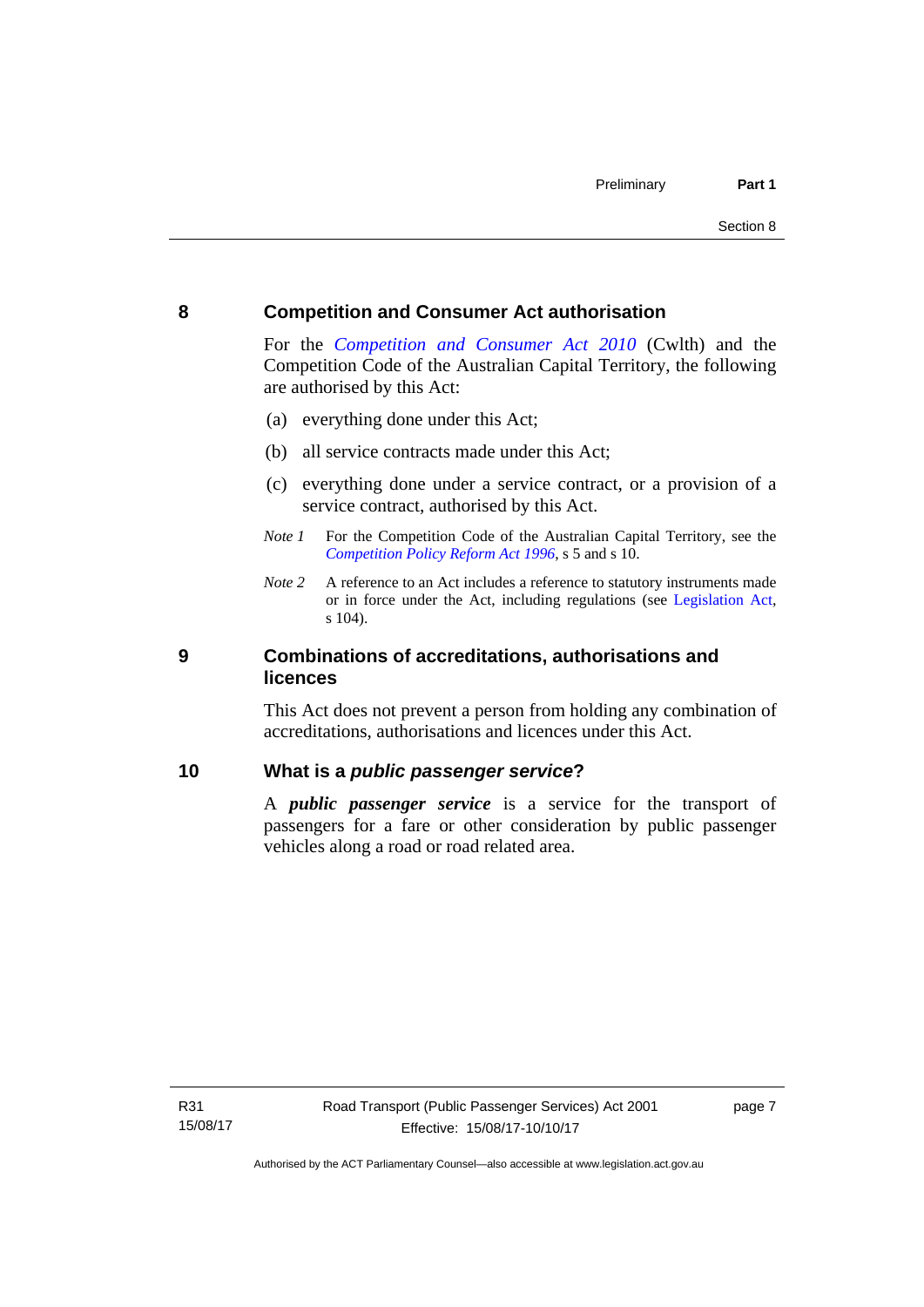**Part 2** Bus services<br> **Division 2.1** Basic concer **Division 2.1** Basic concepts Section 10A

# <span id="page-17-0"></span>**Part 2 Bus services**

## <span id="page-17-1"></span>**Division 2.1 Basic concepts**

### <span id="page-17-2"></span>**10A Meaning of** *bus* **and** *public bus*

In this Act:

*bus*—

- (a) means a motor vehicle built mainly to carry people that seats over 9 adults (including the driver); but
- (b) does not include—
	- (i) a limousine; or
	- (ii) a light rail vehicle.

*public bus* means a bus used to provide a bus service.

### <span id="page-17-3"></span>**11 Meaning of** *bus service*

A *bus service* is a public passenger service (other than a demand responsive service) operated using buses.

### <span id="page-17-4"></span>**12 What is a** *regular route service***?**

A bus service is a *regular route service* if it is conducted according to regular routes and timetables, but does not include—

- (a) a bus service designed mainly to transport tourists; or
- (b) a long-distance service.

### <span id="page-17-5"></span>**13 What is a** *tour and charter service***?**

A bus service is a *tour and charter service* if the bus service is not a regular route service or a long-distance service.

R31 15/08/17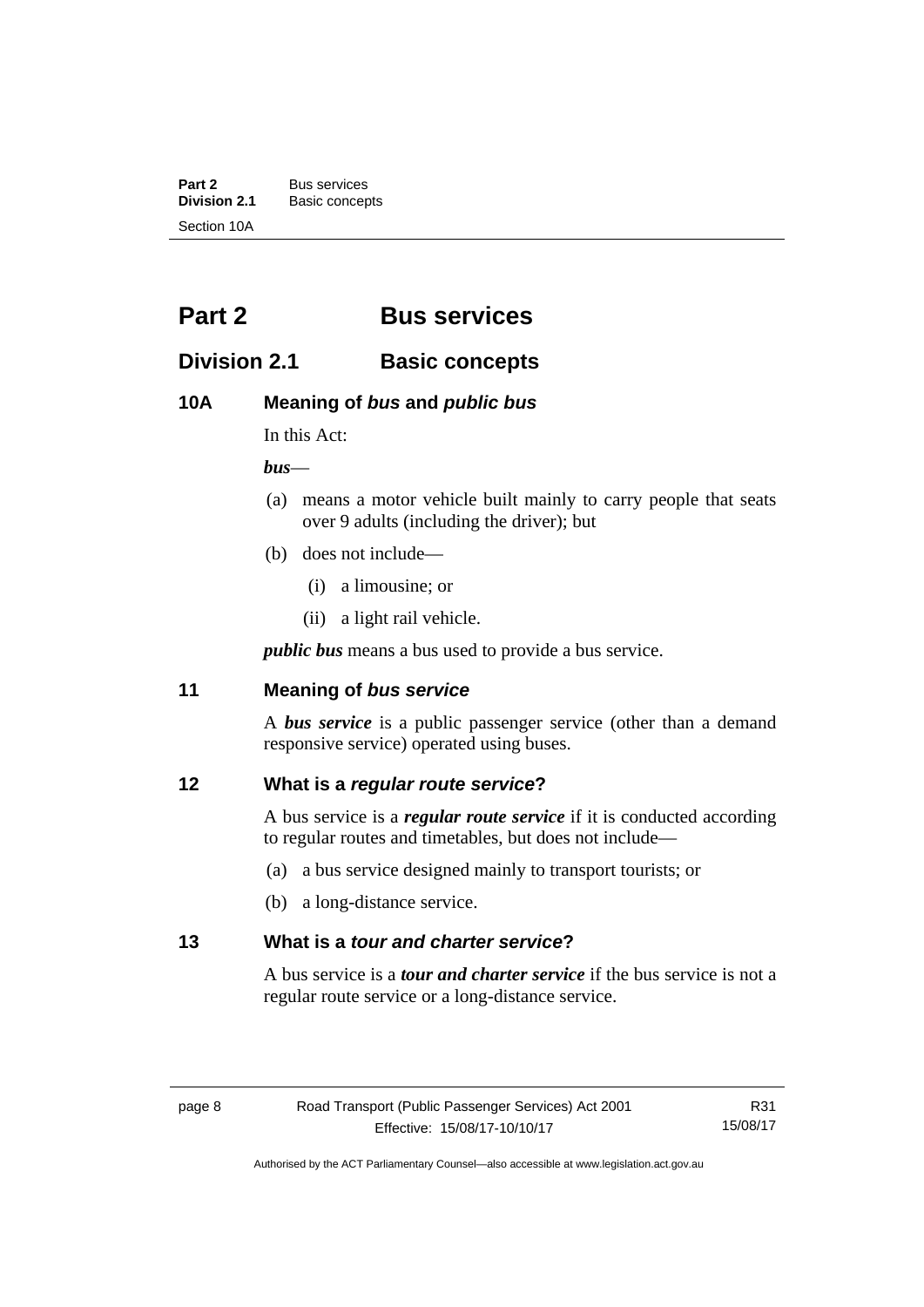### <span id="page-18-0"></span>**14 What is a** *long-distance service***?**

A bus service is a *long-distance service* if—

- (a) it is conducted according to regular routes and timetables; and
- (b) each passenger travels at least 40km.

## <span id="page-18-1"></span>**Division 2.2 Accreditation of bus service operators**

### <span id="page-18-2"></span>**15 Bus operators—purposes of accreditation**

The purpose of accreditation under the regulations to operate a bus service is to ensure that-

- (a) the accredited person has the financial capacity to meet the service standards for the service; and
- (b) the accredited person, and each person who is concerned with, or takes part in, the management of the service, are suitable people to operate the service; and
- (c) the accredited person, and each person who is concerned with, or takes part in, the management of the service, have demonstrated the capacity to comply with the relevant regulations and, in particular, the regulations about—
	- (i) the safety of passengers and the public; and
	- (ii) the maintenance of public buses.

### <span id="page-18-3"></span>**16 Regulations about accreditation system**

- (1) A regulation may provide a system for the accreditation of operators of bus services, including, for example—
	- (a) the kinds of accreditations; and
	- (b) the bus services that a person who holds a kind of accreditation is entitled to operate; and

page 9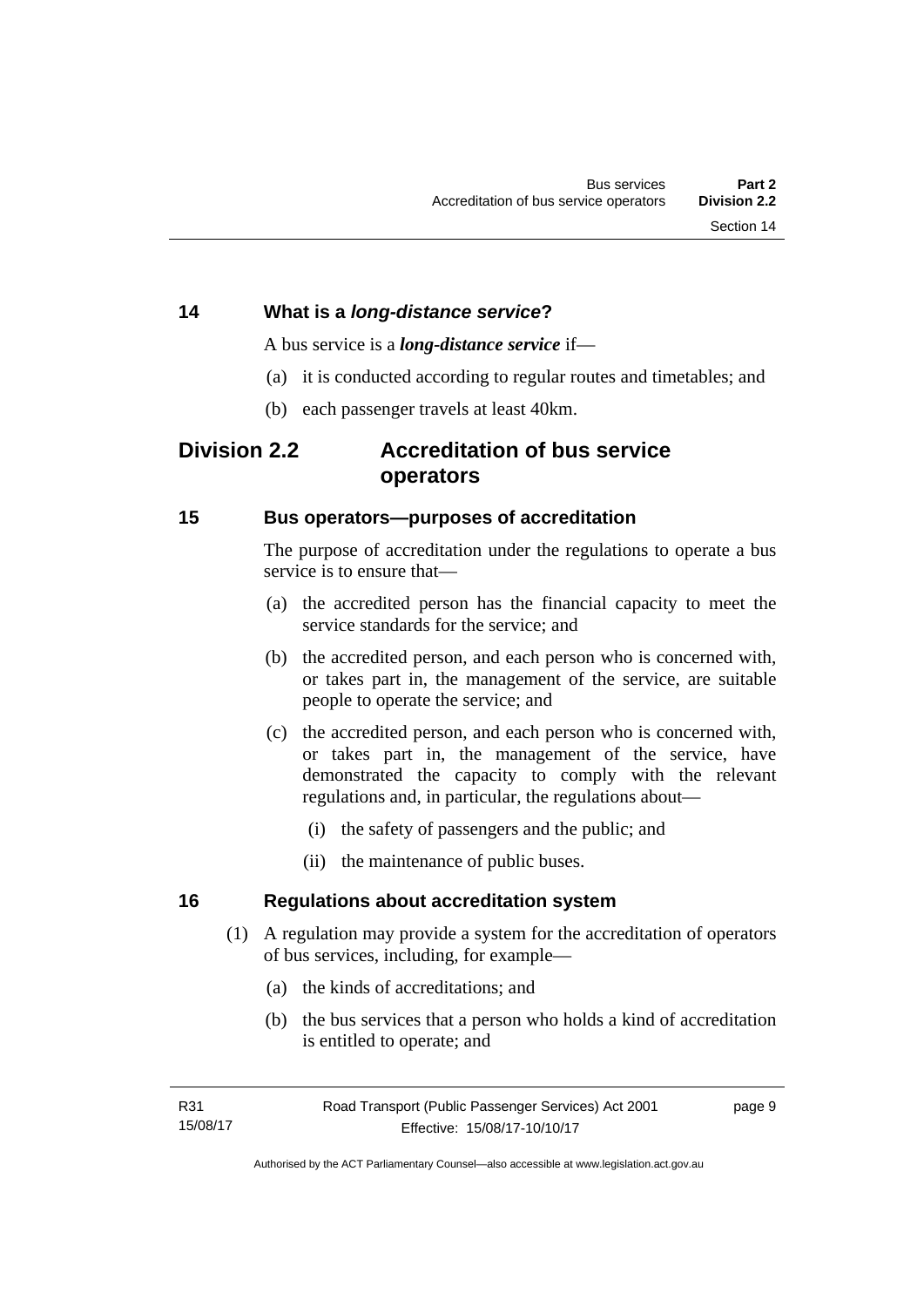- (c) the conditions of accreditations; and
- (d) matters relating to the giving, refusal or surrender of accreditations; and
- (e) the action that may be taken in relation to accreditations in circumstances prescribed by regulation, including—
	- (i) the suspension or cancellation of an accreditation; and
	- (ii) the imposition of a condition on, or the amendment of a condition of, an accreditation; and
	- (iii) an order that an accredited person pay to the Territory an amount of not more than—
		- (A) for an individual—\$5 000; or
		- (B) for a corporation—\$25 000; and
	- (iv) the reprimanding of an accredited person.
- *Note* An example is part of the Act, is not exhaustive and may extend, but does not limit, the meaning of the provision in which it appears (see [Legislation Act,](http://www.legislation.act.gov.au/a/2001-14) s 126 and s 132).
- (2) A regulation may make provision in relation to the accreditation of people to operate bus services, including, for example—
	- (a) requirements about the suitability of the applicant and each person who will be concerned with, or take part in, the management of the services; and
	- (b) capacity to meet service standards; and
	- (c) financial viability.
- (3) For subsection (1) (a), the regulations must provide for the accreditation of people to operate the following kinds of bus services:
	- (a) regular route services;
	- (b) tour and charter services.

| Road Transport (Public Passenger Services) Act 2001<br>page 10 |                              | R31      |
|----------------------------------------------------------------|------------------------------|----------|
|                                                                | Effective: 15/08/17-10/10/17 | 15/08/17 |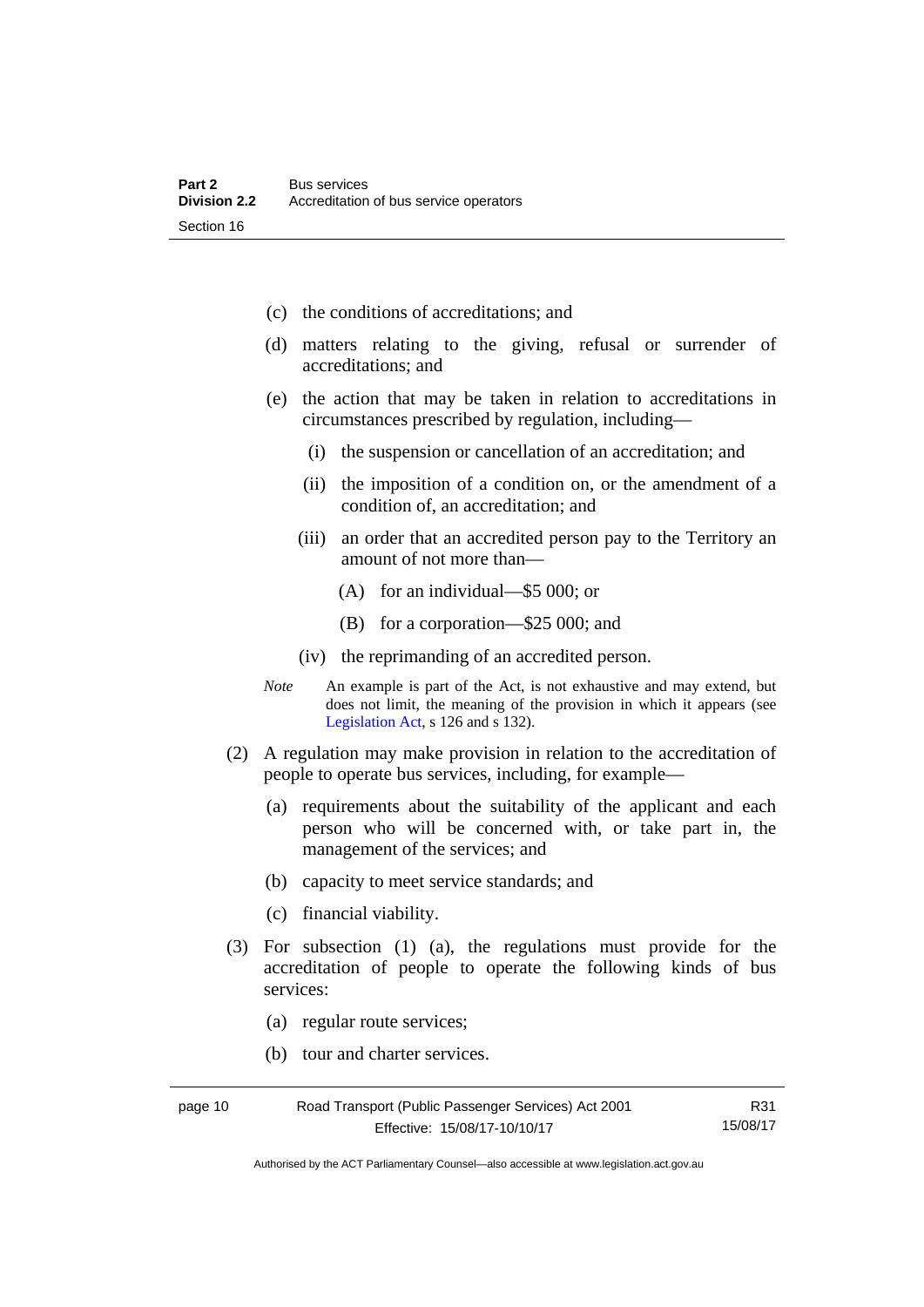(4) However, this section does not require the regulations to provide an accreditation system for all kinds of bus services.

# <span id="page-20-0"></span>**Division 2.3 Service contracts for regular route services**

### <span id="page-20-1"></span>**17 Service contracts—regular route services**

- (1) The road transport authority may, on behalf of the Territory, enter into a contract (a *service contract*) for the operation of a regular route service with a person accredited to operate regular route services.
- (2) A service contract must state whether the right given under the contract to operate a route is an exclusive right to operate the route or a stated part of the route.
- (3) A service contract may make provision in relation to the operation of a regular route service and the administration of the contract, including, for example—
	- (a) service requirements under the contract; and
	- (b) the transfer, suspension, cancellation and surrender of the contract; and
	- (c) the fees (if any) payable under the contract; and
	- (d) the adjustment of payments and refunds in relation to any contract fees; and
	- (e) financial or other penalties for breaches of the contract; and
	- (f) the records (including accounts) to be made and kept, how they are to be made and kept, and their inspection; and
	- (g) the provision of information and reports to the road transport authority about the regular route service and the verification of the information and reports; and

page 11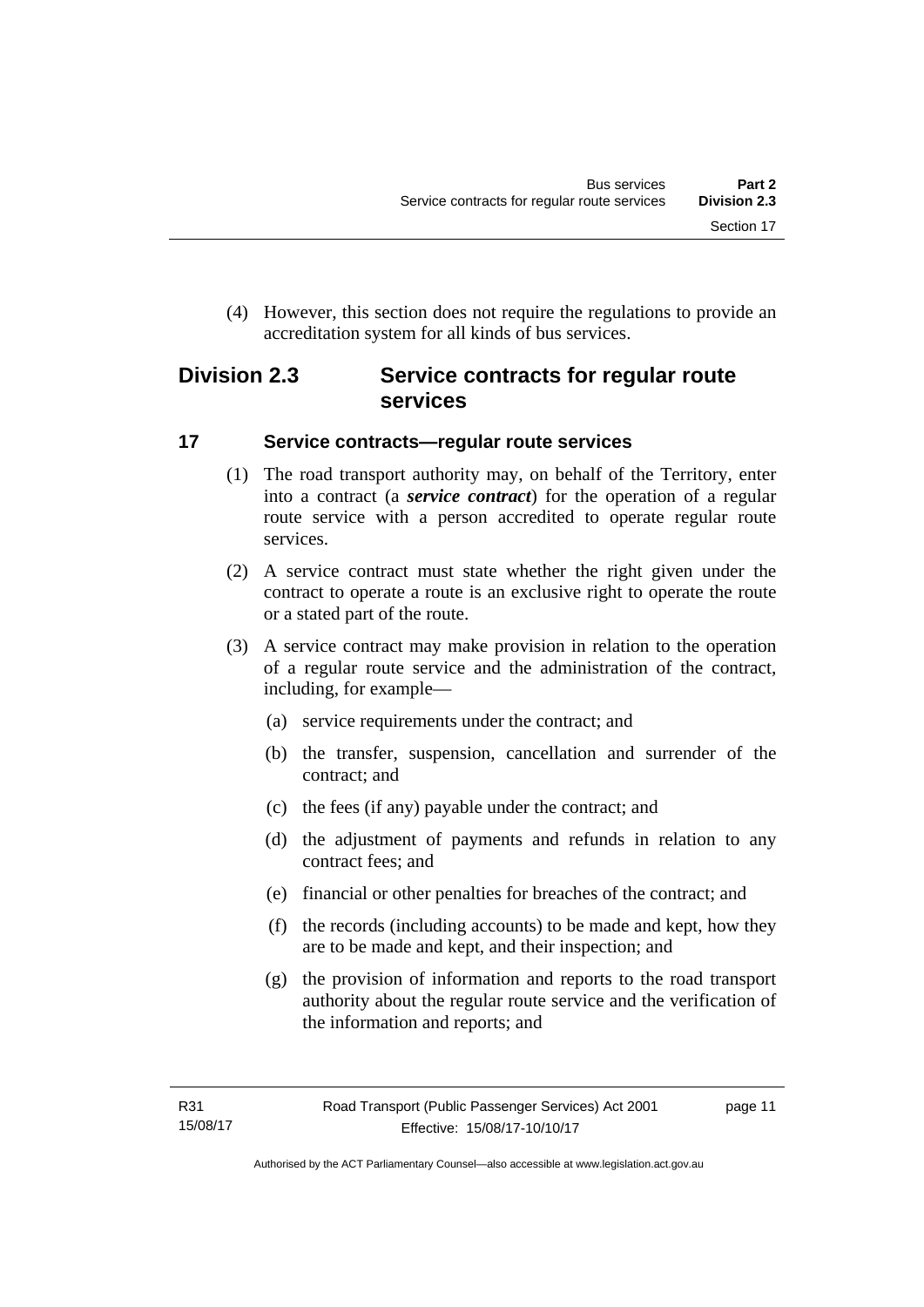- (h) the publication and the collection of fares payable by passengers; and
- (i) the sale of tickets and the conditions under which tickets must be sold; and
- (j) free or reduced fares for travel; and
- (k) the issue and acceptance of free or concession passes.
- *Note* An example is part of the Act, is not exhaustive and may extend, but does not limit, the meaning of the provision in which it appears (see [Legislation Act,](http://www.legislation.act.gov.au/a/2001-14) s 126 and s 132).
- (4) Subsection (3) does not limit the matters about which a service contract may make provision.

# <span id="page-21-0"></span>**Division 2.4 Entitlement to operate certain bus services**

### <span id="page-21-1"></span>**18 Entitlement to operate regular route services**

- (1) A person is entitled to operate a regular route service, in or partly in the ACT, if—
	- (a) the person is accredited under the regulations to operate regular route services; and
	- (b) the person holds a service contract for the service.
- (2) However, the Territory is entitled to operate a regular route service whether or not the Territory—
	- (a) is accredited under the regulations to operate regular route services; or
	- (b) holds a service contract for the service.
- (3) If the Territory operates a regular route service, part 2 (Bus services) applies in relation to the Territory's operation of the service as if—
	- (a) the Territory were accredited to operate the service; and

| page 12 | Road Transport (Public Passenger Services) Act 2001 | R31      |
|---------|-----------------------------------------------------|----------|
|         | Effective: 15/08/17-10/10/17                        | 15/08/17 |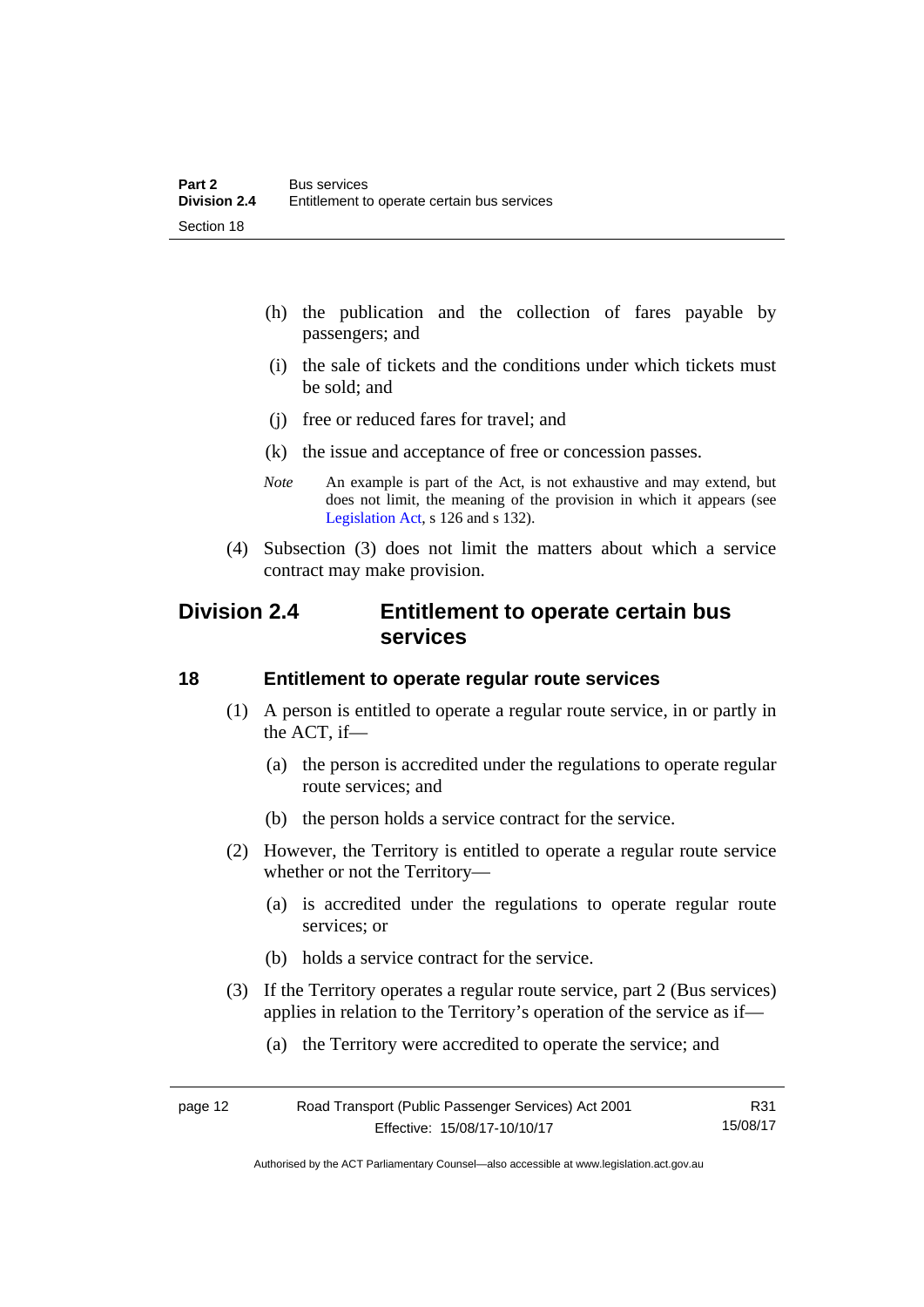- (b) the Territory held a service contract for the service; and
- (c) all necessary changes, and any changes prescribed by regulation, were made.

### <span id="page-22-0"></span>**19 Entitlement to operate tour and charter services**

- (1) A person is entitled to operate a tour and charter service, in or partly in the ACT, if the person is accredited under the regulations to operate tour and charter services.
- (2) However, the Territory is entitled to operate a tour and charter service, whether or not the Territory is accredited under the regulations to operate tour and charter services.
- (3) If the Territory operates a tour and charter service, part 2 (Bus services) applies in relation to the Territory's operation of the service as if—
	- (a) the Territory were accredited to operate the service; and
	- (b) the Territory held a service contract for the service; and
	- (c) all necessary changes, and any changes prescribed by regulation, were made.

### <span id="page-22-1"></span>**19A Territory's entitlement to operate bus service**

If the Territory operates a bus service, the territory may operate the service under a name prescribed by regulation.

### <span id="page-22-2"></span>**20 Unaccredited operators not to operate certain bus services**

(1) A person must not operate, in or partly in the ACT, a regular route service unless the person is accredited under the regulations to operate regular route services.

Maximum penalty: 50 penalty units.

page 13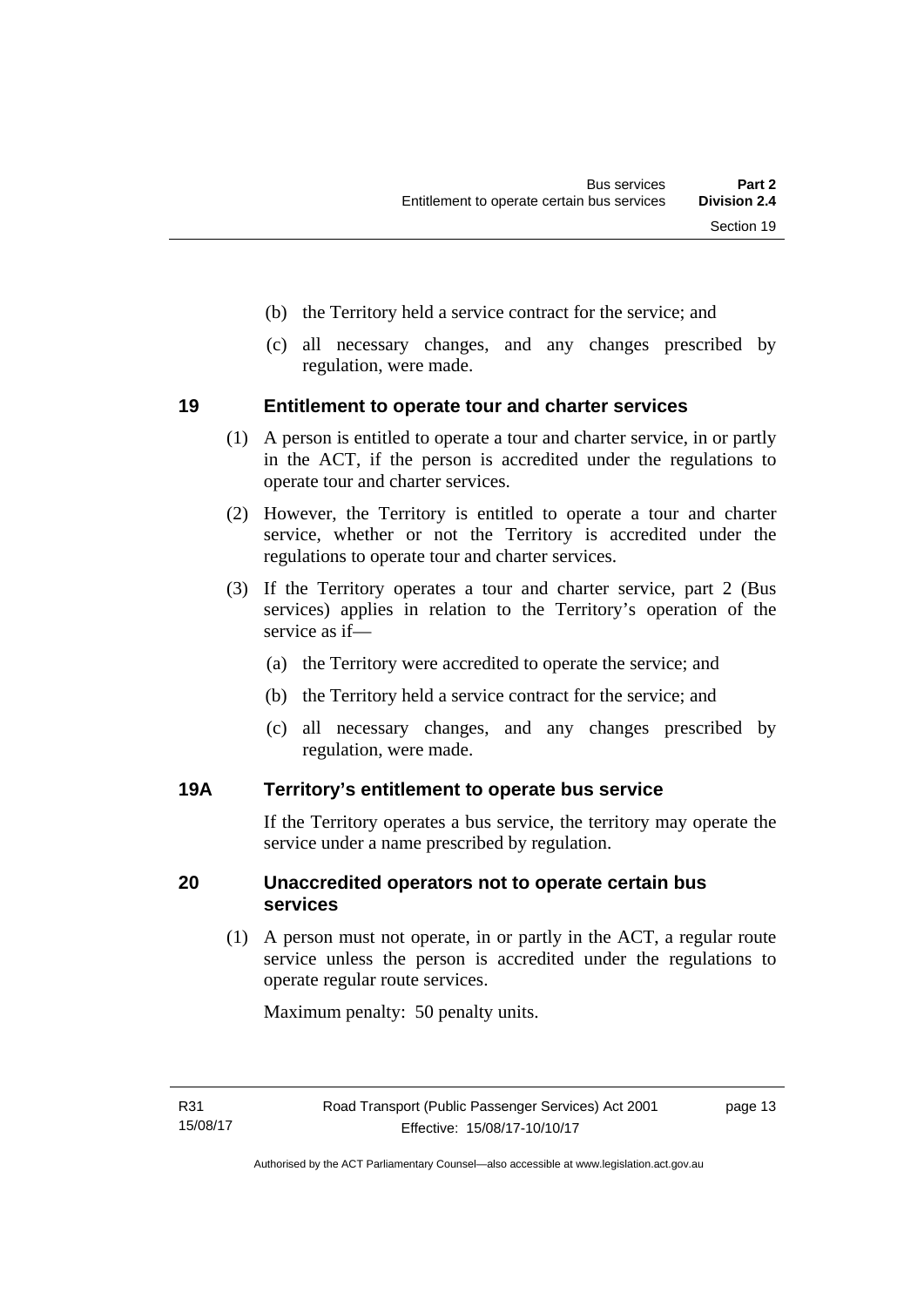(2) A person must not operate, in or partly in the ACT, a tour and charter service unless the person is accredited under the regulations to operate tour and charter services.

Maximum penalty: 50 penalty units.

 (3) This section does not apply to the operation of a bus service by the Territory.

### <span id="page-23-0"></span>**21 Pretending to be an accredited bus service operator**

A person must not pretend to be accredited under the regulations to operate a bus service.

Maximum penalty: 30 penalty units.

### <span id="page-23-1"></span>**22 Operators of regular route services to hold service contracts**

(1) A person must not operate, in or partly in the ACT, a regular route service unless the person holds a service contract for the service.

Maximum penalty: 50 penalty units.

- (2) However, if a regular route service is discontinued because of a variation or termination of a service contract, the road transport authority may make arrangements with an appropriately accredited person to operate a temporary regular route service to replace the discontinued service even though the person does not hold a service contract for the replacement service.
- (3) This section does not apply to the operation of a regular route service by the Territory.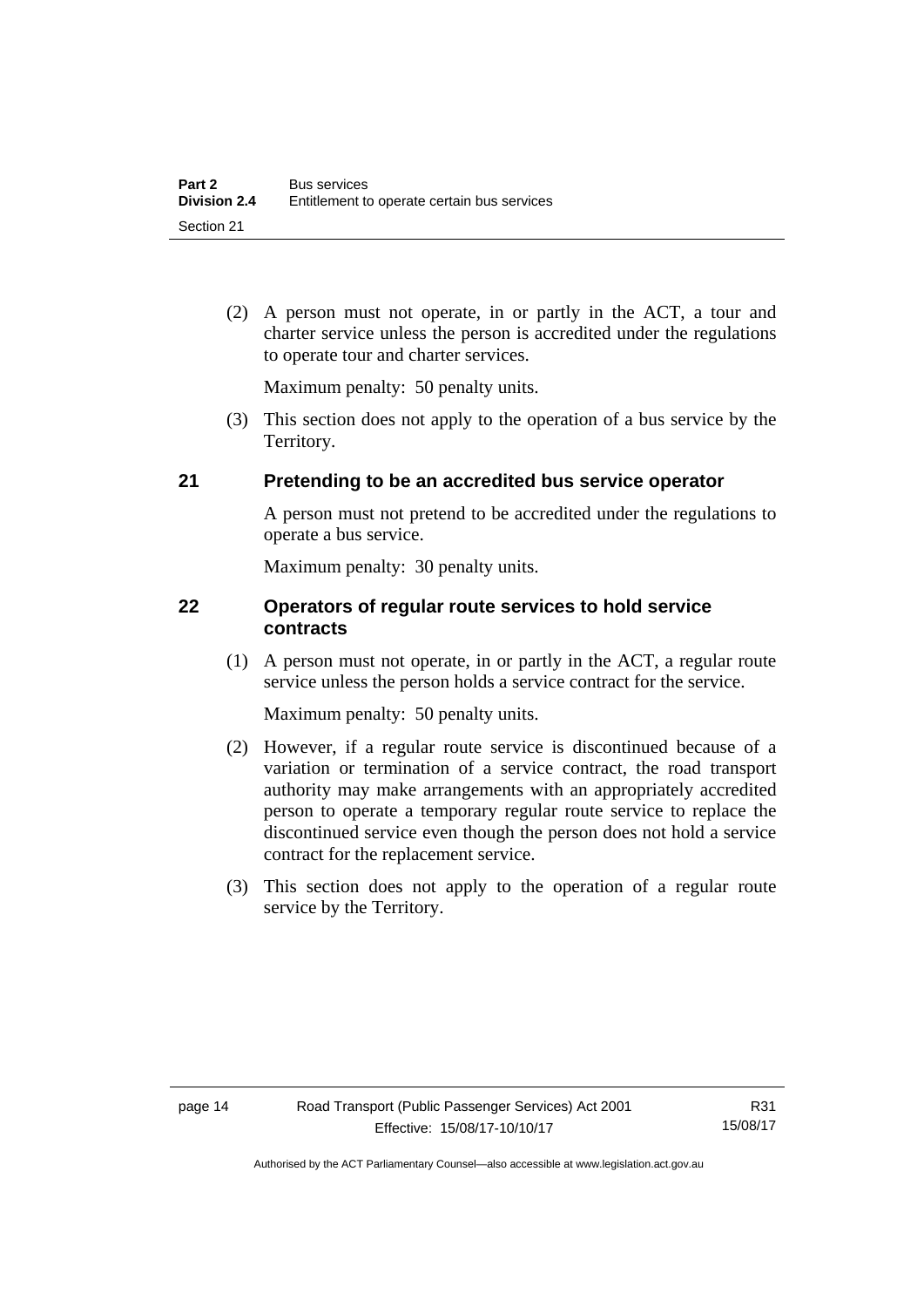# <span id="page-24-0"></span>**Division 2.5 Regulation of bus services**

### <span id="page-24-1"></span>**23 Regular route services—power to determine maximum fares**

- (1) The Minister may determine maximum fares, and ways of calculating maximum fares, payable by passengers on regular route services.
- (2) A determination is a disallowable instrument.
	- *Note* A disallowable instrument must be notified and presented to the Legislative Assembly, under the [Legislation Act.](http://www.legislation.act.gov.au/a/2001-14)

### <span id="page-24-2"></span>**24 Regulations about operation of bus services by accredited people**

A regulation may make provision in relation to the operation of bus services by accredited bus service operators, including, for example—

- (a) the conduct of bus services, including, for example—
	- (i) the safety of passengers (including, for example, by the use of particular kinds of security devices) and the public; and
	- (ii) the qualifications, training and experience of bus drivers and other people providing services on behalf of accredited bus service operators; and
	- (iii) maximum driving times and minimum rest times of bus drivers; and
	- (iv) insurance; and
	- (v) the issue of tickets; and
	- (vi) customer complaints and inquiries; and
- (b) the preparation and publication of, and compliance with, timetables for regular route services; and

R31 15/08/17 Road Transport (Public Passenger Services) Act 2001 Effective: 15/08/17-10/10/17 page 15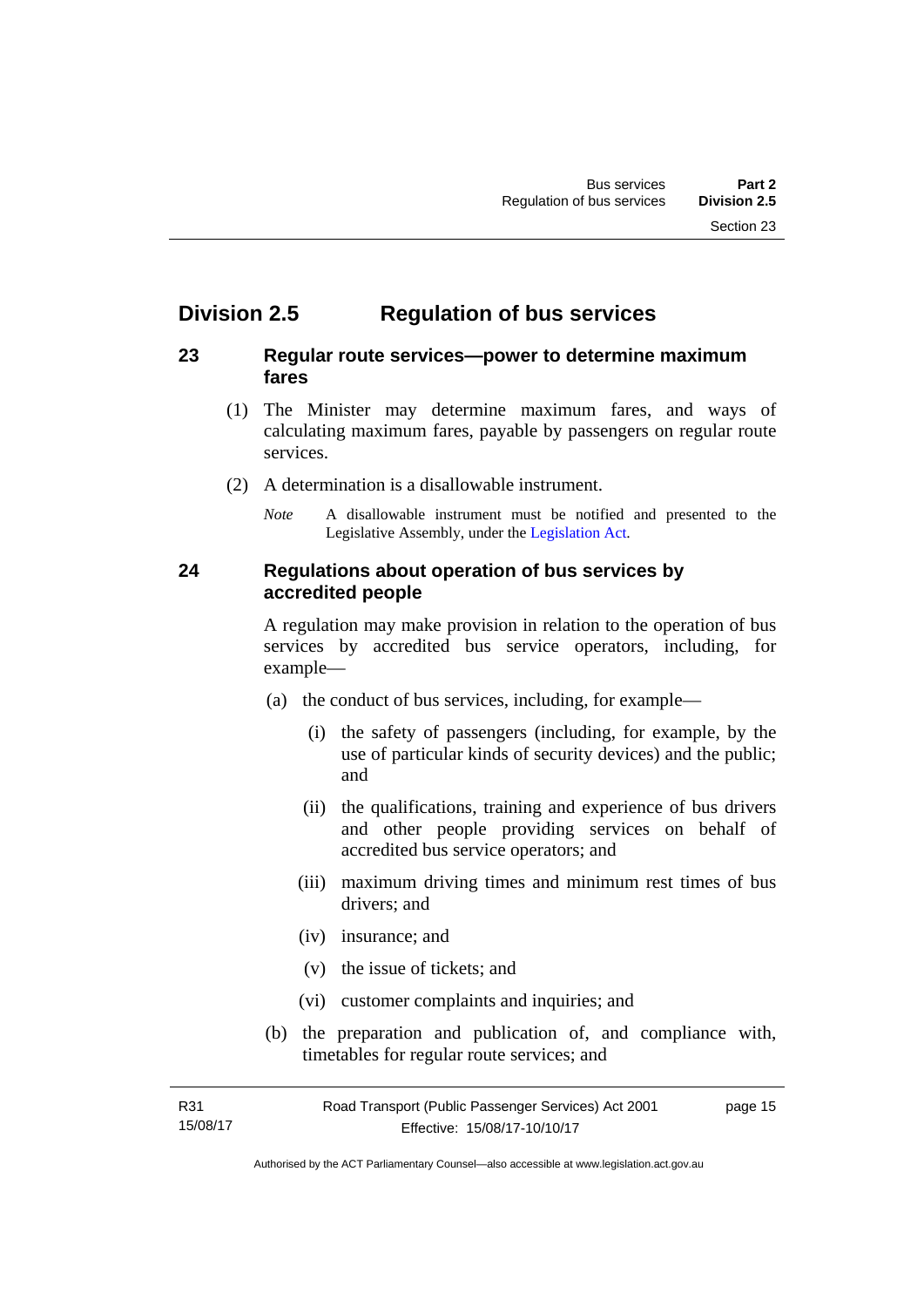- (c) the obligations of drivers of public buses and other people providing services on behalf of accredited bus service operators; and
- (d) the requirements that public buses, and their equipment and fittings (internal and external), must comply with; and
- (e) the maintenance and cleaning of public buses; and
- (f) maintenance, parking and other facilities for public buses; and
- (g) the making and keeping of records and their inspection; and
- (h) the auditing of records and systems; and
- (i) requirements for display of accreditation numbers on advertisements for the service; and
- (j) the provision of information and reports to the road transport authority.
- *Note* An example is part of the Act, is not exhaustive and may extend, but does not limit, the meaning of the provision in which it appears (see [Legislation Act,](http://www.legislation.act.gov.au/a/2001-14) s 126 and s 132).

### <span id="page-25-0"></span>**25 Regulations about operation of public buses**

A regulation may make provision in relation to the operation of public buses, including, for example—

- (a) the regulation or prohibition of the use of public buses on certain roads or road related areas; and
- (b) the picking-up and dropping-off of passengers and other matters relating to the transport of passengers; and
- (c) the records to be made and kept by, how they are to be made and kept, and their inspection; and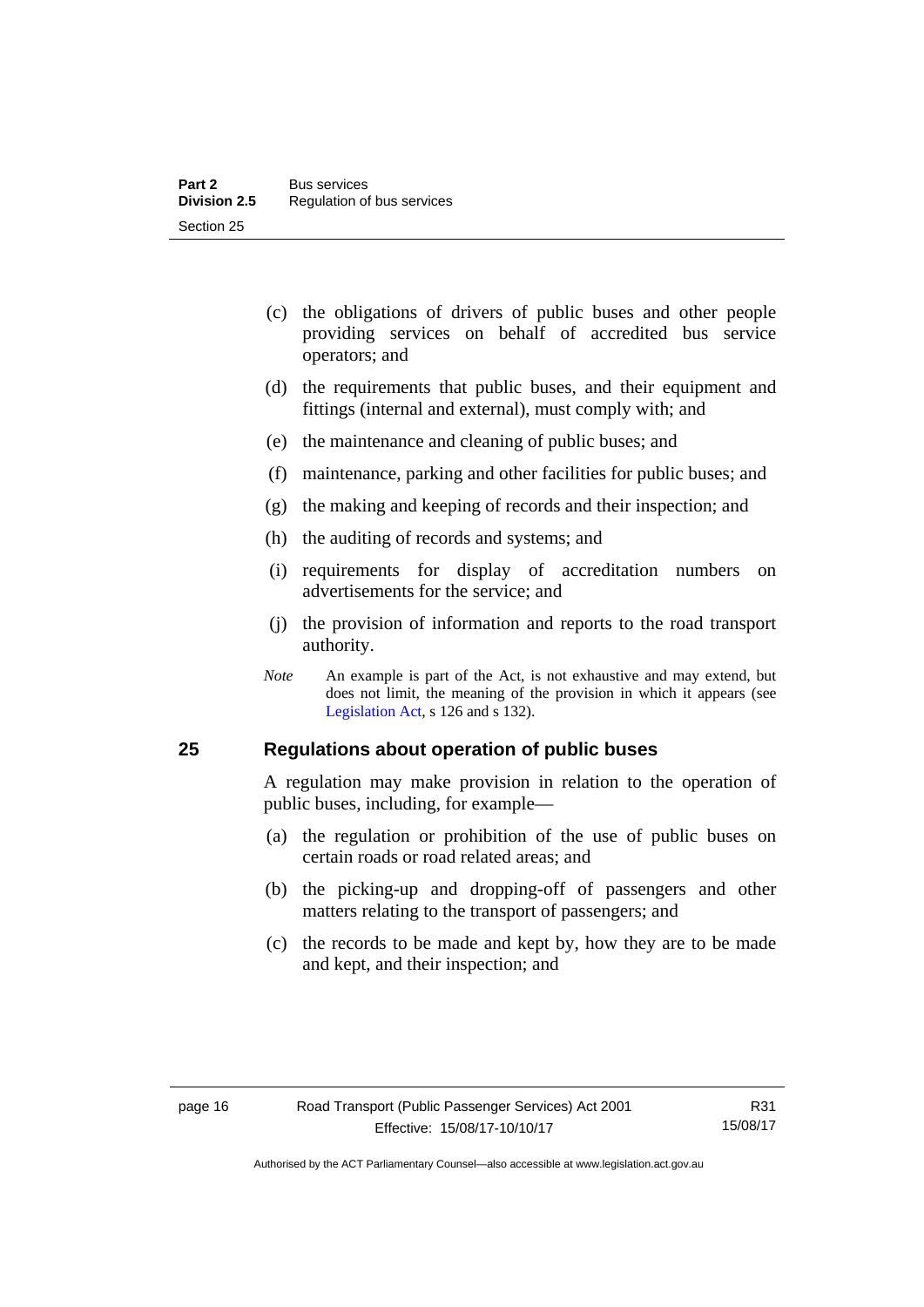- (d) the transport of passengers' luggage or other goods, and animals; and
- (e) the regulation or prohibition of the transport of passengers standing in or on any part of a public bus; and
- (f) the maximum speed of public buses; and
- (g) the prohibition of anyone from soliciting for passengers or for a hiring; and
- (h) the design, equipment and fittings (internal or external) of public buses; and
- (i) the sections, terminal points and bus stops on bus routes; and
- (j) the regulation or prohibition of notices, signs and advertisements inside or on the outside of public buses.
- *Note* An example is part of the Act, is not exhaustive and may extend, but does not limit, the meaning of the provision in which it appears (see [Legislation Act,](http://www.legislation.act.gov.au/a/2001-14) s 126 and s 132).

### <span id="page-26-0"></span>**26 Regulations about bus drivers**

A regulation may make provision in relation to drivers of public buses, including, for example—

- (a) the powers, duties and conduct of drivers; and
- (b) how drivers must dress.
- *Note* An example is part of the Act, is not exhaustive and may extend, but does not limit, the meaning of the provision in which it appears (see [Legislation Act,](http://www.legislation.act.gov.au/a/2001-14) s 126 and s 132).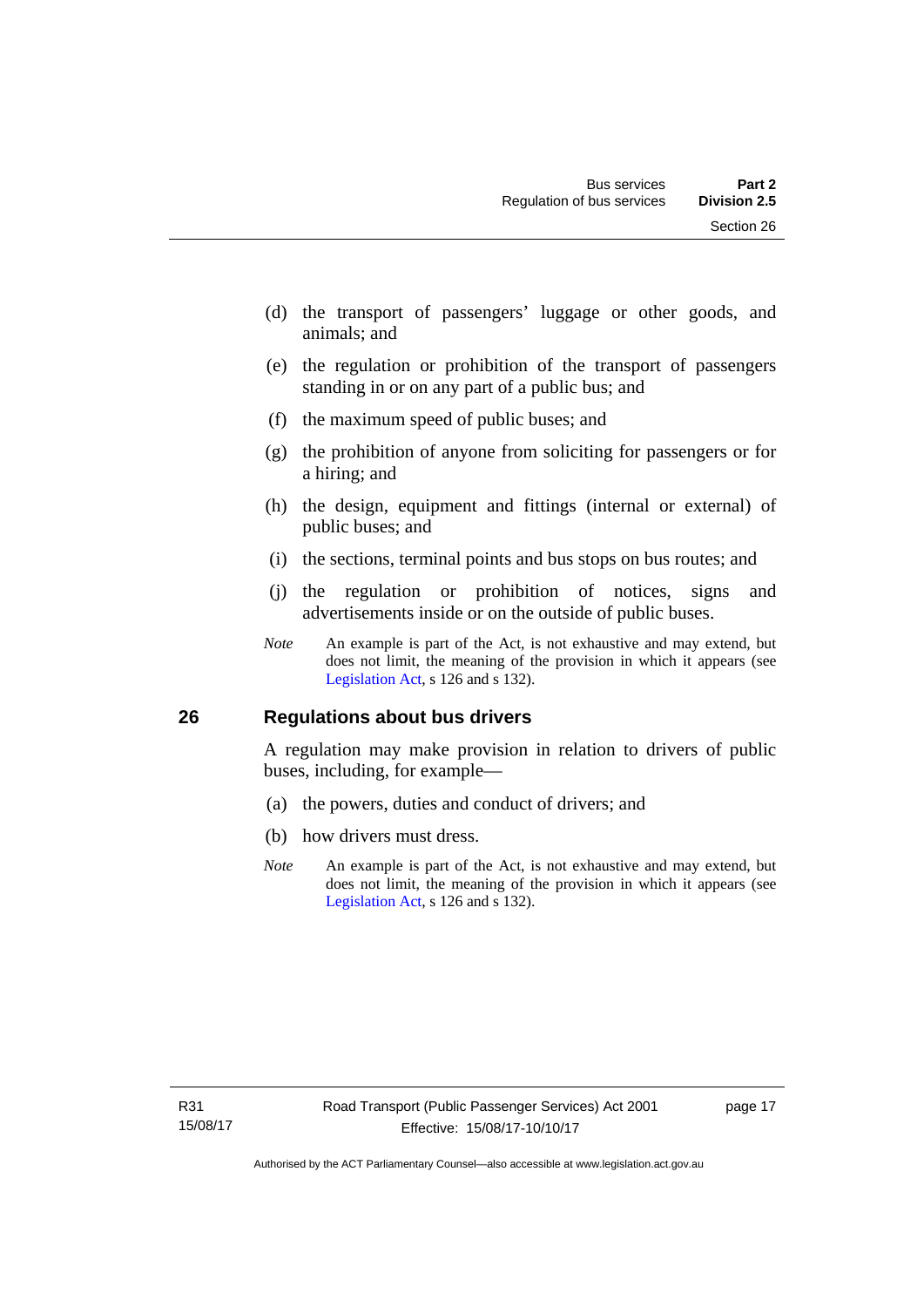### <span id="page-27-0"></span>**27 Regulations about conduct of passengers**

A regulation may make provision in relation to the conduct of passengers on public buses, including, for example—

- (a) the regulation or prohibition of eating and drinking; and
- (b) the authority of public bus drivers, police officers and authorised people to direct people contravening a regulation to leave a bus and to remove them if they fail to leave.
- *Note* An example is part of the Act, is not exhaustive and may extend, but does not limit, the meaning of the provision in which it appears (see [Legislation Act,](http://www.legislation.act.gov.au/a/2001-14) s 126 and s 132).

page 18 Road Transport (Public Passenger Services) Act 2001 Effective: 15/08/17-10/10/17

R31 15/08/17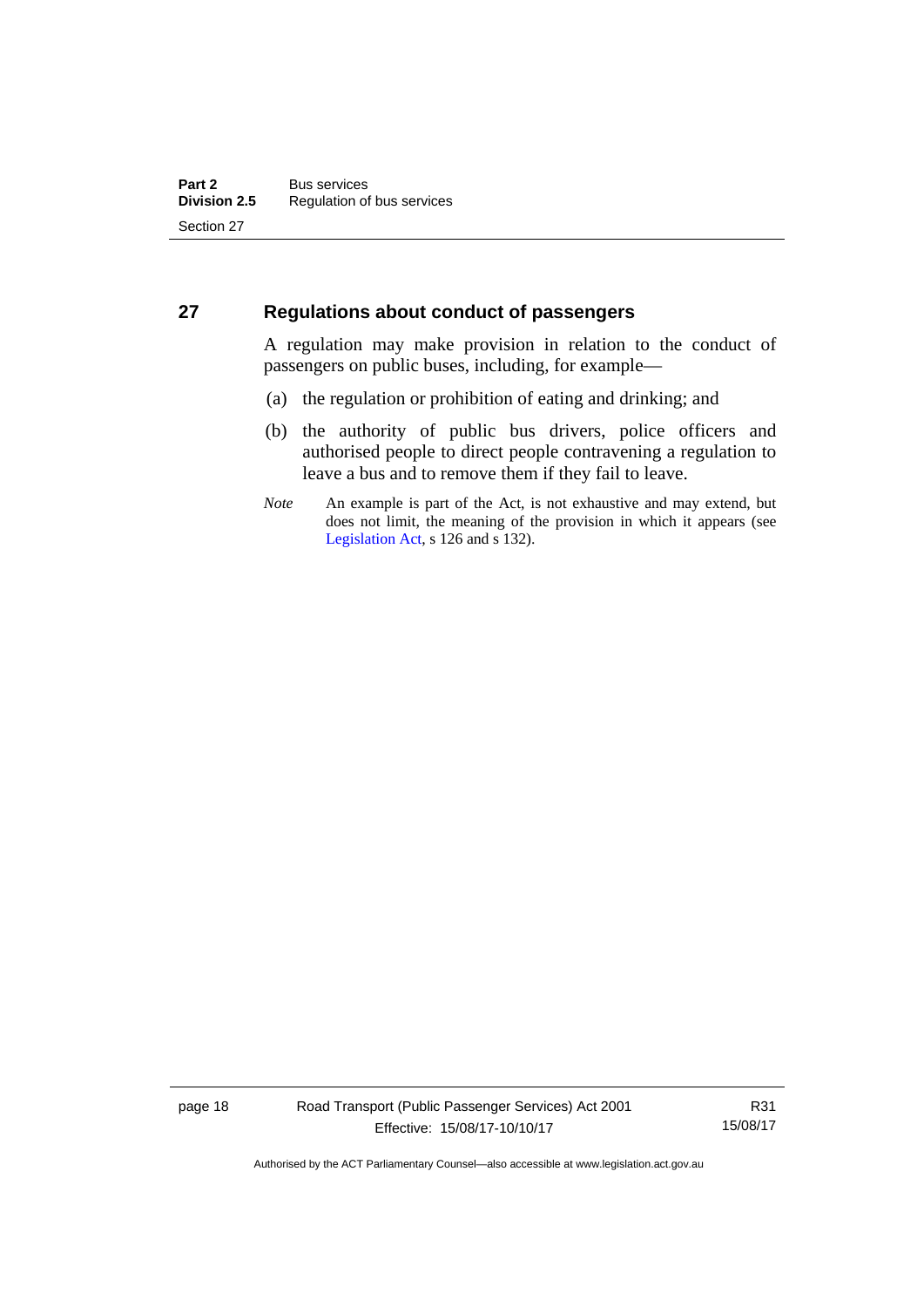<span id="page-28-0"></span>**Part 3 Transport booking services** 

# <span id="page-28-1"></span>**Division 3.1 Basic concepts**

<span id="page-28-2"></span>**28 Meaning of** *transport booking service*

In this Act:

### *transport booking service*—

- (a) means a person who—
	- (i) accepts bookings from people for bookable vehicles; and
	- (ii) communicates the bookings to bookable vehicle drivers; but
- (b) does not include—
	- (i) a person who is a bookable vehicle driver if the booking is for the driver; or
	- (ii) a person prescribed by regulation to not be a transport booking service.
- *Note Person* includes a corporation as well as an individual (see [Legislation](http://www.legislation.act.gov.au/a/2001-14)  [Act](http://www.legislation.act.gov.au/a/2001-14), s 160).

### <span id="page-28-3"></span>**29 Meaning of** *bookable vehicle* **and** *bookable vehicle driver*

In this Act:

*bookable vehicle* means—

- (a) a taxi; or
- (b) a rideshare vehicle; or
- (c) a hire car.
- *Note Taxi*—see s 45. *Rideshare vehicle*—see s 60A. *Hire car*—see s 67.

R31 15/08/17 page 19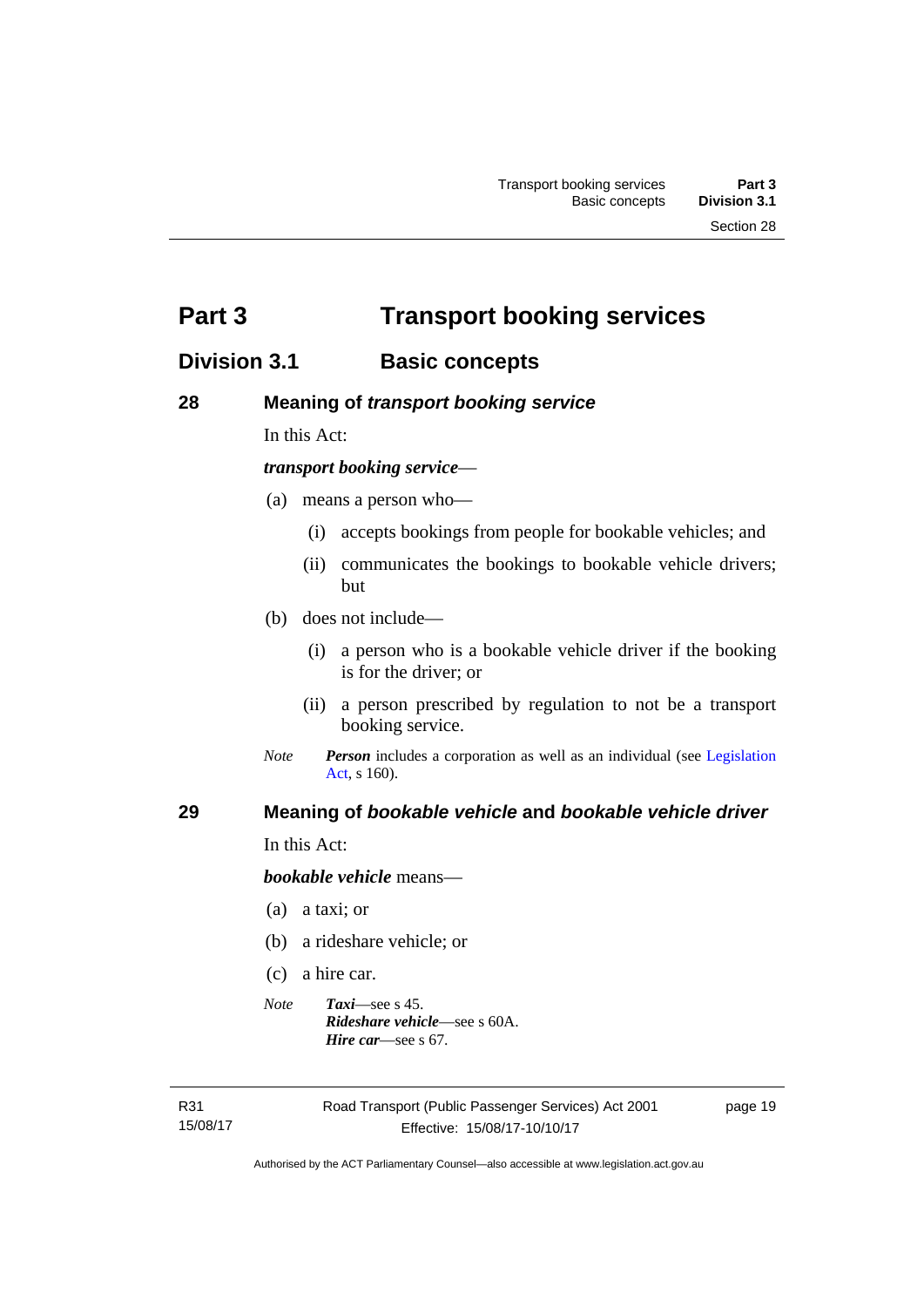#### *bookable vehicle driver* means—

- (a) a taxi driver; or
- (b) a rideshare driver; or
- (c) a hire car driver.
- *Note Rideshare driver*—see s 60A. *Taxi driver*—see the dictionary.

# <span id="page-29-0"></span>**Division 3.2 Transport booking service accreditation**

### <span id="page-29-1"></span>**30 Transport booking service—purpose of accreditation**

The purpose of accrediting a transport booking service is to ensure that the transport booking service, and each person who is concerned with, or takes part in, the management of the transport booking service—

- (a) is suitable to operate the transport booking service; and
- (b) has demonstrated capacity to comply with this Act.
- *Note* A reference to an Act includes a reference to the statutory instruments made or in force under the Act, including any regulation (see [Legislation Act,](http://www.legislation.act.gov.au/a/2001-14) s 104).

### <span id="page-29-2"></span>**31 Transport booking service—regulations about accreditation**

- (1) A regulation may provide a system for the accreditation of transport booking services, including, for example—
	- (a) the conditions of an accreditation; and
	- (b) matters relating to the issuing, refusal or surrender of an accreditation; and

R31 15/08/17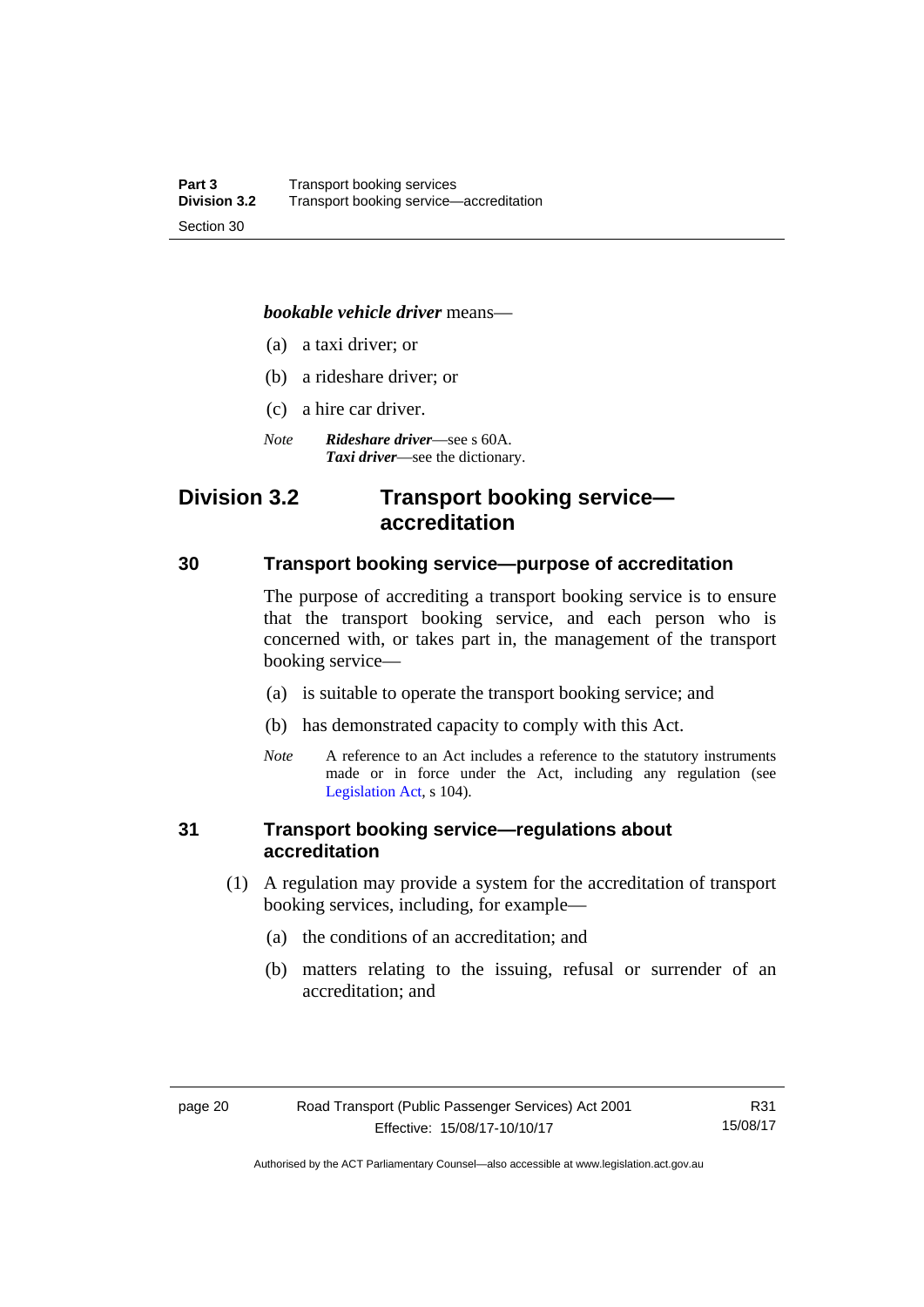- (c) the action that may be taken in relation to an accredited transport booking service in circumstances prescribed by regulation, including—
	- (i) the suspension or cancellation of an accreditation; and
	- (ii) the imposition of a condition on, or the amendment of a condition of, an accreditation; and
	- (iii) an order that an accredited transport booking service pay to the Territory an amount of not more than—
		- (A) for an individual—\$5 000; or
		- (B) for a corporation—\$25 000; and
	- (iv) the reprimanding of an accredited transport booking service.
- *Note* An example is part of the Act, is not exhaustive and may extend, but does not limit, the meaning of the provision in which it appears (see [Legislation Act,](http://www.legislation.act.gov.au/a/2001-14) s 126 and s 132).
- (2) A regulation may make provision about the accreditation of transport booking services, including, for example—
	- (a) requirements about the suitability of the applicant and each person who is to be concerned with, or take part in, the management of the transport booking service; and
	- (b) capacity to meet service standards.

### <span id="page-30-0"></span>**32 Transport booking service must be accredited**

- (1) A person commits an offence if the person—
	- (a) operates a transport booking service; and
	- (b) is not an accredited transport booking service.

Maximum penalty: 50 penalty units.

(2) An offence against this section is a strict liability offence.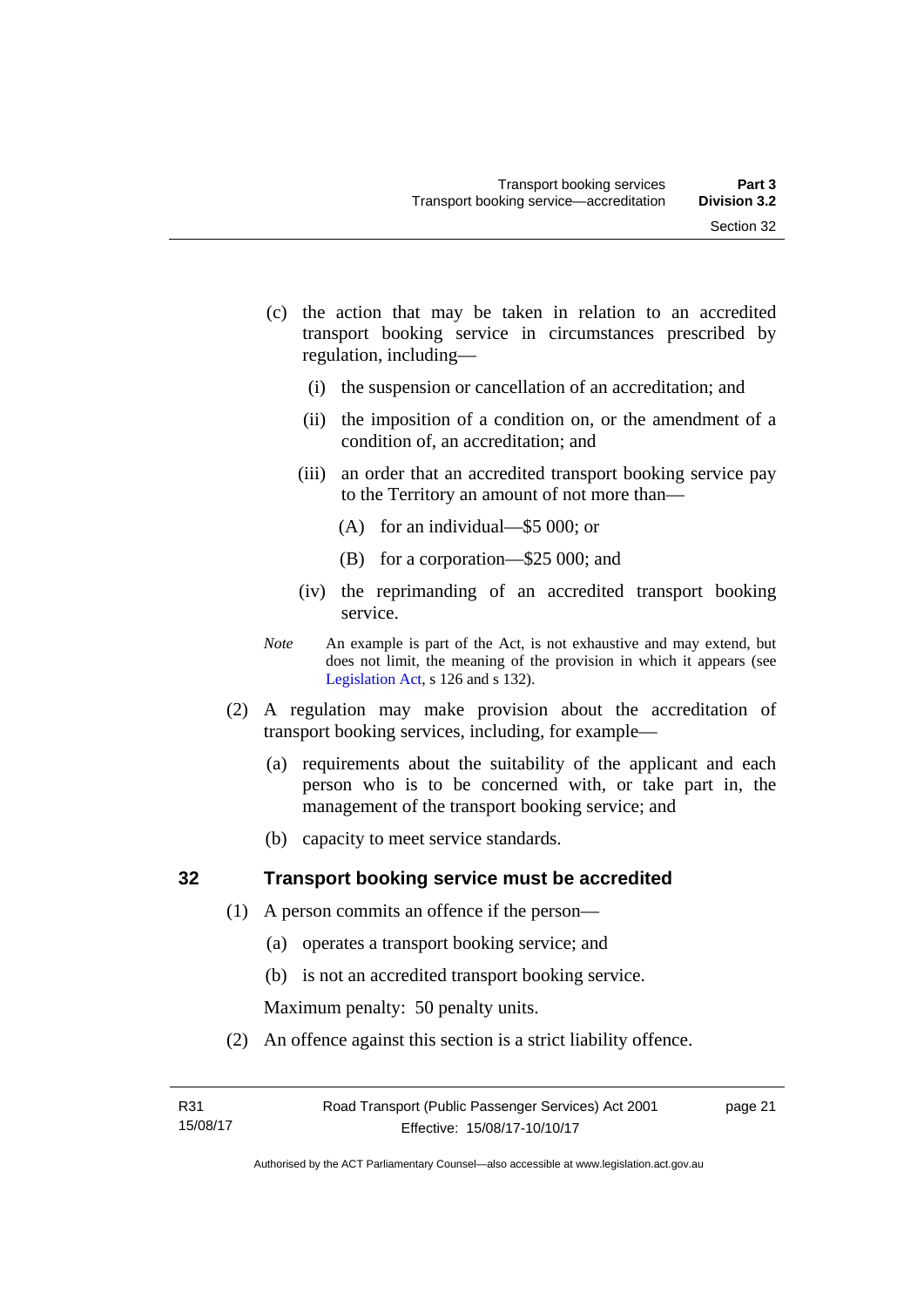### <span id="page-31-0"></span>**33 Transport booking service must comply with accreditation conditions**

- (1) A person commits an offence if the person—
	- (a) is an accredited transport booking service; and
	- (b) fails to comply with a condition of the accreditation.

Maximum penalty: 50 penalty units.

(2) An offence against this section is a strict liability offence.

### <span id="page-31-1"></span>**34 Pretend to be accredited transport booking service**

A person commits an offence if the person pretends to be an accredited transport booking service.

Maximum penalty: 30 penalty units.

# <span id="page-31-2"></span>**Division 3.3 Transport booking service—affiliated drivers and affiliated operators**

### <span id="page-31-3"></span>**35 Meaning of** *affiliated driver*

In this Act:

*affiliated driver*, for a transport booking service, means a bookable vehicle driver who has an affiliated driver agreement with the booking service.

*Note* A rideshare driver must be an affiliated driver (see s 36F).

### <span id="page-31-4"></span>**36 Meaning of** *affiliated driver agreement*

In this Act:

*affiliated driver agreement* means an agreement between a bookable vehicle driver and a transport booking service for—

 (a) the transport booking service to provide a booking service for the driver; and

| page 22 | Road Transport (Public Passenger Services) Act 2001 | R31      |
|---------|-----------------------------------------------------|----------|
|         | Effective: 15/08/17-10/10/17                        | 15/08/17 |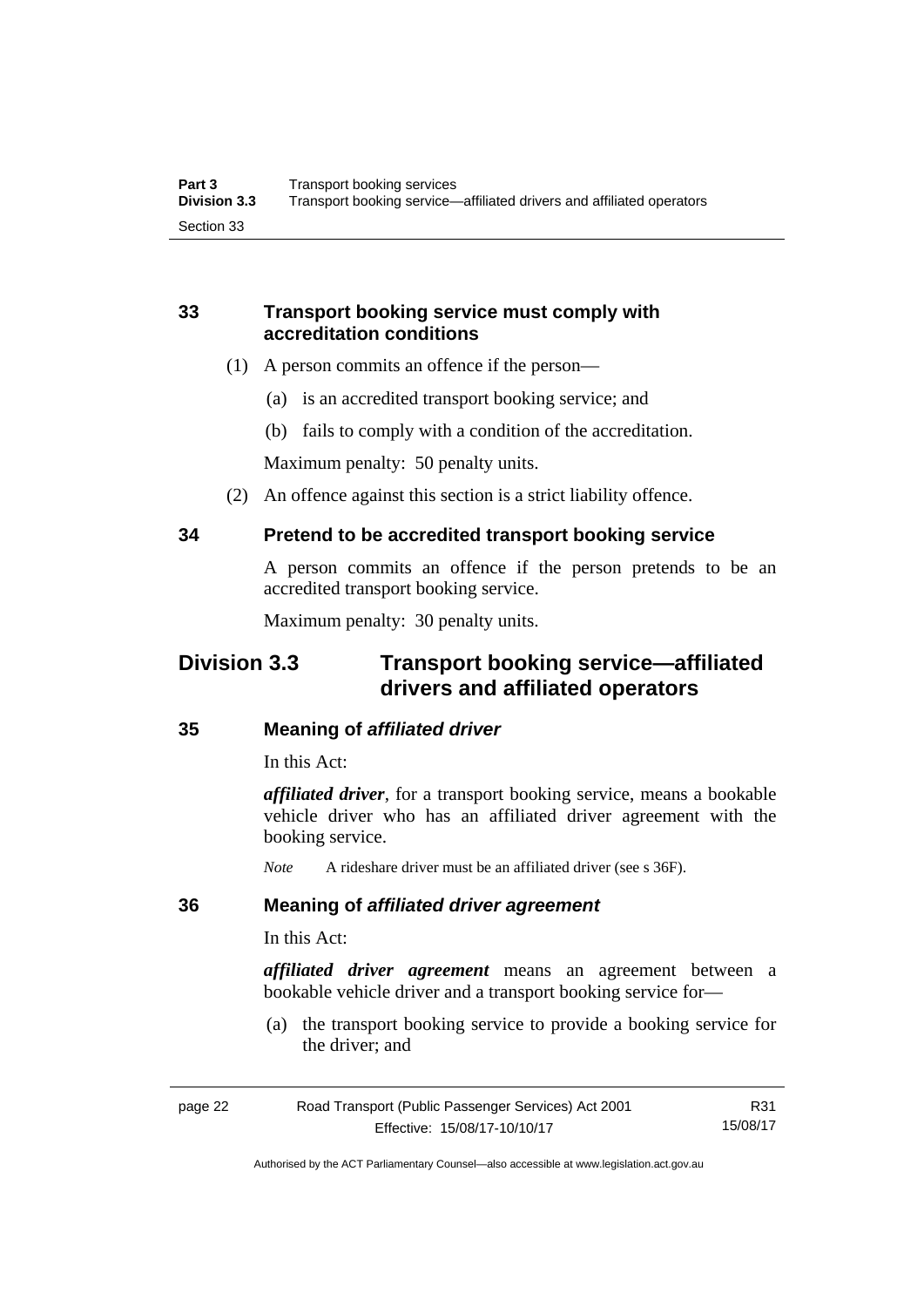(b) the driver to provide a taxi service, rideshare service or hire car service using a stated bookable vehicle via the booking service.

### <span id="page-32-0"></span>**36A Pretend to be affiliated driver**

(1) A person commits an offence if the person pretends to be an affiliated driver for a transport booking service.

Maximum penalty: 30 penalty units.

(2) An offence against this section is a strict liability offence.

### <span id="page-32-1"></span>**36B Meaning of** *affiliated operator*

In this Act:

*affiliated operator*, for a transport booking service, means a taxi service operator, or hire care service operator, who has an affiliated operator agreement with the booking service.

### <span id="page-32-2"></span>**36C Meaning of** *affiliated operator agreement*

In this Act:

*affiliated operator agreement* means an agreement between a taxi service operator, or hire care service operator, and a transport booking service for—

- (a) the transport booking service to provide a booking service for drivers for the operator's service; and
- (b) the taxi service operator, or hire care service operator, to operate the taxi service, or hire car service, using stated drivers and stated vehicles, via the booking service.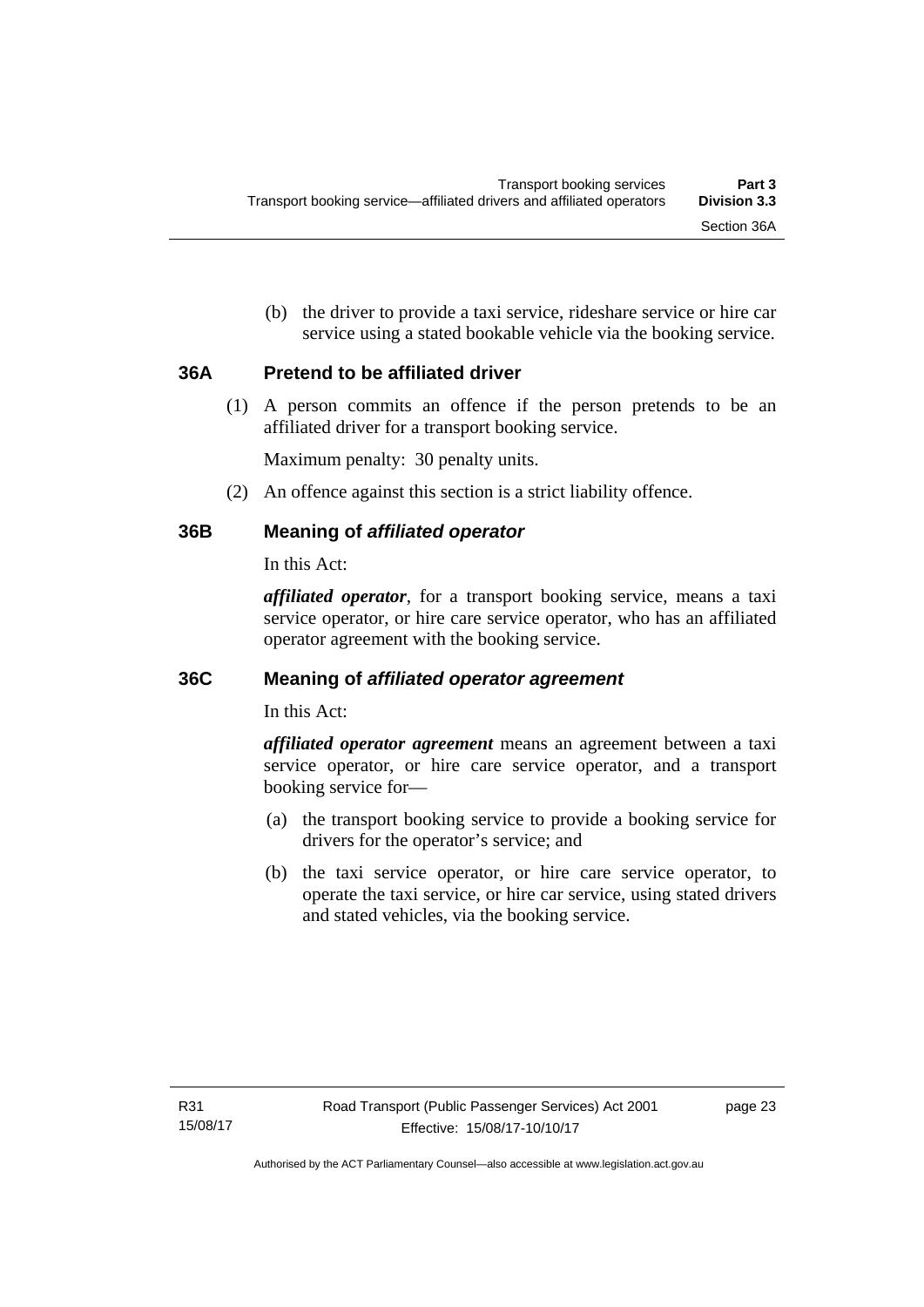### <span id="page-33-0"></span>**36D Pretend to be affiliated operator**

 (1) A person commits an offence if the person pretends to be an affiliated operator for a transport booking service.

Maximum penalty: 30 penalty units.

(2) An offence against this section is a strict liability offence.

### <span id="page-33-1"></span>**36E Taxi driver or taxi service operator must be affiliated with transport booking service**

- (1) A person commits an offence if—
	- (a) the person is a taxi driver for a taxi service; and
	- (b) the person is not an affiliated driver for a transport booking service; and
	- (c) the taxi service operator is not—
		- (i) an affiliated operator for a transport booking service; or
		- (ii) an independent taxi service operator.

Maximum penalty: 50 penalty units.

- (2) A person commits an offence if the person—
	- (a) operates a taxi service; and
	- (b) is not either—
		- (i) an affiliated operator for a transport booking service; or
		- (ii) an independent taxi service operator.

Maximum penalty: 50 penalty units.

(3) An offence against this section is a strict liability offence.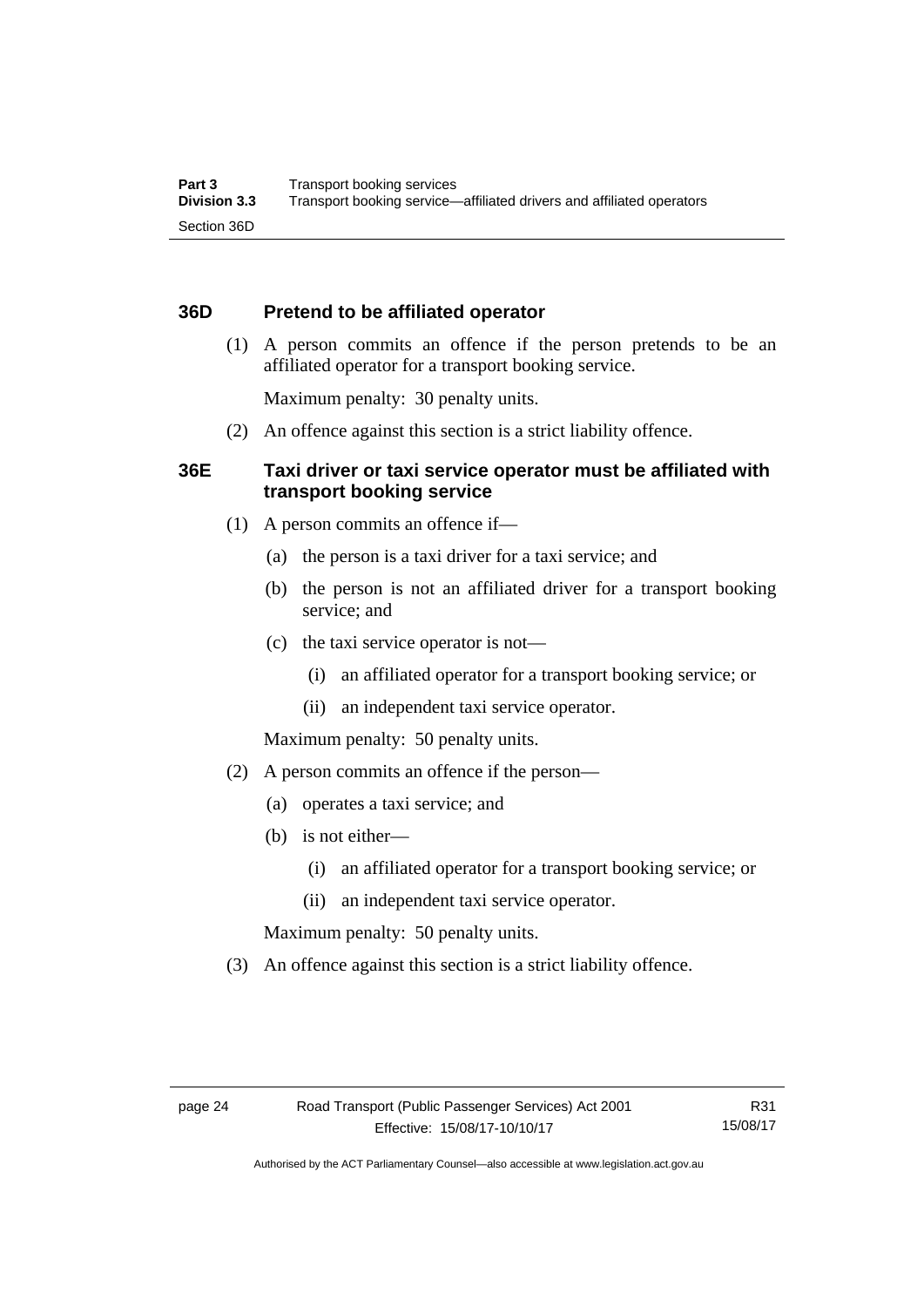### <span id="page-34-0"></span>**36F Rideshare driver must be affiliated with transport booking service**

- (1) A person commits an offence if the person—
	- (a) is a rideshare driver, and
	- (b) is not an affiliated driver for a transport booking service.

Maximum penalty: 50 penalty units.

(2) An offence against this section is a strict liability offence.

# <span id="page-34-1"></span>**Division 3.4 Transport booking service—operation**

### <span id="page-34-2"></span>**36G Transport booking service—responsibilities**

- (1) A person commits an offence if the person—
	- (a) is a transport booking service; and
	- (b) does not take reasonable steps to ensure that an affiliated driver either—
		- (i) holds a public vehicle licence that authorises the driver to drive the bookable vehicle; or
		- (ii) is exempted by the *[Road Transport \(Driver Licensing\)](http://www.legislation.act.gov.au/sl/2000-14)  [Regulation 2000](http://www.legislation.act.gov.au/sl/2000-14)* from holding an Australian driver licence.

Maximum penalty: 20 penalty units.

- (2) A person commits an offence if the person—
	- (a) is a transport booking service; and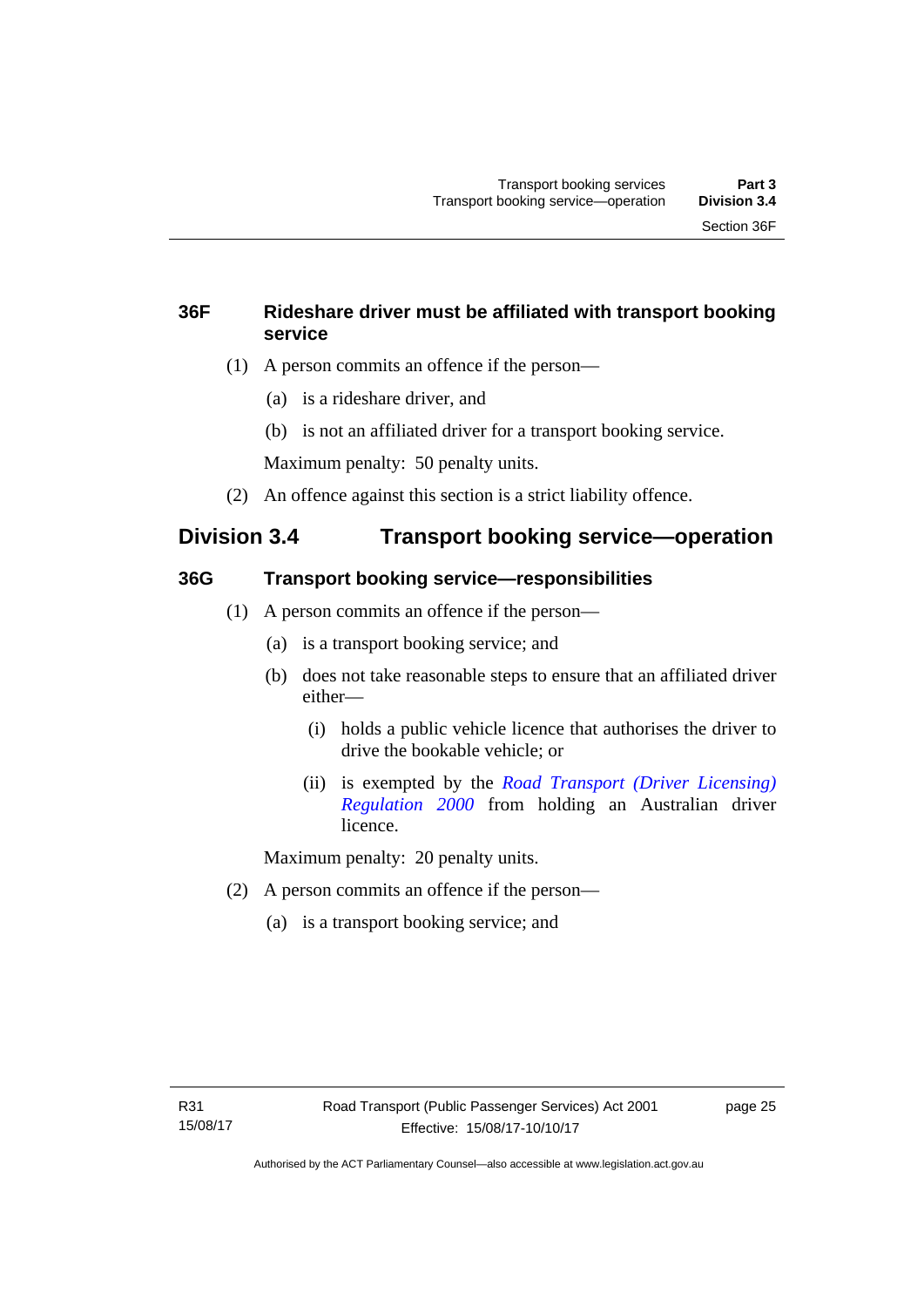- (b) does not take reasonable steps to ensure that—
	- (i) each affiliated taxi service operator is an accredited taxi service operator; and
	- (ii) each affiliated hire car service operator is an accredited hire car service operator.

Maximum penalty: 20 penalty units.

- (3) A person commits an offence if the person—
	- (a) is a transport booking service; and
	- (b) does not take reasonable steps to ensure that—
		- (i) each affiliated rideshare driver is an accredited rideshare driver; and
		- (ii) each vehicle to be used by a rideshare driver for a rideshare is—
			- (A) a licensed rideshare vehicle; and
			- (B) insured in the way prescribed by regulation under section 60N (d) (Licensed rideshare vehicle not to be used unless insured).

Maximum penalty: 20 penalty units.

(4) An offence against this section is a strict liability offence.

### <span id="page-35-0"></span>**36H Transport booking services—regulations about operation**

A regulation may make provision about the operation of transport booking services, including, for example—

- (a) the agreements and other arrangements that transport booking services may make with bookable vehicle drivers, taxi service operators and hire car service operators; and
- (b) service standards for transport booking services; and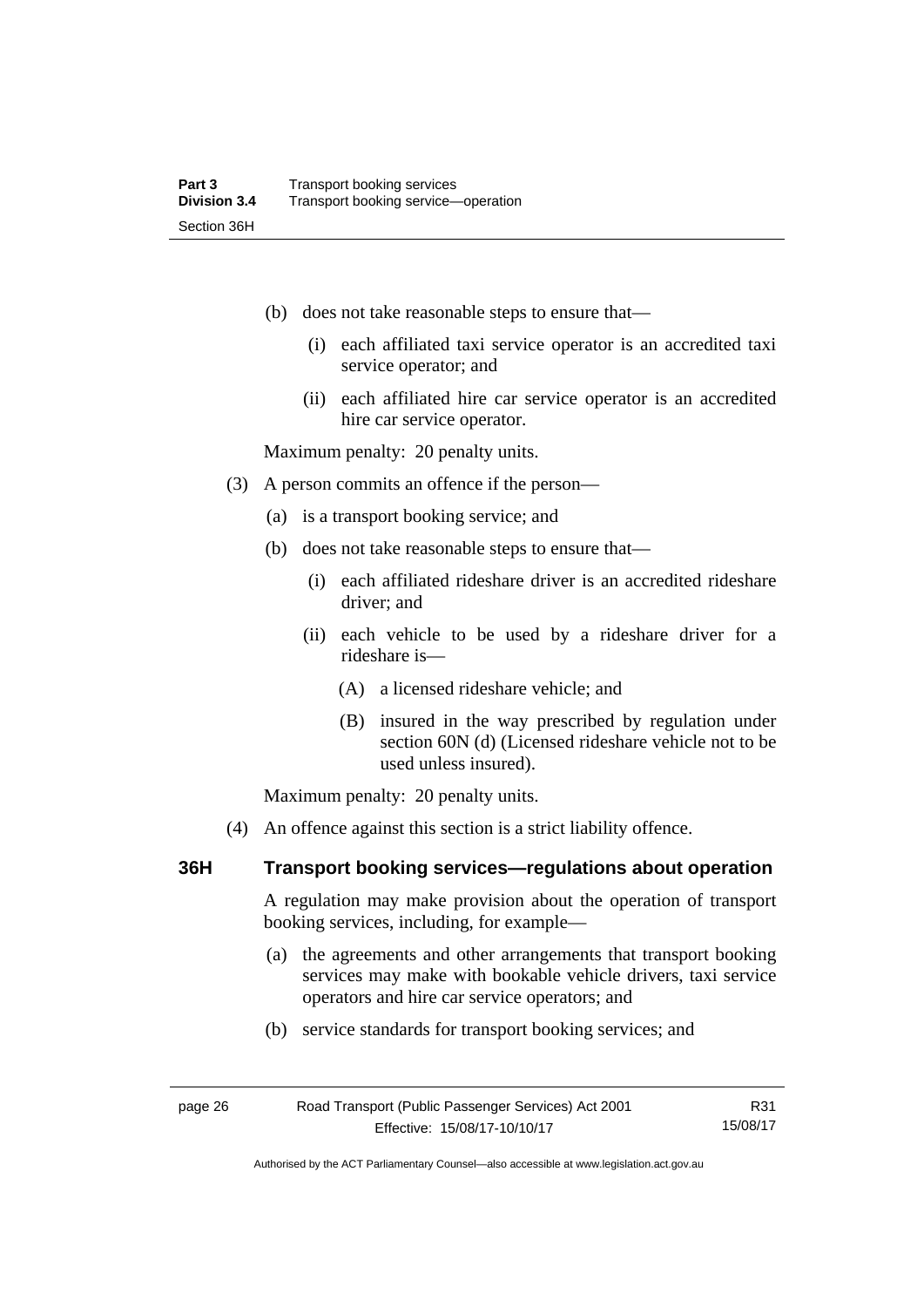- (c) the safety of drivers and passengers (including, for example, particular kinds of security devices); and
- (d) the operation of equipment for sending messages between transport booking services and bookable vehicle drivers; and
- (e) management of bookings for particular kinds of bookable vehicles including, for example, wheelchair-accessible taxis; and
- (f) the accessibility of booking services for different kinds of passengers; and
- (g) the payment by passengers of gratuities and other amounts in addition to fares; and
- (h) directions that transport booking services may give to bookable vehicle drivers; and
- (i) customer inquiries and complaints; and
- (j) the making and keeping of records and their inspection; and
- (k) the auditing of records and systems; and
- (l) the provision of information and reports to the road transport authority.
- *Note* An example is part of the Act, is not exhaustive and may extend, but does not limit, the meaning of the provision in which it appears (see [Legislation Act,](http://www.legislation.act.gov.au/a/2001-14) s 126 and s 132).

# **36I Court may order transport booking service to take certain actions**

- (1) This section applies if a court finds a corporation guilty of an offence against 1 of more of the following sections:
	- (a) section 32 (Transport booking service must be accredited);
	- (b) section 33 (Transport booking service must comply with accreditation conditions);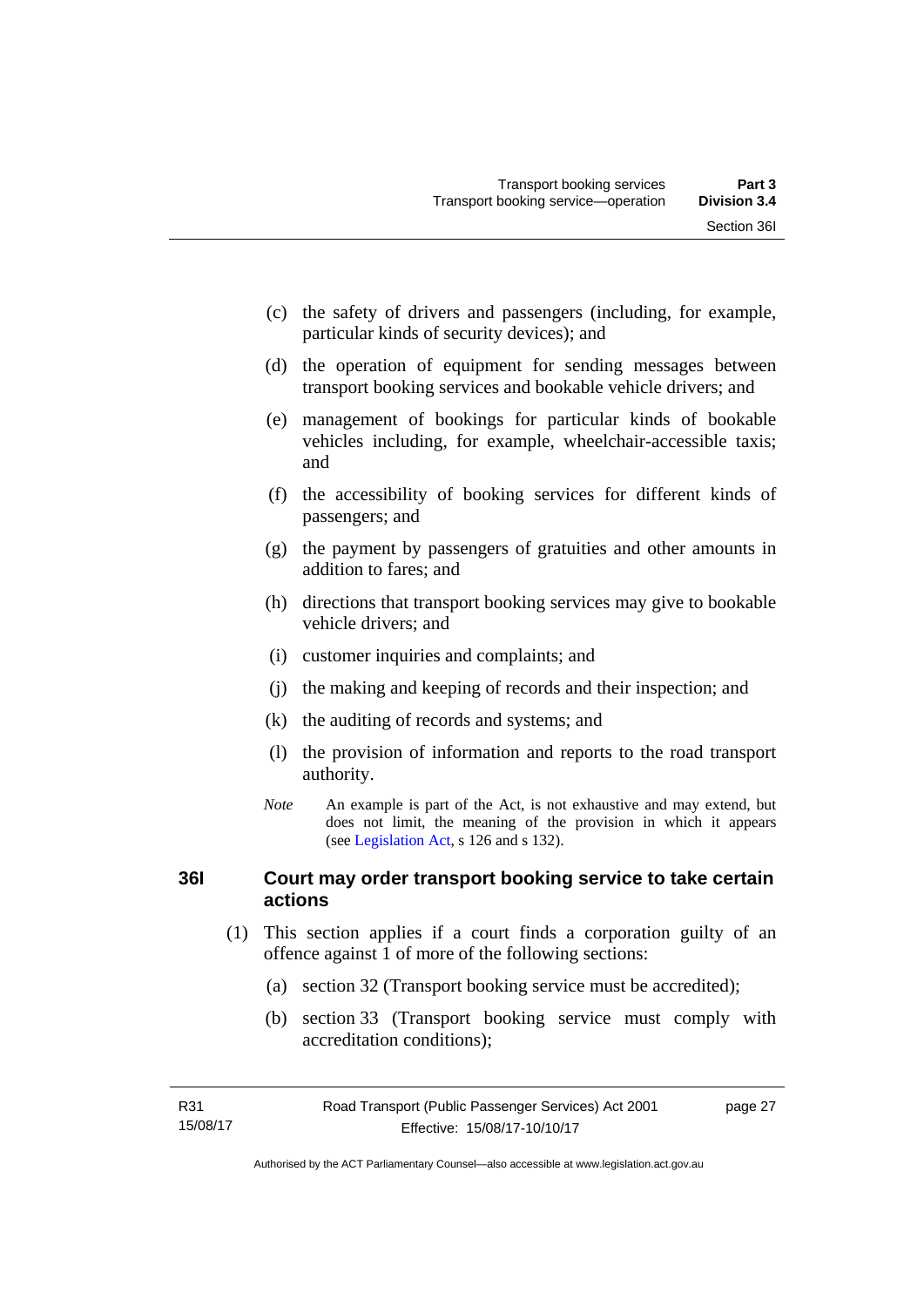- (c) section 36G (Transport booking service—responsibilities).
- (2) In addition to, or instead of, any other penalty the court may impose on the corporation, the court may order the corporation to do 1 or more of the following:
	- (a) take any action stated by the court to publicise—
		- (i) the offence; and
		- (ii) the consequences resulting from or related to the conduct from which the offence arose; and
		- (iii) any penalties imposed, or other orders made, because of the offence;
	- (b) take any action stated by the court to notify 1 or more stated people of the matters mentioned in paragraph (a);
	- (c) do stated things or establish or carry out a stated project for the public benefit even if the project is unrelated to the offence.

#### **Example—par (a)**

advertise on television or in a daily newspaper

#### **Example—par (b)**

publish a notice in an annual report or distribute a notice to shareholders of the corporation

#### **Example—par (c)**

develop and operate a community service

- *Note* An example is part of the Act, is not exhaustive and may extend, but does not limit, the meaning of the provision in which it appears (see [Legislation Act,](http://www.legislation.act.gov.au/a/2001-14) s 126 and s 132).
- (3) In making the order, the court may state a period within which the action must be taken, the thing must be done or the project must be established or carried out, and may also impose any other requirement that it considers necessary or desirable for enforcement of the order or to make the order effective.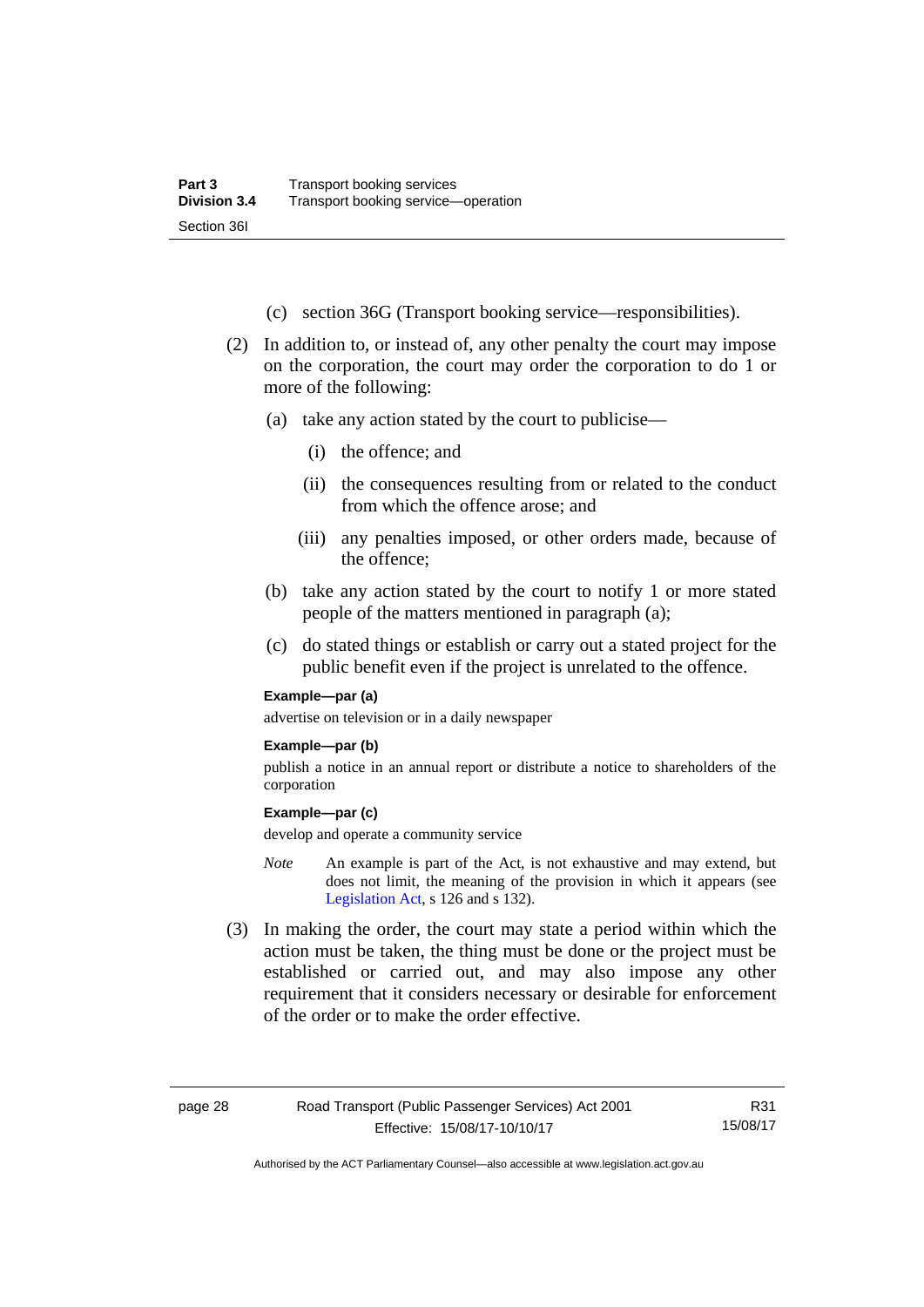- (4) The total cost to the corporation of compliance with an order or orders under subsection (2) in relation to a single offence must not be more than 6 500 penalty units (including any fine imposed for the offence).
- (5) If the court decides to make an order under subsection (2), it must, in deciding the kind of order, take into account, as far as practicable—
	- (a) the severity and extent of the consequences resulting from or related to the conduct from which the offence arose; and
	- (b) any actions taken by the corporation to rectify damage resulting from or related to the conduct from which the offence arose; and
	- (c) the financial circumstances of the corporation; and
	- (d) the nature of the burden that compliance with the order will impose on the corporation.
- (6) The court is not prevented from making an order under subsection (2) only because it has been unable to find out the financial circumstances of the corporation.
- (7) If a corporation fails, without reasonable excuse, to comply with an order under subsection (2) (a) or (b) within the stated period (if any) the court may, on application by the road transport authority, by order authorise the director-general—
	- (a) to do anything that is necessary or convenient to carry out any action that remains to be done under the order and that it is still practicable to do; and
	- (b) to publicise the failure of the corporation to comply with the order.
- (8) If the court makes an order under subsection (7), the director-general must comply with the order.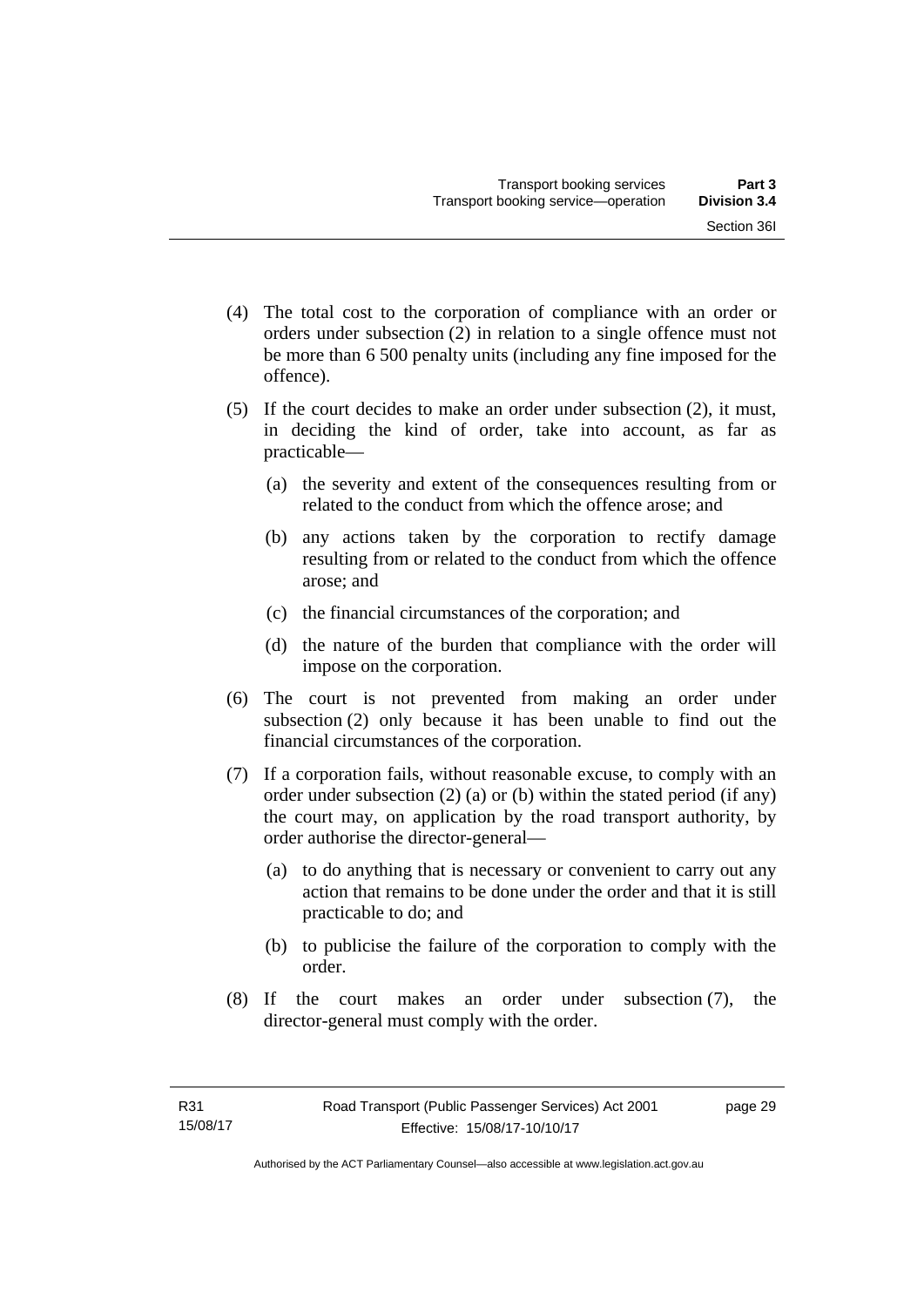- (9) Subsection (7) does not prevent contempt of court proceedings from being started or continued against a corporation that has failed to comply with an order under this section.
- (10) The reasonable cost of complying with an order under subsection (7) is a debt owing to the Territory by the corporation against which the order was made.

page 30 Road Transport (Public Passenger Services) Act 2001 Effective: 15/08/17-10/10/17

R31 15/08/17

Authorised by the ACT Parliamentary Counsel—also accessible at www.legislation.act.gov.au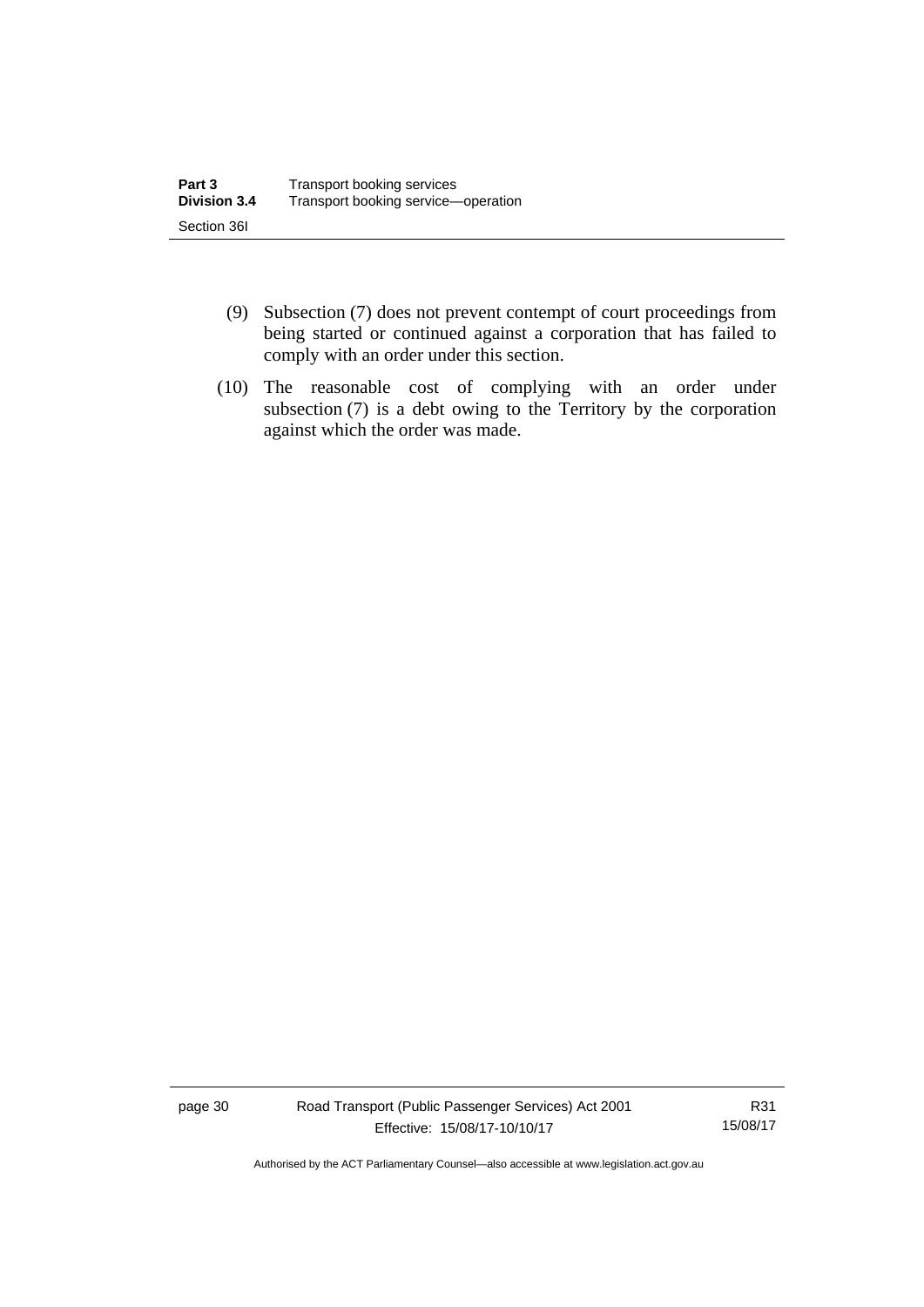# **Part 4 Licensing of taxi vehicles**

# **Division 4.1 Basic concepts**

# **37 Meaning of** *taxi licence*

A *taxi licence* is a licence issued under the regulations to use a vehicle as a taxi, and includes a restricted taxi licence.

*Note* References to *taxi licence* include a *restricted taxi licence* unless the contrary intention otherwise appears (see [Legislation Act,](http://www.legislation.act.gov.au/a/2001-14) s 155).

# **38 Meaning of** *restricted taxi licence*

A *restricted taxi licence* is a licence issued under the regulations to use a vehicle as a restricted taxi.

# **Division 4.2 Taxi licences**

# **39 Maximum numbers of taxi licences**

- (1) The Minister may determine the number of taxi licences or restricted taxi licences.
- (2) A determination is a notifiable instrument.

*Note* A notifiable instrument must be notified under the [Legislation Act](http://www.legislation.act.gov.au/a/2001-14).

# **40 Issue of taxi licences**

The road transport authority must not issue a taxi licence or a restricted taxi licence if the number of taxi licences or restricted taxi licences (as appropriate) would exceed the relevant number determined by the Minister.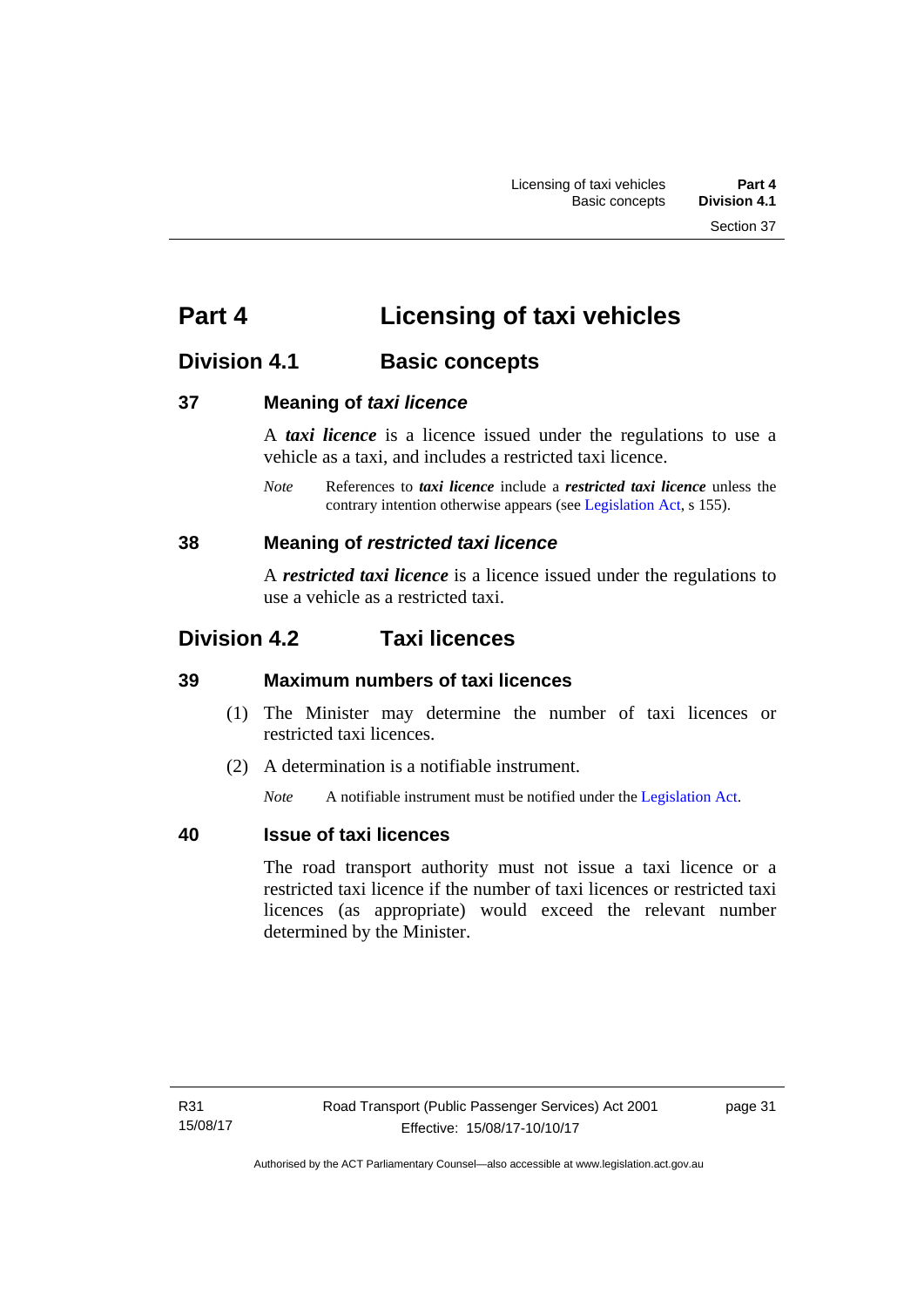# **41 Transferability of taxi licences**

- (1) A taxi licence (other than a restricted taxi licence) issued before the commencement of the *[Road Transport Legislation Amendment](http://www.legislation.act.gov.au/a/2006-26)  [Act 2006](http://www.legislation.act.gov.au/a/2006-26)* (the *amendment Act*) is transferable.
- (2) A taxi licence (other than a restricted taxi licence) issued after the commencement of the amendment Act may be issued as a transferable or non-transferable taxi licence.
- (3) If the holder of a taxi licence mentioned in subsection (1), or of a taxi licence issued as a transferable taxi licence, asks the road transport authority to transfer the licence to someone else, the authority must transfer the licence to the person.
- (4) The following taxi licences are not transferable:
	- (a) a taxi licence issued as a non-transferable taxi licence;
	- (b) a restricted taxi licence.
- (5) A taxi licence mentioned in subsection (4) that is issued after the commencement of the amendment Act is issued subject to the condition that the licence-holder must not transfer the licence to anyone else.

#### **Example of transfer of licence**

The licence-holder hiring the licence to someone else.

*Note* An example is part of the Act, is not exhaustive and may extend, but does not limit, the meaning of the provision in which it appears (see [Legislation Act,](http://www.legislation.act.gov.au/a/2001-14) s 126 and s 132).

# **42 Use of vehicles as taxis**

 (1) A person must not use a vehicle as a taxi (other than a restricted taxi) unless the vehicle is licensed under the regulations as a taxi.

Maximum penalty: 50 penalty units.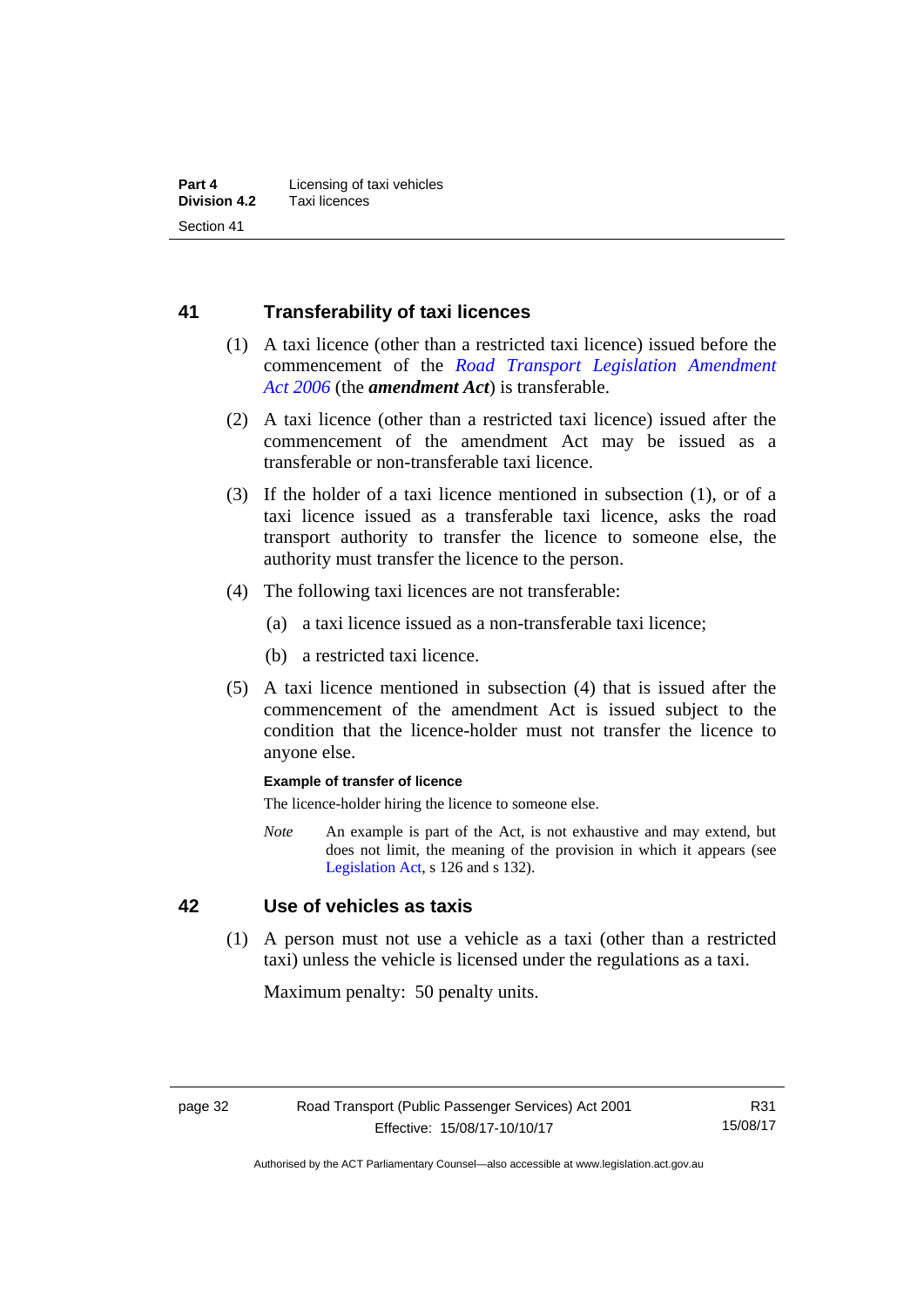(2) A person must not use a vehicle as a restricted taxi unless the vehicle is licensed under the regulations as a restricted taxi.

Maximum penalty: 50 penalty units.

- (3) This section does not apply to a person in relation to the hiring of a vehicle used by the person if—
	- (a) the vehicle is licensed as a taxi under the law of another jurisdiction; and
	- (b) the hiring begins in that jurisdiction and is completed in the ACT.
- (4) This section also does not apply to a person who is using a substitute vehicle as a licensed taxi in accordance with the regulations.

# **43 Pretending vehicles are licensed taxis**

(1) A person must not pretend that a vehicle is licensed under the regulations as a taxi (other than a restricted taxi).

Maximum penalty: 30 penalty units.

 (2) A person must not pretend that a vehicle is licensed under the regulations as a restricted taxi.

Maximum penalty: 30 penalty units.

# **44 Regulations about taxi licences**

- (1) A regulation may provide a system for the licensing of taxis and restricted taxis, including, for example—
	- (a) matters relating to the giving, refusal or surrender of licences; and
	- (b) the term (if any) of taxi licences; and
	- (c) the conditions of licences; and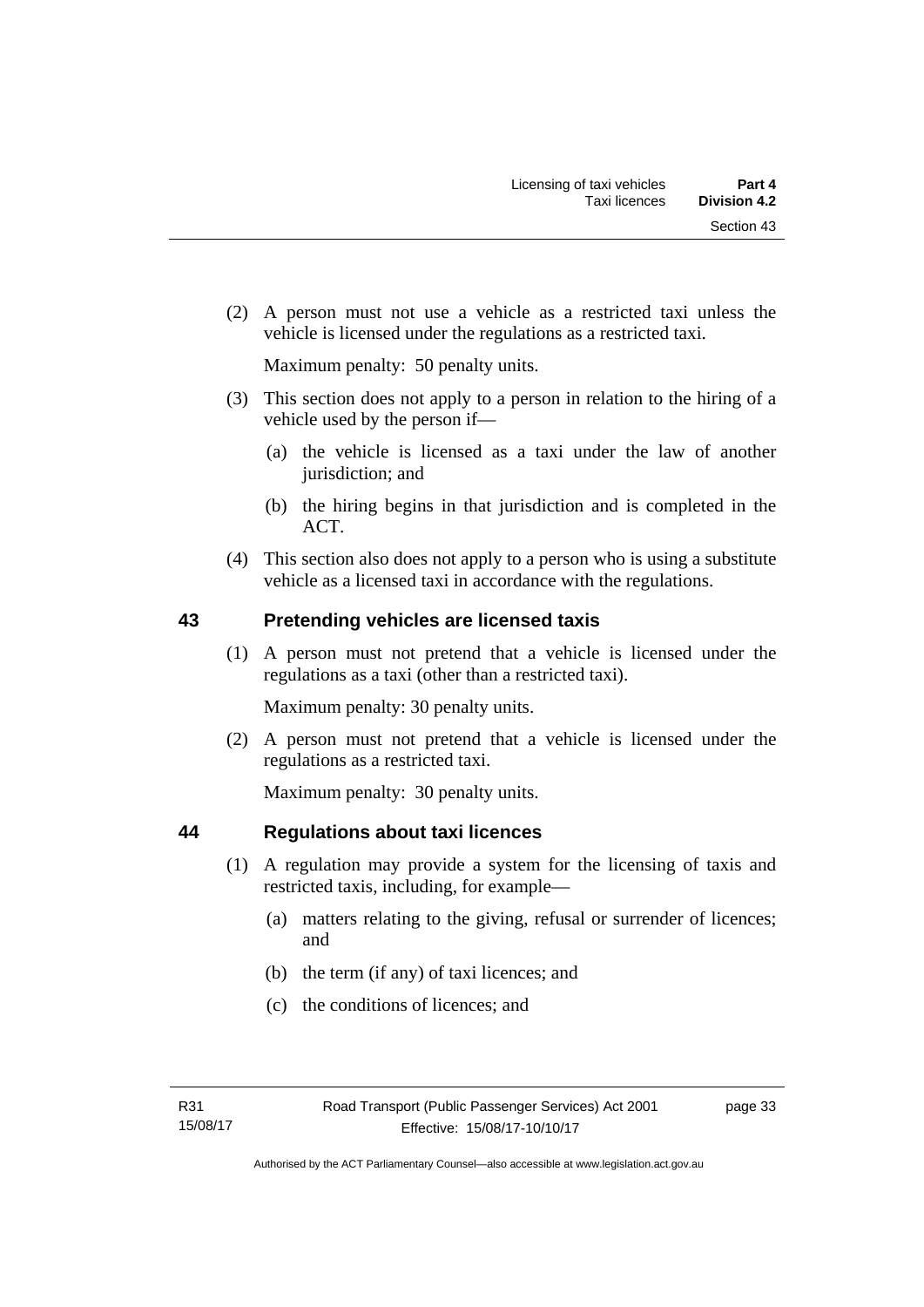- (d) the circumstances in which a substitute vehicle may be used as a licensed taxi; and
- (e) the action that may be taken in relation to licences in circumstances prescribed by regulation, including—
	- (i) the suspension or cancellation of a licence; and
	- (ii) the imposition of a condition on, or the amendment of a condition of, a licence; and
	- (iii) an order that the holder of a licence pay to the Territory an amount of not more than—
		- (A) for an individual—\$5 000; or
		- (B) for a corporation—\$25 000; and
	- (iv) the reprimanding of the holder of a licence.

#### **Examples of conditions for restricted taxi licences—s (1) (c)**

- 1 how the vehicle to which the restricted taxi licence relates must be equipped
- 2 the kinds of restricted taxi services that may be operated using the vehicle
- *Note* An example is part of the Act, is not exhaustive and may extend, but does not limit, the meaning of the provision in which it appears (see [Legislation Act,](http://www.legislation.act.gov.au/a/2001-14) s 126 and s 132).
- (2) The regulations may place different requirements on the person to whom a taxi licence (other than a restricted taxi licence) is issued and a person to whom the licence is hired.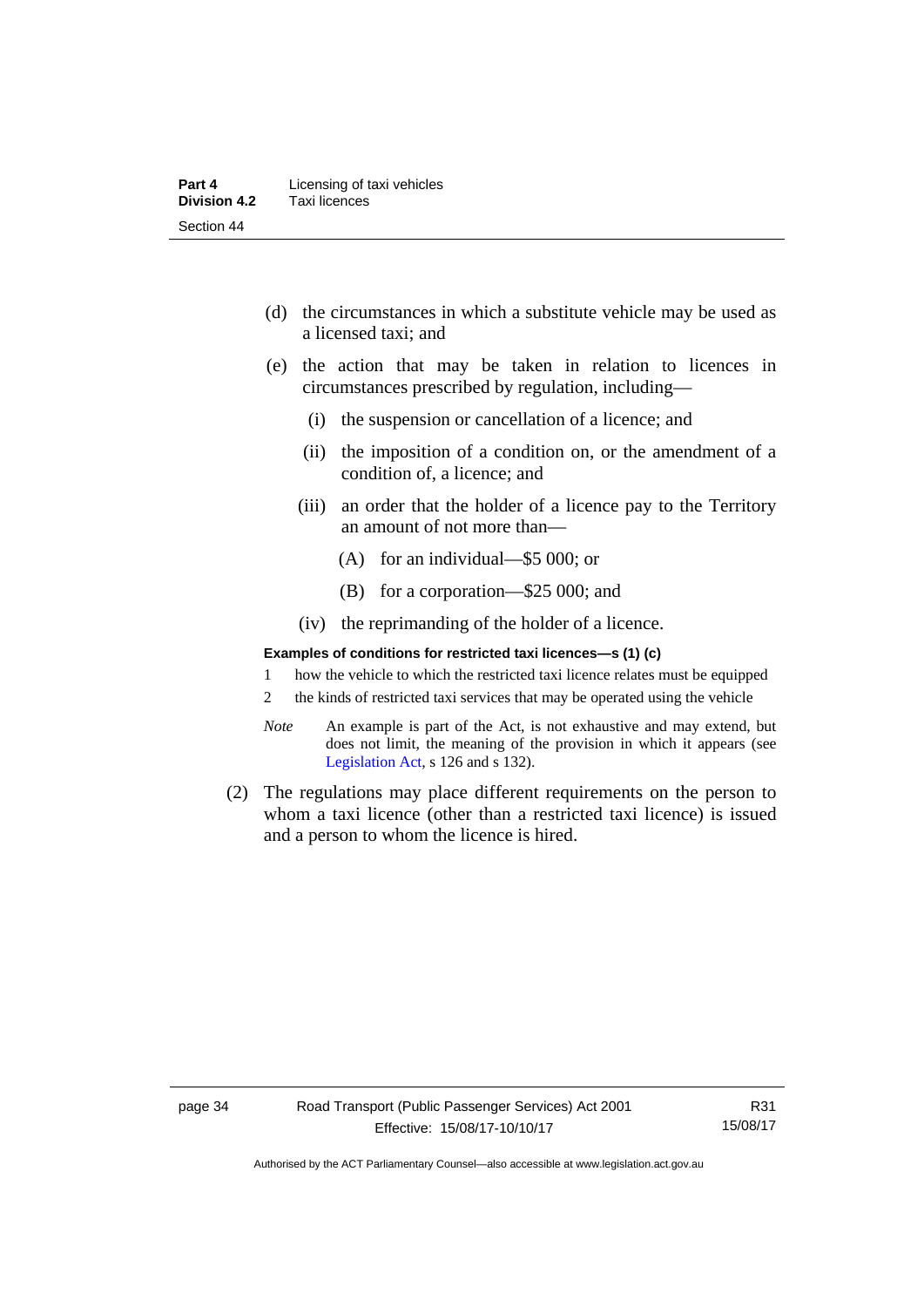# **Part 5 Taxi services**

# **Division 5.1 Basic concepts**

# **45 Meaning of** *taxi*

A *taxi* is a vehicle (other than a bus or demand responsive service vehicle) that stands or plies for hire for the transport of passengers along a road or road related area, and includes a restricted taxi.

*Note* References to *taxi* include a *restricted taxi* unless the contrary intention otherwise appears (see [Legislation Act,](http://www.legislation.act.gov.au/a/2001-14) s 155).

# **46 Meaning of** *restricted taxi*

A *restricted taxi* is a vehicle (other than a bus or demand responsive service vehicle) that stands or plies for hire for the transport of passengers along a road or road related area and that is licensed under the regulations as a restricted taxi.

# **47 Meaning of** *taxi service*

A *taxi service* is a public passenger service operated using 1 or more taxis (including restricted taxis).

# **48 Meaning of** *restricted taxi service*

A *restricted taxi service* is a public passenger service operated using only 1 or more restricted taxis.

# **Examples of kinds of restricted taxi services**

- 1 a service that must give priority to the transport of people with disabilities
- 2 a service with no requirement to give priority to the transport of people with disabilities
- *Note* An example is part of the Act, is not exhaustive and may extend, but does not limit, the meaning of the provision in which it appears (see [Legislation Act,](http://www.legislation.act.gov.au/a/2001-14) s 126 and s 132).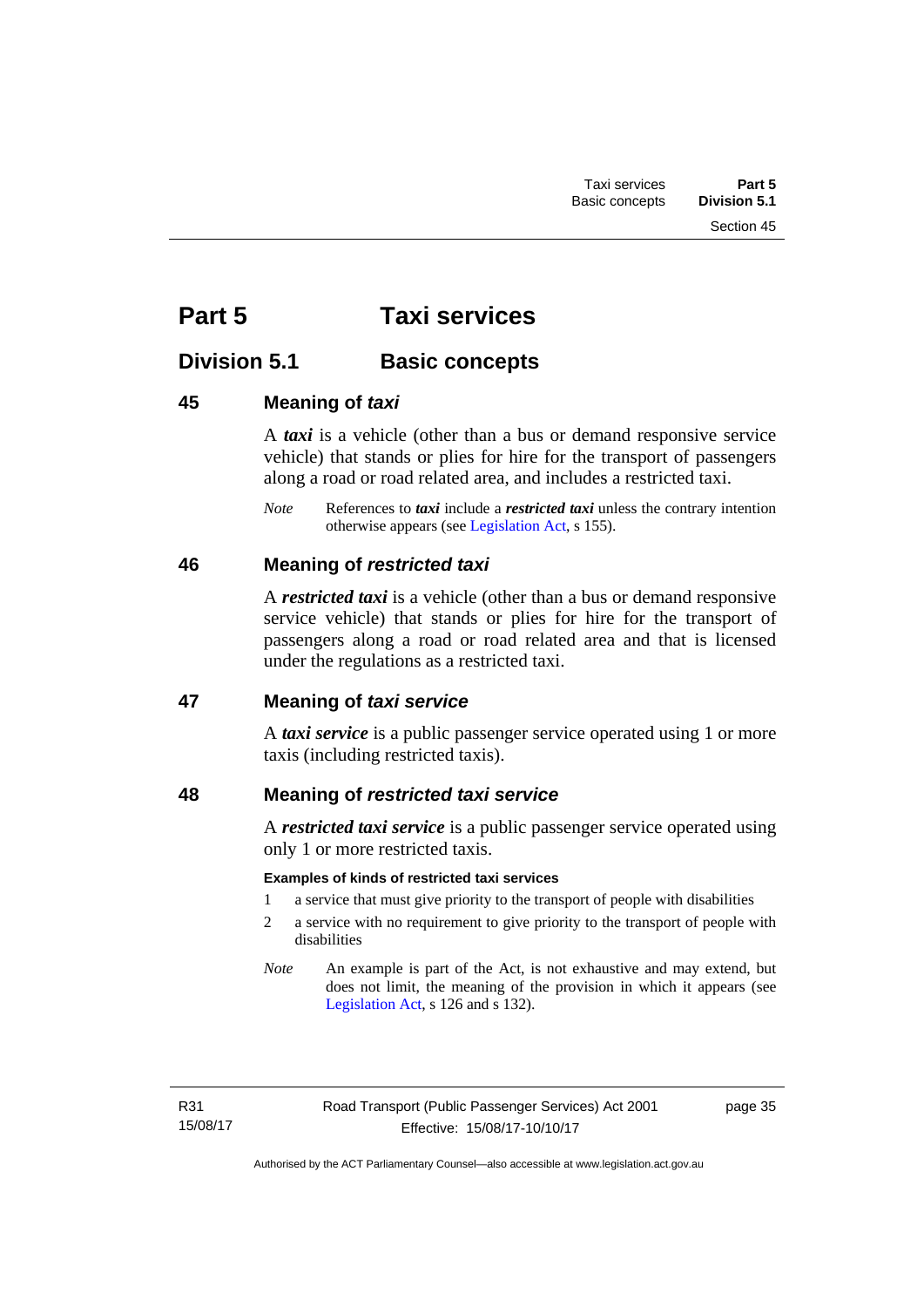# **Division 5.2 Accreditation of taxi service operators**

### **49 Taxi service operators—purposes of accreditation**

The purpose of accreditation under the regulations to operate a taxi service is to ensure that—

- (a) the accredited person has the financial capacity to meet the service standards for the service; and
- (b) the accredited person, and each person who is concerned with, or takes part in, the management of the service, are suitable people to operate the service; and
- (c) the accredited person, and each person who is concerned with, or takes part in, the management of the service, have demonstrated the capacity to comply with the relevant regulations and, in particular, the regulations about—
	- (i) the safety of passengers and the public; and
	- (ii) the maintenance of taxis.

# **50 Taxi service operators—regulations about accreditation system**

- (1) A regulation may provide a system for the accreditation of people to operate taxi services, including, for example—
	- (a) the kinds of accreditations; and
	- (b) the kinds of taxis and taxi services that a person who holds a particular kind of accreditation is entitled to operate; and
	- (c) the conditions of accreditations; and
	- (d) matters relating to the giving, refusal or surrender of accreditations; and

Authorised by the ACT Parliamentary Counsel—also accessible at www.legislation.act.gov.au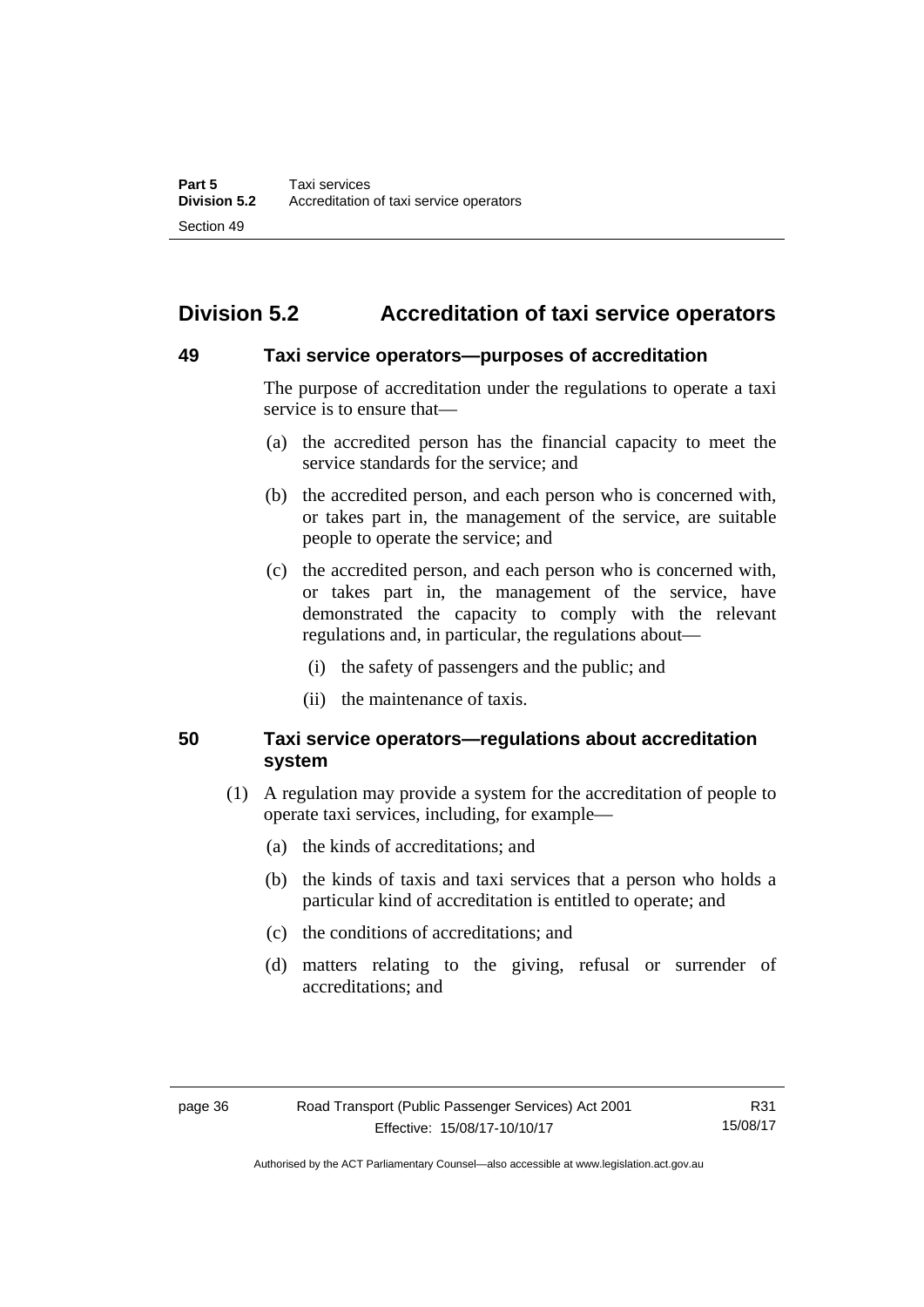- (e) the action that may be taken in relation to an accredited person in circumstances prescribed by regulation, including—
	- (i) the suspension or cancellation of an accreditation; and
	- (ii) the imposition of a condition on, or the amendment of a condition of, an accreditation; and
	- (iii) an order that an accredited person pay to the Territory an amount of not more than—
		- (A) for an individual—\$5 000; or
		- (B) for a corporation—\$25 000; and
	- (iv) the reprimanding of an accredited person.
- *Note* An example is part of the Act, is not exhaustive and may extend, but does not limit, the meaning of the provision in which it appears (see [Legislation Act,](http://www.legislation.act.gov.au/a/2001-14) s 126 and s 132).
- (2) The regulations may make provision in relation to the accreditation of people to operate taxi services, including, for example—
	- (a) requirements about the suitability of the applicant and each person who will be concerned with, or take part in, the management of the service; and
	- (b) capacity to meet service standards; and
	- (c) financial viability.
- (3) For subsection (1) (a), the regulations must provide for the accreditation of people to operate—
	- (a) a taxi service (other than a restricted taxi service); and
	- (b) a restricted taxi service.
	- *Note* For examples of kinds of restricted taxi services, see s 48.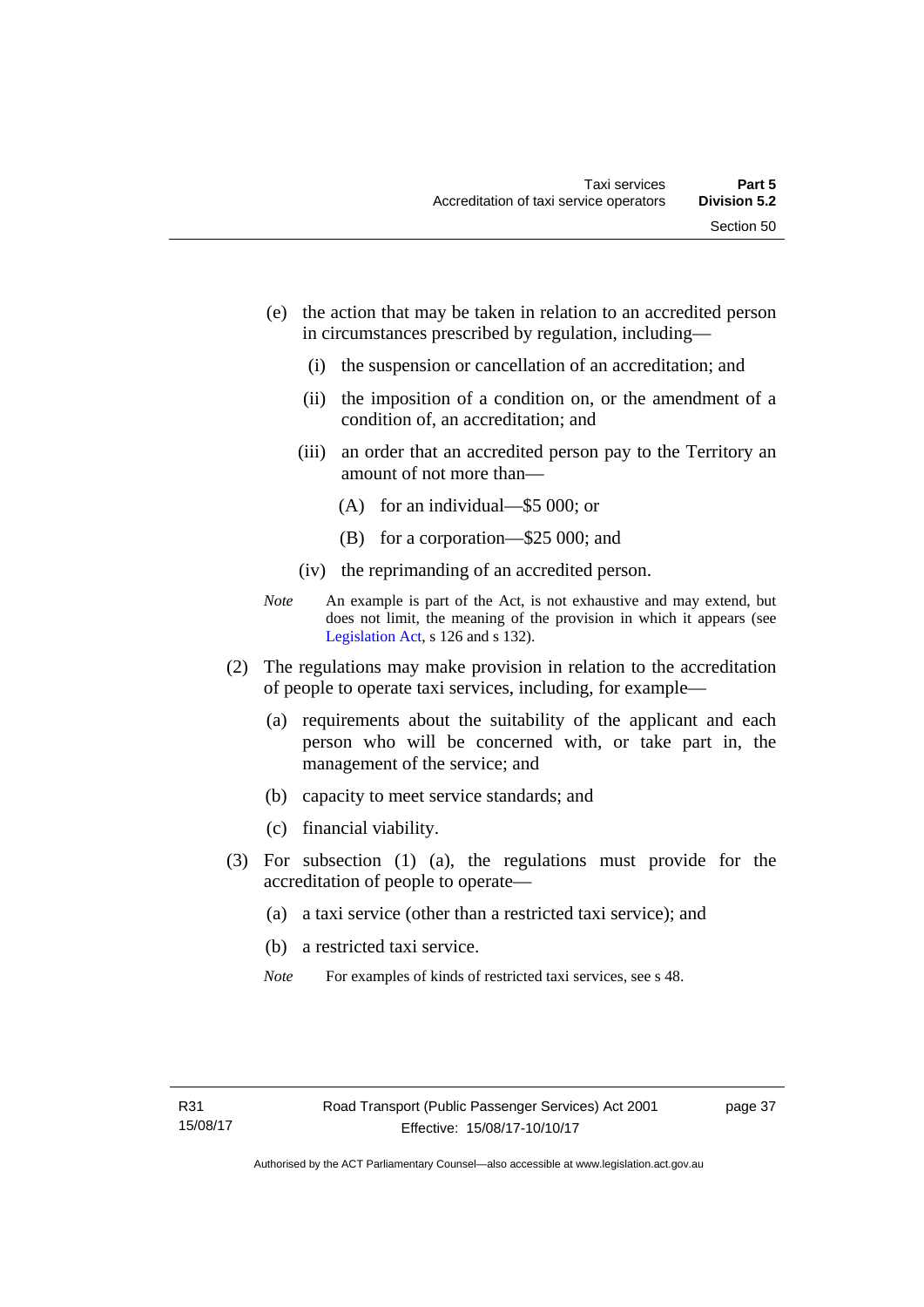# **Division 5.3 Entitlement to operate taxi services**

### **51 Entitlement to operate taxi services**

A person is entitled to operate a particular kind of taxi service, in or partly in the ACT, if—

- (a) the person is accredited under the regulations to operate a taxi service of that kind; and
- (b) the vehicles used to operate the service are licensed under the regulations as taxis for that kind of taxi service; and
- (c) the person is either—
	- (i) affiliated with an accredited transport booking service; or
	- (ii) an independent taxi service operator.

# **52 Unaccredited operators not to operate taxi services**

(1) A person must not operate, in or partly in the ACT, a taxi service of a particular kind unless the person is accredited under the regulations to operate the taxi service of that kind.

Maximum penalty: 50 penalty units.

- (2) This section does not apply to a person in relation to the hiring of a taxi operated by the person if—
	- (a) the person is authorised to operate a taxi service under the law of another jurisdiction; and
	- (b) the hiring begins in that jurisdiction and is completed in the ACT.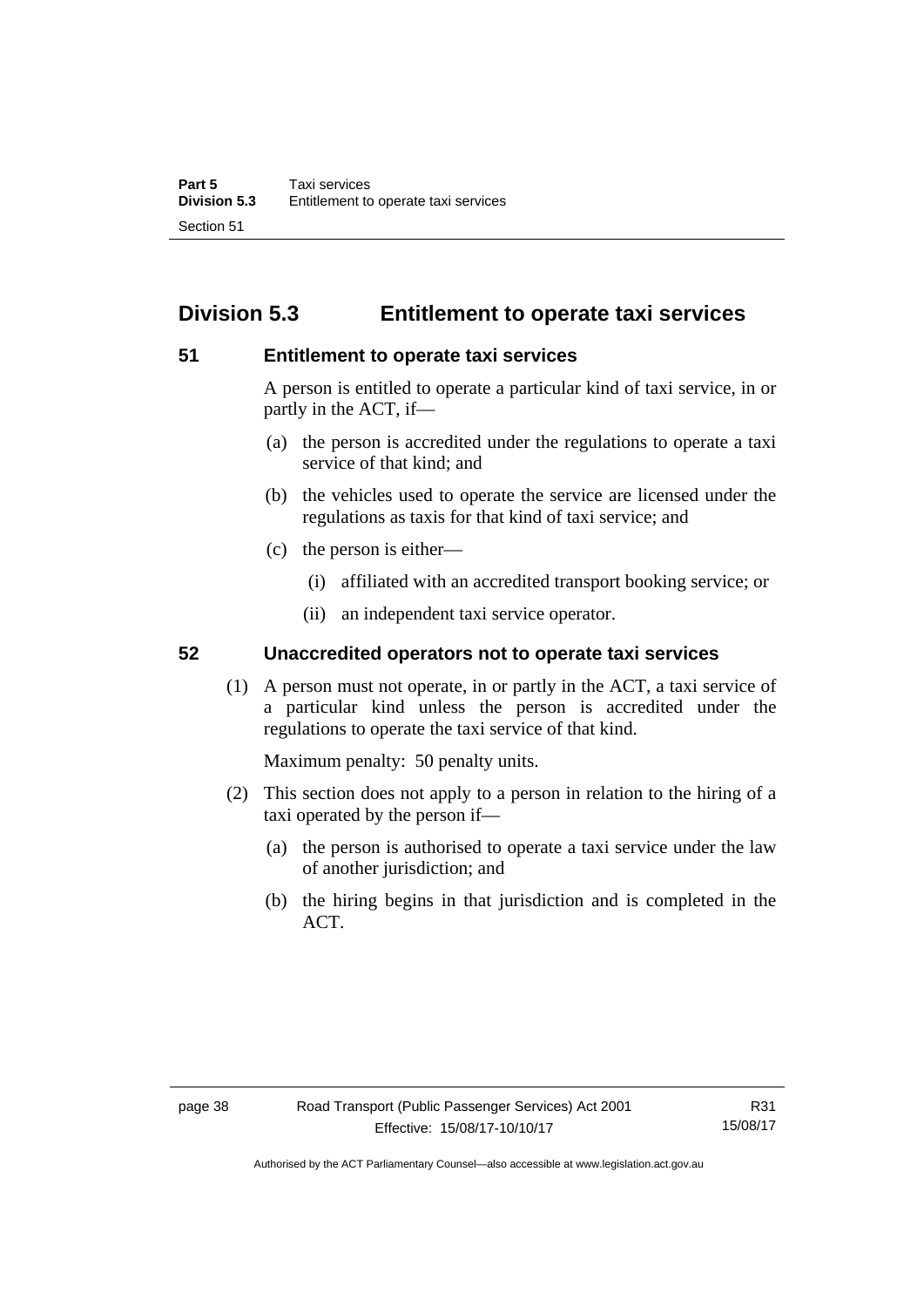# **53 Pretending to be an accredited taxi service operator**

 (1) A person must not pretend to be accredited under the regulations to operate a taxi service.

Maximum penalty: 30 penalty units.

 (2) A person must not pretend to be accredited under the regulations to operate a particular kind of taxi service.

Maximum penalty: 30 penalty units.

# **Division 5.4 Regulation of taxi services**

# **56 Regulations about operation of taxi services by accredited people**

A regulation may make provision in relation to the operation of taxi services by accredited taxi service operators, including, for example—

- (a) the specifications for, and operation of—
	- (i) equipment in taxis to receive messages from transport booking services; and
	- (ii) taximeters; and
- (b) the operation of a taxi service by an independent taxi service operator; and
- (c) the supervision and monitoring of taxi drivers for compliance with the service standards and the responsibilities of the operator in relation to a failure to comply with the standards; and
- (d) the safety of passengers (including, for example, by the use of particular kinds of security devices) and the public; and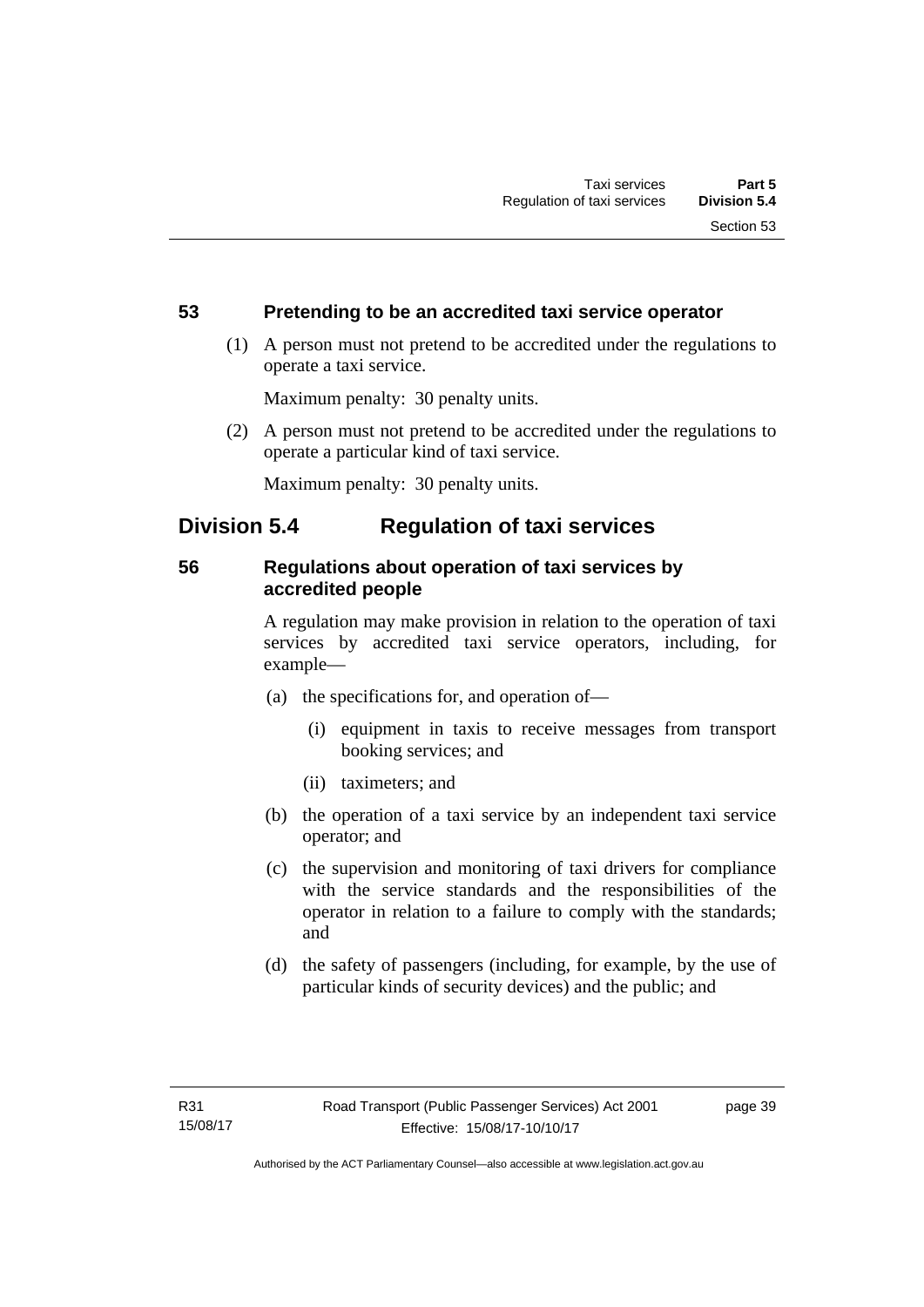- (e) the qualifications, training and experience of accredited taxi service operators and taxi drivers (including, for example, in relation to particular kinds of taxi services); and
- (f) maximum driving times and minimum rest times of taxi drivers; and
- (g) insurance; and
- (h) customer complaints and inquiries; and
	- *Note* For the vehicle age limitations on the registration of a motor vehicle as a taxi, see the *[Road Transport \(Vehicle Registration\)](http://www.legislation.act.gov.au/sl/2000-12)  [Regulation 2000](http://www.legislation.act.gov.au/sl/2000-12)*, s 32B.
- (i) lost property; and
- (j) the obligations of taxi drivers and other people providing services to or on behalf of accredited taxi service operators; and
- (k) the operation of particular kinds of taxis (including, for example, taxis with wheelchair access) and taxi services; and
- (l) the requirements that taxis, and their equipment and fittings (internal and external) (including, for example, baby capsules), must comply with; and
- (m) the maintenance and condition of taxis; and
- (n) the making and keeping of records and their inspection; and
- (o) the auditing of records and systems; and
- (p) the provision of information and reports to the road transport authority.
- *Note* An example is part of the Act, is not exhaustive and may extend, but does not limit, the meaning of the provision in which it appears (see [Legislation Act,](http://www.legislation.act.gov.au/a/2001-14) s 126 and s 132).

Authorised by the ACT Parliamentary Counsel—also accessible at www.legislation.act.gov.au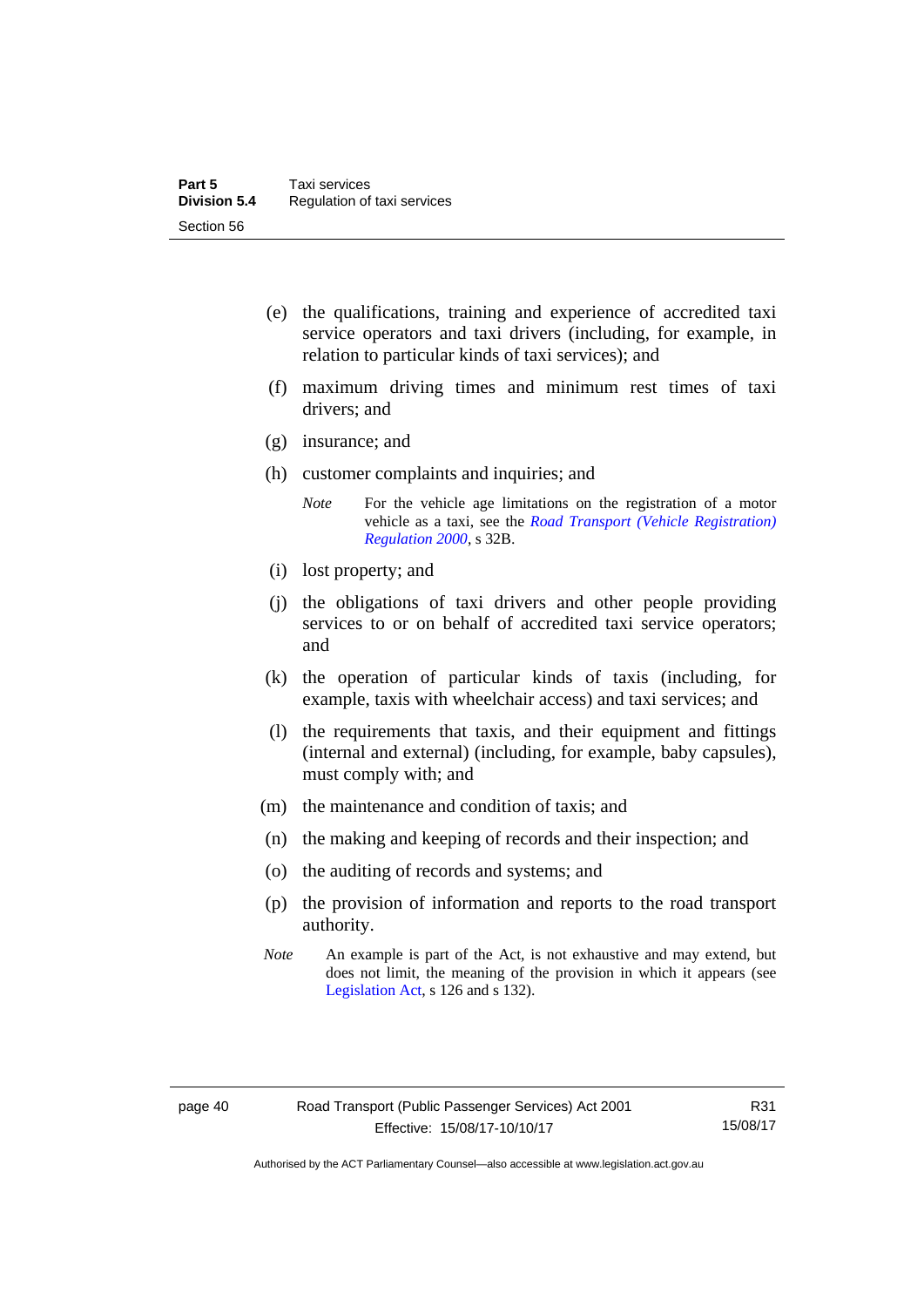# **57 Regulations about operation of taxis**

A regulation may make provision in relation to the operation of taxis, including, for example—

- (a) the solicitation of passengers or hirings; and
- (b) the hiring of vehicles and the payment of fares; and
- (c) the picking-up and dropping-off of passengers and other matters relating to the transport of passengers; and
- (d) the transport of passengers' luggage or other goods, and animals; and
- (e) the regulation or prohibition of the use of vehicles on certain roads or road related areas; and
- (f) the design, equipment and fittings (internal or external) of vehicles; and
- (g) the regulation or prohibition of notices, signs and advertisements inside or on the outside of vehicles; and
- (h) the records to be made and kept by drivers, how they are to be made and kept, and their inspection; and
- (i) the provision, use and operation of taxi zones.
- *Note* An example is part of the Act, is not exhaustive and may extend, but does not limit, the meaning of the provision in which it appears (see [Legislation Act,](http://www.legislation.act.gov.au/a/2001-14) s 126 and s 132).

# **58 Regulations about taxi drivers**

A regulation may make provision in relation to taxi drivers, including, for example—

- (a) the powers, duties and conduct of taxi drivers; and
- (b) the training of drivers; and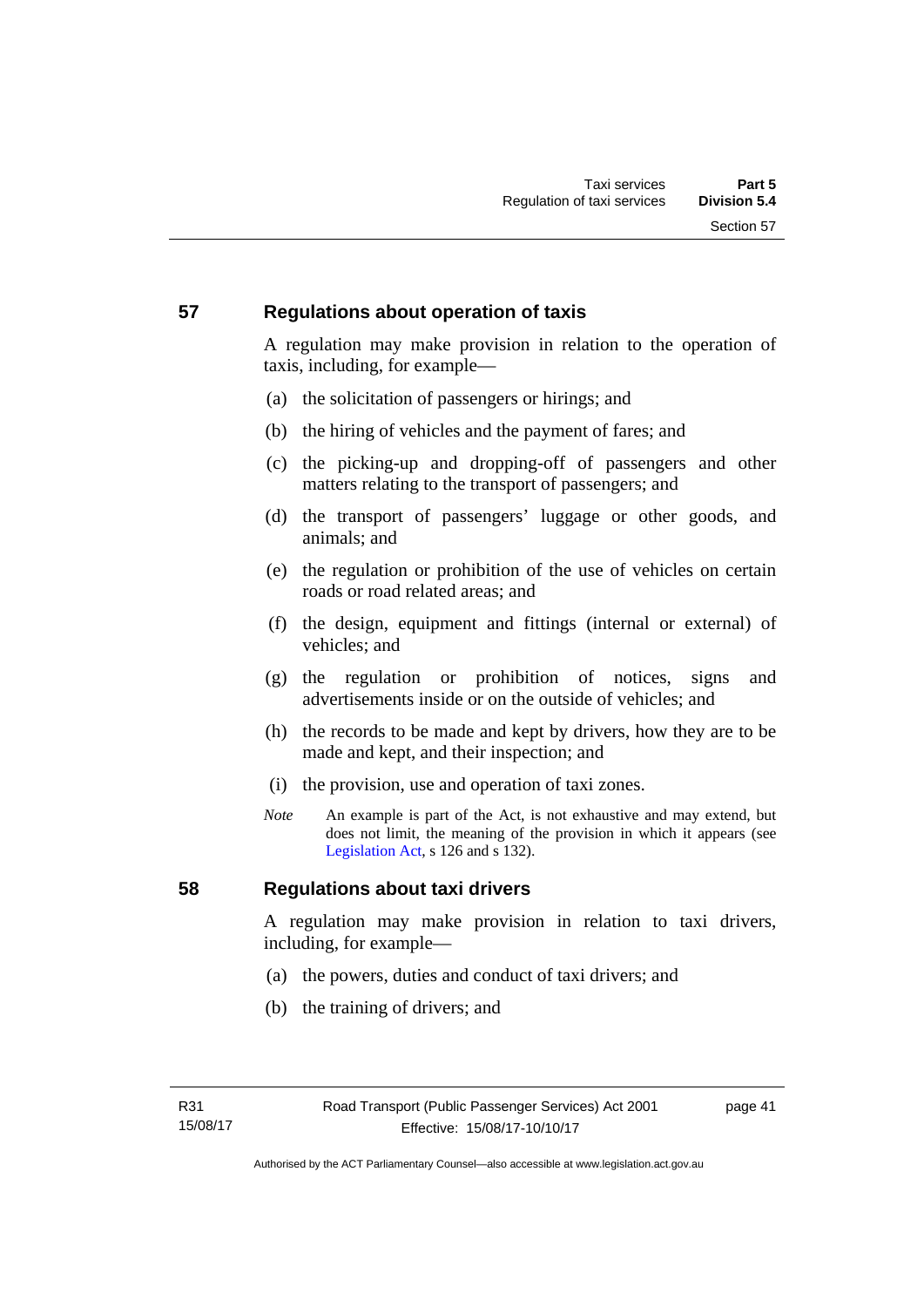- (c) how taxi drivers must dress.
- *Note 1* For the licensing of people to drive taxis, see the *[Road Transport](http://www.legislation.act.gov.au/sl/2000-14)  [\(Driver Licensing\) Regulation 2000](http://www.legislation.act.gov.au/sl/2000-14)*.
- *Note 2* An example is part of the Act, is not exhaustive and may extend, but does not limit, the meaning of the provision in which it appears (see [Legislation Act,](http://www.legislation.act.gov.au/a/2001-14) s 126 and s 132).

#### **59 Regulations about conduct of taxi passengers**

A regulation may make provision in relation to the conduct of passengers being carried by taxis, including, for example—

- (a) the regulation or prohibition of eating and drinking; and
- (b) the authority of taxi drivers, police officers and authorised people to direct people contravening a regulation to leave a taxi; and
- (c) the authority of police officers and authorised people to remove people from a taxi if they fail to leave when directed.

### **60 Power to determine taxi fares**

- (1) The Minister may determine fares, and ways of calculating fares, for hiring or using a taxi.
	- *Note* Power to make a statutory instrument includes power to make different provision in relation to different matters or different classes of matters, and to make an instrument that applies differently by reference to stated exceptions or factors (see [Legislation Act](http://www.legislation.act.gov.au/a/2001-14), s 48).
- (2) A determination is a disallowable instrument.
	- *Note* A disallowable instrument must be notified, and presented to the Legislative Assembly, under the [Legislation Act.](http://www.legislation.act.gov.au/a/2001-14)
- (3) In this section:

*fare* includes a charge relating to hiring or using a taxi.

Authorised by the ACT Parliamentary Counsel—also accessible at www.legislation.act.gov.au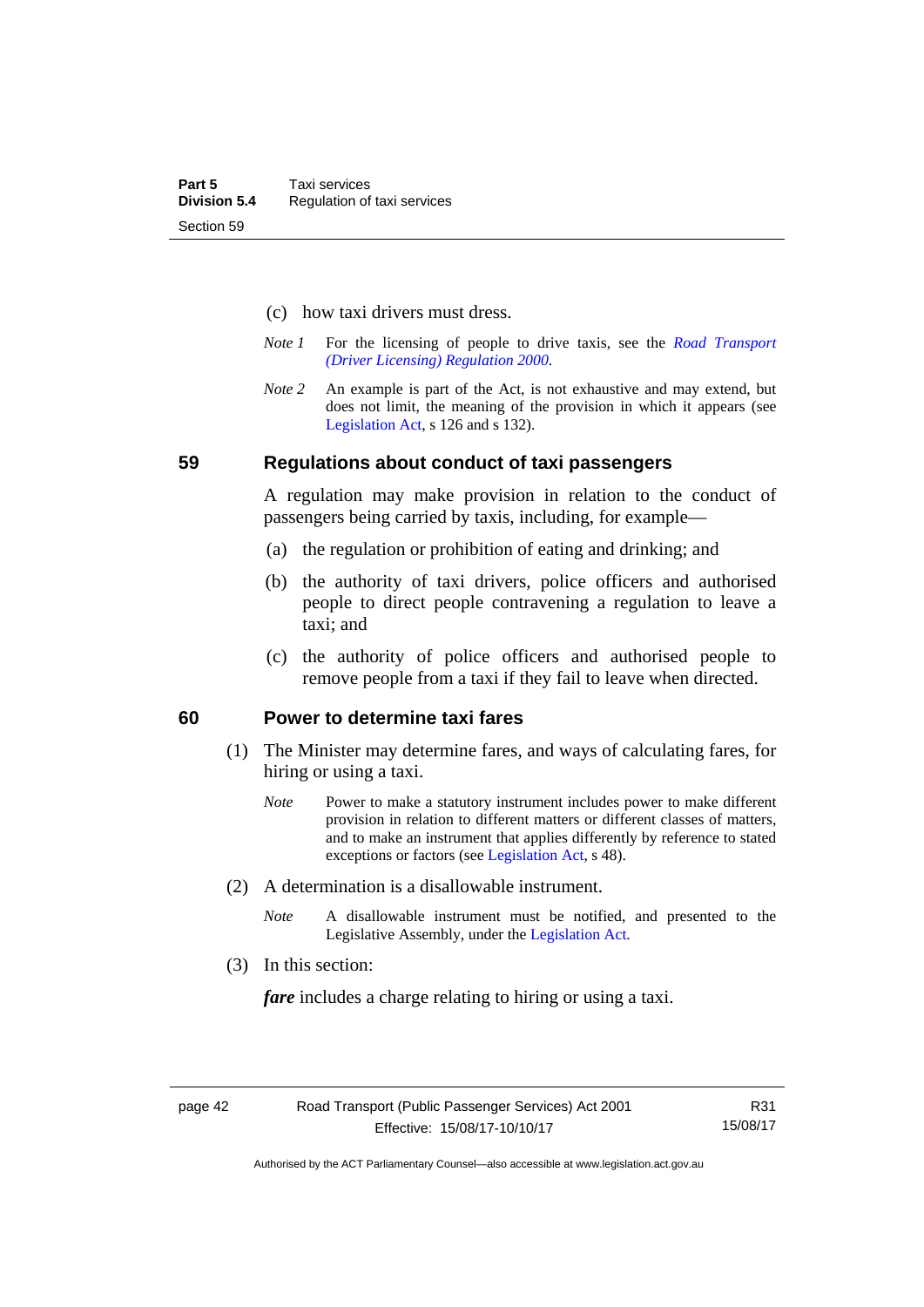Section 60A

# **Part 5A Ridesharing**

# **Division 5A.1 Basic concepts**

# **60A Meaning of** *rideshare service***,** *rideshare driver***,** *rideshare* **and** *rideshare vehicle*

In this Act:

#### *rideshare service*—

- (a) means a public passenger service where—
	- (i) a passenger books the transport through a transport booking service; and
	- (ii) the transport booking service communicates the passenger's booking to a driver (the *rideshare driver*); and
	- (iii) the driver carries out the transport booked (the *rideshare*) using a vehicle (the *rideshare vehicle*); but
- (b) does not include a public passenger service provided by a taxi service or hire car service.
- *Note 1* A *public passenger service* is a service for the transport of passengers for a fare or other consideration by public passenger vehicles along a road or road related area (see s 10).
- *Note 2 Transport booking service*—see s 28.
- *Note 3* A rideshare driver must be accredited (see s 60E). A rideshare vehicle must be licensed (see s 60G).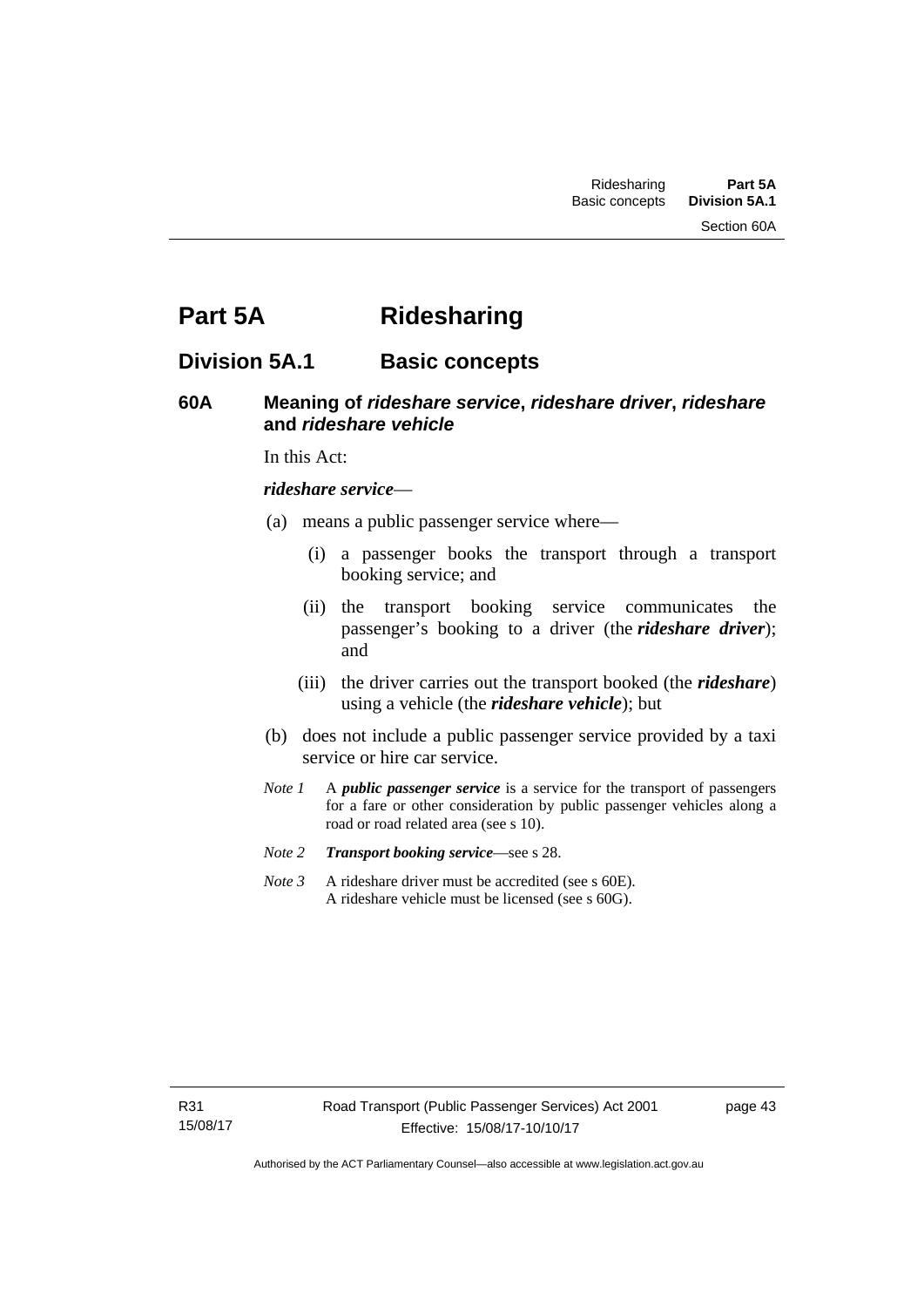**Part 5A** Ridesharing<br>**Division 5A.2** Rideshare d **Division 5A.2** Rideshare drivers Section 60B

# **Division 5A.2 Rideshare drivers**

- *Note 1* A rideshare driver for a rideshare must hold a public vehicle licence to drive the rideshare vehicle (see *[Road Transport \(Driver Licensing\)](http://www.legislation.act.gov.au/a/1999-78)  [Act 1999](http://www.legislation.act.gov.au/a/1999-78)*, s 31).
- *Note 2* Rideshare drivers' insurance is dealt with in pt 8A.

# **Subdivision 5A.2.1 Rideshare drivers—accreditation**

### **60B Rideshare driver—purposes of accreditation**

The purpose of accreditation under the regulation to operate a rideshare service is to ensure that the accredited person—

- (a) is a suitable person to operate a rideshare service; and
- (b) has demonstrated the capacity to comply with relevant regulations and, in particular, regulations about the safety of passengers and the public.

# **60C Rideshare driver—regulations about accreditation system**

- (1) A regulation may provide a system for the accreditation of people to operate rideshare services, including, for example—
	- (a) the conditions of accreditations; and
	- (b) matters in relation to the giving, refusal or surrender of accreditations; and
	- (c) the action that may be taken in relation to an accredited person in circumstances prescribed by regulation, including, for example—
		- (i) the suspension or cancellation of an accreditation; and
		- (ii) the imposition of a condition on, or the amendment of a condition of, an accreditation; and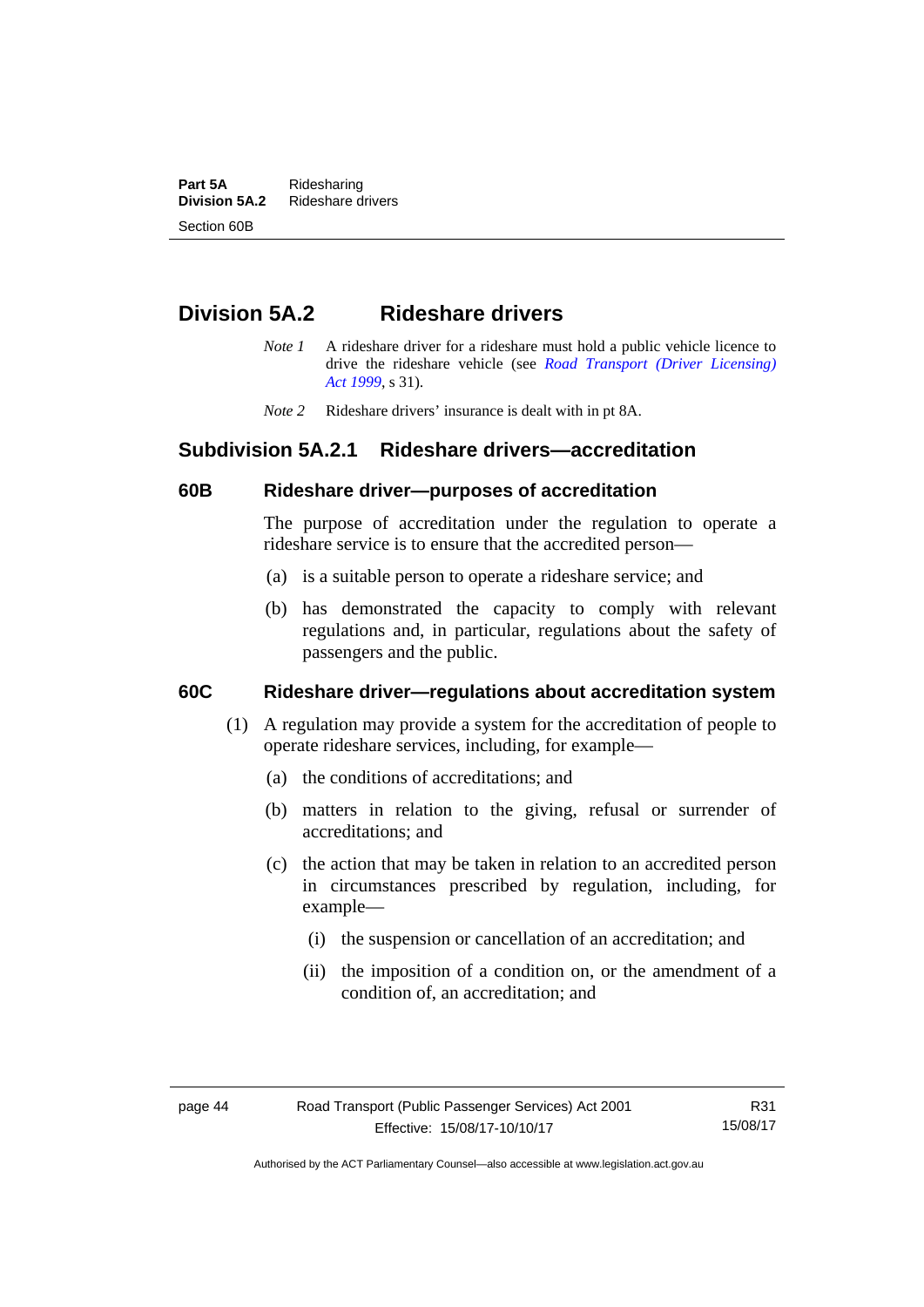- (iii) an order that an accredited person pay to the Territory an amount of not more than—
	- (A) for an individual—\$5 000; or
	- (B) for a corporation—\$25 000; and
- (iv) the reprimanding of an accredited person.
- *Note* An example is part of the Act, is not exhaustive and may extend, but does not limit, the meaning of the provision in which it appears (see [Legislation Act,](http://www.legislation.act.gov.au/a/2001-14) s 126 and s 132).
- (2) A regulation may make provision in relation to the accreditation of people to operate rideshare services, including, for example—
	- (a) requirements about the suitability of the applicant; and
	- (b) capacity to meet service standards.

### **60D Entitlement to operate rideshare services**

A person is entitled to operate a rideshare service in, or partly in, the ACT if the person is—

- (a) an accredited rideshare driver; and
- (b) an affiliated driver for a transport booking service.

# **60E Rideshare driver must be accredited**

- (1) A person commits an offence if the person—
	- (a) is a rideshare driver for a rideshare carried out in, or partly in, the ACT; and
	- (b) is not an accredited rideshare driver.

Maximum penalty: 50 penalty units.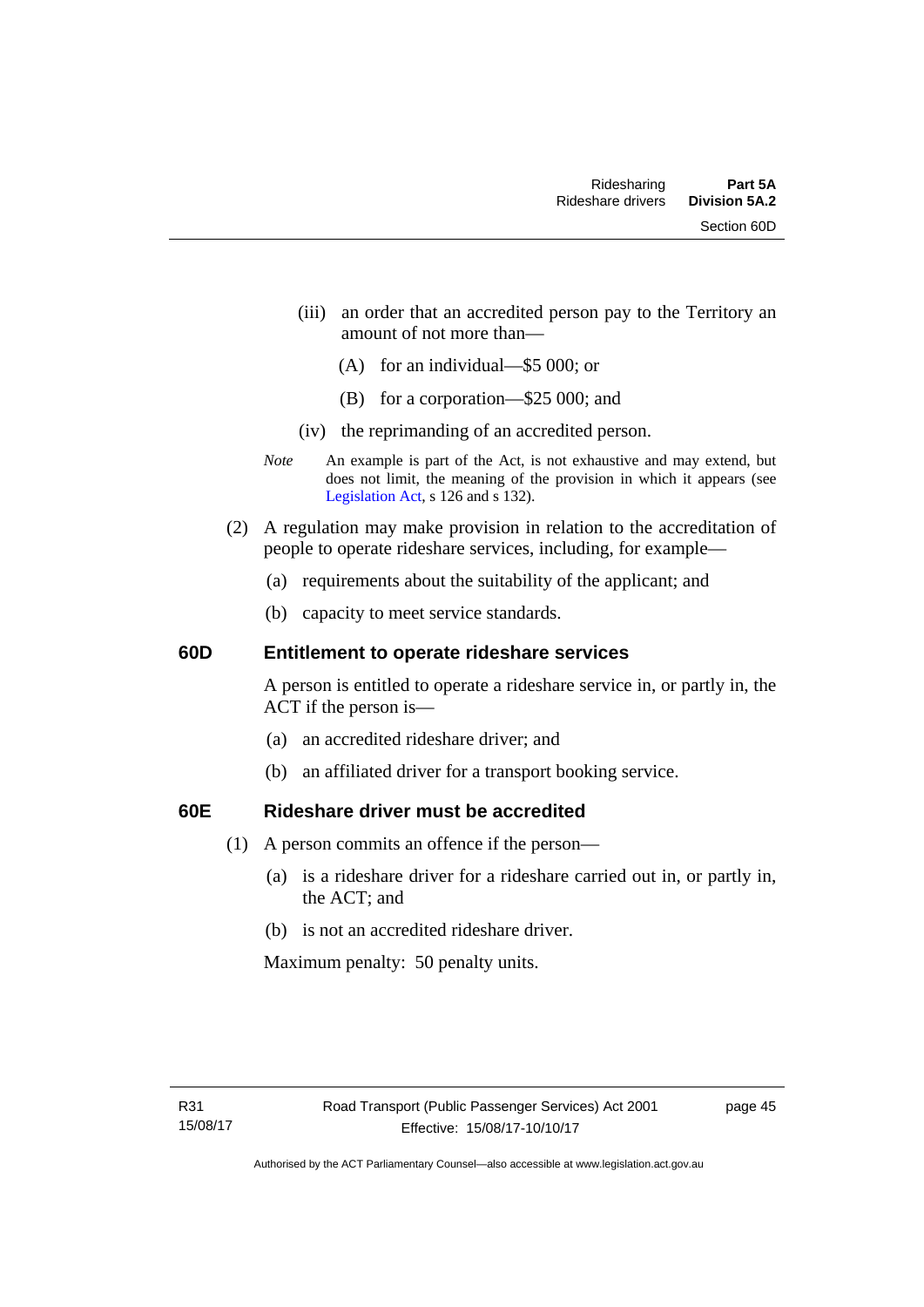- (2) This section does not apply to a person in relation to a rideshare if—
	- (a) the person is authorised to operate a rideshare service under the law of another jurisdiction; and
	- (b) the rideshare starts in that jurisdiction and is completed in the ACT; and
	- (c) the rideshare is of a kind that the person is authorised to operate under the law of that jurisdiction.
- (3) An offence against this section is a strict liability offence.

# **60F Pretend to be accredited rideshare driver**

(1) A person commits an offence if the person pretends to be an accredited rideshare driver.

Maximum penalty: 30 penalty units.

(2) An offence against this section is a strict liability offence.

# **Subdivision 5A.2.2 Rideshare drivers—regulation**

# **60G Rideshare driver must not use unlicensed rideshare vehicle**

- (1) A person commits an offence if—
	- (a) the person is a rideshare driver for a rideshare; and
	- (b) the rideshare vehicle used by the person for the rideshare is not a licensed rideshare vehicle.

Maximum penalty: 50 penalty units.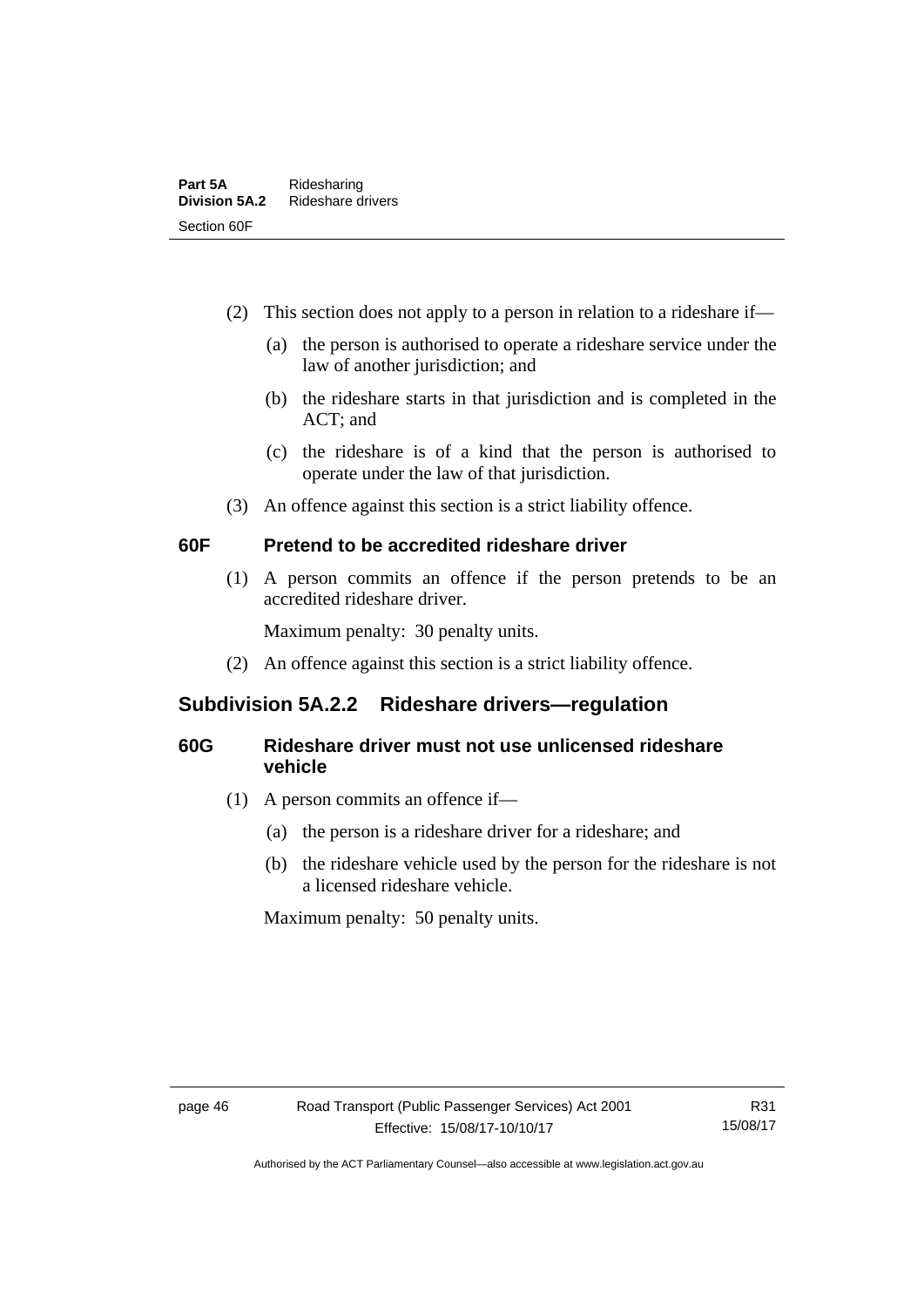- (2) This section does not apply if—
	- (a) the vehicle is licensed as a rideshare vehicle under the law of another jurisdiction; and
	- (b) the rideshare begins in that jurisdiction and is completed in the ACT.

# **60H Regulations about operation of rideshare service**

A regulation may make provision about the operation of rideshare services by rideshare drivers, including, for example—

- (a) compliance with service standards; and
- (b) insurance; and
- (c) the solicitation of passengers or rideshare bookings; and
- (d) the booking of rideshare vehicles; and
- (e) customer complaints and inquiries; and
- (f) lost property; and
- (g) the making and keeping of records and their inspection; and
- (h) the auditing of records and systems; and
- (i) requirements for advertising for the service; and
- (j) the provision of information and reports to the road transport authority.
- *Note* An example is part of the Act, is not exhaustive and may extend, but does not limit, the meaning of the provision in which it appears (see [Legislation Act,](http://www.legislation.act.gov.au/a/2001-14) s 126 and s 132).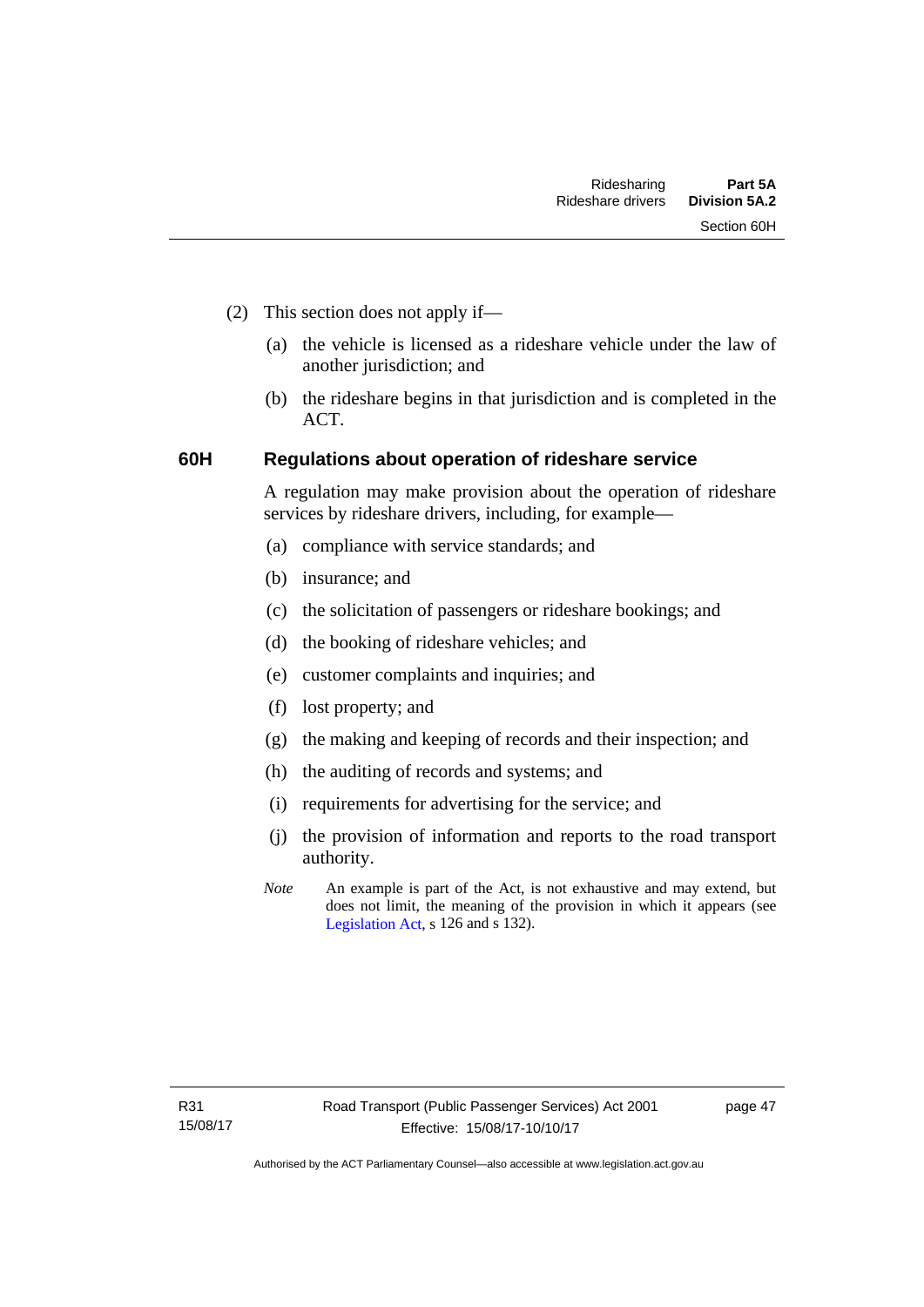#### **Part 5A** Ridesharing<br>**Division 5A.3** Rideshare ve **Division 5A.3** Rideshare vehicles Section 60I

# **60I Regulations about rideshare drivers**

A regulation may make provision about rideshare drivers, including, for example—

- (a) the powers, duties and conduct of rideshare drivers; and
- (b) the safety of rideshare drivers and passengers (including, for example, particular kinds of security devices); and
- (c) the qualifications, training and experience required for rideshare drivers; and
- (d) maximum driving times and minimum rest times of rideshare drivers; and
- (e) the picking up and dropping off of passengers and other matters relating to the transport of passengers; and
- (f) the transport of passengers' luggage or other goods, and animals; and
- (g) the payment by passengers of gratuities and other amounts in addition to fares; and
- (h) the display of licences.
- *Note* An example is part of the Act, is not exhaustive and may extend, but does not limit, the meaning of the provision in which it appears (see [Legislation Act,](http://www.legislation.act.gov.au/a/2001-14) s 126 and s 132).

# **Division 5A.3 Rideshare vehicles**

# **60J Meaning of** *rideshare vehicle licence*

(1) In this Act:

*rideshare vehicle licence* means a licence that—

 (a) is issued under the regulation to the registered operator of a vehicle; and

Authorised by the ACT Parliamentary Counsel—also accessible at www.legislation.act.gov.au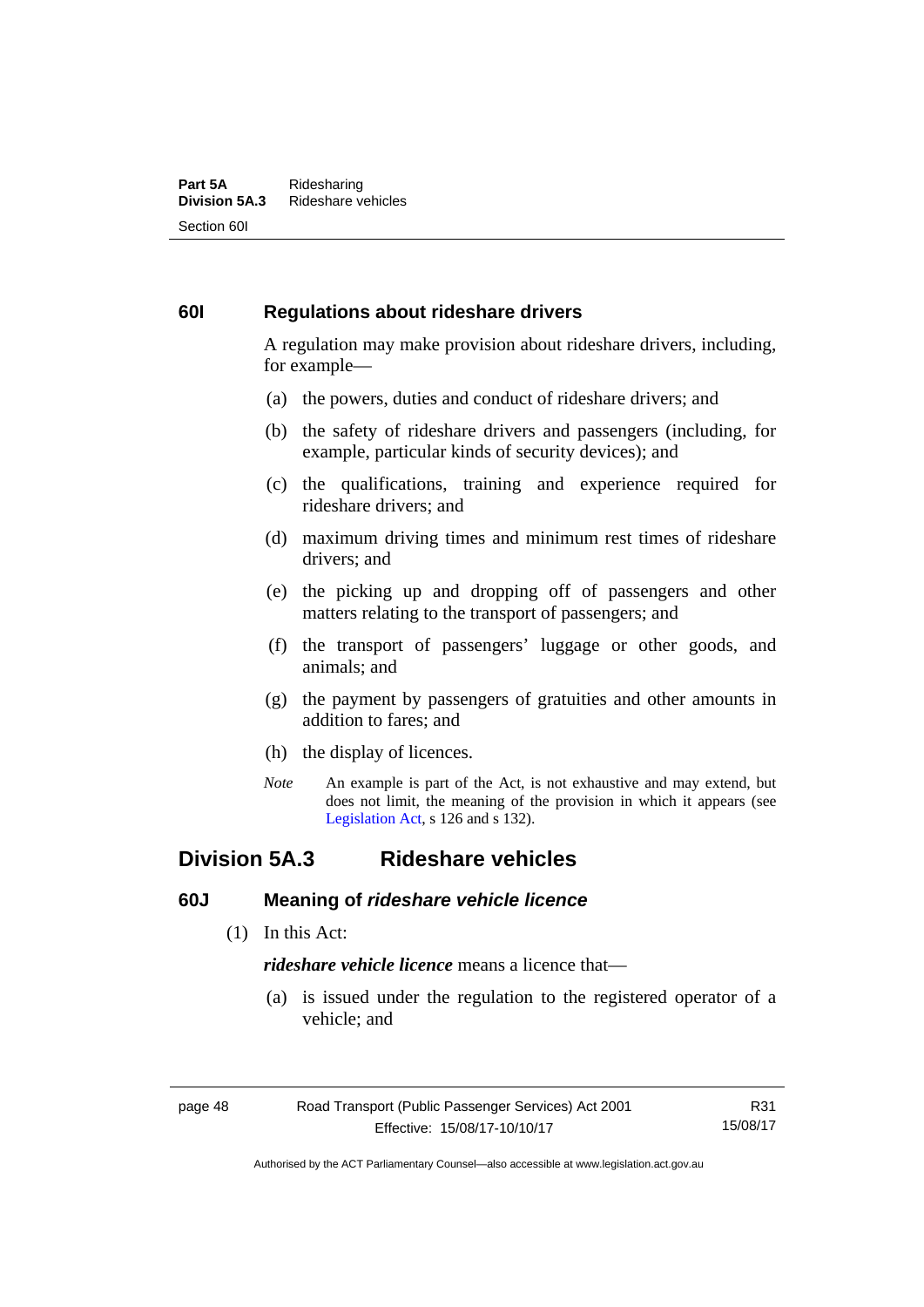- (b) authorises the vehicle to be used as a rideshare vehicle.
- *Note* A rideshare driver must not use an unlicensed rideshare vehicle for a rideshare (see s 60G).
- (2) In this section:

*registered operator*, for a vehicle—see the *[Road Transport \(Vehicle](http://www.legislation.act.gov.au/a/1999-81)  [Registration\) Act 1999](http://www.legislation.act.gov.au/a/1999-81)*, dictionary.

### **60K Rideshare vehicle licence not transferable**

A rideshare vehicle licence is not transferable.

# **60L Pretend vehicle is licensed rideshare vehicle**

A person commits an offence if the person pretends that a vehicle is a licensed rideshare vehicle.

Maximum penalty: 30 penalty units.

# **60M Licensed rideshare vehicle not to be used by unlicensed or unaccredited driver**

A person commits an offence if—

- (a) the person is a rideshare vehicle licensee; and
- (b) the vehicle is used as a rideshare vehicle for a rideshare; and
- (c) the person is not the rideshare driver for the rideshare; and
- (d) the person does not take reasonable steps to ensure that the rideshare driver—
	- (i) either—
		- (A) holds a public vehicle licence to drive the rideshare vehicle; or
		- (B) is exempted by the *[Road Transport \(Driver](http://www.legislation.act.gov.au/sl/2000-14/default.asp)  [Licensing\) Regulation 2000](http://www.legislation.act.gov.au/sl/2000-14/default.asp)* from holding an Australian driver licence; and

R31 15/08/17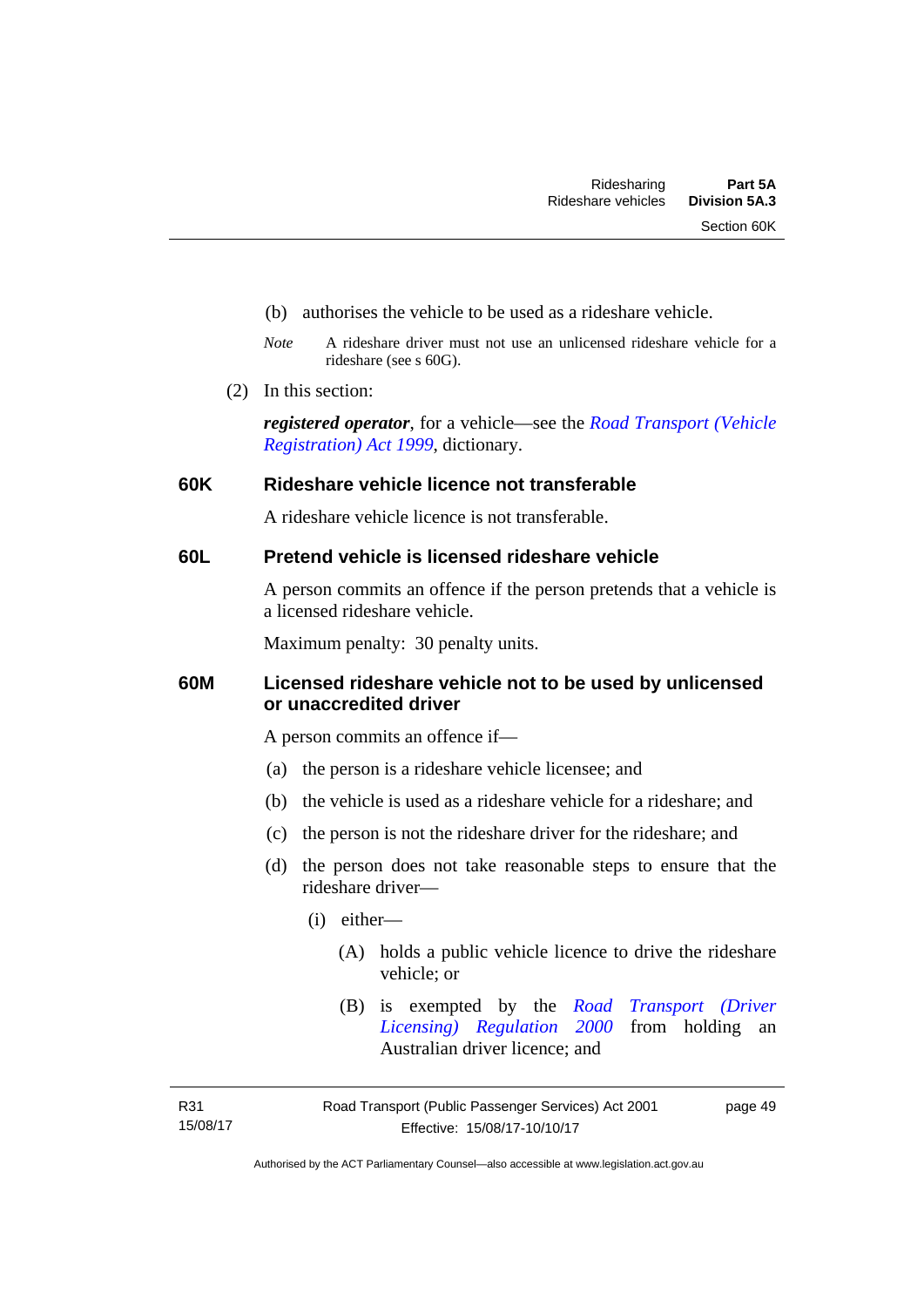(ii) is an accredited rideshare driver.

Maximum penalty: 20 penalty units.

- *Note 1* A rideshare driver must hold a public vehicle licence to drive the rideshare vehicle (see *[Road Transport \(Driver Licensing\) Act 1999](http://www.legislation.act.gov.au/a/1999-78)*, s 31).
- *Note 2* Rideshare drivers' insurance is dealt with in pt 8A.

### **60N Licensed rideshare vehicle not to be used unless insured**

A person commits an offence if—

- (a) the person is a rideshare vehicle licensee; and
- (b) the vehicle is used as a rideshare vehicle for a rideshare; and
- (c) the person is not the rideshare driver for the rideshare; and
- (d) the person does not take reasonable steps to ensure that the vehicle is insured in the way prescribed by regulation.

Maximum penalty: 50 penalty units.

*Note* Additional public passenger vehicle insurance is dealt with in pt 8A.

# **60O Regulations about rideshare vehicles**

- (1) A regulation may provide a system for the licensing of rideshare vehicles, including, for example—
	- (a) matters in relation to the giving, refusal or surrender of rideshare vehicle licences; and
	- (b) the term of rideshare vehicle licences; and
	- (c) the conditions of rideshare vehicle licences; and
	- (d) the action that may be taken in relation to rideshare vehicle licences in circumstances prescribed by regulation, including, for example—
		- (i) the suspension or cancellation of a licence; and

| page 50 | Road Transport (Public Passenger Services) Act 2001 | R31      |
|---------|-----------------------------------------------------|----------|
|         | Effective: 15/08/17-10/10/17                        | 15/08/17 |

Authorised by the ACT Parliamentary Counsel—also accessible at www.legislation.act.gov.au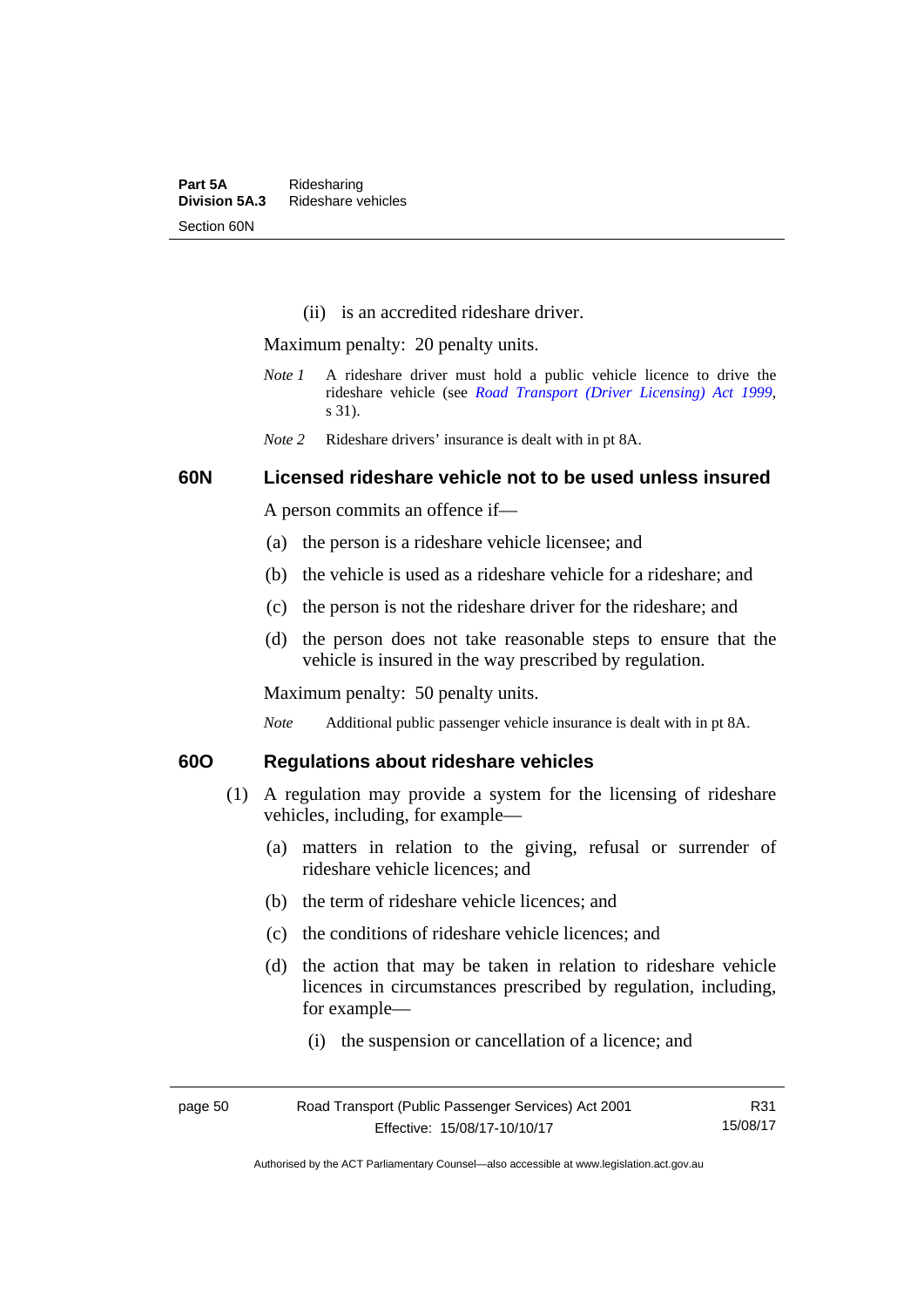- (ii) the imposition of a condition on, or the amendment of a condition of, a licence; and
- (iii) an order that the licensee pay to the Territory an amount of not more than—
	- (A) for an individual—\$5 000; or
	- (B) for a corporation—\$25 000; and
- (iv) the reprimanding of the licensee.

#### **Example—par (c)**

how the licensed vehicle is to be equipped

- *Note* An example is part of the Act, is not exhaustive and may extend, but does not limit, the meaning of the provision in which it appears (see [Legislation Act,](http://www.legislation.act.gov.au/a/2001-14) s 126 and s 132).
- (2) A regulation may make provision about the operation of rideshare vehicles, including, for example—
	- (a) service standards for rideshare vehicles; and
	- (b) the regulation or prohibition of the use of rideshare vehicles on certain roads or road related areas; and
	- (c) the design, equipment and fittings (internal or external) of rideshare vehicles; and
	- (d) the regulation or prohibition of notices, signs and advertisements inside or on the outside of rideshare vehicles; and
	- (e) the records to be made and kept, how they are to be made and kept, and their inspection; and
	- (f) the maintenance and condition of rideshare vehicles.
	- *Note* An example is part of the Act, is not exhaustive and may extend, but does not limit, the meaning of the provision in which it appears (see [Legislation Act,](http://www.legislation.act.gov.au/a/2001-14) s 126 and s 132).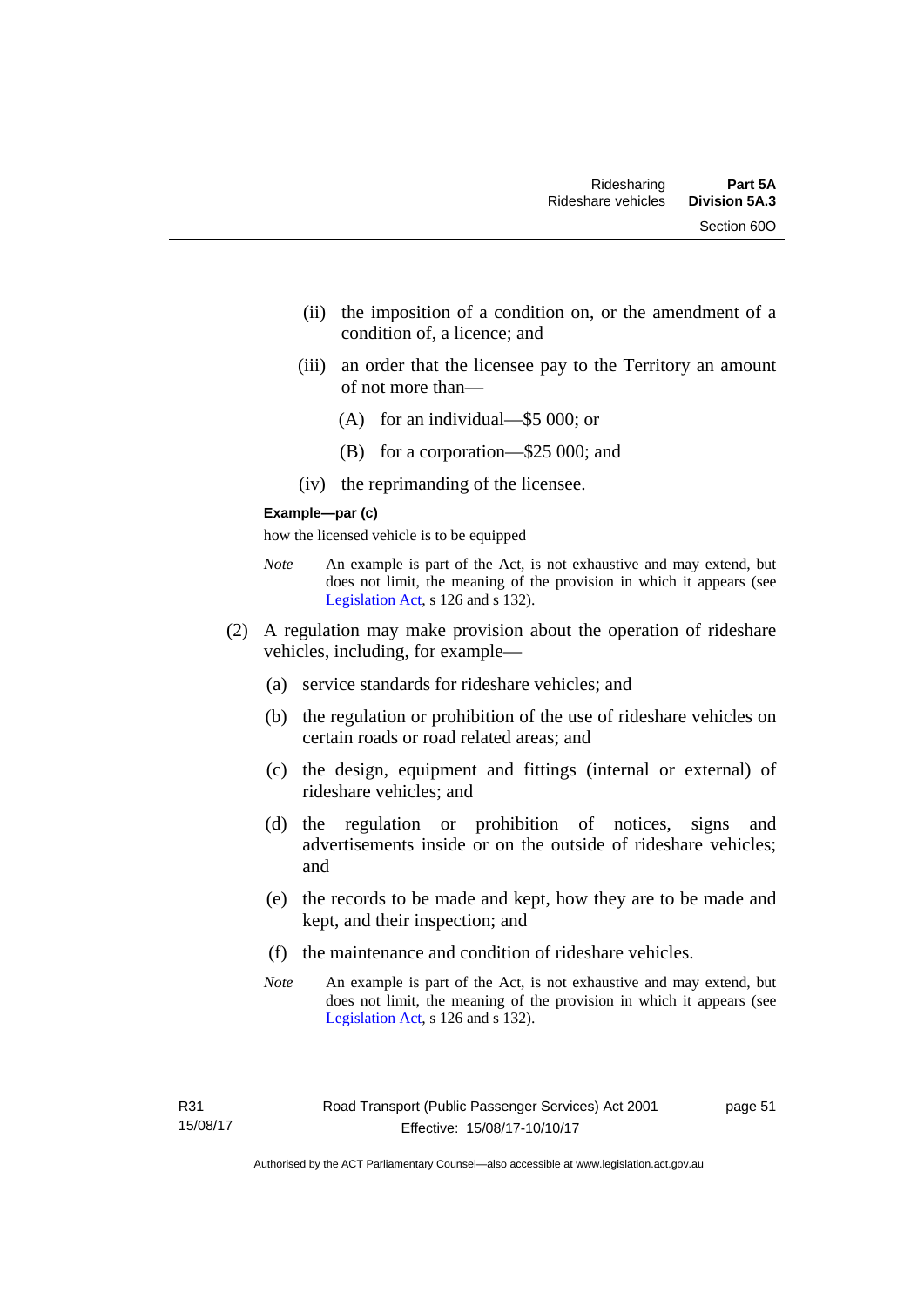# **Division 5A.4 Rideshare passengers and fares**

# **60P Regulations about conduct of rideshare vehicle passengers**

A regulation may make provision in relation to the conduct of rideshare passengers, including, for example—

- (a) the authority of rideshare drivers, police officers and authorised people to direct people contravening a regulation to leave a rideshare vehicle; and
- (b) the authority of police officers and authorised people to remove people from a rideshare vehicle if they fail to leave when directed.
- *Note* An example is part of the Act, is not exhaustive and may extend, but does not limit, the meaning of the provision in which it appears (see [Legislation Act,](http://www.legislation.act.gov.au/a/2001-14) s 126 and s 132).

#### **60Q Power to determine rideshare fares**

- (1) The Minister may determine fares, and ways of calculating fares, for ridesharing.
	- *Note* Power to make a statutory instrument includes power to make different provision in relation to different matters or different classes of matters, and to make an instrument that applies differently by reference to stated exceptions or factors (see [Legislation Act](http://www.legislation.act.gov.au/a/2001-14), s 48).
- (2) A determination is a disallowable instrument.
	- *Note* A disallowable instrument must be notified, and presented to the Legislative Assembly, under the [Legislation Act.](http://www.legislation.act.gov.au/a/2001-14)
- (3) In this section:

*fare* includes a charge relating to ridesharing.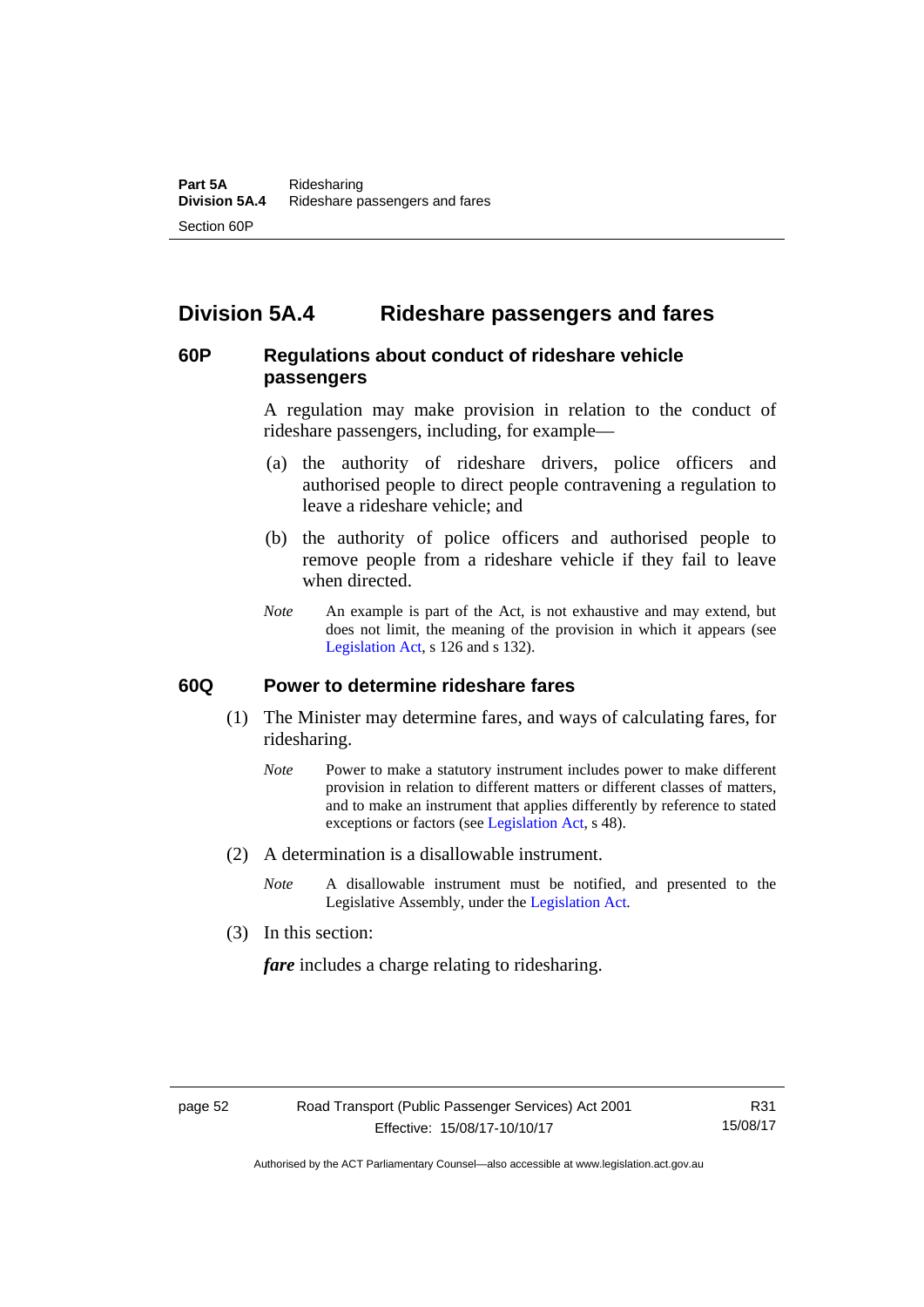# **Part 6 Licensing of hire cars**

# **Division 6.1 Basic concepts**

# **61 Meaning of** *hire car licence*

A *hire car licence* is a licence issued under the regulations to use a vehicle as a hire car, and includes a restricted hire car licence.

*Note* References to *hire car licence* include a *restricted hire car licence* unless the contrary intention otherwise appears (see [Legislation Act,](http://www.legislation.act.gov.au/a/2001-14) s 155).

# **62 Meaning of** *restricted hire car licence*

A *restricted hire car licence* is a licence issued under the regulations to use a vehicle as a restricted hire car.

# **Division 6.2 Hire car licences**

# **63 Transferability of hire car licences**

 (1) A hire car licence (other than a restricted hire car licence) issued before the commencement of this section is transferable.

# **Examples of how licence might be transferred**

- 1 hiring the licence to someone else
- 2 selling the licence to someone else
- *Note* An example is part of the Act, is not exhaustive and may extend, but does not limit, the meaning of the provision in which it appears (see [Legislation Act,](http://www.legislation.act.gov.au/a/2001-14) s 126 and s 132).
- (2) A hire car licence issued after the commencement of this section is not transferable.
- (3) A restricted hire car licence is not transferable.
- (4) If the holder of a transferable hire car licence asks the road transport authority to transfer the licence to someone else, the authority must transfer the licence to the person.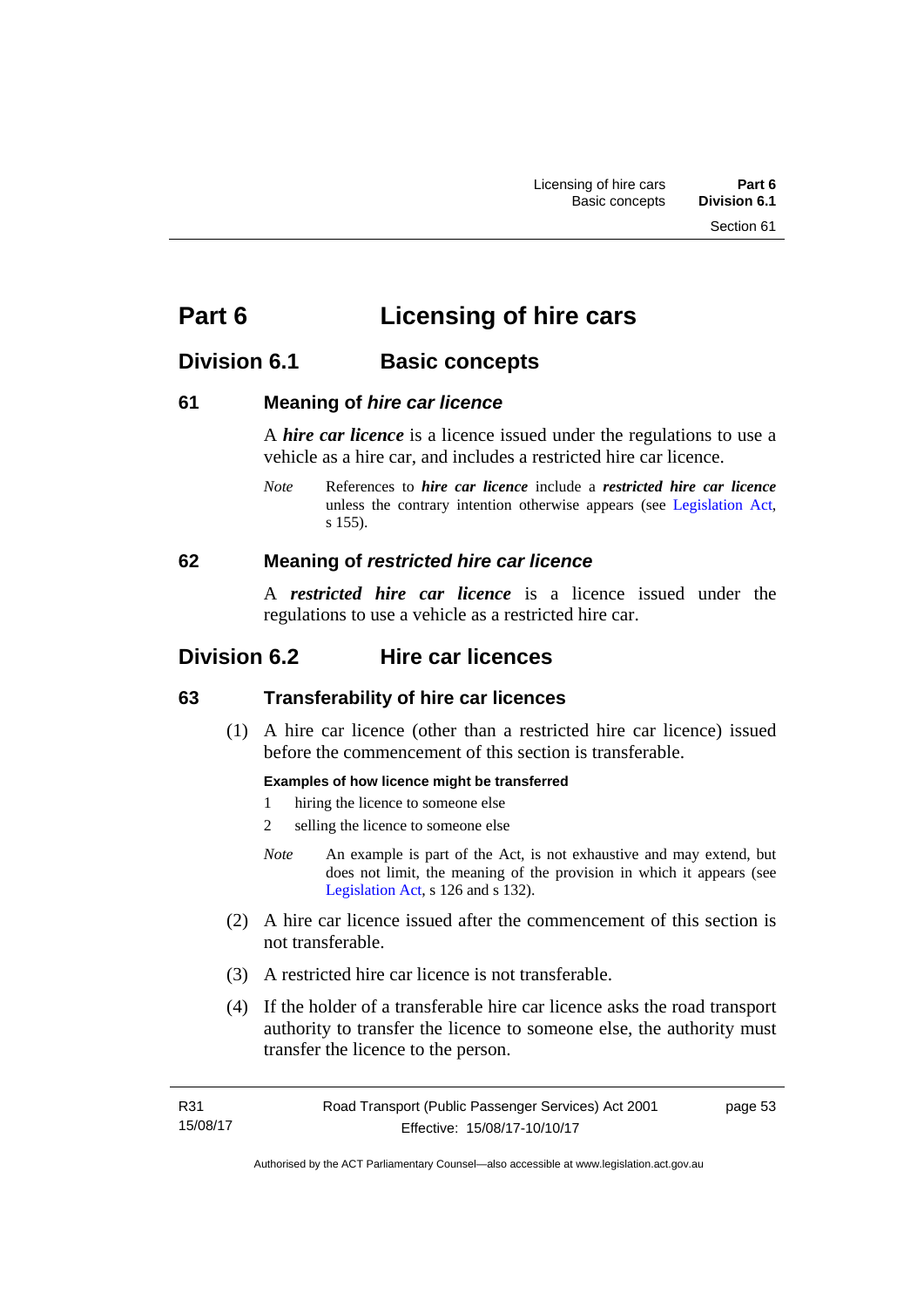# **64 Use of vehicles as hire cars**

 (1) A person must not use a vehicle as a hire car (other than a restricted hire car) unless the vehicle is licensed under the regulations as a hire car.

Maximum penalty: 50 penalty units.

 (2) A person must not use a vehicle as a restricted hire car unless the vehicle is licensed under the regulations as a restricted hire car.

Maximum penalty: 50 penalty units.

- (3) This section does not apply to a person in relation to the hiring of a vehicle used by the person if—
	- (a) the vehicle is licensed as a hire car under the law of another jurisdiction; and
	- (b) the hiring begins in that jurisdiction and is completed in the ACT.
- (4) This section also does not apply to a person who is using a substitute vehicle as a licensed hire car in accordance with the regulations.
- (5) An offence against this section is a strict liability offence.

#### **65 Pretending vehicles are licensed hire cars**

(1) A person must not pretend that a vehicle is licensed under the regulations as a hire car (other than a restricted hire car).

Maximum penalty: 30 penalty units.

 (2) A person must not pretend that a vehicle is licensed under the regulations as a restricted hire car.

Maximum penalty: 30 penalty units.

(3) An offence against this section is a strict liability offence.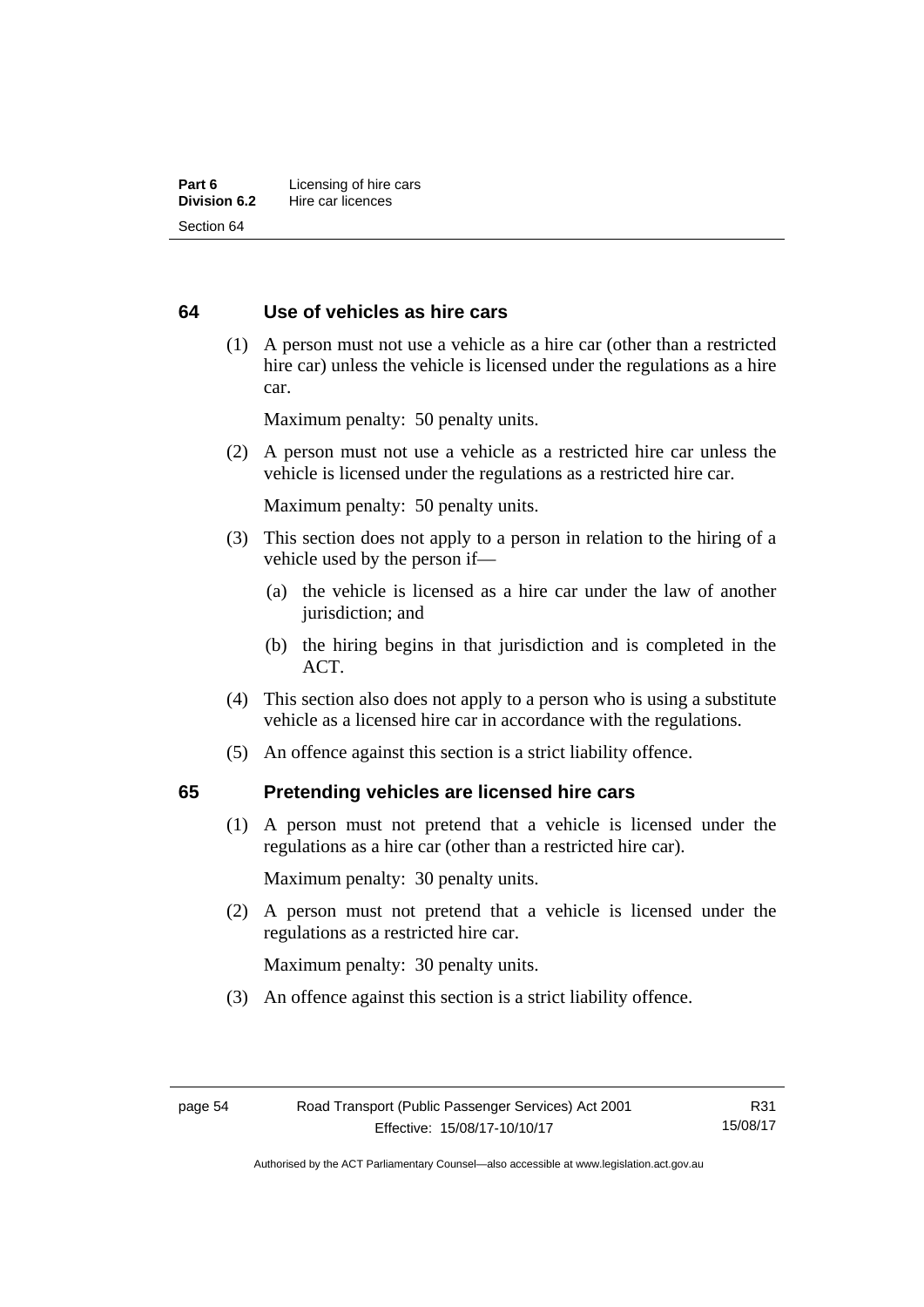#### **66 Regulations about hire car licences**

- (1) A regulation may provide a system for the licensing of hire cars and restricted hire cars, including, for example—
	- (a) matters in relation to the giving, refusal or surrender of licences; and
	- (b) the term of restricted hire car licences; and
	- (c) the conditions of licences; and
	- (d) the circumstances in which a substitute vehicle may be used as a licensed hire car; and
	- (e) the action that may be taken in relation to licences in circumstances prescribed by regulation, including, for example—
		- (i) the suspension or cancellation of a licence; and
		- (ii) the imposition of a condition on, or the amendment of a condition of, a licence; and
		- (iii) an order that the holder of a licence pay to the Territory an amount of not more than—
			- (A) for an individual—\$5 000; or
			- (B) for a corporation—\$25 000; and
		- (iv) the reprimanding of the holder of a licence.

#### **Examples of conditions for restricted hire car licences—s (1) (c)**

- 1 how the vehicle to which the restricted hire car licence relates must be equipped
- 2 the kinds of restricted hire car services that may be operated using the vehicle
- *Note* An example is part of the Act, is not exhaustive and may extend, but does not limit, the meaning of the provision in which it appears (see [Legislation Act,](http://www.legislation.act.gov.au/a/2001-14) s 126 and s 132).

R31 15/08/17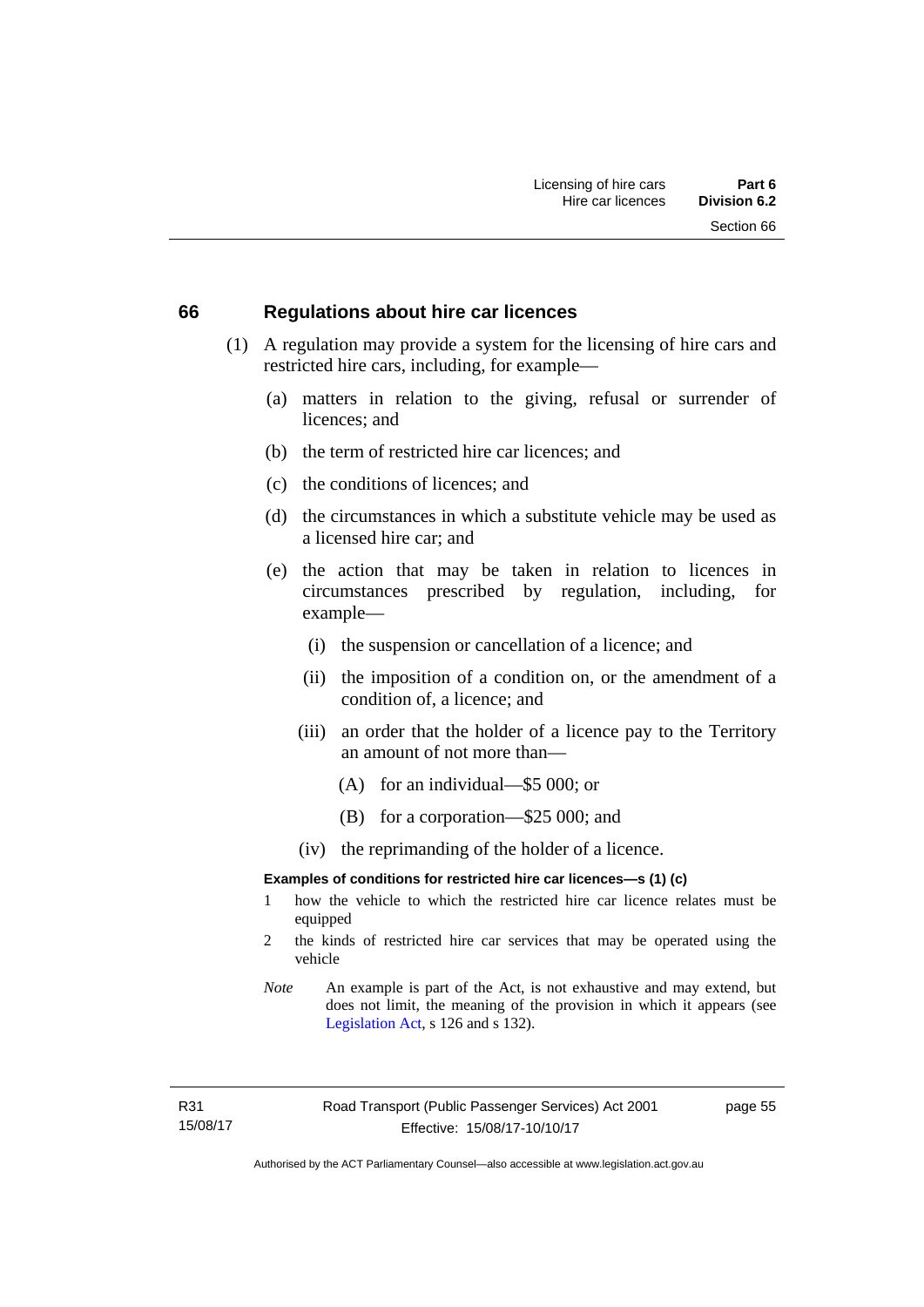| Part 6       | Licensing of hire cars |
|--------------|------------------------|
| Division 6.2 | Hire car licences      |
| Section 66   |                        |

 (2) The regulations may place different requirements on the person to whom a hire car licence (other than a restricted hire car licence) is issued and a person to whom the licence is hired.

page 56 Road Transport (Public Passenger Services) Act 2001 Effective: 15/08/17-10/10/17

R31 15/08/17

Authorised by the ACT Parliamentary Counsel—also accessible at www.legislation.act.gov.au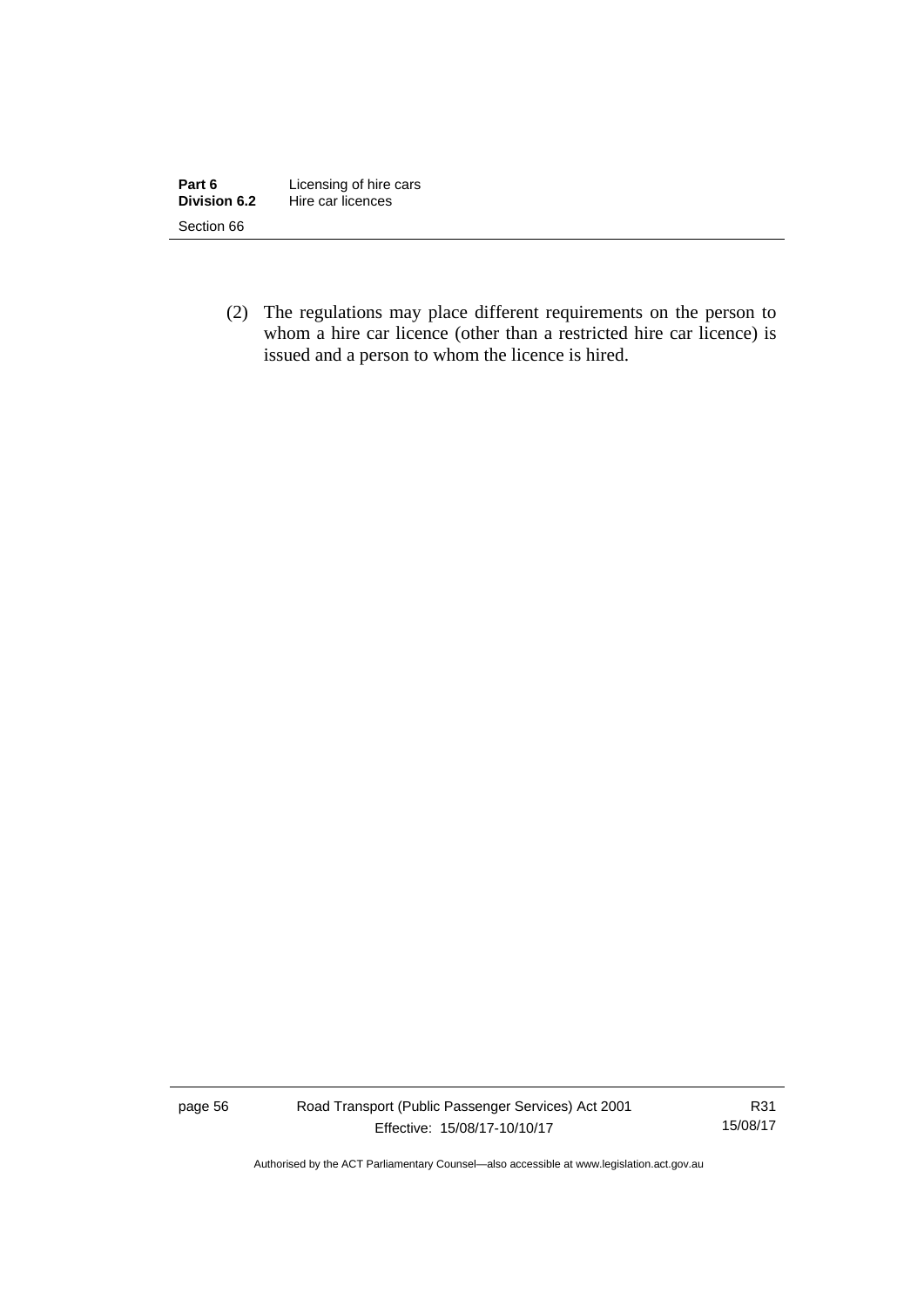Section 67

# **Part 7 Hire car services**

# **Division 7.1 Basic concepts**

# **67 Meaning of** *hire car*

A *hire car* is a vehicle (other than a bus, taxi, rideshare vehicle or demand responsive service vehicle) that—

- (a) is used, or is intended to be used, for the transport of passengers under a contract; and
- (b) does not stand or ply for hire for the transport of passengers along a road or road related area;

and includes a restricted hire car.

*Note* References to *hire car* include a *restricted hire car* unless the contrary intention otherwise appears (see [Legislation Act](http://www.legislation.act.gov.au/a/2001-14), s 155).

# **68 Meaning of** *restricted hire car*

A *restricted hire car* is a vehicle (other than a bus, taxi, rideshare vehicle or demand responsive service vehicle) that—

- (a) is used, or is intended to be used, for the transport of passengers under a contract; and
- (b) does not stand or ply for hire for the transport of passengers along a road or road related area; and
- (c) is licensed under the regulations as a restricted hire car.

# **69 Meaning of** *hire car service*

A *hire car service* is a public passenger service operated using 1 or more hire cars (including restricted hire cars).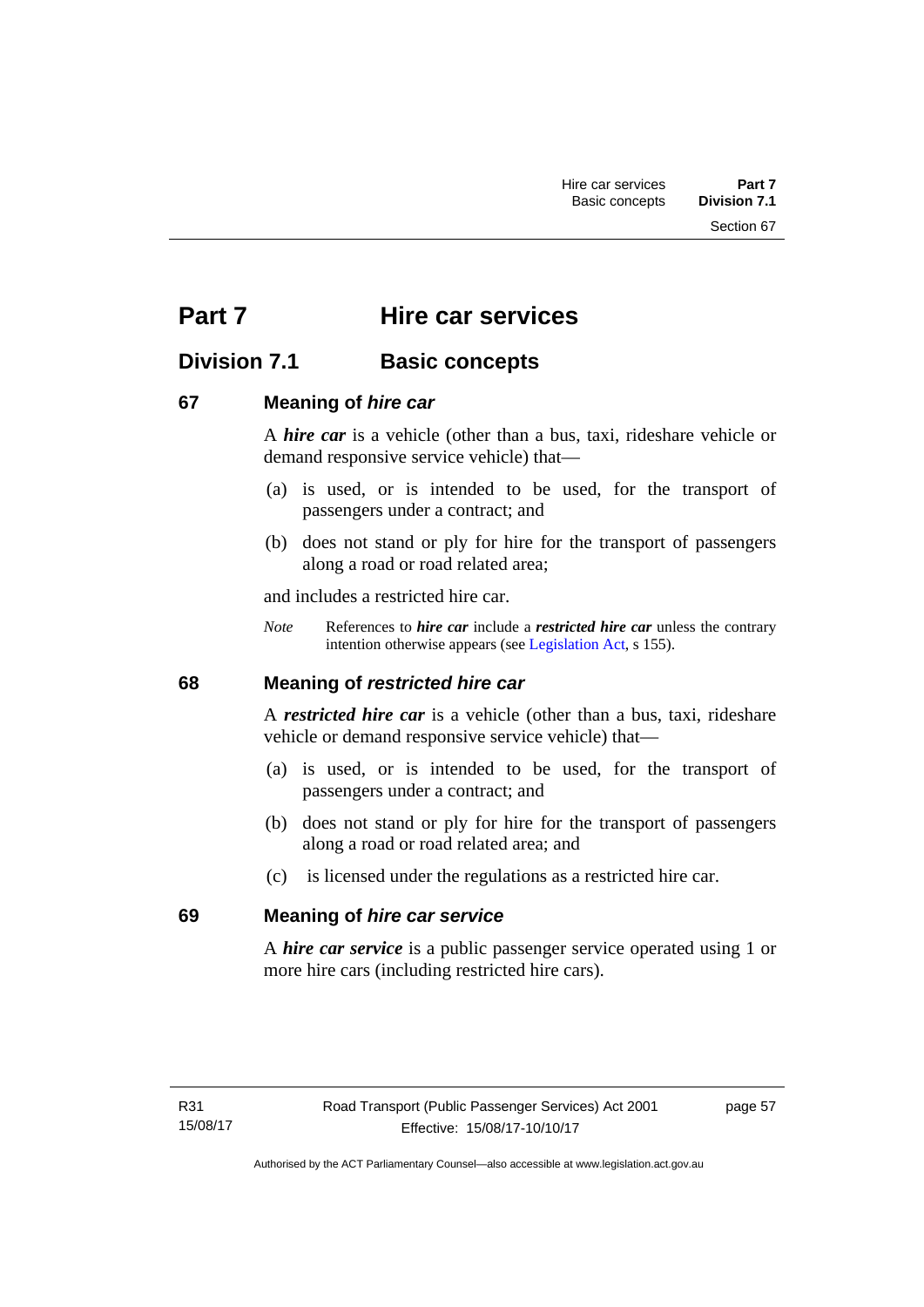# **70 Meaning of** *restricted hire car service*

A *restricted hire car service* is a public passenger service operated using only 1 or more restricted hire cars.

#### **Example of a restricted hire car service**

a pre-booked public passenger service that provides transport to weddings and school formals

# **Division 7.2 Accreditation of hire car service operators**

### **71 Hire car service operators—purposes of accreditation**

The purpose of accreditation under the regulations to operate a hire car service is to ensure that—

- (a) each person, including the accredited person, who is concerned with, or takes part in, the management of the service, is a suitable person to operate the service; and
- (b) each person, including the accredited person, who is concerned with, or takes part in, the management of the service, has demonstrated the capacity to comply with the relevant regulations and, in particular, the regulations about—
	- (i) the safety of passengers and the public; and
	- (ii) the maintenance of hire cars.

### **72 Hire car service operators—regulations about accreditation system**

- (1) A regulation may provide a system for the accreditation of people to operate hire car services, including, for example—
	- (a) the kinds of accreditations; and

| page 58 | Road Transport (Public Passenger Services) Act 2001 |  |
|---------|-----------------------------------------------------|--|
|         | Effective: 15/08/17-10/10/17                        |  |

*Note* An example is part of the Act, is not exhaustive and may extend, but does not limit, the meaning of the provision in which it appears (see [Legislation Act,](http://www.legislation.act.gov.au/a/2001-14) s 126 and s 132).

Authorised by the ACT Parliamentary Counsel—also accessible at www.legislation.act.gov.au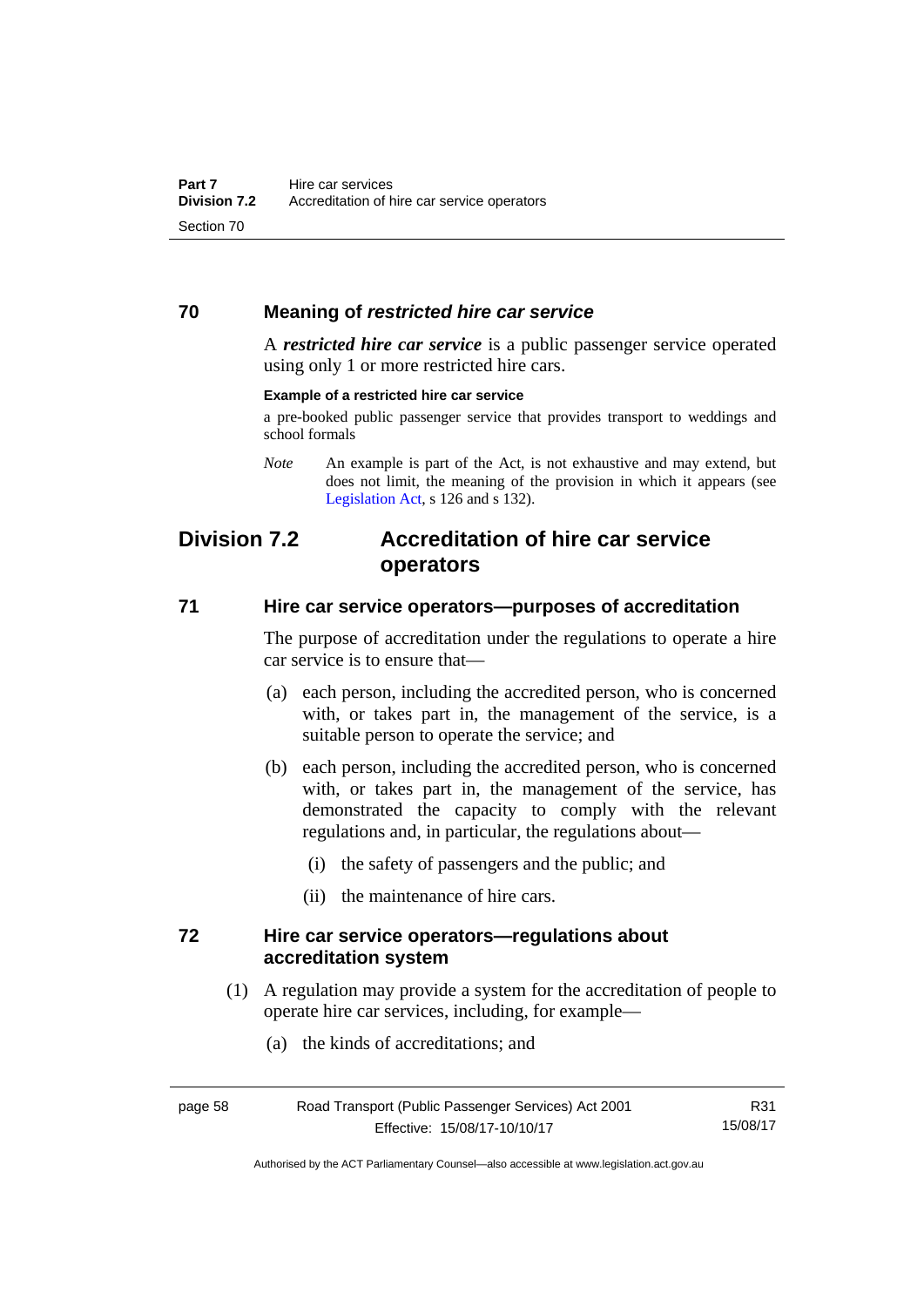- (b) the kinds of hire cars and hire car services that a person who holds a particular kind of accreditation is entitled to operate; and
- (c) the conditions of accreditations; and
- (d) matters in relation to the giving, refusal or surrender of accreditations; and
- (e) the action that may be taken in relation to an accredited person in circumstances prescribed by regulation, including, for example—
	- (i) the suspension or cancellation of an accreditation; and
	- (ii) the imposition of a condition on, or the amendment of a condition of, an accreditation; and
	- (iii) an order that an accredited person pay to the Territory an amount of not more than—
		- (A) for an individual—\$5 000; or
		- (B) for a corporation—\$25 000; and
	- (iv) the reprimanding of an accredited person.
- *Note* An example is part of the Act, is not exhaustive and may extend, but does not limit, the meaning of the provision in which it appears (see [Legislation Act,](http://www.legislation.act.gov.au/a/2001-14) s 126 and s 132).
- (2) The regulations may make provision in relation to the accreditation of people to operate hire car services, including, for example—
	- (a) requirements about the suitability of the applicant and each person who will be concerned with, or take part in, the management of the service; and
	- (b) capacity to meet service standards.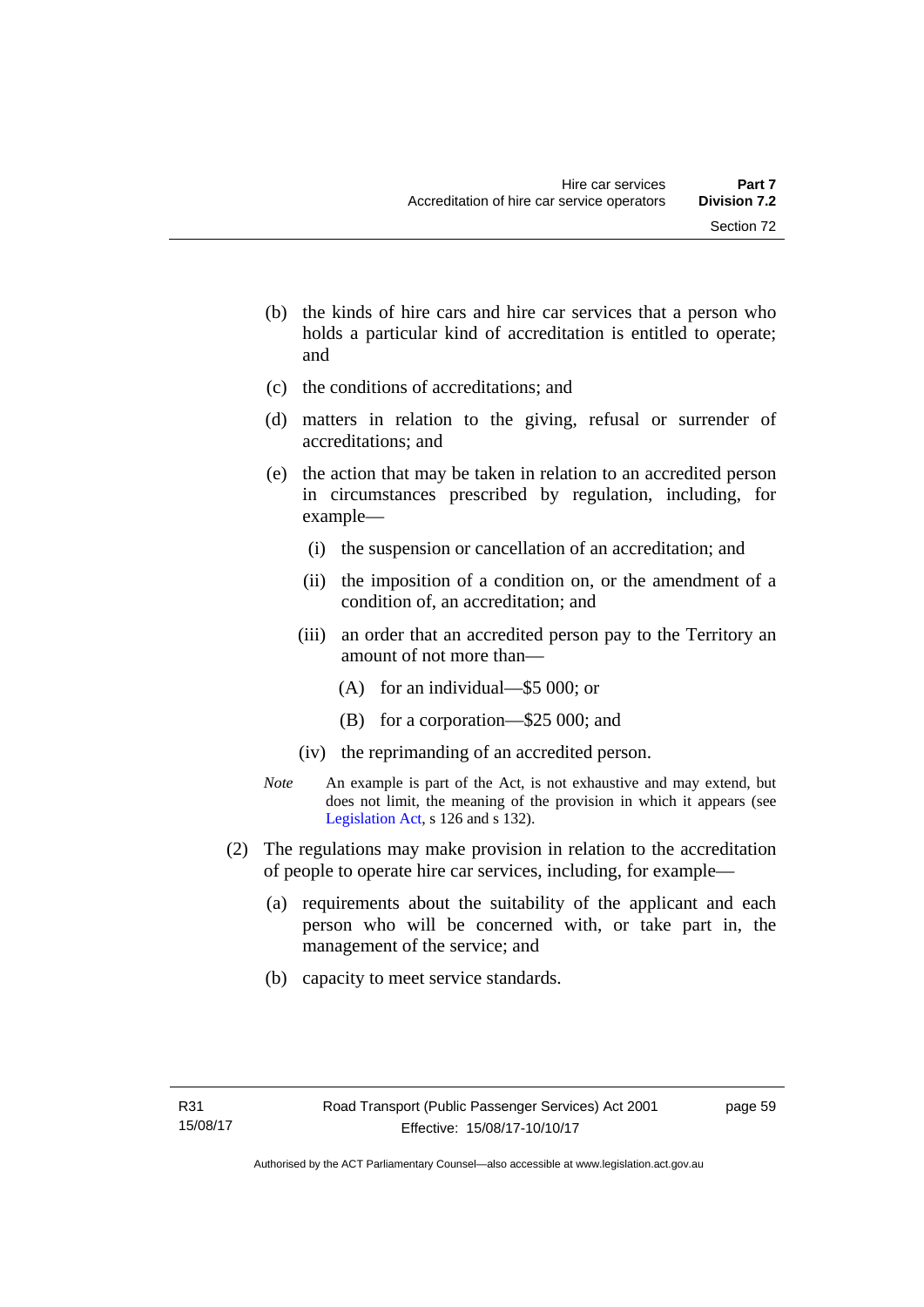- (3) For subsection (1) (a), the regulations must provide for the accreditation of people to operate—
	- (a) a hire car service (other than a restricted hire car service); and
	- (b) a restricted hire car service.
	- *Note* For examples of kinds of restricted hire car services, see s 70.

# **Division 7.3 Entitlement to operate hire car services**

### **73 Entitlement to operate hire car services**

A person is entitled to operate a particular kind of hire car service, in or partly in the ACT, if—

- (a) the person is accredited under the regulations to operate a hire car service of that kind; and
- (b) the vehicles used to operate the service are licensed under the regulations as hire cars for that kind of hire car service.

# **74 Unaccredited operators not to operate hire car services**

(1) A person must not operate, in or partly in the ACT, a hire car service of a particular kind unless the person is accredited under the regulations to operate a hire car service of that kind.

Maximum penalty: 50 penalty units.

- (2) This section does not apply to a person in relation to the hiring of a hire car operated by the person if—
	- (a) the person is authorised to operate a hire car service under the law of another jurisdiction; and
	- (b) the hiring begins in that jurisdiction and is completed in the ACT; and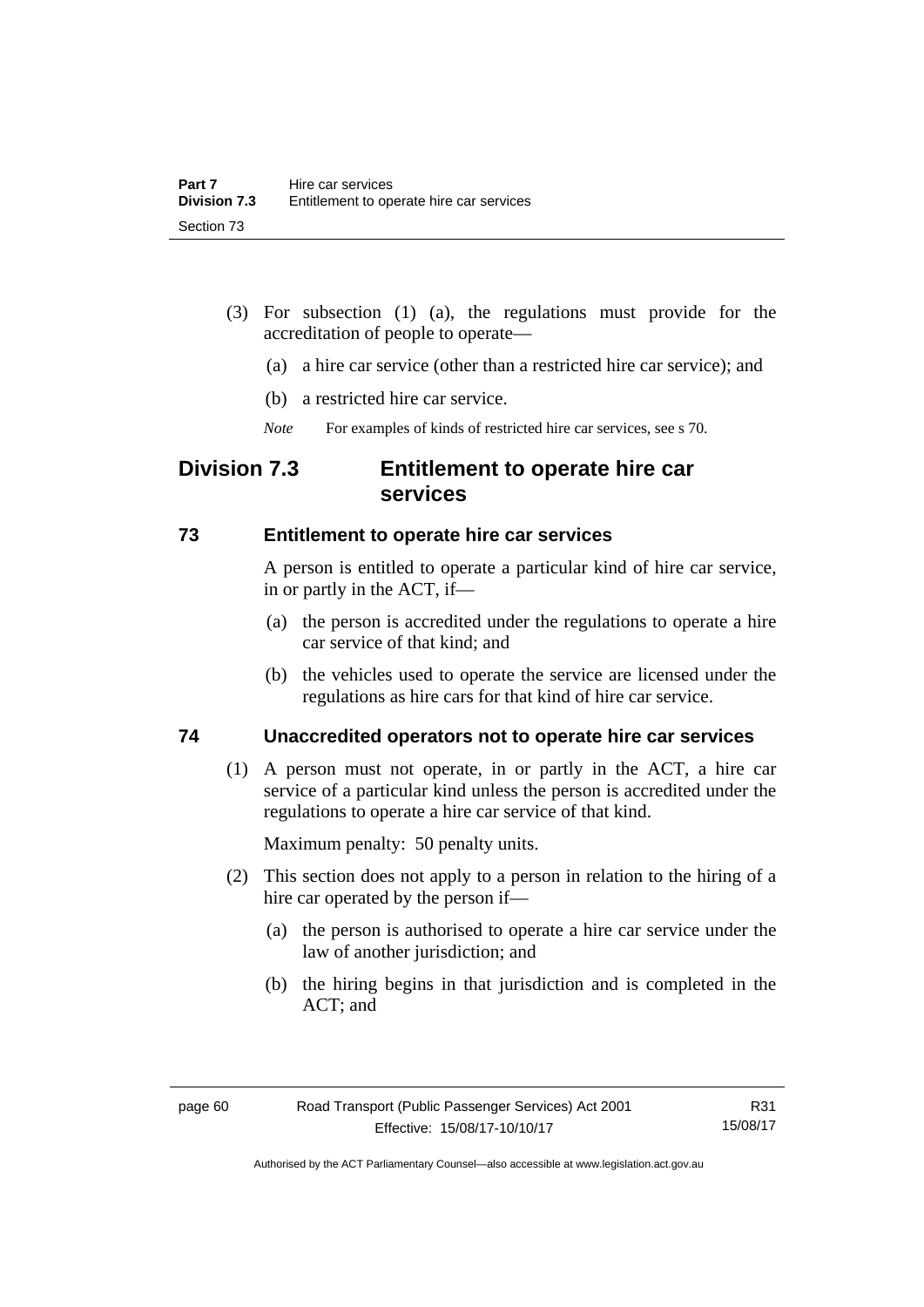- (c) the hiring is of a kind that the person is authorised to operate under the law of that jurisdiction.
- (3) An offence against this section is a strict liability offence.

# **75 Pretending to be an accredited hire car service operator**

(1) A person must not pretend to be accredited under the regulations to operate a hire car service.

Maximum penalty: 30 penalty units.

 (2) A person must not pretend to be accredited under the regulations to operate a particular kind of hire car service.

Maximum penalty: 30 penalty units.

(3) An offence against this section is a strict liability offence.

# **Division 7.4 Regulation of hire car services**

# **76 Regulations about operation of hire car services by accredited people**

A regulation may make provision in relation to the operation of hire car services by accredited hire car service operators, including, for example—

- (a) the supervision and monitoring of drivers of hire cars for compliance with the service standards and the responsibilities of the operator in relation to a failure to comply with the standards; and
- (b) the safety of passengers (including, for example, by the use of particular kinds of security devices) and the public; and
- (c) the qualifications, training and experience of accredited hire car service operators and hire car drivers (including, for example, in relation to particular kinds of hire car services); and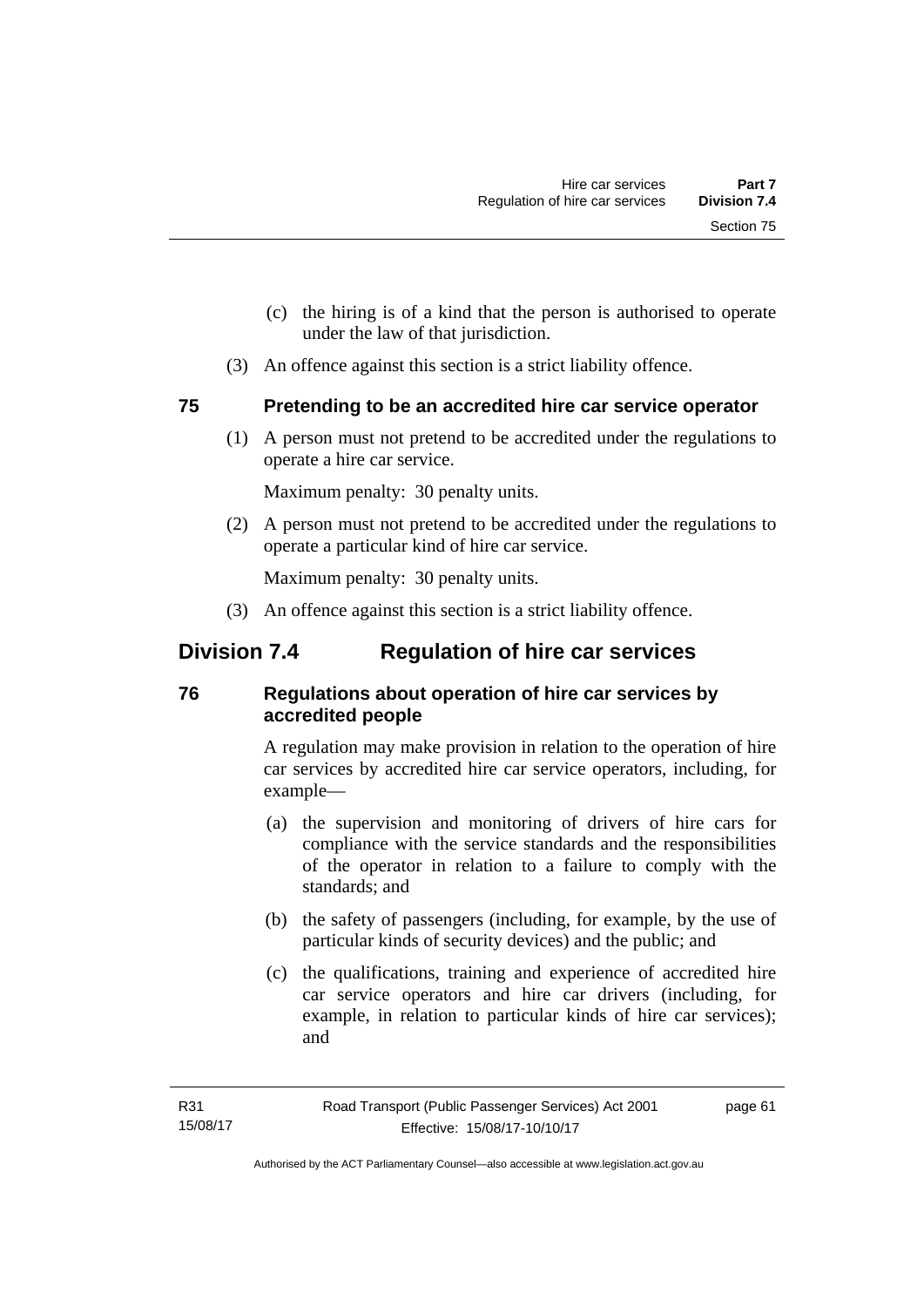- (d) maximum driving times and minimum rest times of hire car drivers; and
- (e) insurance; and
- (f) customer complaints and inquiries; and
- (g) lost property; and
- (h) the operation of particular kinds of hire cars and hire car services; and
- (i) the requirements that hire cars, and their equipment and fittings (internal and external) (including, for example, baby capsules), must comply with; and
- (j) the maintenance and cleaning of hire cars; and
- (k) the making and keeping of records and their inspection; and
- (l) the auditing of records and systems; and
- (m) the display of licences; and
- (n) requirements for display of accreditation numbers on advertisements for the service; and
- (o) the provision of information and reports to the road transport authority.
- *Note* An example is part of the Act, is not exhaustive and may extend, but does not limit, the meaning of the provision in which it appears (see [Legislation Act,](http://www.legislation.act.gov.au/a/2001-14) s 126 and s 132).

# **77 Regulations about operation of hire cars**

A regulation may make provision in relation to the operation of hire cars, including, for example—

- (a) the solicitation of passengers or hirings; and
- (b) the hiring of vehicles; and

Authorised by the ACT Parliamentary Counsel—also accessible at www.legislation.act.gov.au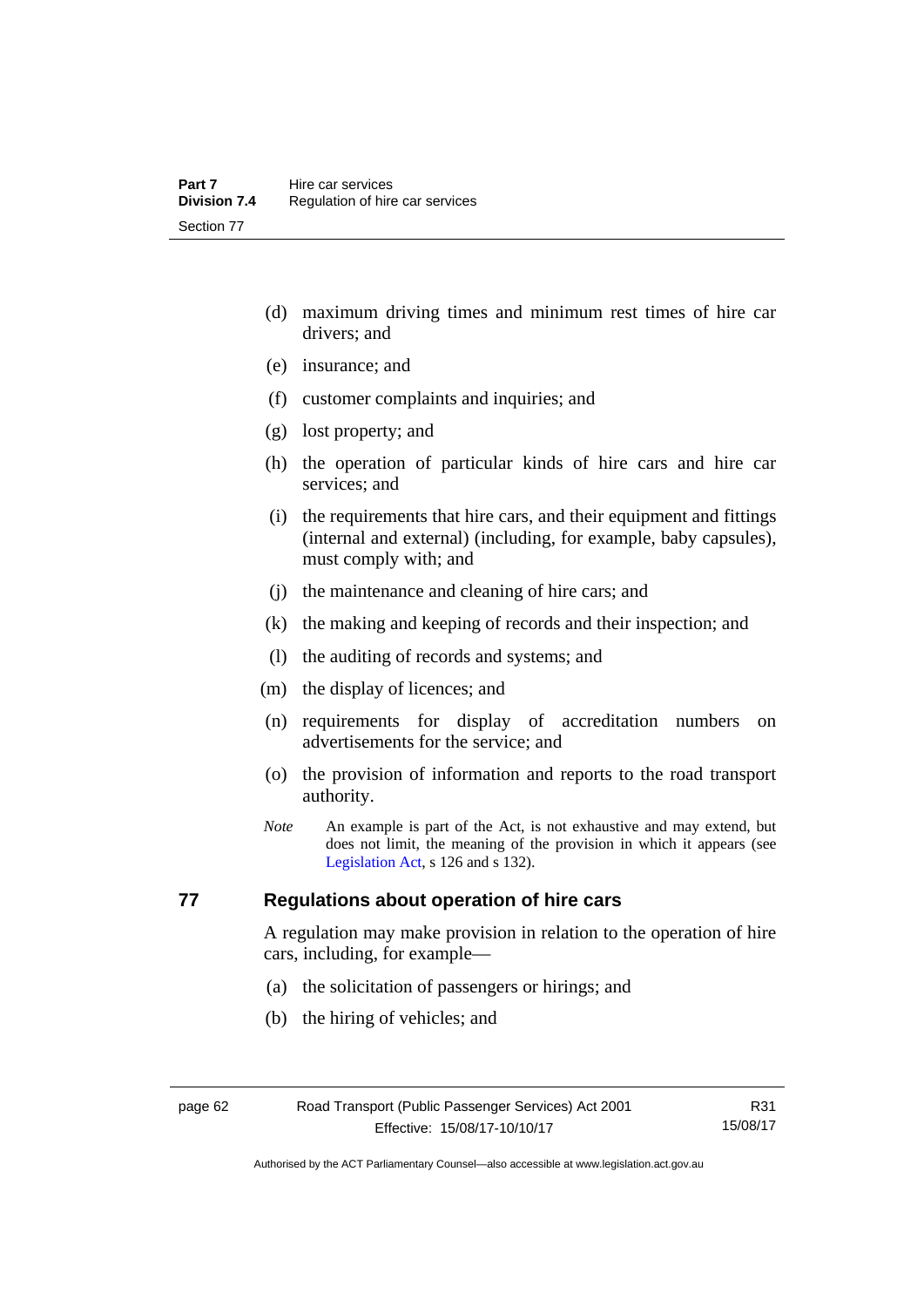- (c) the picking-up and dropping-off of passengers and other matters relating to the transport of passengers; and
- (d) the transport of passengers' luggage or other goods, and animals; and
- (e) the regulation or prohibition of the use of vehicles on certain roads or road related areas; and
- (f) the design, equipment and fittings (internal or external) of vehicles; and
- (g) the regulation or prohibition of notices, signs and advertisements inside or on the outside of vehicles; and
- (h) the records to be made and kept, how they are to be made and kept, and their inspection; and
- (i) approval of uniforms or industry codes of practice for dress standards.
- *Note* An example is part of the Act, is not exhaustive and may extend, but does not limit, the meaning of the provision in which it appears (see [Legislation Act,](http://www.legislation.act.gov.au/a/2001-14) s 126 and s 132).

### **78 Regulations about hire car drivers**

A regulation may make provision in relation to hire car drivers, including, for example—

- (a) the powers, duties and conduct of hire car drivers; and
- (b) the training of drivers; and
- (c) how hire car drivers must dress.
- *Note 1* For the licensing of people to drive hire cars, see the *Road Transport [\(Driver Licensing\) Regulation 2000](http://www.legislation.act.gov.au/sl/2000-14)*.
- *Note 2* An example is part of the Act, is not exhaustive and may extend, but does not limit, the meaning of the provision in which it appears (see [Legislation Act,](http://www.legislation.act.gov.au/a/2001-14) s 126 and s 132).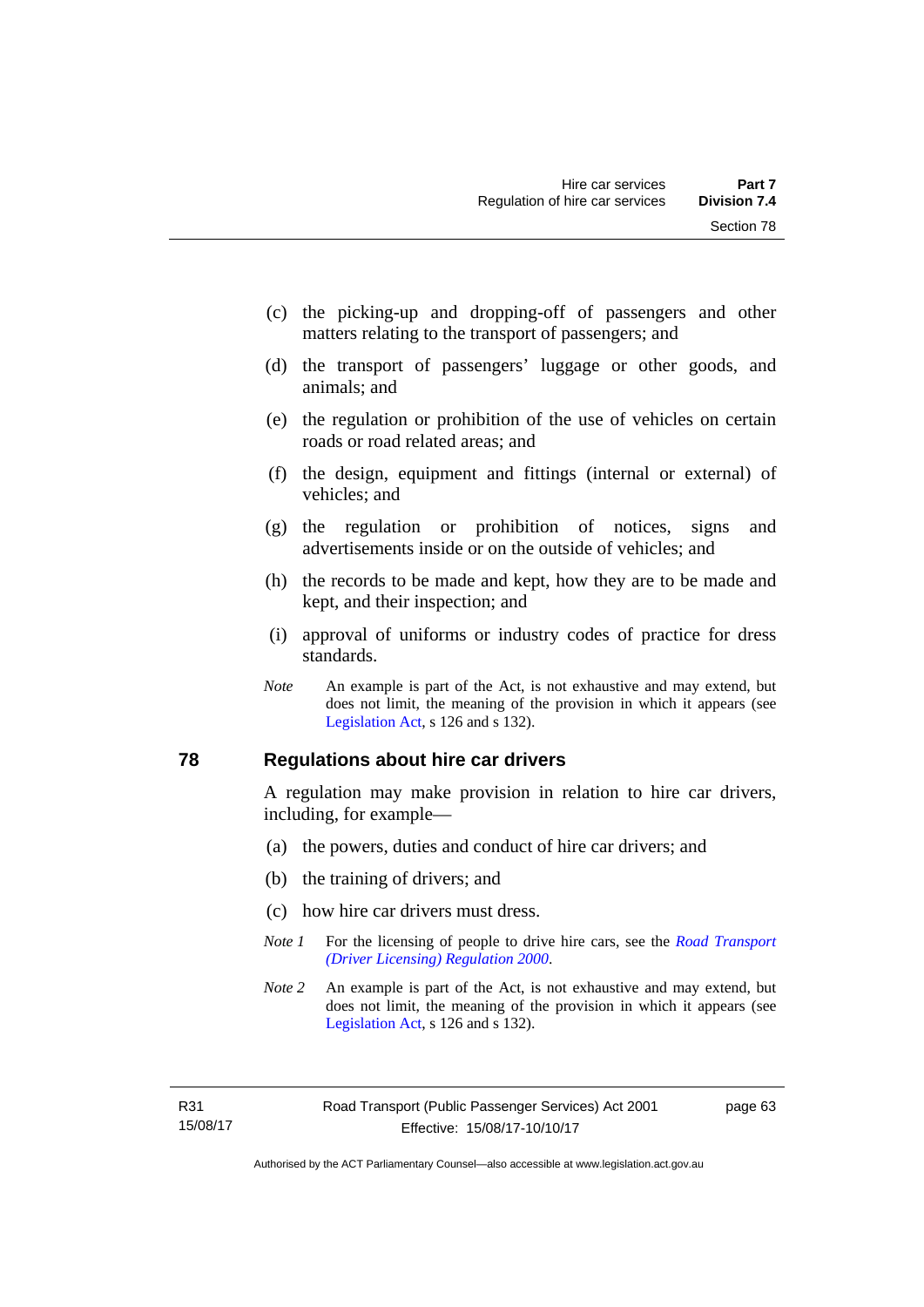#### **79 Regulations about conduct of hire car passengers**

A regulation may make provision in relation to the conduct of hire car passengers, including, for example—

- (a) the authority of hire car drivers, police officers and authorised people to direct people contravening a regulation to leave a hire car; and
- (b) the authority of police officers and authorised people to remove people from a hire car if they fail to leave when directed.
- *Note* An example is part of the Act, is not exhaustive and may extend, but does not limit, the meaning of the provision in which it appears (see [Legislation Act,](http://www.legislation.act.gov.au/a/2001-14) s 126 and s 132).

# **79A Power to determine hire car fares**

- (1) The Minister may determine fares, and ways of calculating fares, for hiring or using a hire car.
	- *Note* Power to make a statutory instrument includes power to make different provision in relation to different matters or different classes of matters, and to make an instrument that applies differently by reference to stated exceptions or factors (see [Legislation Act](http://www.legislation.act.gov.au/a/2001-14), s 48).
- (2) A determination is a disallowable instrument.
	- *Note* A disallowable instrument must be notified, and presented to the Legislative Assembly, under the [Legislation Act.](http://www.legislation.act.gov.au/a/2001-14)
- (3) In this section:

*fare* includes a charge relating to hiring or using a hire car.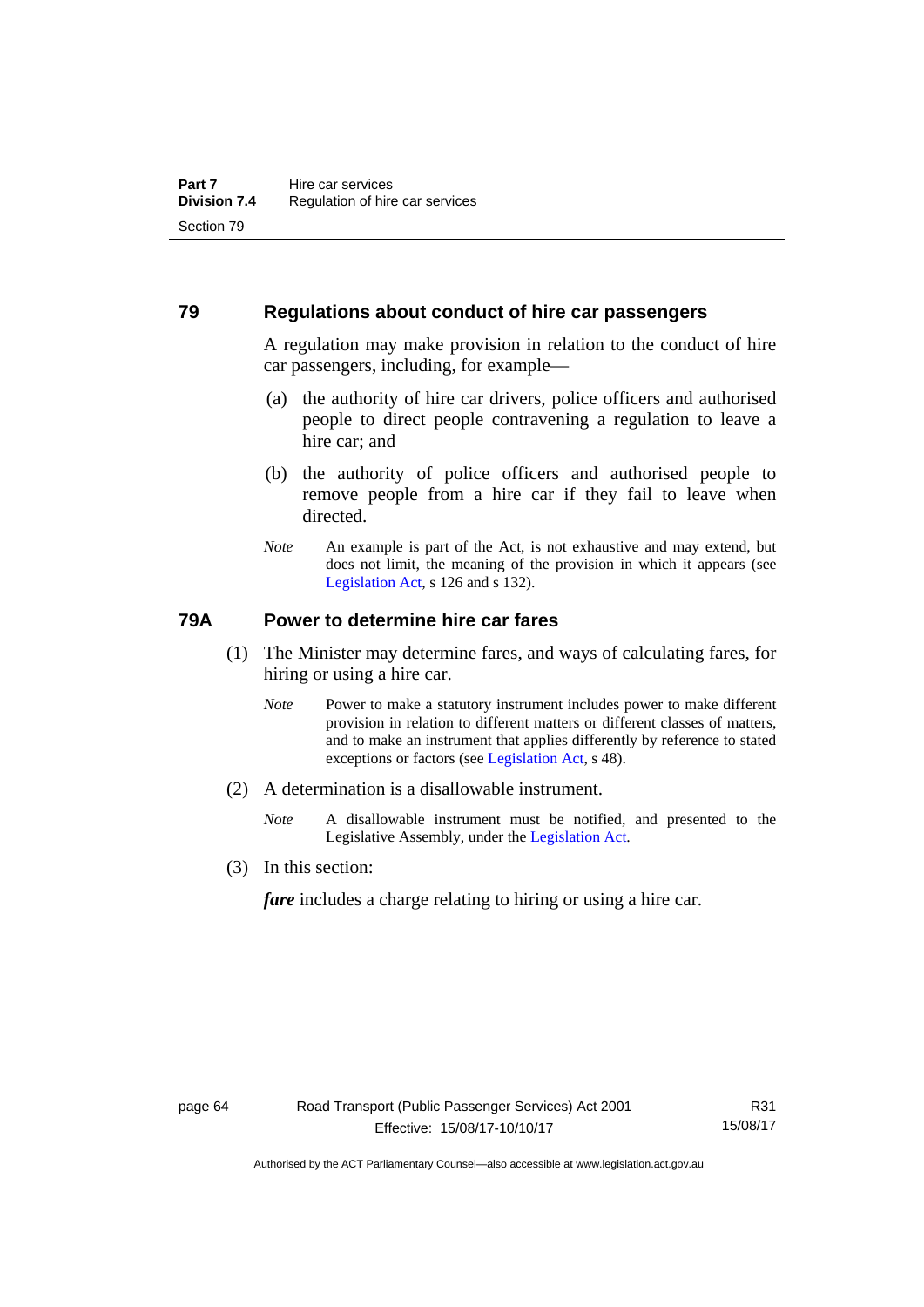# **Part 8 Demand responsive services**

# **Division 8.1 Basic concepts**

## **80 Meaning of** *demand responsive service*

A *demand responsive service* is a public passenger service that a person may operate under an authorisation given for this part.

## **81 Meaning of** *demand responsive service vehicle*

A *demand responsive service vehicle* is a motor vehicle used, in accordance with a demand responsive service authorisation, to operate the demand responsive service.

# **Division 8.2 Authorisations to operate demand responsive services**

### **82 Demand responsive service authorisations**

- (1) The Minister must have regard to the guidelines approved under section 83 in deciding whether to give a person an authorisation to operate a demand responsive service.
- (2) A demand responsive service authorisation may exempt a person or vehicle from this Act (or a stated provision of this Act).
	- *Note* A reference to an Act includes a reference to the statutory instruments made or in force under the Act, including any regulation (see [Legislation Act,](http://www.legislation.act.gov.au/a/2001-14) s 104).
- (3) An authorisation is a disallowable instrument.
	- *Note* A disallowable instrument must be notified, and presented to the Legislative Assembly, under the [Legislation Act.](http://www.legislation.act.gov.au/a/2001-14)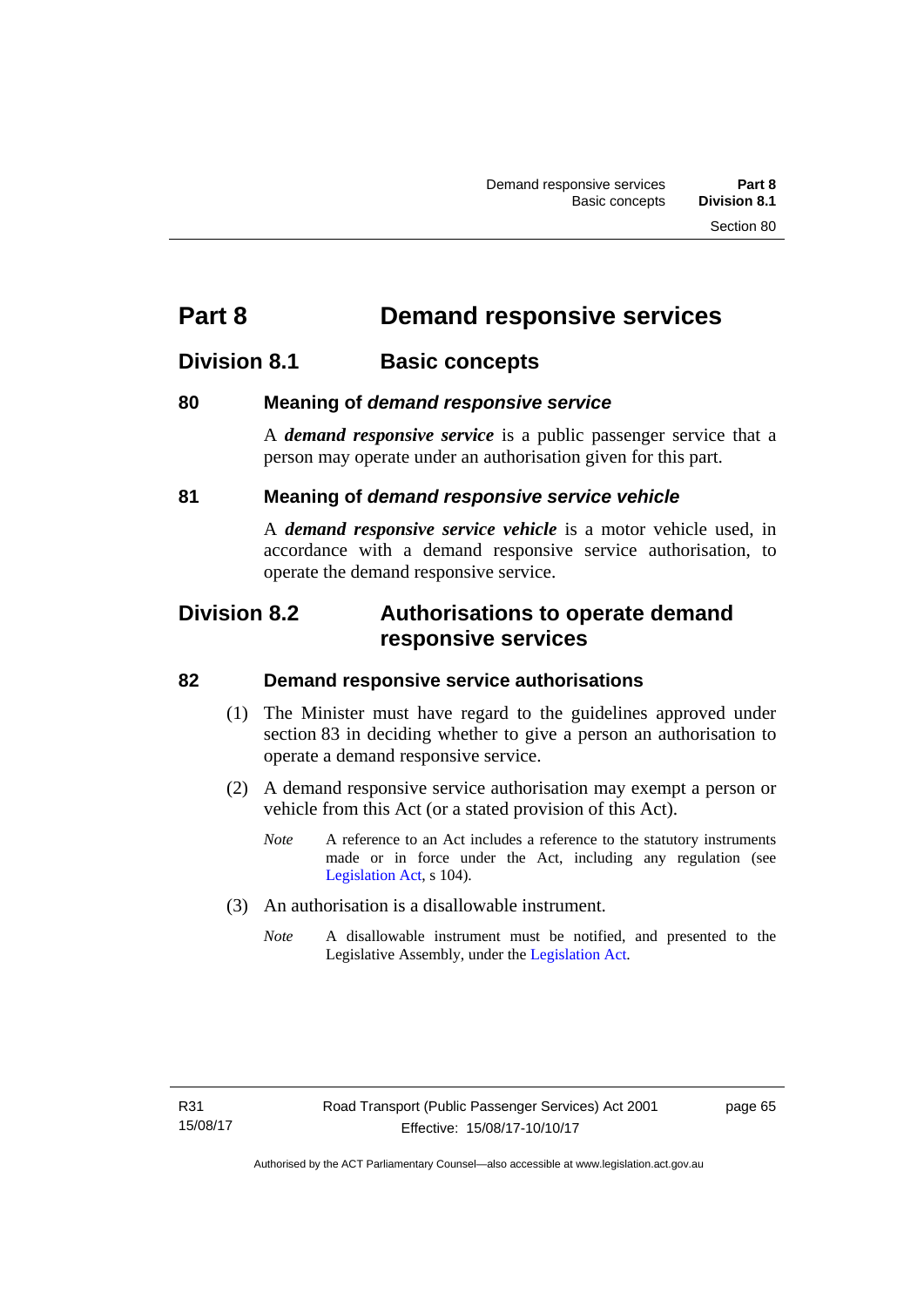# **82A Territory's entitlement to operate demand responsive service**

If the Territory operates a demand responsive service, the Territory may operate the service under a name prescribed by regulation.

### **83 Demand responsive services—guidelines for giving authorisations**

- (1) The Minister may approve guidelines for the giving of authorisations to operate demand responsive services.
- (2) The guidelines may make provision in relation to—
	- (a) the kinds of public passenger services that may be operated under demand responsive service authorisations, including, for example, matters in relation to—
		- (i) hours of operation; and
		- (ii) routes and areas of operation; and
		- (iii) kinds of passengers that may be transported; and
		- (iv) accessing of services by passengers; and
	- (b) the kinds of vehicles that may be used to operate demand responsive services.
	- *Note* An example is part of the Act, is not exhaustive and may extend, but does not limit, the meaning of the provision in which it appears (see [Legislation Act,](http://www.legislation.act.gov.au/a/2001-14) s 126 and s 132).
- (3) The guidelines must provide that the Minister must not give a person an authorisation for a demand responsive service if the operation of the service will have an adverse impact on the viability of an existing regular route service.
- (4) Approved guidelines are a disallowable instrument.
	- *Note* A disallowable instrument must be notified, and presented to the Legislative Assembly, under the [Legislation Act.](http://www.legislation.act.gov.au/a/2001-14)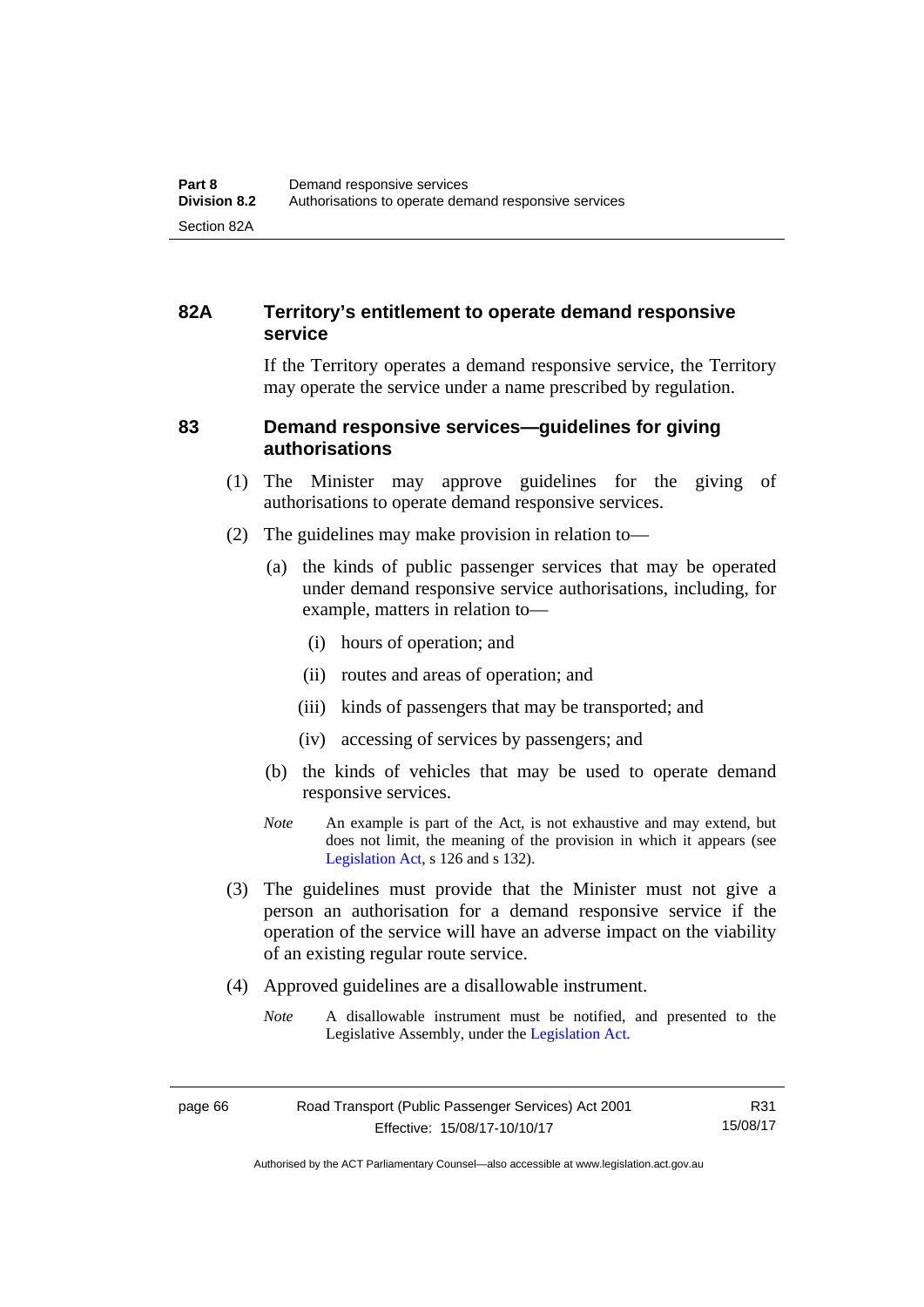### **84 Demand responsive services—regulations about authorisations**

A regulation may make provision in relation to authorisations to operate demand responsive services, including, for example—

- (a) the term of authorisations; and
- (b) the conditions of authorisations; and
- (c) matters relating to the giving, refusal or surrender of an authorisation; and
- (d) the action that may be taken in relation to an authorised demand responsive service operator in circumstances prescribed by regulation, including—
	- (i) the suspension or cancellation of an authorisation; and
	- (ii) the imposition of a condition on, or the amendment of a condition of, an authorisation; and
	- (iii) an order that an authorised demand responsive service operator pay to the Territory an amount of not more than—
		- (A) for an individual—\$5 000; or
		- (B) for a corporation—\$25 000; and
	- (iv) the reprimanding of an authorised demand responsive service operator.
- *Note* An example is part of the Act, is not exhaustive and may extend, but does not limit, the meaning of the provision in which it appears (see [Legislation Act,](http://www.legislation.act.gov.au/a/2001-14) s 126 and s 132).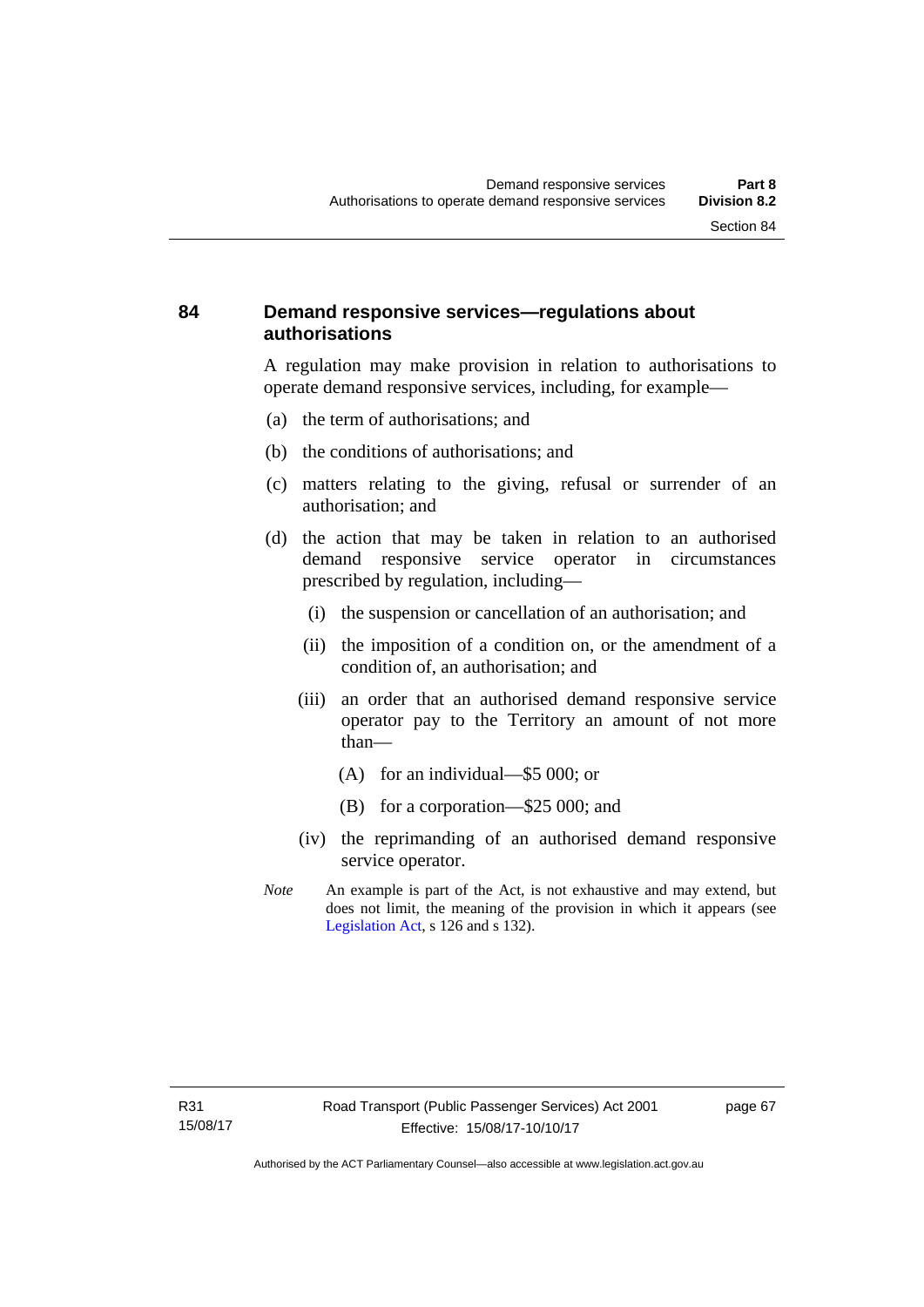#### **85 Use of vehicles for demand responsive services**

- (1) An authorised demand responsive service operator commits an offence if—
	- (a) the operator uses a vehicle to operate a demand responsive service; and
	- (b) the operator is not authorised by the demand responsive service authorisation for the service to use the vehicle to operate the service.

Maximum penalty: 50 penalty units.

(2) An offence against this section is a strict liability offence.

#### **86 Representing vehicle as demand responsive service vehicle**

- (1) A person commits an offence if—
	- (a) the person represents a vehicle to be a demand responsive service vehicle; and
	- (b) the person is reckless about whether the person's conduct represents the vehicle to be a demand responsive service vehicle; and
	- (c) the vehicle is not a demand responsive service vehicle.

Maximum penalty: 30 penalty units.

(2) Strict liability applies to subsection (1) (c).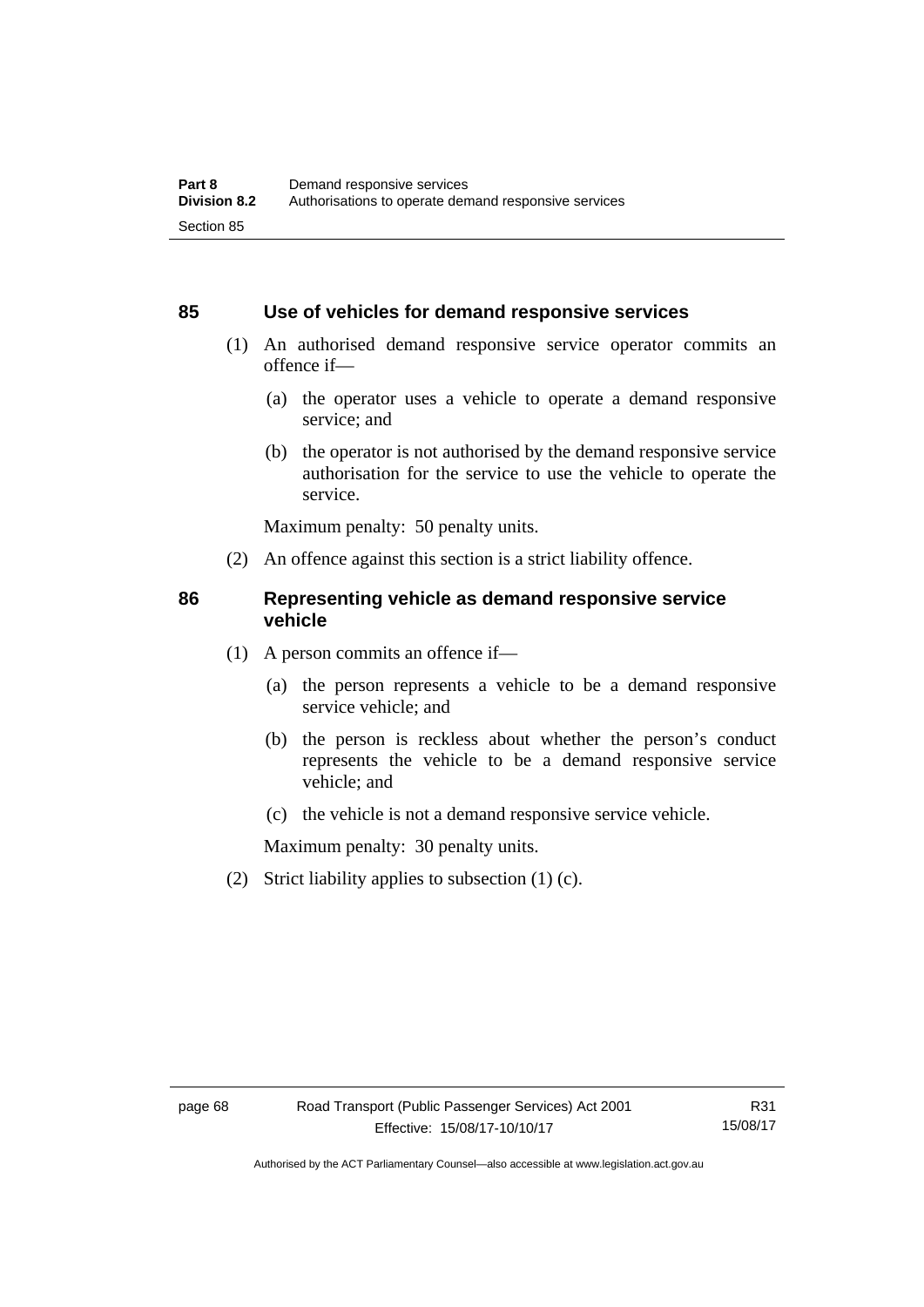# **Division 8.3 Accreditation of demand responsive service operators**

### **87 Demand responsive service operators—purposes of accreditation**

The purpose of accreditation under the regulations to operate a demand responsive service is to ensure that—

- (a) the accredited person has the financial capacity to meet the service standards for the service; and
- (b) the accredited person, and each person who is concerned with, or takes part in, the management of the service, are suitable people to operate the service; and
- (c) the accredited person, and each person who is concerned with, or takes part in, the management of the service, have demonstrated the capacity to comply with the relevant regulations and, in particular, regulations about—
	- (i) the safety of passengers and the public; and
	- (ii) the maintenance of demand responsive service vehicles.

### **88 Demand responsive service operators—regulations about accreditation system**

- (1) The regulations may provide a system for the accreditation of people to operate demand responsive services, including, for example—
	- (a) the kinds of accreditations; and
	- (b) the conditions of accreditations; and
	- (c) matters relating to the giving, refusal or surrender of accreditations; and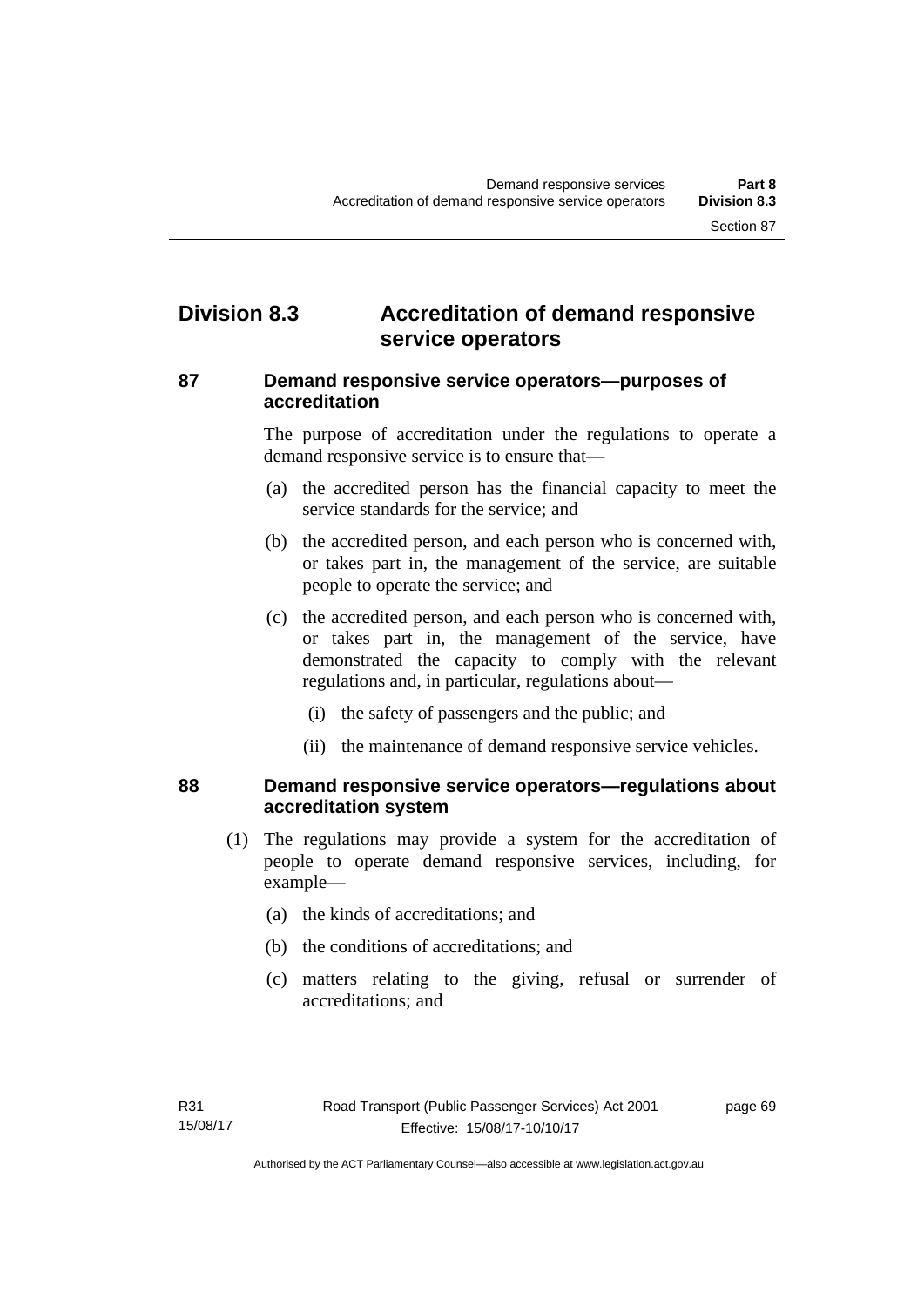- (d) the action that may be taken in relation to an accredited person in circumstances prescribed by regulation, including—
	- (i) the suspension or cancellation of an accreditation; and
	- (ii) the imposition of a condition on, or the amendment of a condition of, an accreditation; and
	- (iii) an order that an accredited person pay to the Territory an amount of not more than—
		- (A) for an individual—\$5 000; or
		- (B) for a corporation—\$25 000; and
	- (iv) the reprimanding of an accredited person.
- *Note* An example is part of the Act, is not exhaustive and may extend, but does not limit, the meaning of the provision in which it appears (see [Legislation Act,](http://www.legislation.act.gov.au/a/2001-14) s 126 and s 132).
- (2) The regulations may make provision in relation to the accreditation of people to operate demand responsive services, including, for example—
	- (a) requirements about the suitability of the applicant and each person who will be concerned with, or take part in, the management of the service; and
	- (b) capacity to meet service standards; and
	- (c) financial viability.

# **Division 8.4 Service contracts for demand responsive services**

### **89 Service contracts—demand responsive services**

 (1) The road transport authority may, on behalf of the Territory, enter into a contract (a *service contract*) for the operation of a demand responsive service with an authorised demand responsive service operator.

| page 70 | Road Transport (Public Passenger Services) Act 2001 | R31      |
|---------|-----------------------------------------------------|----------|
|         | Effective: 15/08/17-10/10/17                        | 15/08/17 |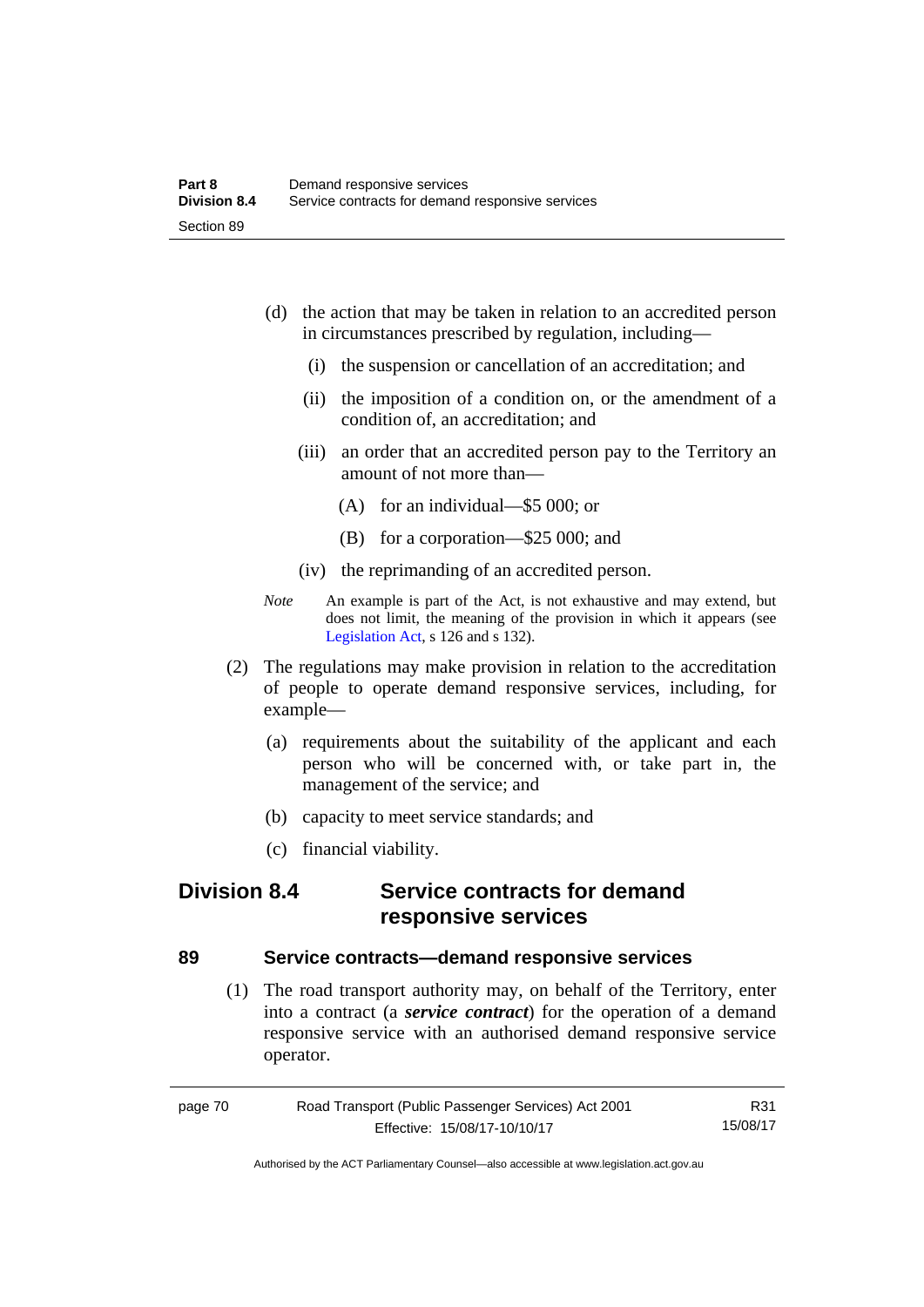- (2) A service contract must state whether the right given under the contract to operate a demand responsive service is an exclusive right to operate a demand responsive service, or a demand responsive service operated in a particular way, along a particular route or in a particular area.
- (3) A service contract may make provision in relation to the operation of a demand responsive service and the administration of the contract, including, for example—
	- (a) service requirements under the contract; and
	- (b) the availability and use of booking services for the service; and
	- (c) the transfer, suspension, cancellation and surrender of the contract; and
	- (d) the fees (if any) payable under the contract; and
	- (e) the adjustment of payments and refunds in relation to any contract fees; and
	- (f) financial or other penalties for breaches of the contract; and
	- (g) the records (including accounts) to be made and kept, how they are to be made and kept, and their inspection; and
	- (h) the provision of information and reports to the road transport authority about the demand responsive service and the verification of the information and reports; and
	- (i) the publication and the collection of fares payable by passengers; and
	- (j) the sale of tickets and the conditions under which tickets must be sold.
	- (k) free or reduced fares for travel; and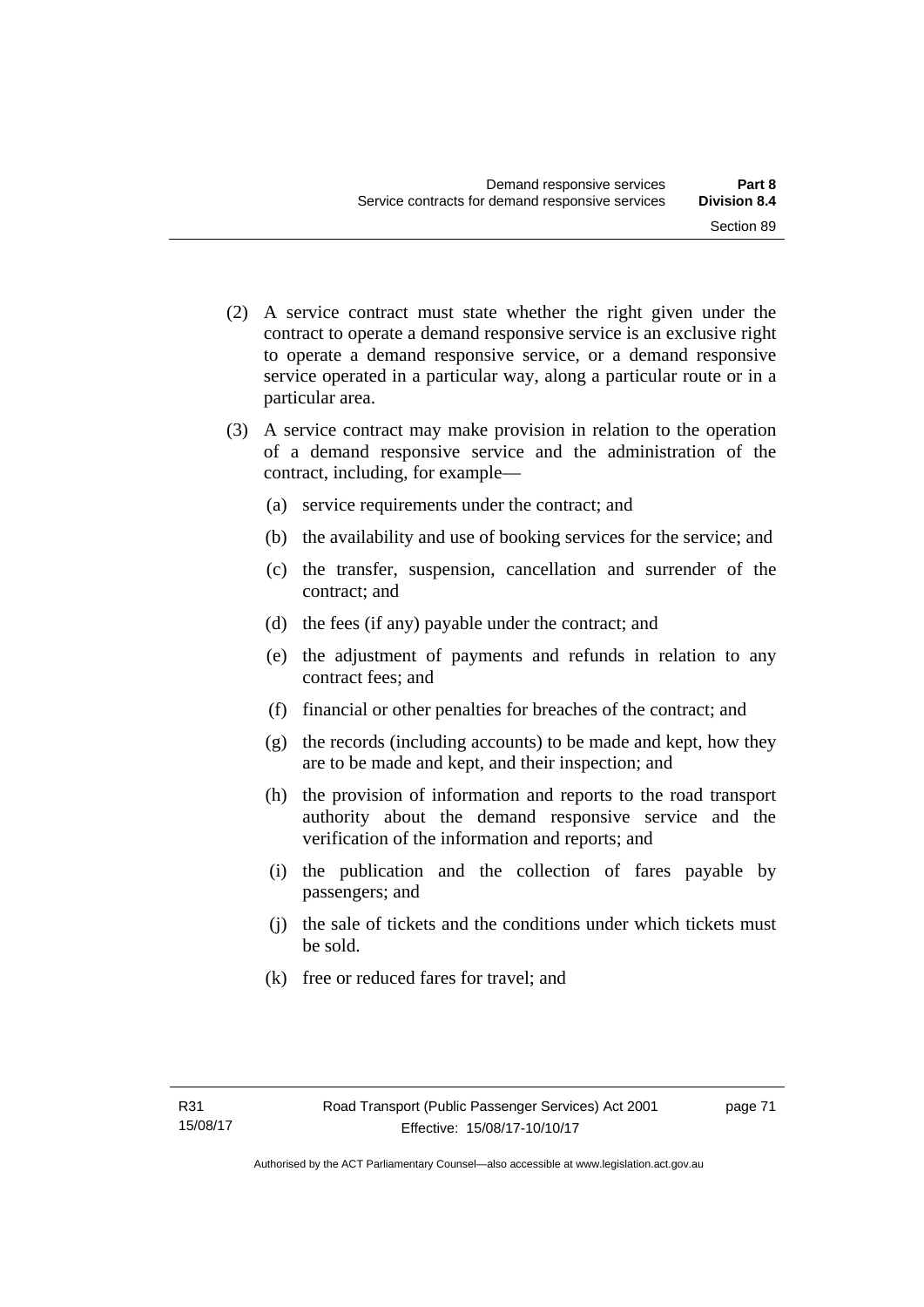- (l) the issue and acceptance of free or concession passes.
- *Note* An example is part of the Act, is not exhaustive and may extend, but does not limit, the meaning of the provision in which it appears (see [Legislation Act,](http://www.legislation.act.gov.au/a/2001-14) s 126 and s 132).
- (4) Subsection (3) does not limit the matters about which a service contract may make provision.

# **Division 8.5 Entitlement to operate demand responsive services**

### **90 Entitlement to operate demand responsive services**

- (1) A person is entitled to operate a demand responsive service, in or partly in the ACT, if the person—
	- (a) holds an authorisation to operate the service; and
	- (b) holds a service contract for the service; and
	- (c) is an accredited demand responsive service operator.
- (2) However, the Territory is entitled to operate a demand responsive service, whether or not the Territory—
	- (a) holds an authorisation to operate the service; or
	- (b) holds a service contract for the service; or
	- (c) is an accredited demand responsive service operator.
- (3) If the Territory operates a demand responsive service, part 8 (Demand responsive services) applies in relation to the Territory's operation of the service as if—
	- (a) the Territory held an authorisation to operate the service; and
	- (b) the Territory held a service contract for the service; and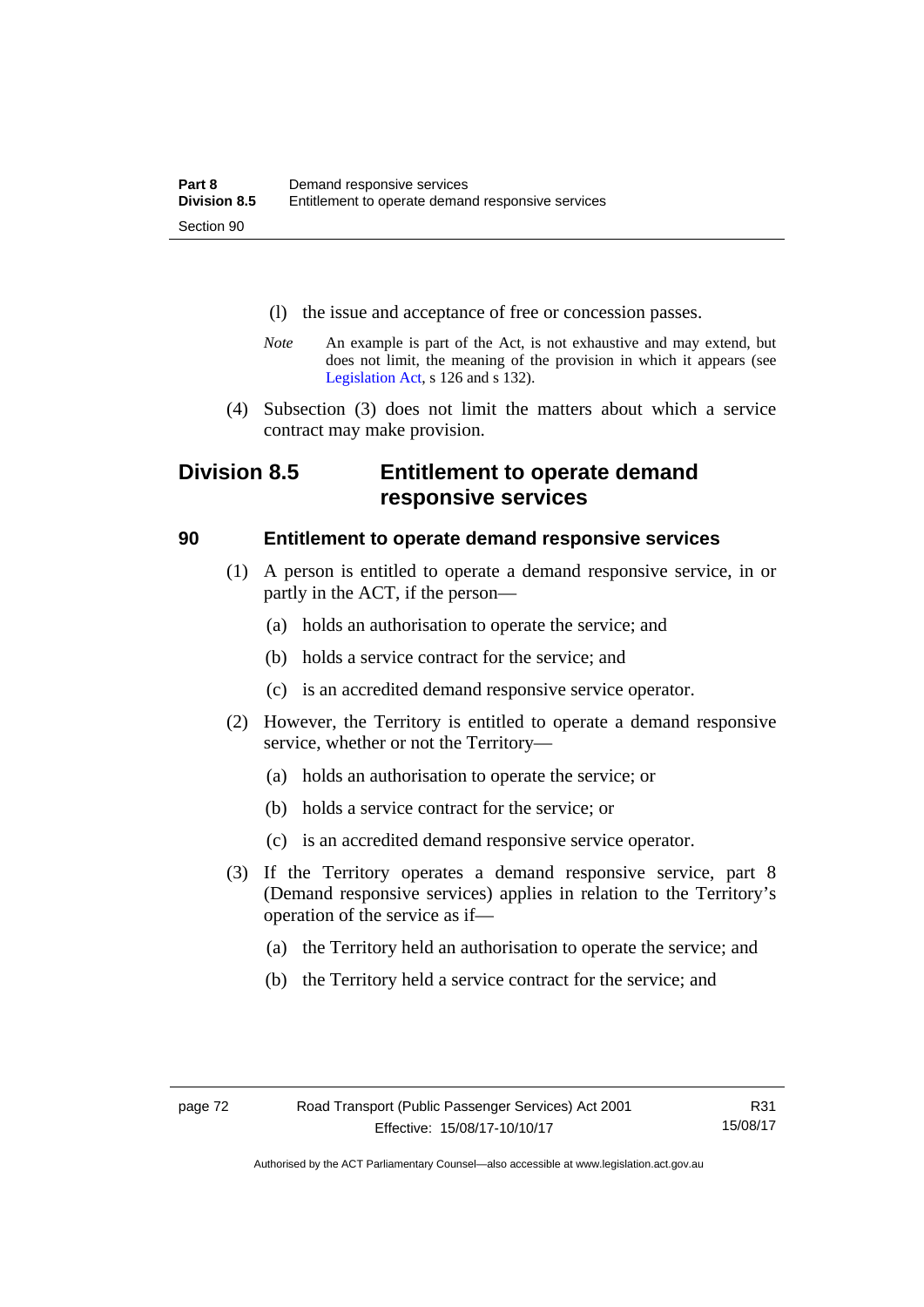- (c) the Territory were accredited to operate the service; and
- (d) all necessary changes, and any changes prescribed by regulation, were made.

#### **91 Operating demand responsive service without entitlement**

- (1) A person commits an offence if—
	- (a) the person operates, in or partly in the ACT, a demand responsive service; and
	- (b) the person is not entitled under section 90 to operate the service.

Maximum penalty: 50 penalty units.

- (2) An offence against this section is a strict liability offence.
- (3) However, section 90 (b) does not apply in relation to the person if—
	- (a) a demand responsive service is discontinued because of a variation or termination of a service contract; and
	- (b) the road transport authority has made arrangements with the person, to operate a temporary demand responsive service without a service contract, to replace the discontinued service.
- (4) Also, this section does not apply to the operation of a demand responsive service by the Territory.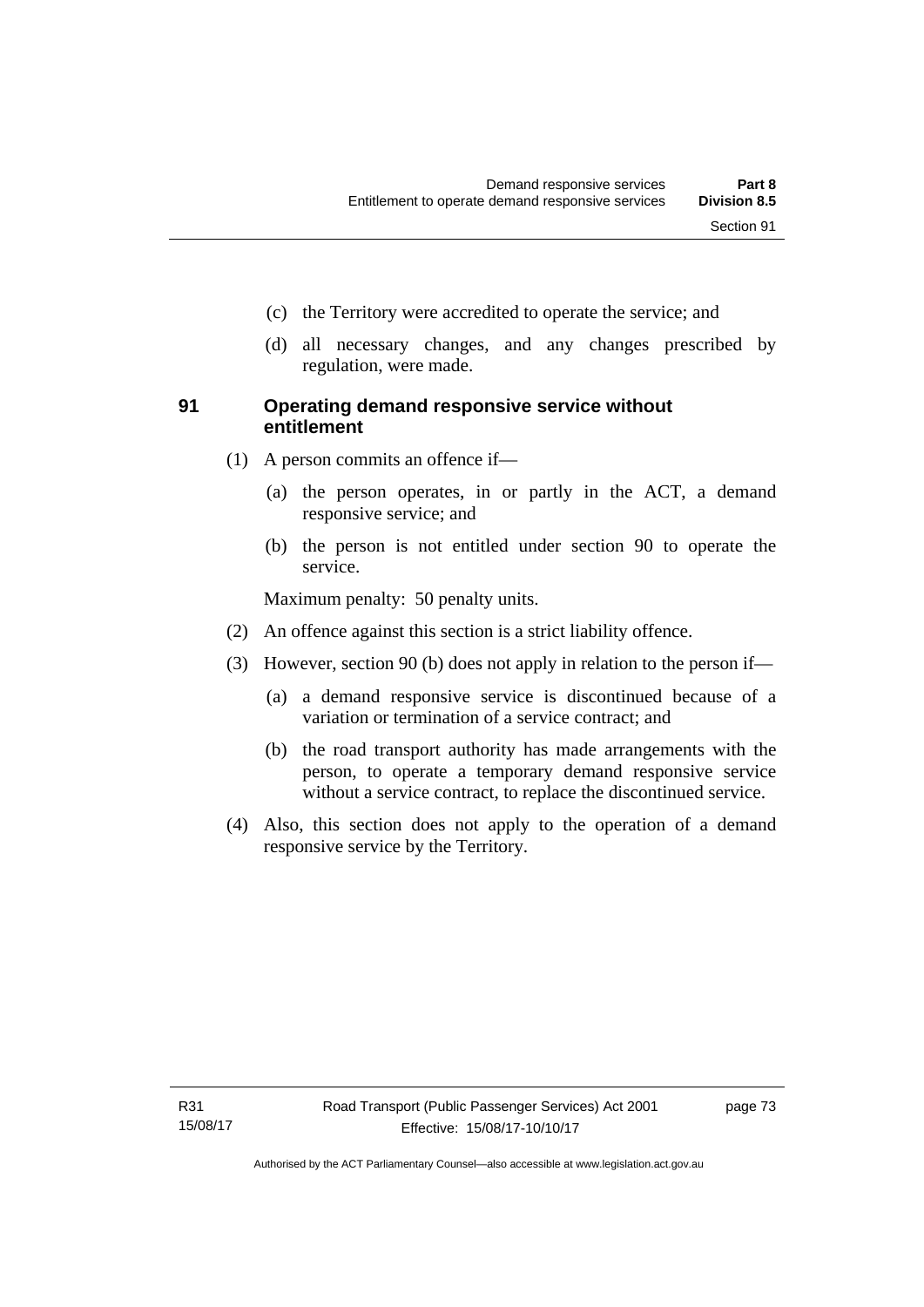### **92 Representing entitlement to operate demand responsive service**

- (1) A person commits an offence if—
	- (a) the person represents that the person is entitled to operate a demand responsive service; and
	- (b) the person is reckless about whether the person's conduct represents that the person is entitled to operate a demand responsive service; and
	- (c) the person is not entitled to operate a demand responsive service.

Maximum penalty: 30 penalty units.

(2) Strict liability applies to subsection (1) (c).

# **Division 8.6 Regulation of demand responsive services**

### **93 Demand responsive services—minimum fares**

- (1) The Minister must determine minimum fares, or ways of calculating minimum fares, payable by passengers for a demand responsive service.
- (2) A determination is a disallowable instrument.
	- *Note* A disallowable instrument must be notified, and presented to the Legislative Assembly, under the [Legislation Act.](http://www.legislation.act.gov.au/a/2001-14)

*Note* For the entitlement of a person to operate a demand responsive service, see s 90.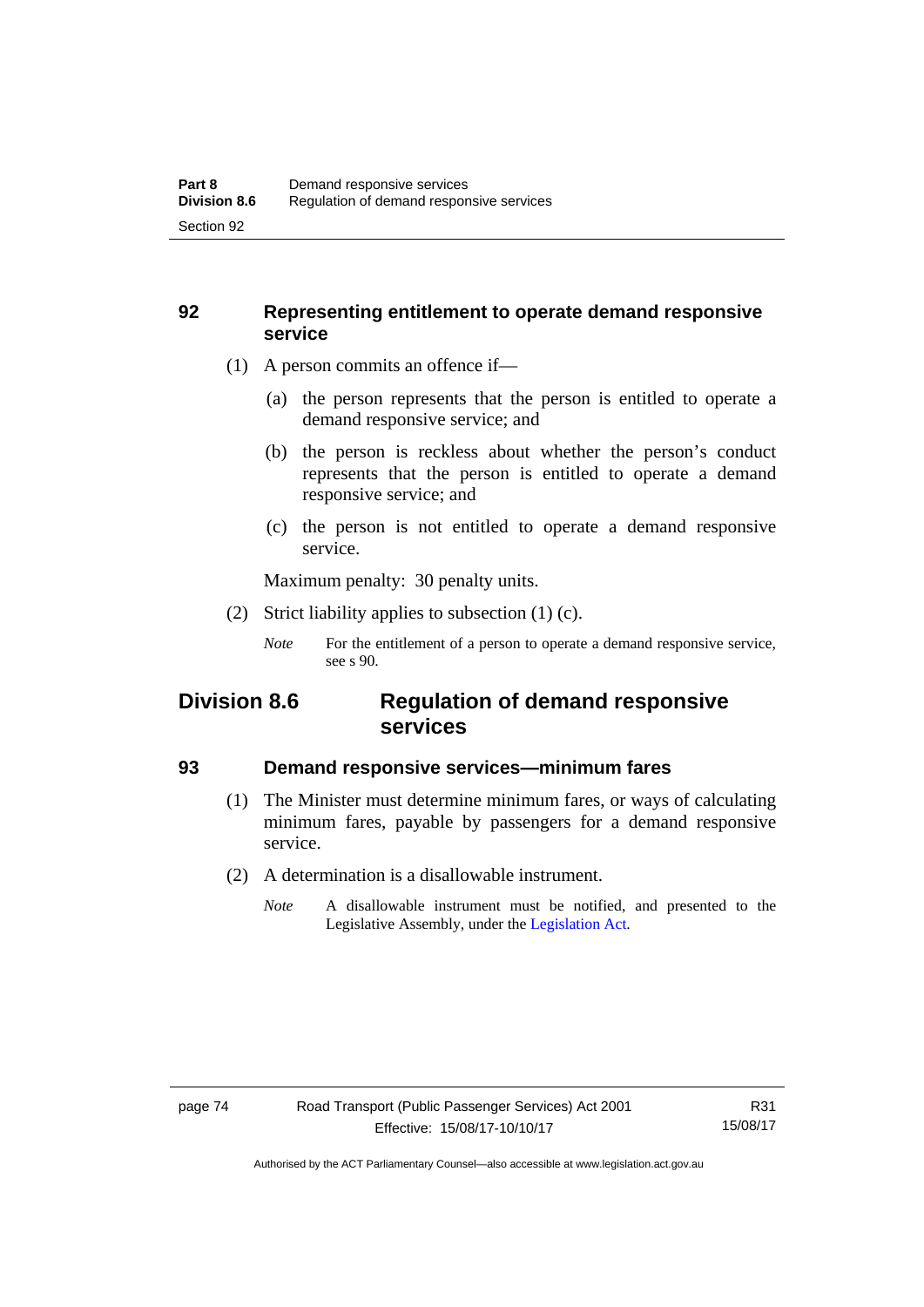# **94 Regulations about operation of demand responsive services**

A regulation may make provision in relation to the operation of demand responsive services by authorised demand responsive service operators, including, for example—

- (a) the conduct of demand responsive services, including, for example—
	- (i) the supervision and monitoring of drivers of demand responsive service vehicles for compliance with the service standards and the responsibilities of the operator in relation to a failure to comply with the standards; and
	- (ii) the safety of passengers (including, for example, by the use of particular kinds of security devices) and the public; and
	- (iii) the qualifications, training and experience of demand responsive service vehicle drivers and other people providing services on behalf of authorised demand responsive service operators; and
	- (iv) maximum driving times and minimum rest times of demand responsive service vehicle drivers; and
	- (v) insurance; and
	- (vi) if appropriate, the issue of tickets; and
	- (vii) customer complaints and inquiries; and
	- (viii) lost property; and
- (b) the preparation and publication of service information for demand responsive services, including timetables (if any) and compliance with any timetables; and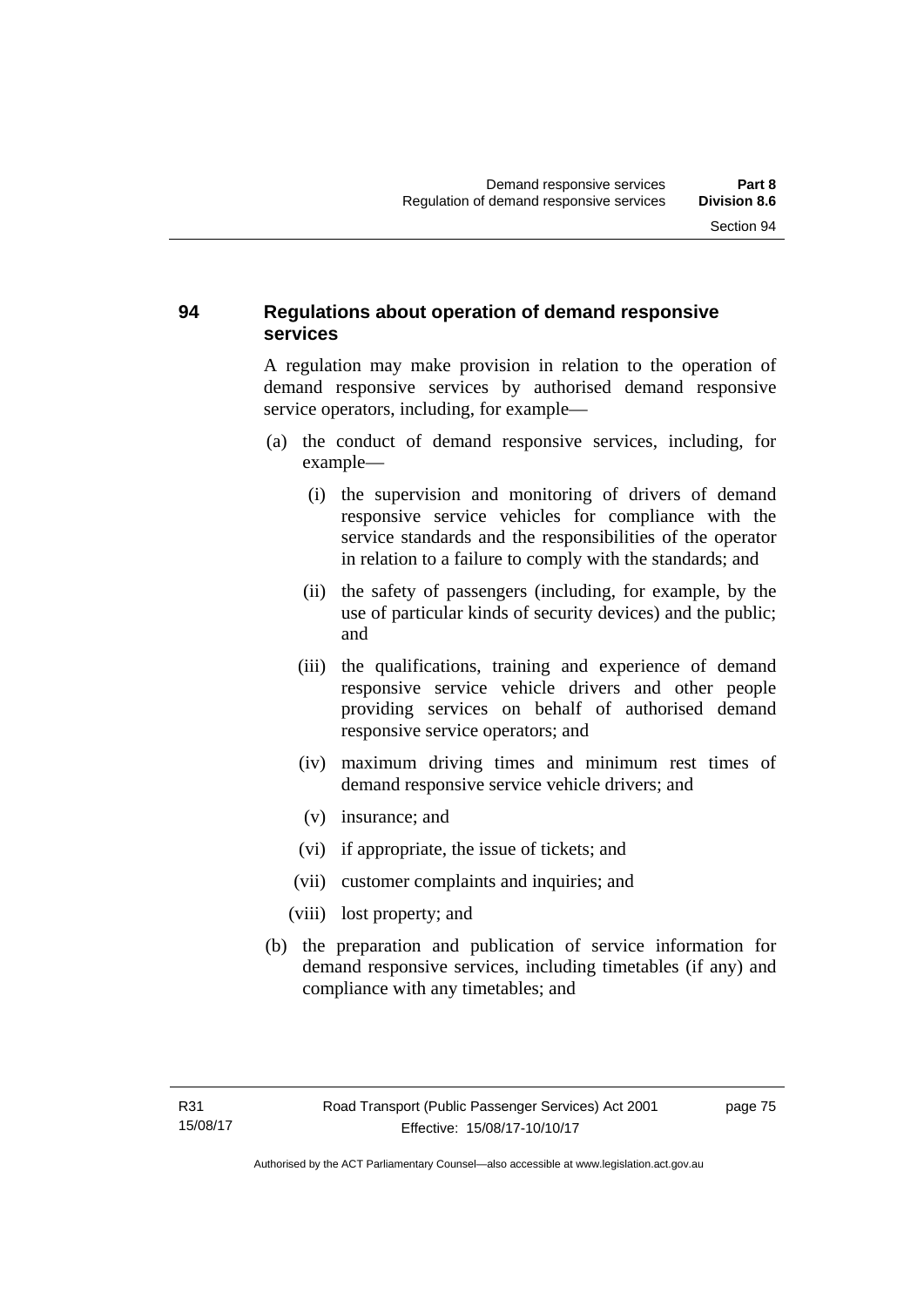- (c) the obligations of drivers of demand responsive service vehicles and other people providing services on behalf of authorised demand responsive service operators; and
- (d) the requirements that demand responsive service vehicles, and their equipment and fittings (internal and external), must comply with; and
- (e) the maintenance and cleaning of demand responsive service vehicles; and
- (f) maintenance, parking and other facilities for demand responsive service vehicles; and
- (g) the making and keeping of records and their inspection; and
- (h) the auditing of records and systems; and
- (i) requirements for display of authorisation numbers on advertisements for the service; and
- (j) the provision of information and reports to the road transport authority.
- *Note* An example is part of the Act, is not exhaustive and may extend, but does not limit, the meaning of the provision in which it appears (see [Legislation Act,](http://www.legislation.act.gov.au/a/2001-14) s 126 and s 132).

### **95 Regulations about operation of demand responsive service vehicles**

A regulation may make provision in relation to the operation of demand responsive service vehicles, including, for example—

- (a) the use of demand responsive services by people, including the payment of fares; and
- (b) the regulation or prohibition of the use of demand responsive service vehicles on certain roads or road related areas; and
- (c) the picking-up and dropping-off of passengers and other matters relating to the transport of passengers; and

| page 76 | Road Transport (Public Passenger Services) Act 2001 |          |
|---------|-----------------------------------------------------|----------|
|         | Effective: 15/08/17-10/10/17                        | 15/08/17 |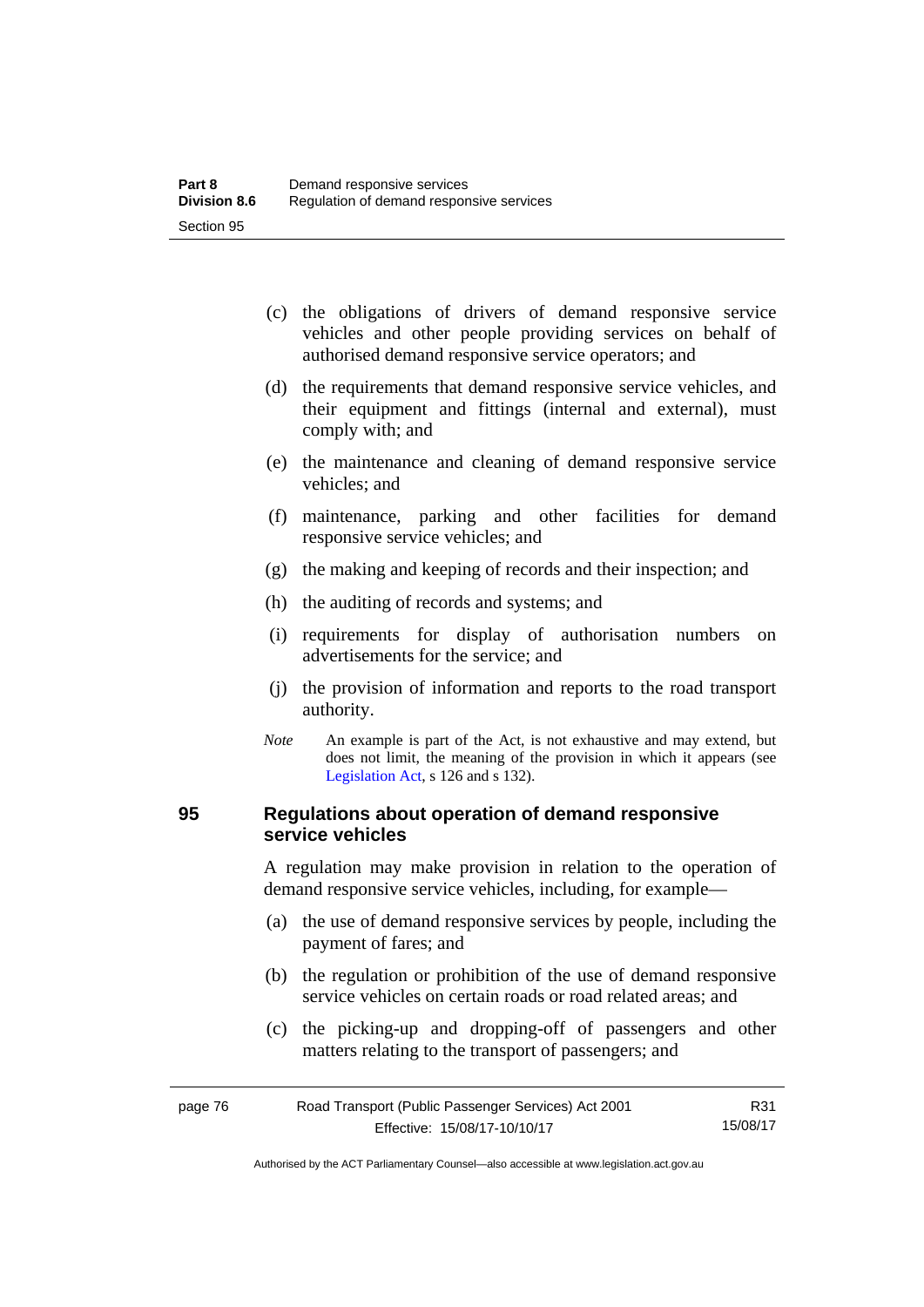- (d) the records to be made and kept, how they are to be made and kept, and their inspection; and
- (e) the transport of passengers' luggage or other goods, and animals; and
- (f) if the demand responsive service vehicle is a bus—the regulation or prohibition of the transport of passengers standing in or on any part of the vehicle; and
- (g) the maximum speed of demand responsive service vehicles; and
- (h) the solicitation of passengers; and
- (i) the payment of fares; and
- (j) the design, equipment and fittings (internal or external) of demand responsive service vehicles; and
- (k) the use of bus, minibus, loading and taxi zones; and
- (l) the regulation or prohibition of notices, signs, and advertisements inside or on the outside of demand responsive service vehicles; and
- (m) the use of decal signs and livery for demand responsive service vehicles; and
- (n) approval of uniforms or industry codes of practice for dress standards.
- *Note* An example is part of the Act, is not exhaustive and may extend, but does not limit, the meaning of the provision in which it appears (see [Legislation Act,](http://www.legislation.act.gov.au/a/2001-14) s 126 and s 132).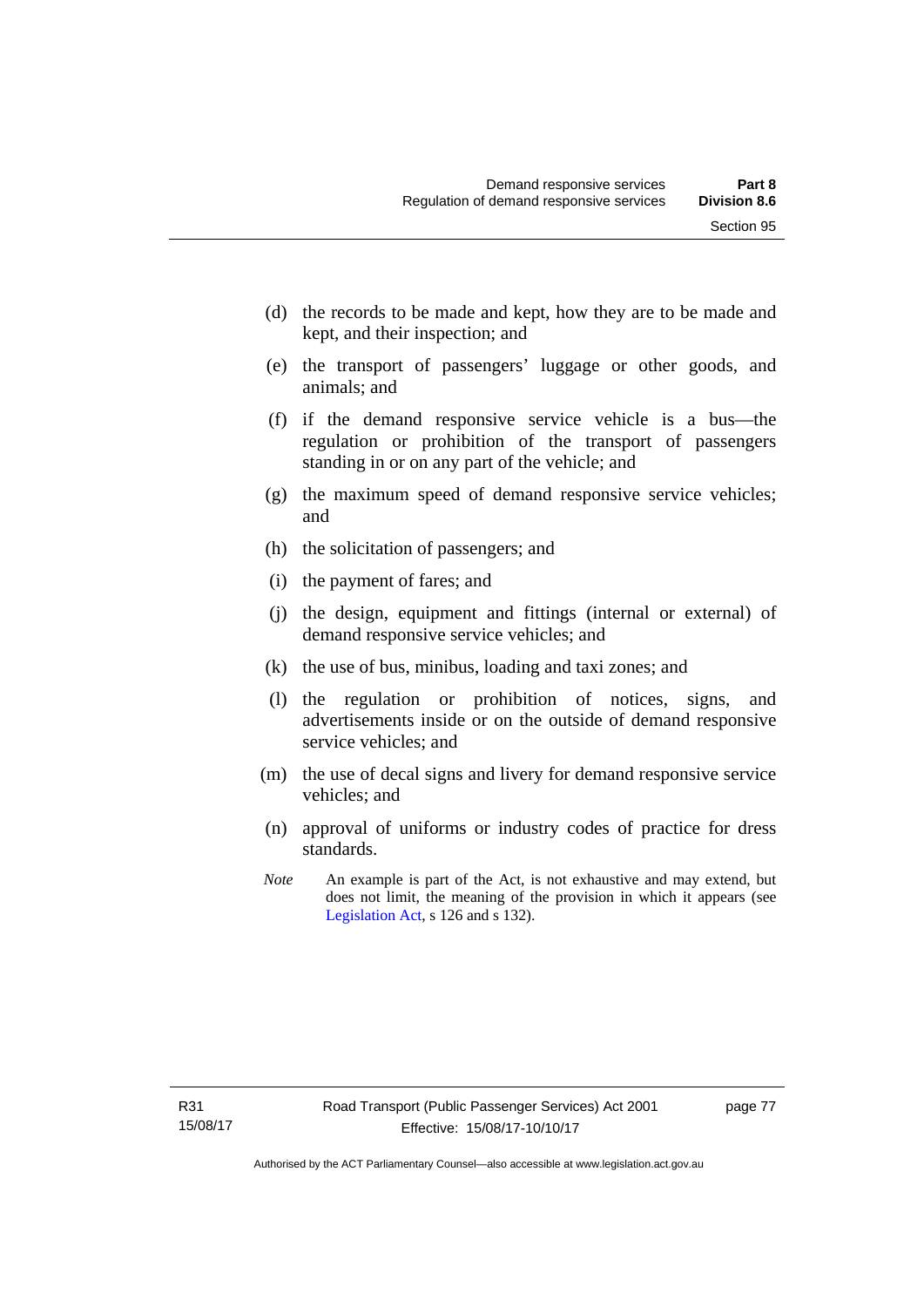## **96 Regulations about demand responsive service vehicle drivers**

A regulation may make provision in relation to drivers of demand responsive service vehicles, including, for example—

- (a) the powers, duties and conduct of drivers; and
- (b) the training of drivers; and
- (c) how drivers must dress.
- *Note* An example is part of the Act, is not exhaustive and may extend, but does not limit, the meaning of the provision in which it appears (see [Legislation Act,](http://www.legislation.act.gov.au/a/2001-14) s 126 and s 132).

### **97 Regulations about conduct of demand responsive vehicle passengers**

A regulation may make provision in relation to the conduct of passengers being carried by demand responsive service vehicles, including, for example—

- (a) the regulation or prohibition of eating and drinking; and
- (b) the authority of demand responsive service vehicle drivers, police officers and authorised people to direct people contravening a regulation to leave a demand responsive service vehicle and to remove them if they fail to leave.
- *Note* An example is part of the Act, is not exhaustive and may extend, but does not limit, the meaning of the provision in which it appears (see [Legislation Act,](http://www.legislation.act.gov.au/a/2001-14) s 126 and s 132).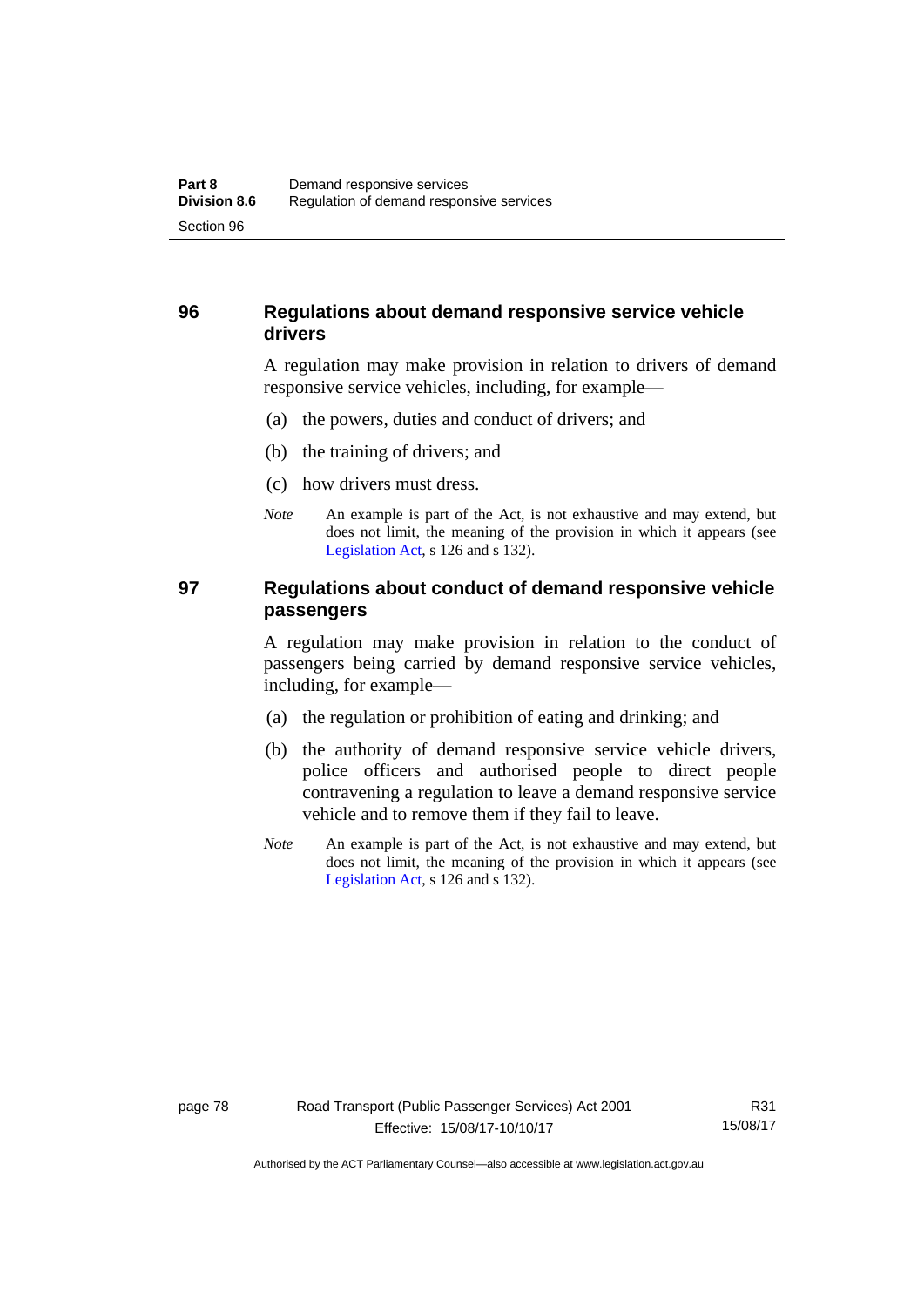# **Part 8A Additional public passenger vehicle insurance**

#### **110 Definitions—Act**

In this Act:

*accredited operator*, of a public passenger vehicle, means a person who is accredited to operate the public passenger service for which the vehicle is operated.

*public passenger vehicle policy* means a policy that—

- (a) is issued (or renewed) by a corporation authorised under the *[Insurance Act 1973](http://www.comlaw.gov.au/Details/C2013C00019)* (Cwlth); and
- (b) insures the accredited operator of the public passenger vehicle to which the policy applies against liability in relation to damage to property caused by, or arising out of the use of, the vehicle anywhere in Australia (whether or not on a road or road related area).

#### **111 Public passenger vehicle insurance compulsory**

- (1) The accredited operator of a public passenger vehicle commits an offence if—
	- (a) the accredited operator operates the public passenger vehicle; and
	- (b) there is no public passenger vehicle policy for at least \$5 000 000 for the vehicle.

Maximum penalty: 50 penalty units.

 (2) To remove any doubt, it is irrelevant that a public passenger vehicle policy also insures the accredited operator against other risks.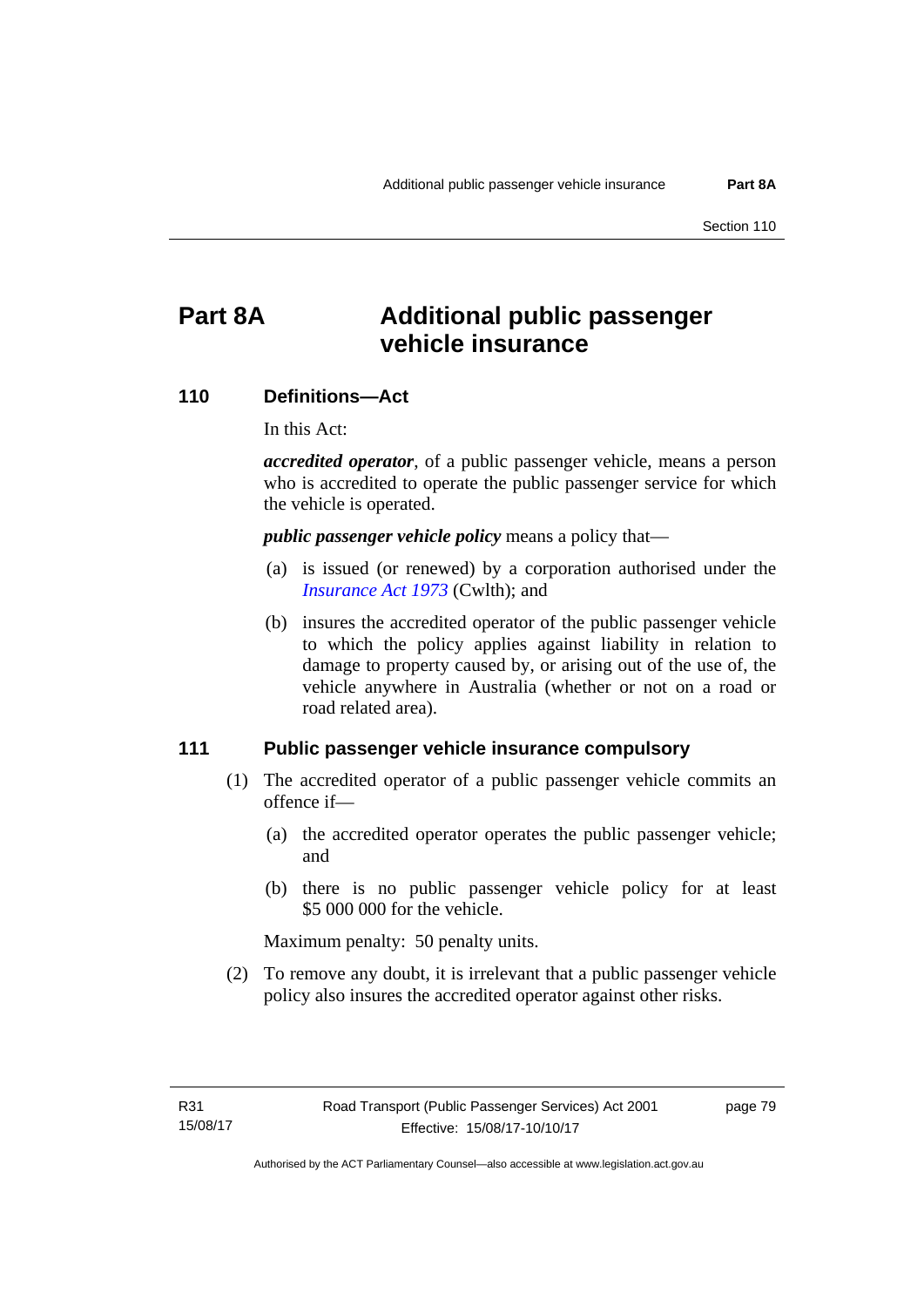Section 112

## **112 Police officer or authorised person may require evidence of public passenger vehicle insurance**

- (1) A police officer or authorised person may require the accredited operator of a public passenger vehicle to produce evidence that a public passenger vehicle policy is in force for the vehicle.
- (2) The accredited operator must not fail to produce the evidence when required to do so.

Maximum penalty: 20 penalty units.

- (3) It is a defence to an offence against subsection (2) if—
	- (a) the accredited operator has a reasonable excuse for failing to produce the evidence when required to do so; and
	- (b) within 3 days after being required to produce the evidence, produces the evidence at a place prescribed by regulation or as directed by the police officer or authorised person.

page 80 Road Transport (Public Passenger Services) Act 2001 Effective: 15/08/17-10/10/17

R31 15/08/17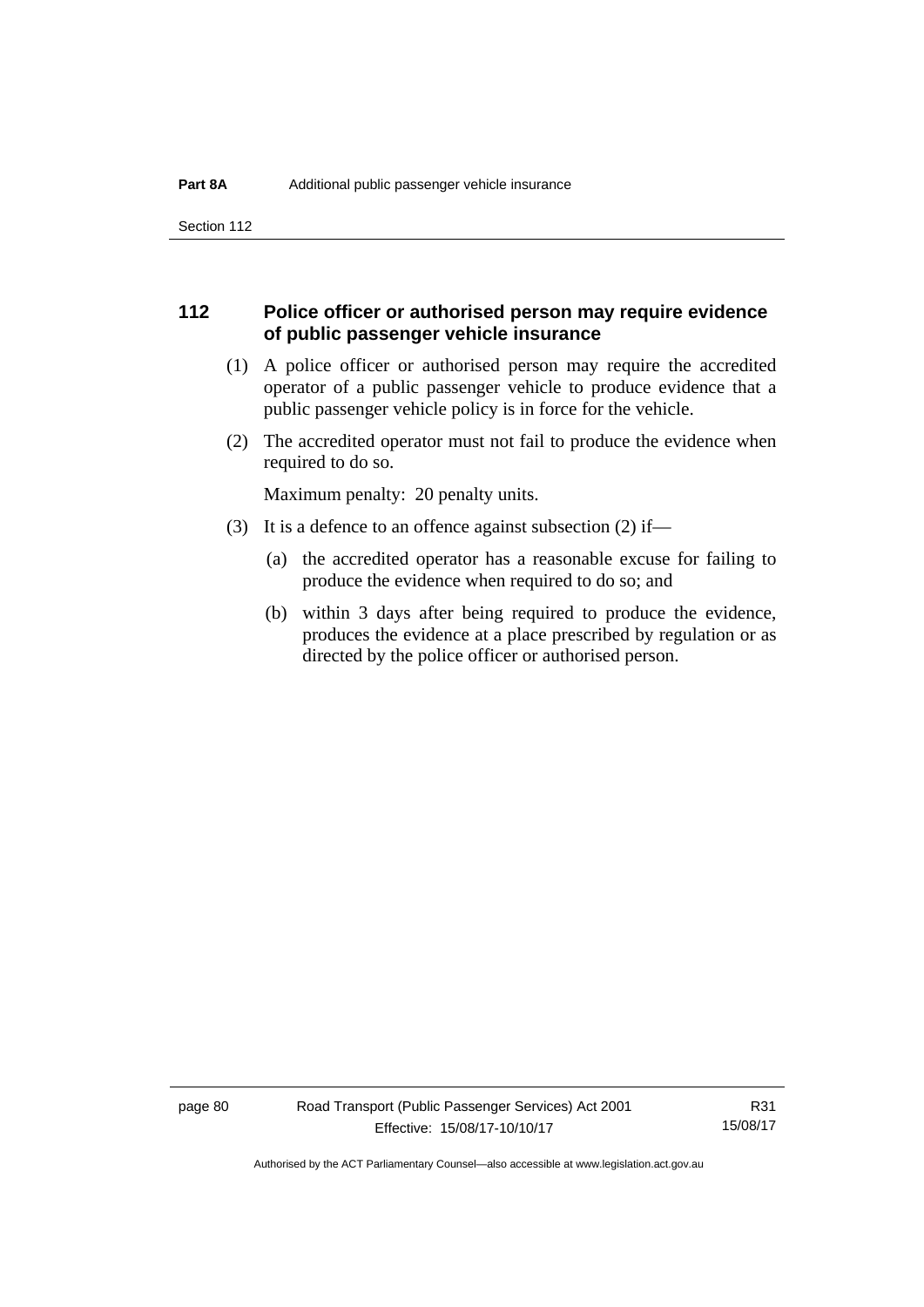# **Part 9 Enforcement**

#### **115 Purpose of powers under pt 9**

The powers under this part may be exercised by the road transport authority, a police officer or an authorised person to decide whether—

- (a) there has been compliance with, or a contravention of, this Act (including, for example, the conditions of an accreditation, taxi licence, rideshare vehicle licence or hire car licence); or
- (b) a public passenger vehicle complies with the *[Road Transport](http://www.legislation.act.gov.au/a/1999-81)  [\(Vehicle Registration\) Act 1999](http://www.legislation.act.gov.au/a/1999-81)*.
- *Note 1* A reference to an Act includes a reference to the statutory instruments made or in force under the Act, including any regulation (see [Legislation Act,](http://www.legislation.act.gov.au/a/2001-14) s 104).
- *Note 2* An example is part of the regulation, is not exhaustive and may extend, but does not limit, the meaning of the provision in which it appears (see [Legislation Act,](http://www.legislation.act.gov.au/a/2001-14) s 126 and s 132).

# **116 Power to require records or information**

- (1) The road transport authority, a police officer or an authorised person may, by written notice, require a person to provide records or information within the reasonable time stated in the notice.
- (2) The notice may only require a person to provide records that are in the person's possession or control.
- (3) The road transport authority, police officer or authorised person may take copies of any record provided in response to the notice.
- (4) A record required by a notice must be provided in written form except as provided by the notice.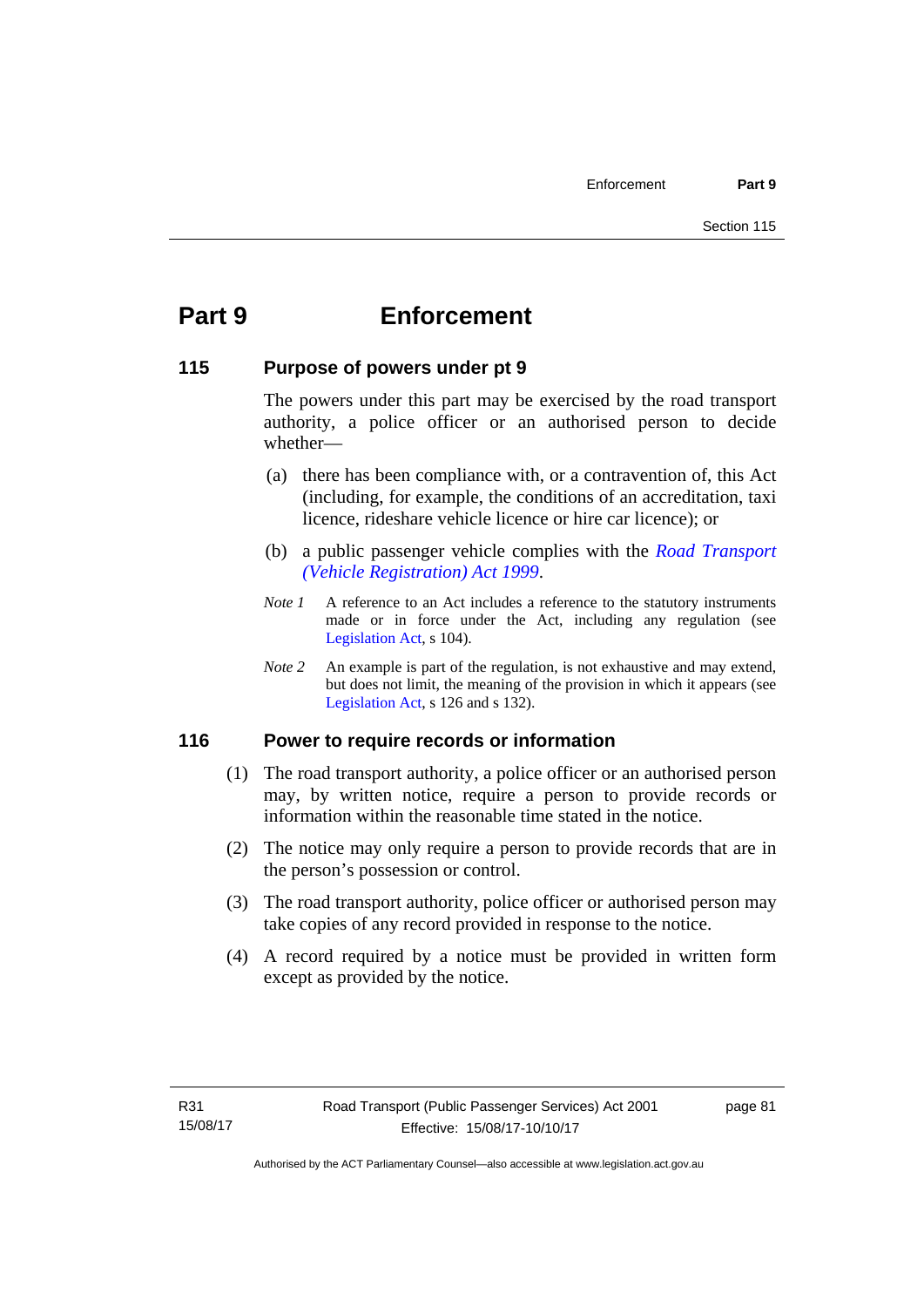Section 117

 (5) A person commits an offence if the person fails to comply with a notice given to the person under this section.

Maximum penalty: 20 penalty units.

(6) An offence against this section is a strict liability offence.

#### **117 Power to inspect maintenance facilities**

- (1) For this part, a police officer or authorised person may, at any reasonable time, enter any premises used for or in relation to the maintenance of a public passenger vehicle (other than any part of premises being used solely for residential purposes).
- (2) The police officer or authorised person may—
	- (a) inspect records in the premises relating to the maintenance of public passenger vehicles carried out at the premises; and
	- (b) inspect the premises; and
	- (c) inspect or test any equipment in the premises used or proposed to be used for or in relation to the maintenance of a public passenger vehicle.
	- *Note* The dictionary definition of *inspect* a vehicle includes observe the performance of the vehicle or any of its equipment, with or without the use of instruments.
- (3) For subsection (2) (a), the police officer or authorised person may—
	- (a) require the person apparently in charge of the premises, or anyone else who has the custody or control of the records, to produce them to the police officer or authorised person for inspection; and
	- (b) make copies of, or take extracts from, a record and, for that purpose, may take possession of the record and, if necessary, keep it for not longer than 7 days.

R31 15/08/17

Authorised by the ACT Parliamentary Counsel—also accessible at www.legislation.act.gov.au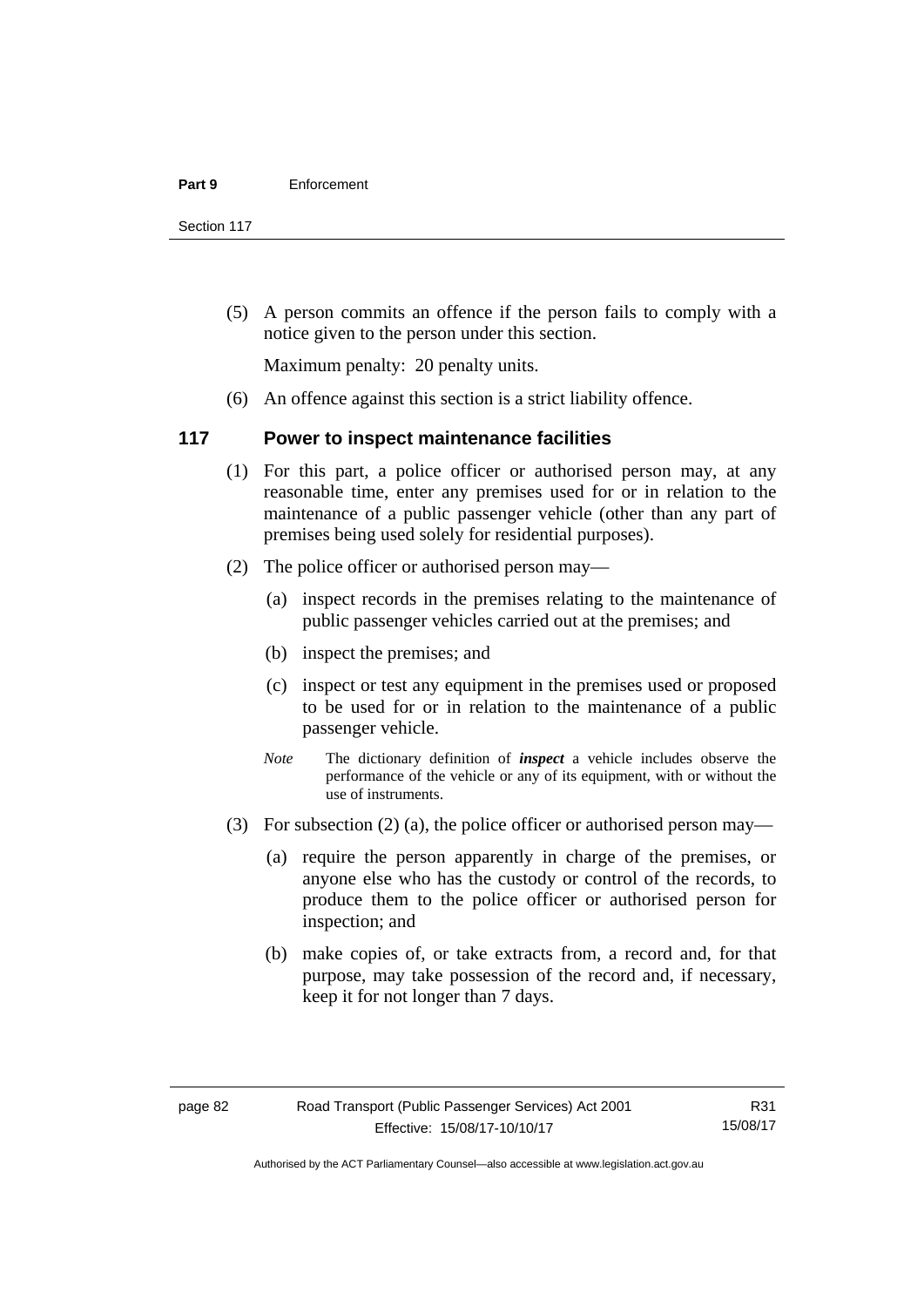- (4) For subsection (2) (c), the police officer or authorised person may do 1 or more of the following:
	- (a) operate any equipment in the premises;
	- (b) require the person apparently in charge of the premises to give the police officer or authorised person any information the police officer or authorised person reasonably needs to inspect or test any equipment in the premises;
	- (c) require the person apparently in charge of the premises to do anything else the police officer or authorised person reasonably needs to inspect or test any equipment in the premises.
- (5) A person commits an offence if the person fails to comply with a requirement made by a police officer or authorised person under this section.

Maximum penalty: 20 penalty units.

- (6) An offence against this section is a strict liability offence.
- (7) An authorised person who enters premises under this section is not authorised to remain in the premises if, when asked by the person in charge of the premises, the authorised person does not produce his or her identity card for inspection.

### **118 Power to inspect and test vehicles**

- (1) A police officer or authorised person may inspect a public passenger vehicle, or any other vehicle that the police officer or authorised person believes, on reasonable grounds, is operating, or has operated, as a public passenger vehicle, and may inspect and test its equipment and fittings.
	- *Note* The dictionary definition of *inspect* a vehicle includes observe the performance of the vehicle or any of its equipment, with or without the use of instruments.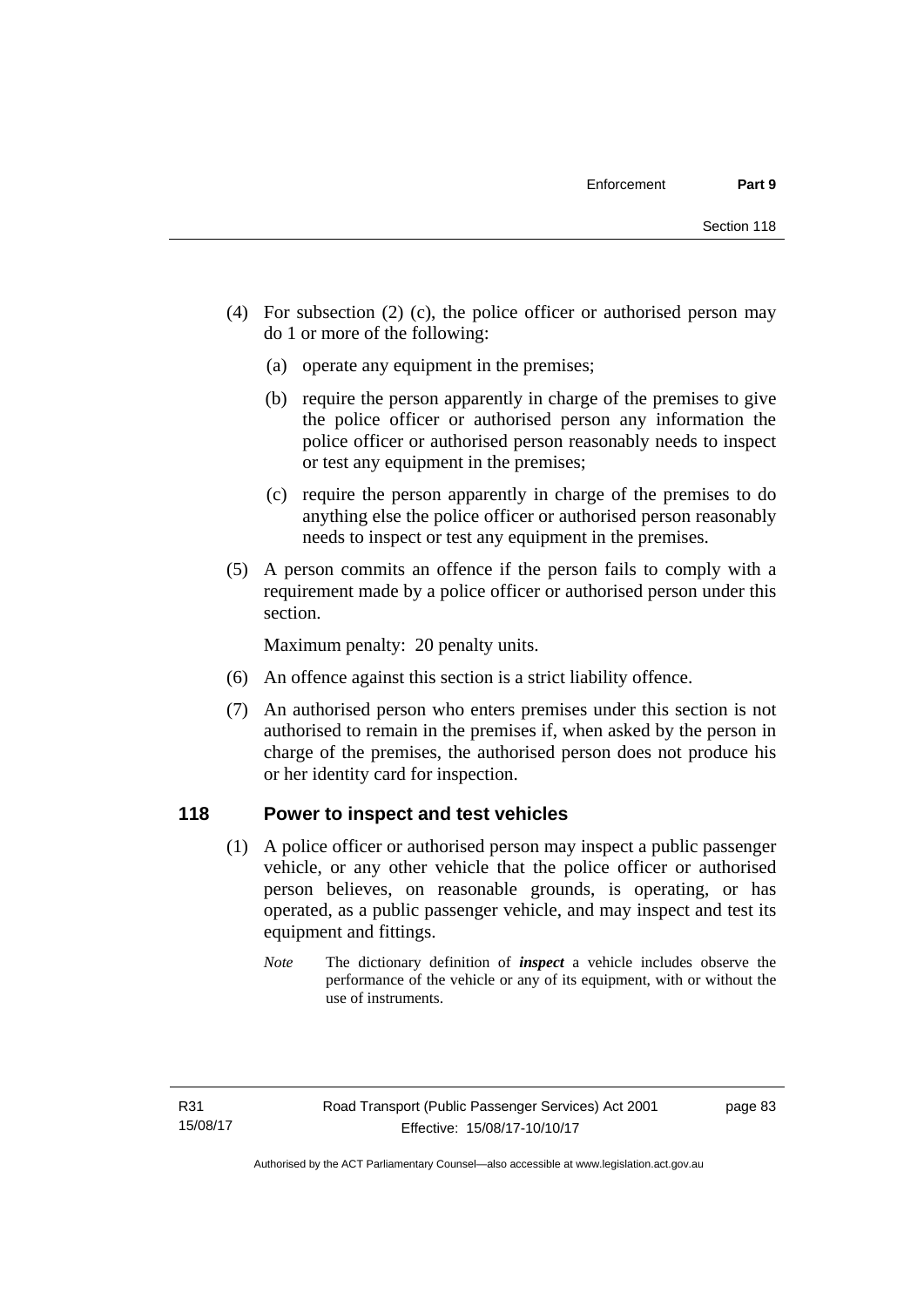Section 118

- (2) Without limiting subsection (1), the police officer or authorised person may, for that subsection, do 1 or more of the following:
	- (a) if the vehicle is being driven—ask or signal the driver of the vehicle to stop the vehicle;
	- (b) get into or onto the vehicle and remain in or on the vehicle;
	- (c) operate the vehicle and any of its equipment;
	- (d) ask the driver or anyone else apparently in charge of the vehicle to—
		- (i) give the police officer or authorised person any information the police officer or authorised person reasonably requires to inspect or test the vehicle; or
		- (ii) do anything else the police officer or authorised person reasonably requires to inspect or test the vehicle.
- (3) If a vehicle is stopped because of a request or signal under subsection (2) (a), any inspection or testing of the vehicle must be carried out—
	- (a) at, or as near as practicable to, the place where the request or signal is made or given; and
	- (b) as soon as practicable, and in any case within 1 hour, after the vehicle is stopped.
- (4) A person commits an offence if the person fails to comply with a request or signal made or given by a police officer or authorised person under this section.

Maximum penalty: 20 penalty units.

(5) An offence against this section is a strict liability offence.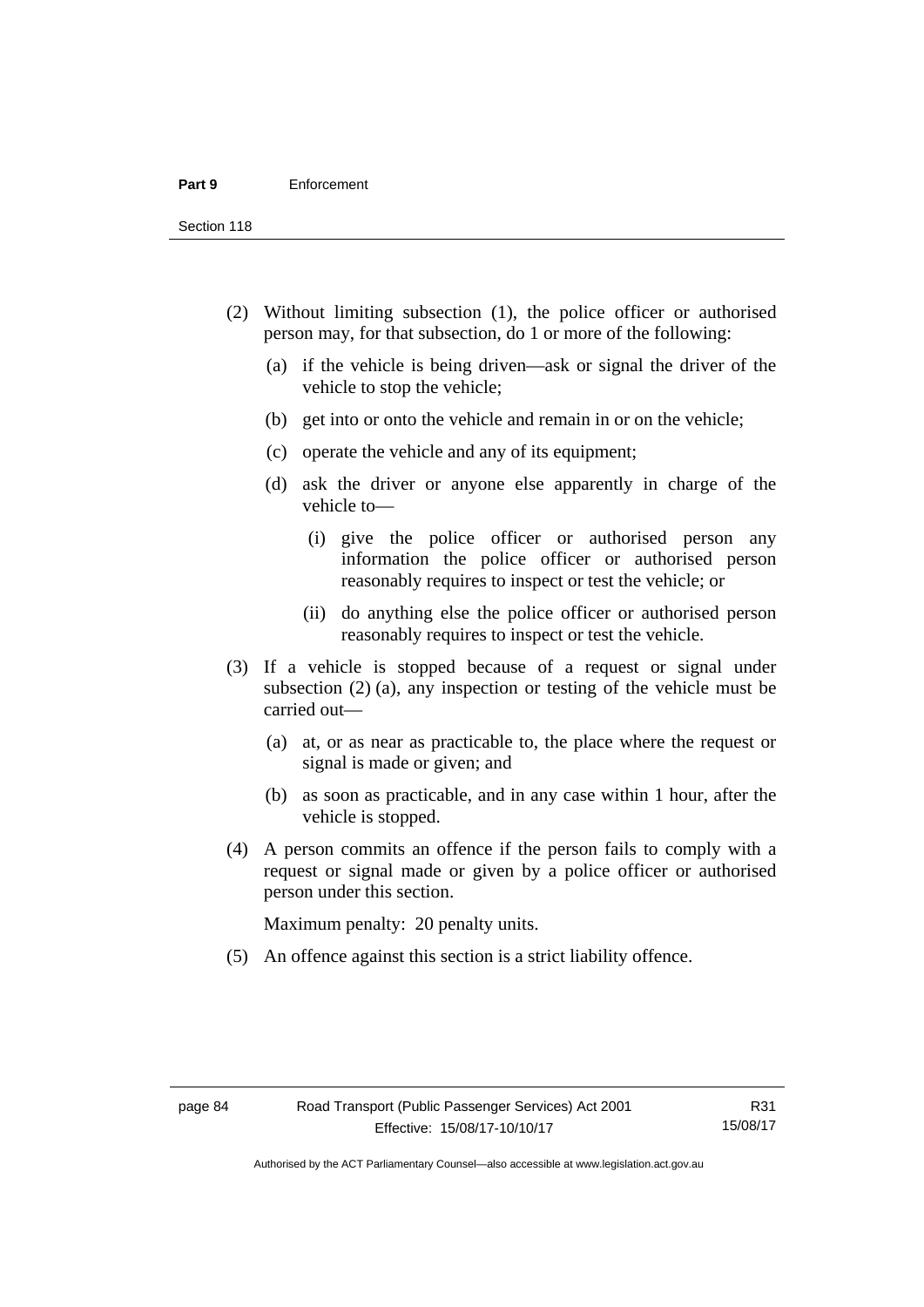# **119 Power to require vehicles or equipment to be inspected and tested**

- (1) A police officer or authorised person may, by written notice given to the operator of a public passenger vehicle, or any other vehicle that the police officer or authorised person believes, on reasonable grounds, is operating, or has operated, as a public passenger vehicle, require the person to have the vehicle and its equipment and fittings (or stated equipment) inspected or tested.
- (2) The notice may require any of the following:
	- (a) the inspection and testing to be carried out within or at a stated reasonable time;
	- (b) the inspection and testing to be carried out by or in the presence of a police officer, an authorised person or anyone else;
	- (c) the inspection and testing to be carried out at a stated reasonable place;
	- (d) a report of the inspection and testing to be given to a police officer, an authorised person or the road transport authority within a stated reasonable time;
	- (e) anything else reasonably necessary or convenient for the inspection and testing.
- (3) A person commits an offence if the person fails to comply with a notice given to the person under subsection (1).

Maximum penalty: 20 penalty units.

(4) An offence against this section is a strict liability offence.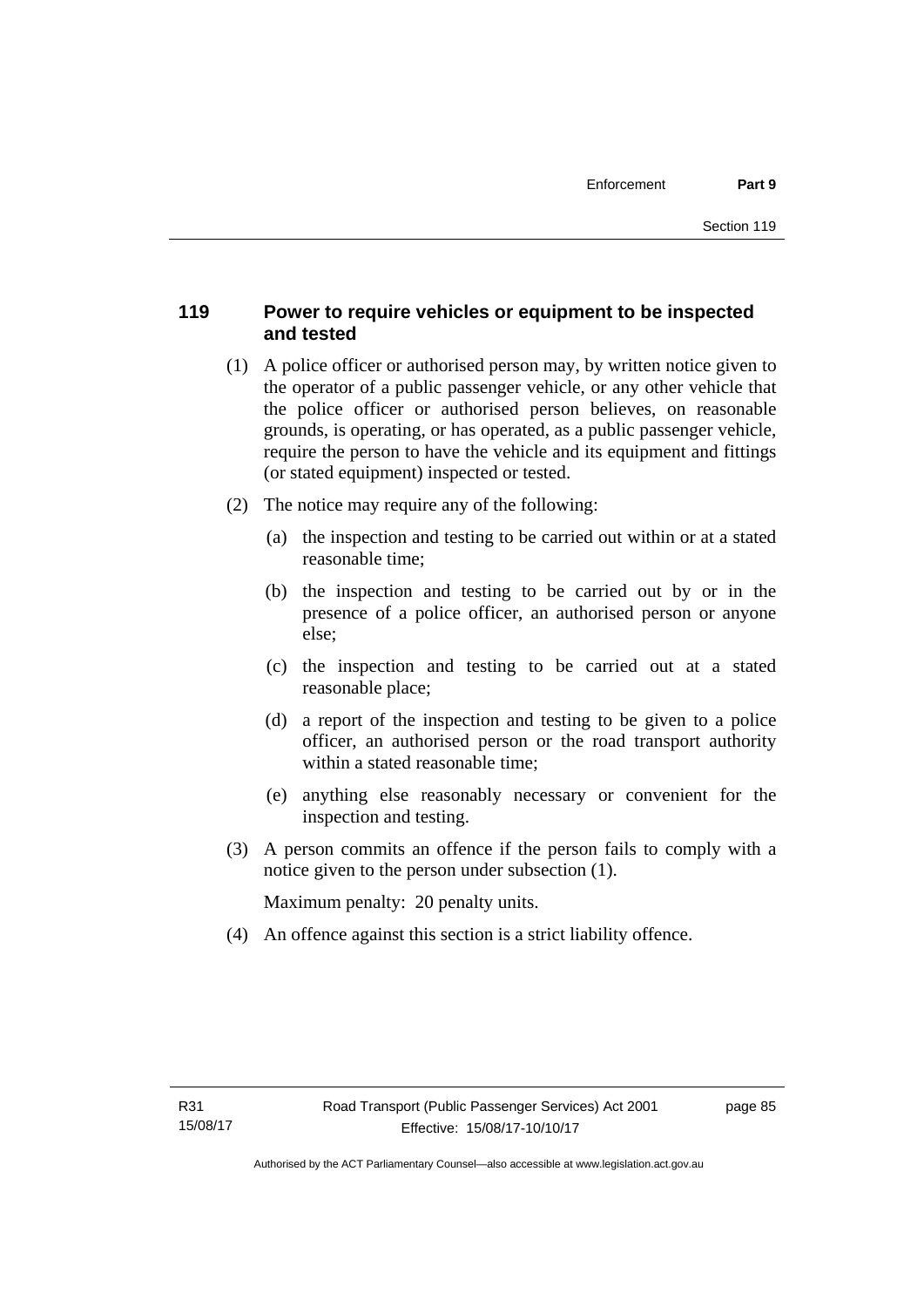(5) In subsection (1):

*equipment*, for a vehicle that is a bookable vehicle, includes any device used by the driver of the vehicle to communicate with a transport booking service.

#### **Examples—device used to communicate with a transport booking service**

- the driver's mobile phone
- the driver's iPad
- *Note 1 Bookable vehicle* means a taxi, a rideshare vehicle or a hire car (see s 29).
- *Note 2* An example is part of the Act, is not exhaustive and may extend, but does not limit, the meaning of the provision in which it appears (see [Legislation Act,](http://www.legislation.act.gov.au/a/2001-14) s 126 and s 132).

*operator*, of a vehicle, includes the responsible person for the vehicle within the meaning of the *[Road Transport \(General\) Act](http://www.legislation.act.gov.au/a/1999-77)  [1999](http://www.legislation.act.gov.au/a/1999-77)*, section 10 and section 11.

#### **120 Attachment and removal of noncompliance notices**

- (1) A police officer or authorised person, or a person inspecting a vehicle under this part, may attach a notice (a *noncompliance notice*) to the vehicle if the officer or person suspects, on reasonable grounds, that—
	- (a) the vehicle or its equipment or fittings, or its servicing or maintenance, do not comply with this Act; or
	- (b) the vehicle (including its equipment and fittings) does not comply with the *[Road Transport \(Vehicle Registration\) Act](http://www.legislation.act.gov.au/a/1999-81)  [1999](http://www.legislation.act.gov.au/a/1999-81)*.
	- *Note* A reference to an Act includes a reference to the statutory instruments made or in force under the Act, including any regulation (see [Legislation Act,](http://www.legislation.act.gov.au/a/2001-14) s 104).

Authorised by the ACT Parliamentary Counsel—also accessible at www.legislation.act.gov.au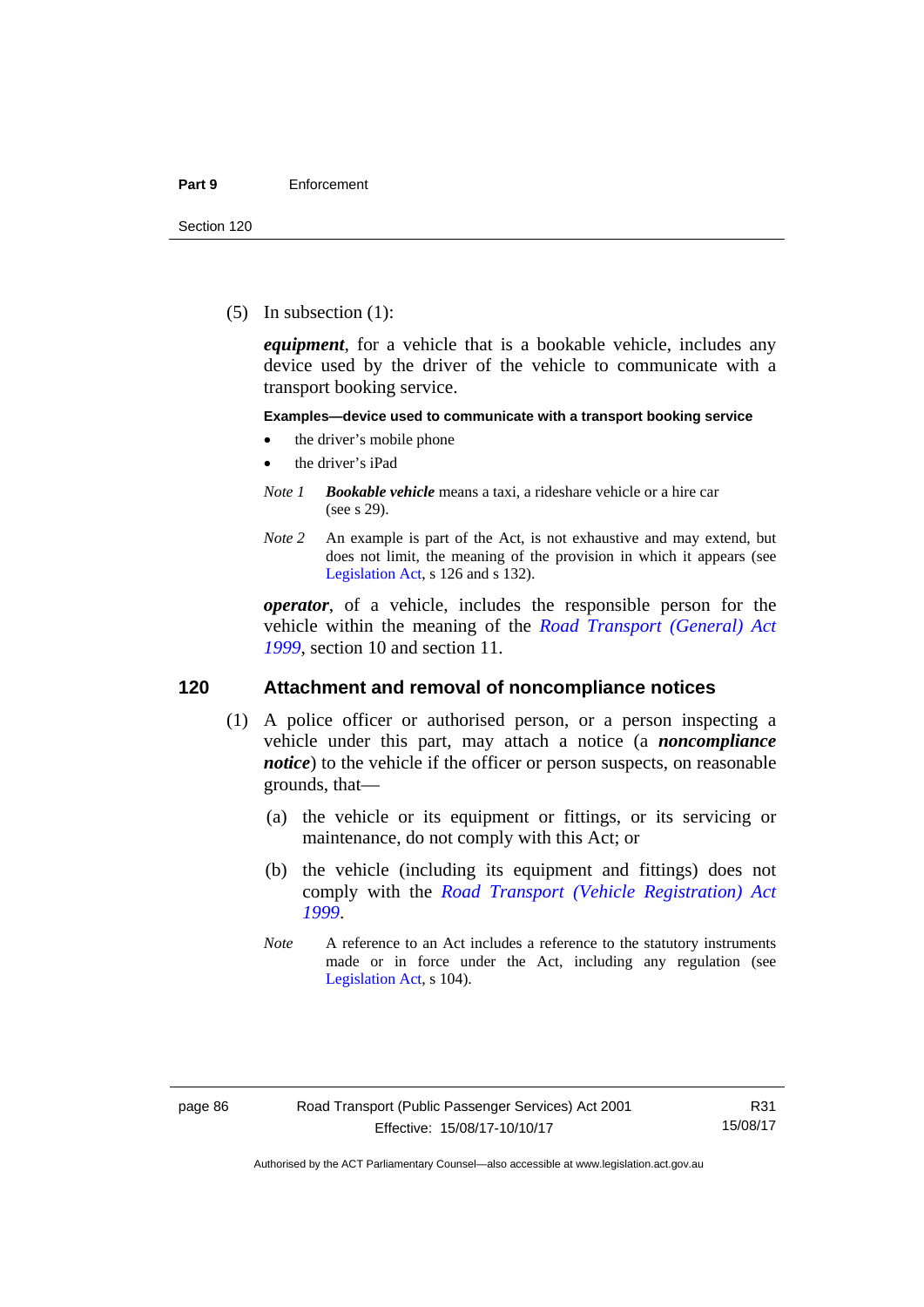- (2) The notice must state—
	- (a) the action necessary for the vehicle, equipment or fittings, or its servicing or maintenance, to comply with this Act or the *[Road Transport \(Vehicle Registration\) Act 1999](http://www.legislation.act.gov.au/a/1999-81)*; and
	- (b) a date and time (the *time of effect*) after which the vehicle must not be operated as a public passenger vehicle if the notice has not been removed by a police officer or authorised person.
- (3) A police officer or authorised person may remove the noncompliance notice from the vehicle, or direct in writing that it be taken to have been removed, if satisfied on inspection or testing of the vehicle or its equipment or fittings that the necessary action mentioned in the notice has been taken.
- (4) A person other than a police officer or authorised person commits an offence if the person removes a noncompliance notice from a public passenger vehicle.

Maximum penalty: 20 penalty units.

- (5) An offence against this section is a strict liability offence.
- (6) A police officer's or authorised person's power to issue a noncompliance notice for a public passenger vehicle under this section is additional to the power of the police officer or authorised person to issue a defect notice under the *[Road Transport \(Vehicle](http://www.legislation.act.gov.au/sl/2000-12)  [Registration\) Regulation 2000](http://www.legislation.act.gov.au/sl/2000-12)* for a public passenger vehicle.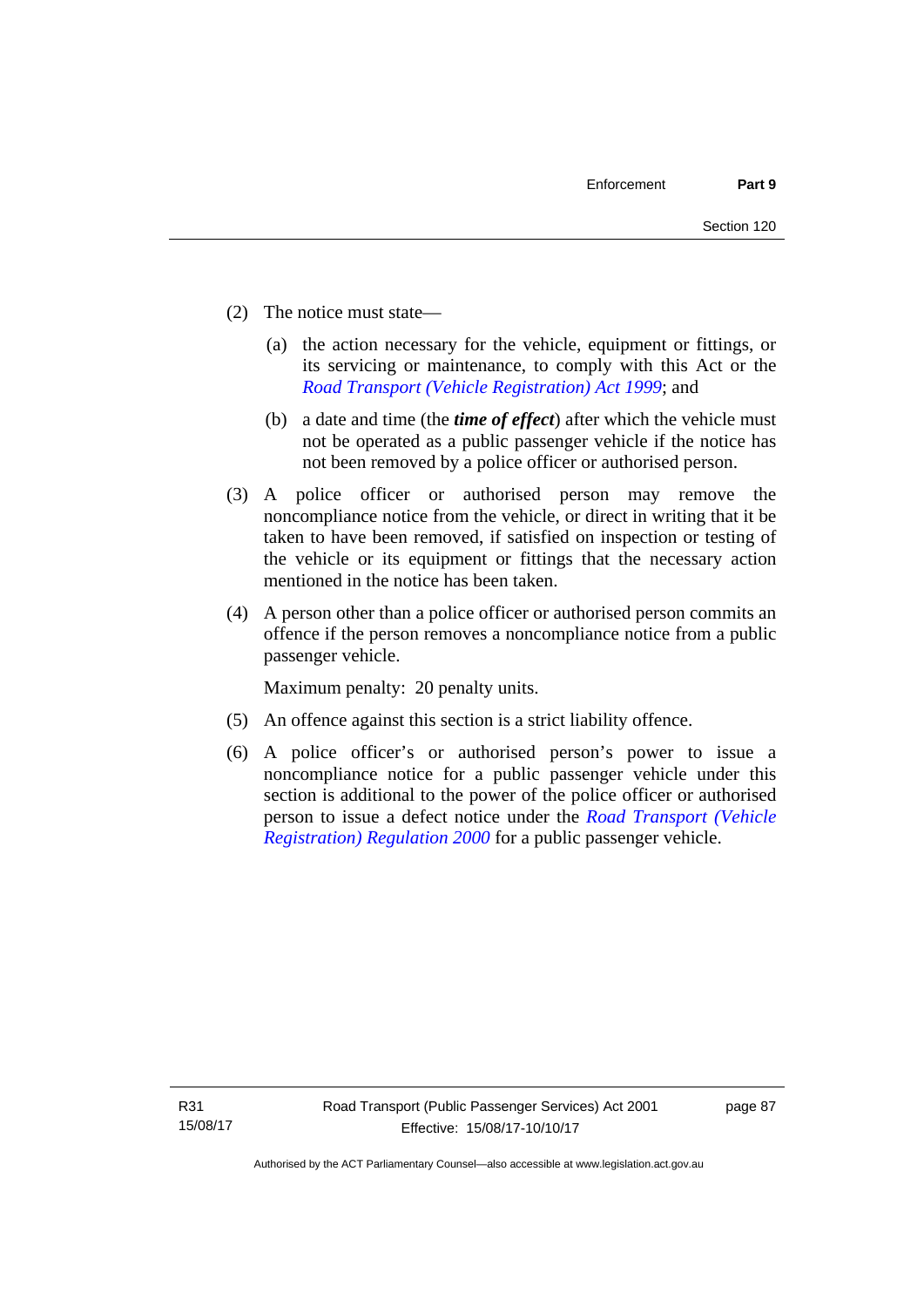### **121 Police officer or authorised person—power to require name and address etc**

- (1) A police officer or authorised person may require a person to state the person's name and home address if the police officer or authorised person believes, on reasonable grounds, that the person is committing or has committed an offence against this Act.
	- *Note* A reference to an Act includes a reference to the statutory instruments made or in force under the Act, including any regulation (see [Legislation Act,](http://www.legislation.act.gov.au/a/2001-14) s 104).
- (2) The police officer or authorised person must tell the person the reason for the requirement and, as soon as practicable, record the reason.
- (3) The person may ask the police officer or authorised person to produce his or her identity card for inspection by the person.
- (4) A person must comply with a requirement made of the person under subsection (1) if—
	- (a) the police officer or authorised person tells the person the reason for the requirement; and
	- (b) for a request made by an authorised person—the authorised person has complied with the *[Road Transport \(General\) Act](http://www.legislation.act.gov.au/a/1999-77)  [1999](http://www.legislation.act.gov.au/a/1999-77)*, section 21 (Power not to be exercised before identity card shown).

Maximum penalty: 10 penalty units.

(5) An offence against this section is a strict liability offence.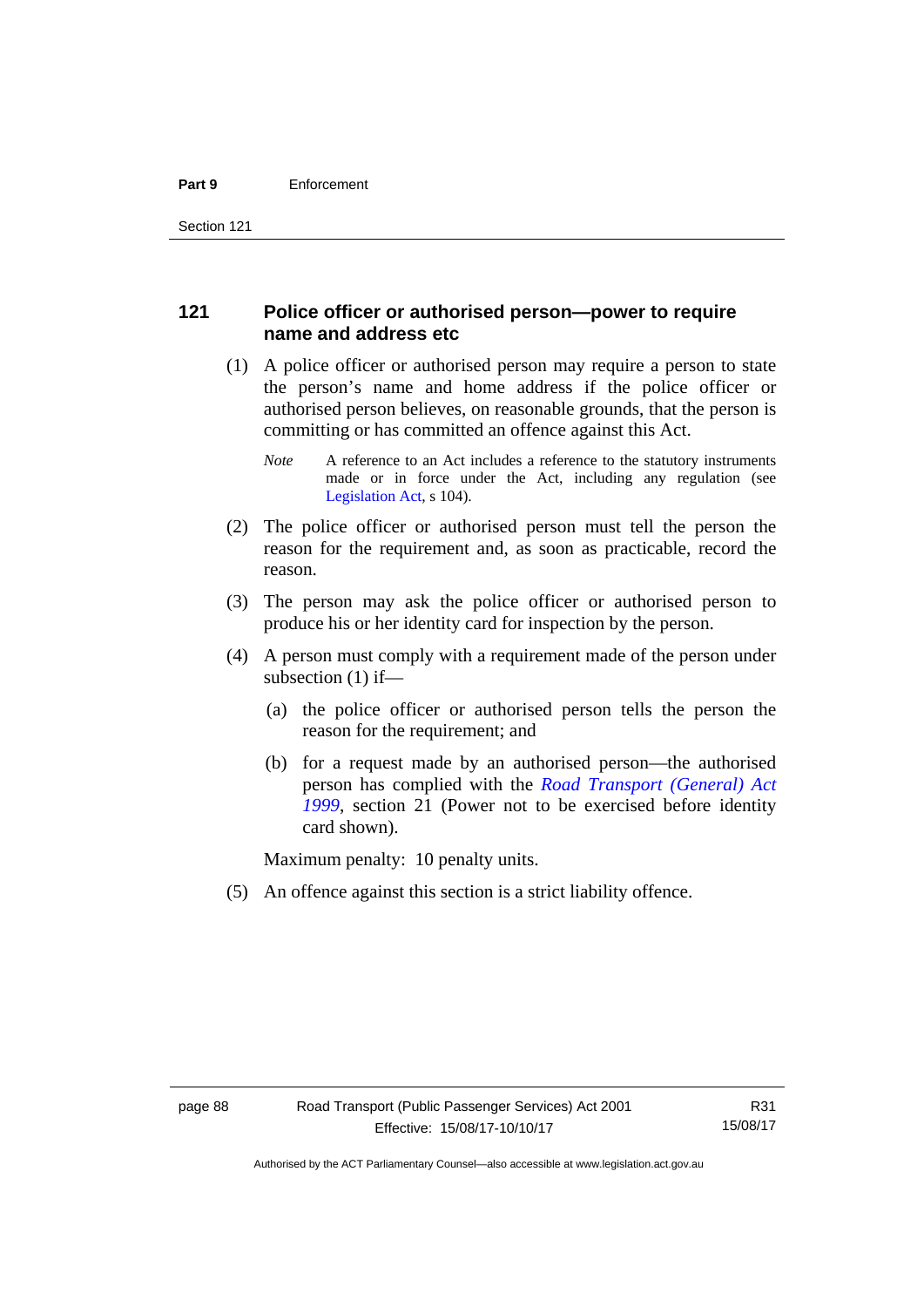# **Part 10 Miscellaneous**

#### **125 Unauthorised public passenger services**

 (1) A person must not use a vehicle for the transport of passengers for a fare or other consideration along a road or road related area.

Maximum penalty: 50 penalty units.

- (2) This section does not apply to the person if—
	- (a) the monetary or other consideration receivable by the person is not more than the cost of operating the vehicle to transport the passengers; or
	- (b) the person is entitled under this Act to operate the public passenger service being operated by the person.

#### **Examples for par (a)**

- 1 A car pool in which participants share the costs of operating the vehicle for the car pool.
- 2 Helen is a member of Bush Hikers Anonymous. She carries 2 other members in her car to a club walk. The 2 other members pay Helen part of the costs of operating her car for the club walk.
- *Note 1* For the entitlement of a person to operate a public passenger service, see the following provisions:
	- s 18 (Entitlement to regular route services)
	- s 19 (Entitlement to operate tour and charter services)
	- s 51 (Entitlement to operate taxi services)
	- s 60D (Entitlement to operate rideshare services)
	- s 73 (Entitlement to operate hire car services)
	- s 90 (Entitlement to operate demand responsive services).
- *Note 2* This section also does not apply if the person is exempted from the operation of this section under s 127 or s 128.
- *Note 3* An example is part of the Act, is not exhaustive and may extend, but does not limit, the meaning of the provision in which it appears (see [Legislation Act,](http://www.legislation.act.gov.au/a/2001-14) s 126 and s 132).

R31 15/08/17 page 89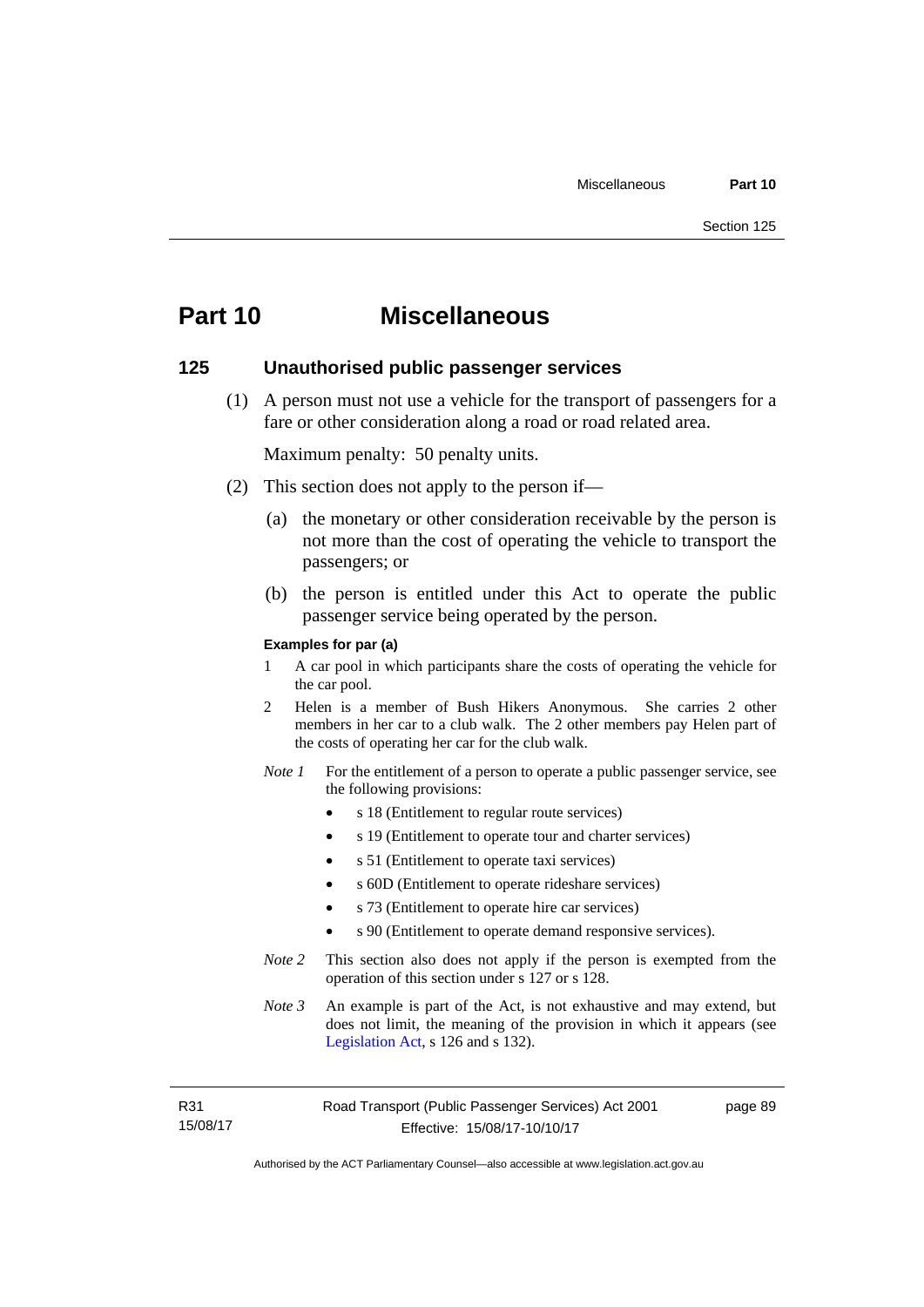#### **Part 10** Miscellaneous

Section 126

(3) An offence against this section is a strict liability offence.

# **126 Regulation-making power**

- (1) The Executive may make regulations for this Act.
	- *Note* Regulations must be notified and presented to the Legislative Assembly, under the [Legislation Act.](http://www.legislation.act.gov.au/a/2001-14)
- (2) A regulation may apply, adopt or incorporate a law of another jurisdiction or an instrument, or a provision of a law of another jurisdiction or instrument, as in force from time to time.
	- *Note 1* The text of an applied, adopted or incorporated law or instrument, whether applied as in force from time to time or as at a particular time, is taken to be a notifiable instrument if the operation of the [Legislation](http://www.legislation.act.gov.au/a/2001-14)  [Act](http://www.legislation.act.gov.au/a/2001-14), s 47 (5) or (6) is not disapplied (see s 47 (7)).
	- *Note 2* A notifiable instrument must be notified under the [Legislation Act](http://www.legislation.act.gov.au/a/2001-14).
- (3) A regulation may make provision in relation to the powers and duties of police officers and authorised people in relation to public passenger services, including, for example, in relation to public passenger vehicles, drivers of public passenger vehicles and passengers.
	- *Note* An example is part of the Act, is not exhaustive and may extend, but does not limit, the meaning of the provision in which it appears (see [Legislation Act,](http://www.legislation.act.gov.au/a/2001-14) s 126 and s 132).
- (4) A regulation may make provision in relation to insurance against liability for damage to property caused by, or arising out of the use of, a public passenger vehicle.
- (5) A regulation may create offences and fix maximum penalties of not more than 20 penalty units for the offences.
- (6) In this section:

*law of another jurisdiction*—see the [Legislation Act](http://www.legislation.act.gov.au/a/2001-14), section 47 (10).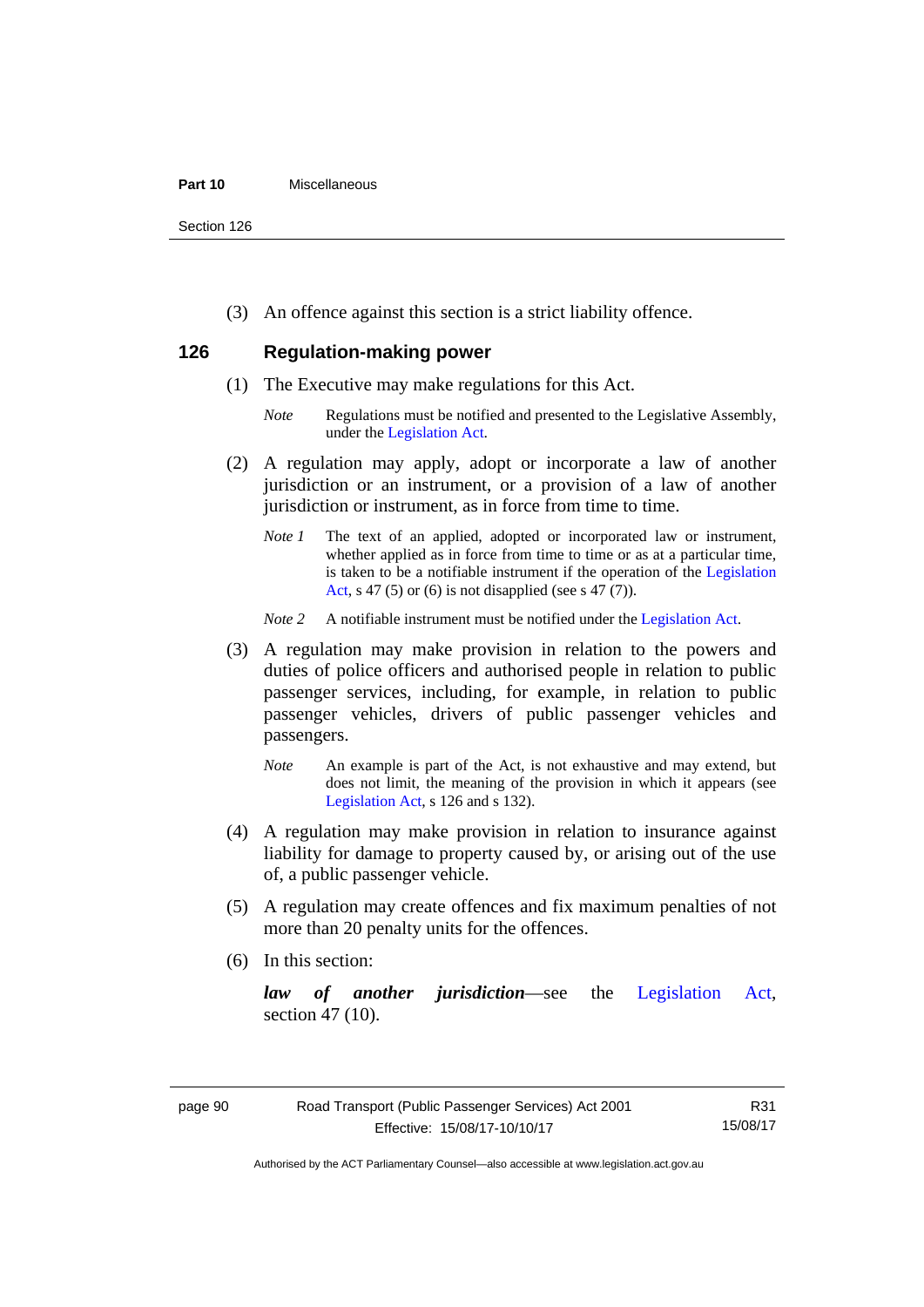#### **127 Minister may exempt vehicles and people from Act**

- (1) The Minister may exempt a vehicle or person from this Act (or a stated provision of this Act).
- (2) An exemption is a disallowable instrument.
	- *Note* A disallowable instrument must be notified, and presented to the Legislative Assembly, under the [Legislation Act.](http://www.legislation.act.gov.au/a/2001-14)

### **128 Regulations may exempt vehicles and people from Act**

- (1) A regulation may—
	- (a) exempt a vehicle or person, or a kind of vehicle or person, prescribed by regulation from this Act (or a stated provision of this Act); or
	- (b) authorise the road transport authority to exempt a vehicle or person, or a kind of vehicle or person, by regulation from this Act (or a stated provision of this Act).
- (2) An exemption given under a regulation mentioned in subsection (1) may be conditional.
- (3) A regulation may provide for the road transport authority to—
	- (a) suspend the operation of a regulation mentioned in subsection (1) (a) in the way and circumstances prescribed by regulation; or
	- (b) suspend the operation of an exemption given by the authority to a vehicle or person in the way and circumstances prescribed by regulation.

# **129 References to Motor Traffic Act, Traffic Act etc**

(1) In any Act, instrument made under an Act or document, a reference to an earlier law is, in relation to anything to which this Act applies, a reference to this Act.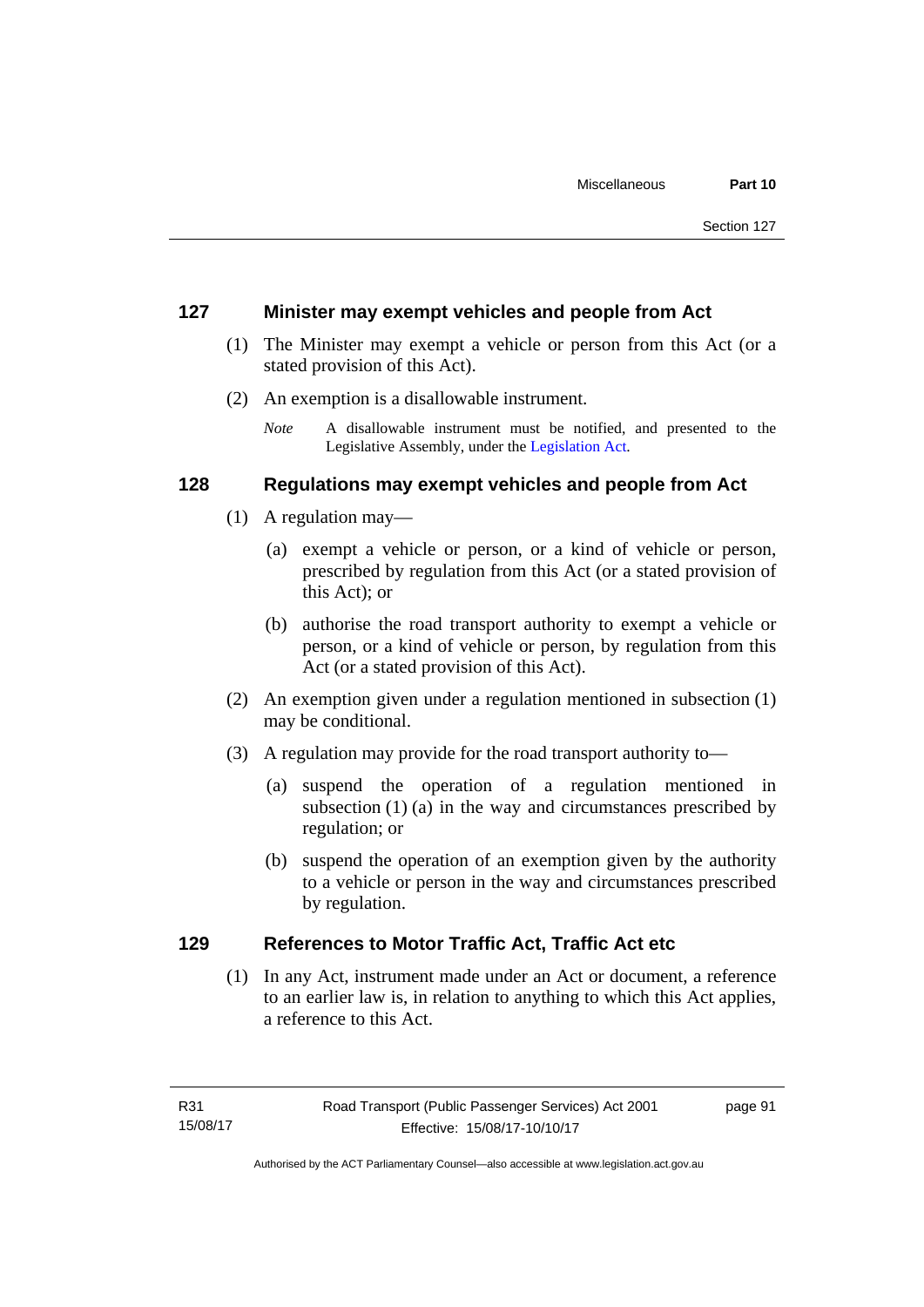#### **Part 10** Miscellaneous

(2) In this section:

*earlier law* means any of the following:

- (a) *[Motor Traffic Act 1936](http://www.legislation.act.gov.au/a/1936-45)*;
- (b) *[Motor Traffic Regulations 1934](http://www.legislation.act.gov.au/sl/1934-6)*;
- (c) *[Road Transport \(Bus Services\) Regulations 2000](http://www.legislation.act.gov.au/sl/2000-9)*;
- (d) *[Road Transport \(General\) Act 1999](http://www.legislation.act.gov.au/a/1999-77)*;
- (e) *[Road Transport \(Hire Vehicle Services\) Regulations 2000](http://www.legislation.act.gov.au/sl/2000-4)*;
- (f) *[Road Transport \(Taxi Services\) Regulations 2000](http://www.legislation.act.gov.au/sl/2000-5)*.

page 92 Road Transport (Public Passenger Services) Act 2001 Effective: 15/08/17-10/10/17

R31 15/08/17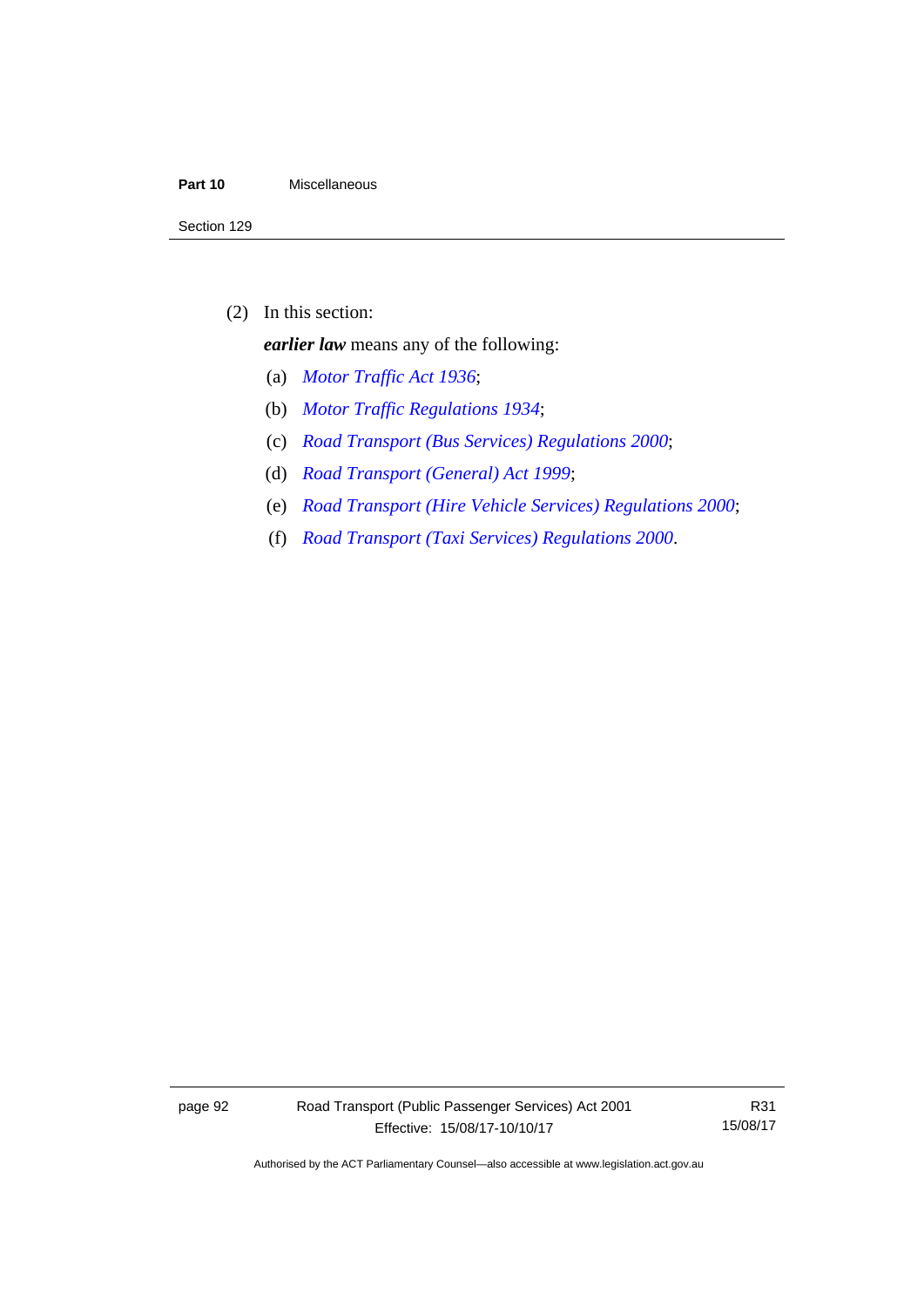# **Dictionary**

(see s 4)

- Note 1 The [Legislation Act](http://www.legislation.act.gov.au/a/2001-14) contains definitions and other provisions relevant to this Act.
- *Note 2* In particular, the [Legislation Act,](http://www.legislation.act.gov.au/a/2001-14) dict, pt 1, defines the following terms:
	- ACT
	- exercise
	- function
	- home address
	- the Territory.
- *Note 3* The *[Road Transport \(General\) Act 1999](http://www.legislation.act.gov.au/a/1999-77)* contains definitions relevant to this Act. For example, the following terms are defined in the *[Road](http://www.legislation.act.gov.au/a/1999-77)  [Transport \(General\) Act 1999](http://www.legislation.act.gov.au/a/1999-77)*, dictionary:
	- another jurisdiction
	- Australian Road Rules
	- driver
	- jurisdiction
	- motor vehicle
	- road transport authority (or authority) (see s 16)
	- road transport legislation (see s 6)
	- use (in relation to a vehicle)
	- vehicle.
- *Note 4* If a word or expression is defined in an Act (but not a regulation or another publication) included in the road transport legislation, the definition applies to each use of the word or expression in other road transport legislation unless the contrary intention appears (see *[Road](http://www.legislation.act.gov.au/a/1999-77)  [Transport \(General\) Act 1999](http://www.legislation.act.gov.au/a/1999-77)*, s 8).

*accredited*, in relation to a kind of public passenger service, means accredited under the regulations to operate that kind of public passenger service.

*accredited demand responsive service operator* means accredited under a regulation to operate a demand responsive service.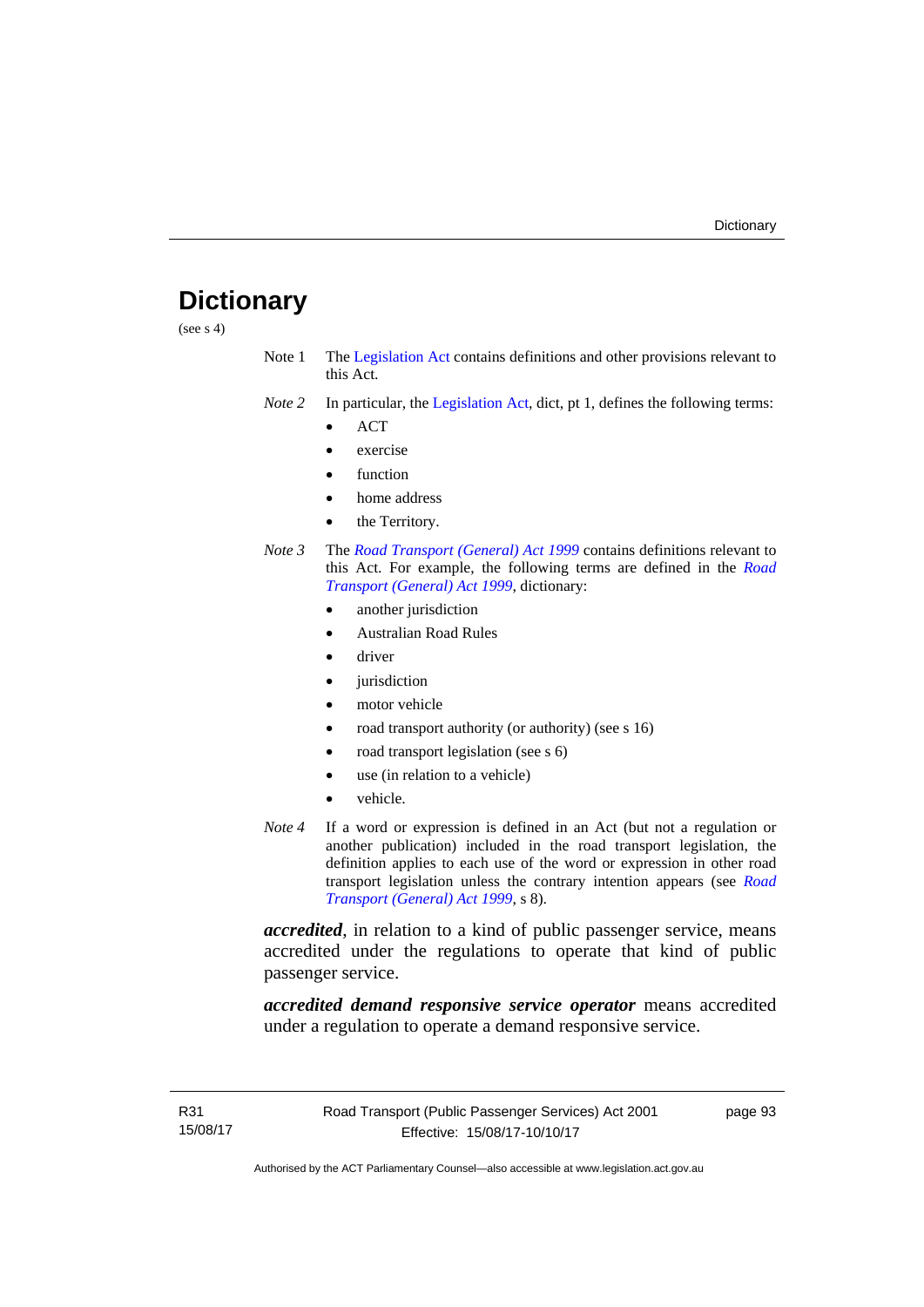*accredited hire car service operator* means accredited under the regulations to operate a hire car service.

*accredited operator*, of a public passenger vehicle—see section 110.

*accredited rideshare driver* means a person accredited under regulation to operate a rideshare service.

*accredited taxi service operator* means accredited under the regulations to operate a taxi service.

*accredited transport booking service* means a transport booking service accredited under regulation to operate a transport booking service.

*affiliated driver*, for a transport booking service—see section 35.

*affiliated driver agreement*—see section 36.

*affiliated operator*, for a transport booking service—see section 36B.

*affiliated operator agreement*—see section 36C.

*authorisation*, in relation to a demand responsive service, means an authorisation under this Act to operate a demand responsive service.

*authorised demand responsive service operator* means a person who is authorised under this Act to operate a demand responsive service.

*bookable vehicle*—see section 29.

*bookable vehicle driver*—see section 29.

*bus*—see section 10A.

*bus service*—see section 11.

*demand responsive service—*see section 80.

*demand responsive service vehicle—*see section 81.

*fare* means the amount payable by passengers for transport, or for the transport of passengers' luggage or other goods, on public passenger vehicles.

page 94 Road Transport (Public Passenger Services) Act 2001 Effective: 15/08/17-10/10/17

R31 15/08/17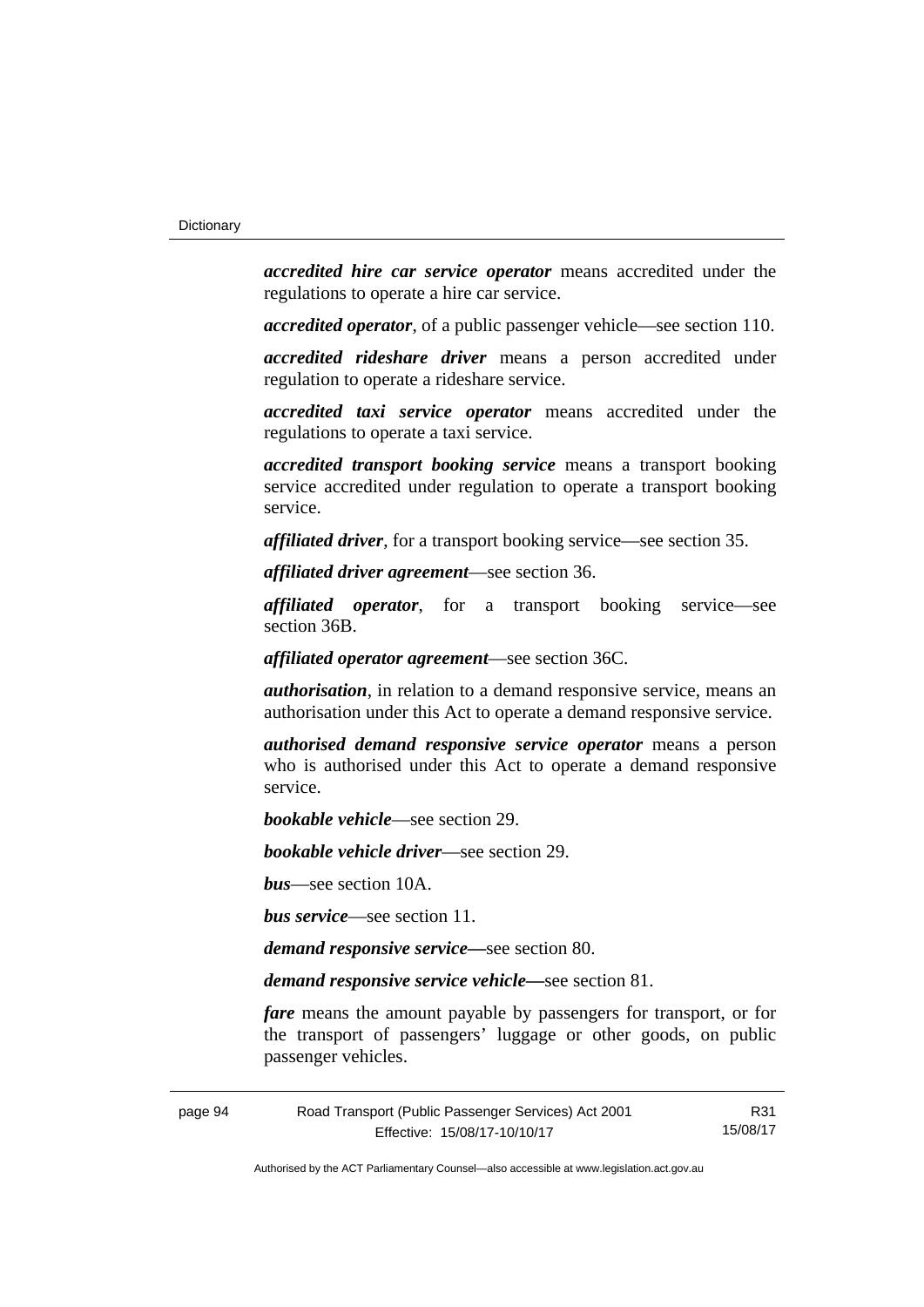*fittings*, of a vehicle, includes the seats, seat covers and floor coverings of the vehicle.

*hire car*—see section 67.

*hire car licence*—see section 61.

*hire car service*—see section 69.

*independent taxi service operator* means a taxi service operator approved under regulation as an independent taxi service operator.

*inspect* a vehicle includes observe the performance of the vehicle or any of its equipment, with or without the use of instruments.

*licensed rideshare vehicle* means a vehicle that is the subject of a rideshare vehicle licence.

*long-distance service*—see section 14.

*noncompliance notice*—see section 120 (1).

*public bus*—see section 10A.

*public passenger service*—see section 10.

*public passenger vehicle* means a public bus, taxi, rideshare vehicle, hire car or demand responsive service vehicle.

*public passenger vehicle policy*—see section 110.

*public vehicle licence*—see the *[Road Transport \(Driver Licensing\)](http://www.legislation.act.gov.au/a/1999-78)  [Act 1999](http://www.legislation.act.gov.au/a/1999-78)*, dictionary.

*regular route service*—see section 12.

*restricted hire car*—see section 68.

*restricted hire car licence*—see section 62.

*restricted hire car service*—see section 70.

*restricted taxi*—see section 46.

*restricted taxi licence*—see section 38.

*restricted taxi service*—see section 48.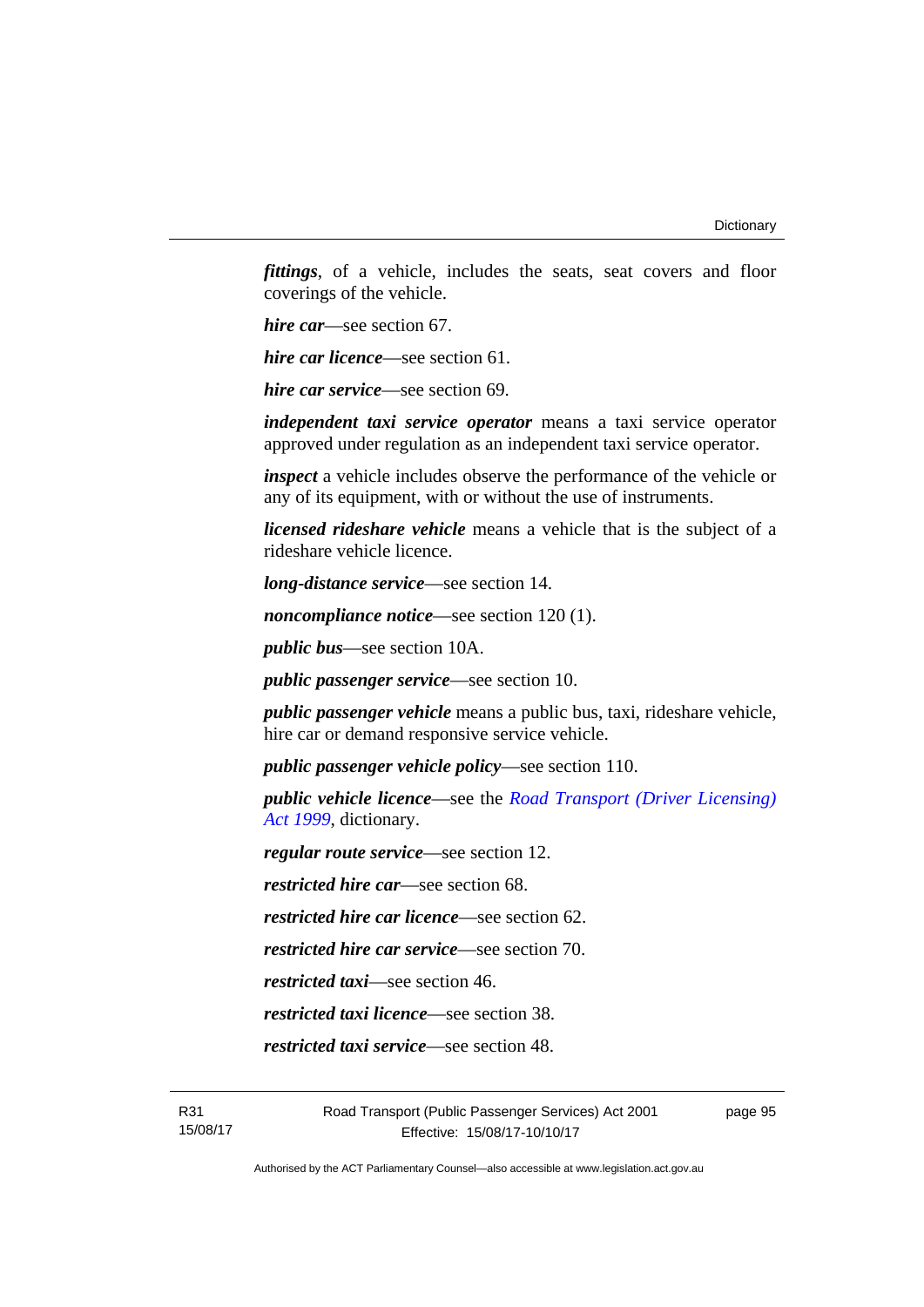*rideshare*—see section 60A. *rideshare driver*—see section 60A. *rideshare service*—see section 60A. *rideshare vehicle*—see section 60A. *rideshare vehicle licence*—see section 60J.

*road* means an area that is open to or used by the public and is developed for, or has as 1 of its main uses, the driving or riding of motor vehicles, but does not include an area that would otherwise be a road so far as a declaration under the *[Road Transport \(General\)](http://www.legislation.act.gov.au/a/1999-77)  [Act 1999](http://www.legislation.act.gov.au/a/1999-77)*, section 12 (Power to include or exclude areas in road transport legislation) declares that this Act does not apply to the area.

#### *road related area* means—

- (a) an area that divides a road; or
- (b) a footpath or nature strip adjacent to a road; or
- (c) an area that is open to the public and is designated for use by cyclists or animals; or
- (d) an area that is not a road and that is open to or used by the public for driving, riding or parking vehicles; or
- (e) a shoulder of a road; or
- (f) any other area that is open to or used by the public so far as a declaration under the *[Road Transport \(General\) Act 1999](http://www.legislation.act.gov.au/a/1999-77)*, section 12 (Power to include or exclude areas in road transport legislation) declares that this Act applies to the area;

but does not include an area that would otherwise be a road related area so far as a declaration under that section declares that this Act does not apply to the area.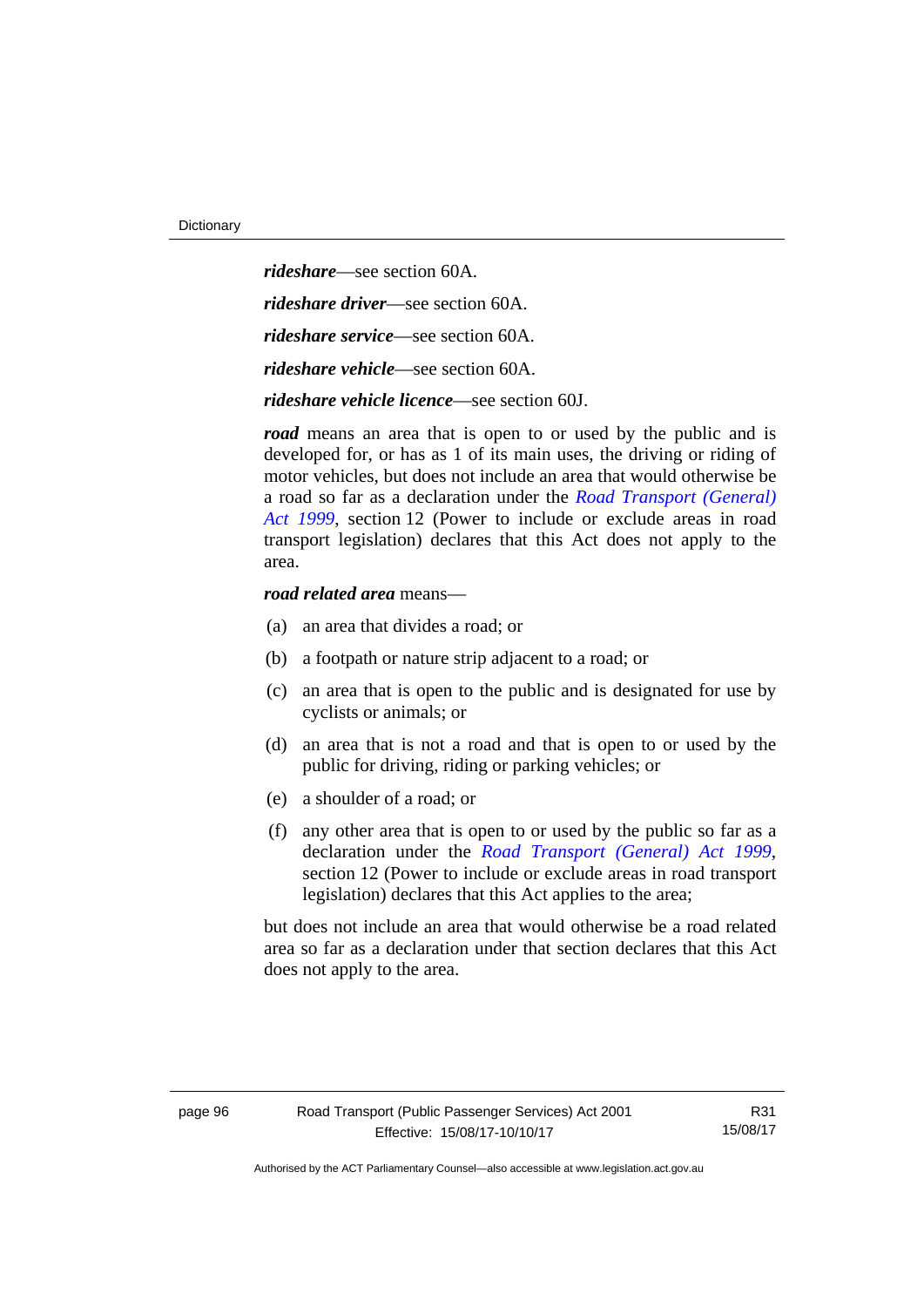#### *service contract—*

- (a) for part 2 (Bus services)—see section 17; and
- (b) for part 8 (Demand responsive services)—see section 89.

*taxi*—see section 45.

*taxi driver* means the person driving a taxi if the person holds a public vehicle licence authorising the person to drive the taxi for hire or reward.

*taxi licence*—see section 37.

*taxi service*—see section 47.

*taxi zone*—see the [Australian Road Rules](http://www.legislation.act.gov.au//ni/db_37271/default.asp), rule 182. *time of effect*, for a noncompliance notice—see section 120 (2) (b).

*tour and charter service*—see section 13.

*transport booking service*—see section 28.

page 97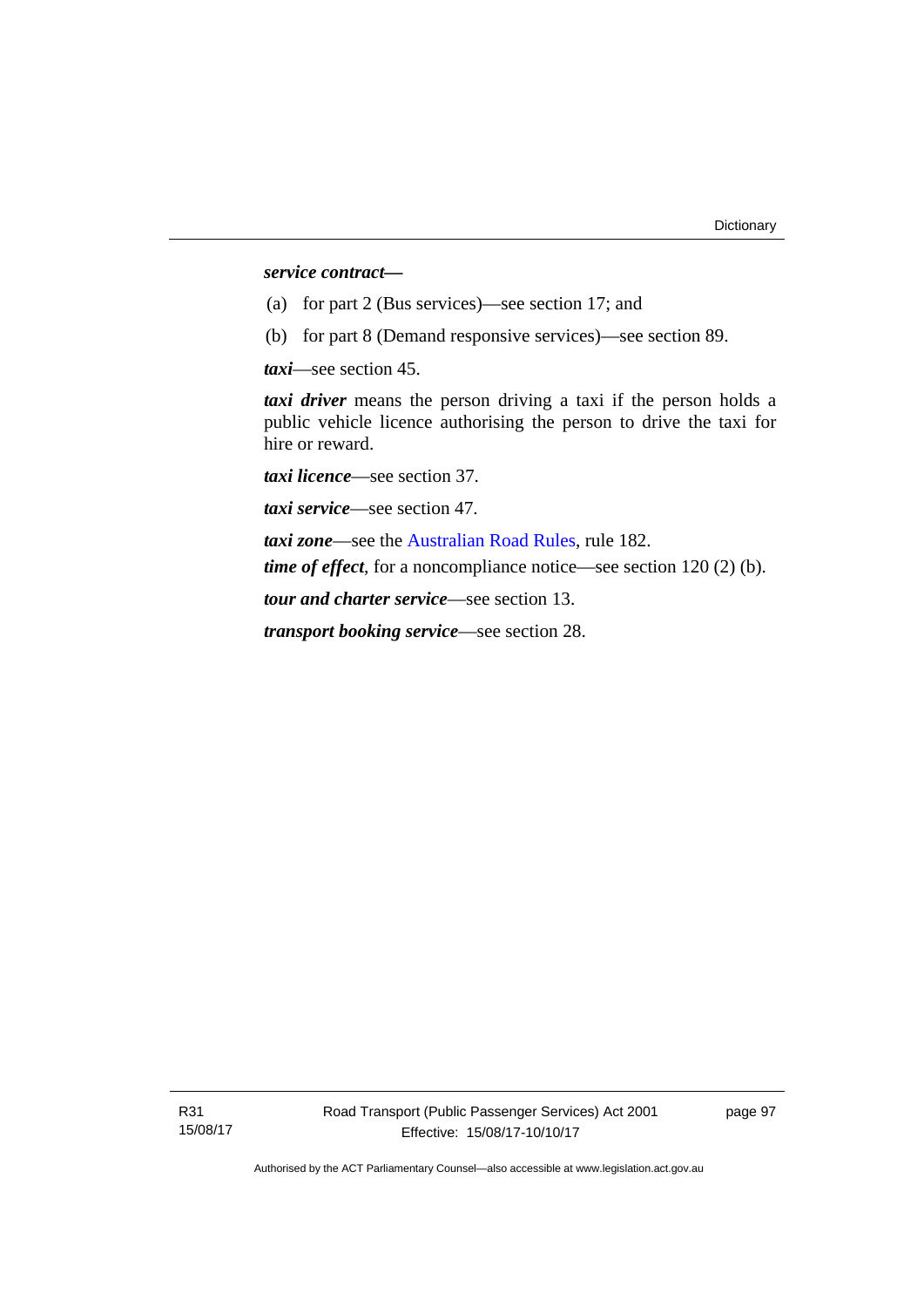#### **Endnotes**

1 About the endnotes

# **Endnotes**

### **1 About the endnotes**

Amending and modifying laws are annotated in the legislation history and the amendment history. Current modifications are not included in the republished law but are set out in the endnotes.

Not all editorial amendments made under the *[Legislation Act 2001](http://www.legislation.act.gov.au/a/2001-14/default.asp)*, part 11.3 are annotated in the amendment history. Full details of any amendments can be obtained from the Parliamentary Counsel's Office.

Uncommenced amending laws are not included in the republished law. The details of these laws are underlined in the legislation history. Uncommenced expiries are underlined in the legislation history and amendment history.

If all the provisions of the law have been renumbered, a table of renumbered provisions gives details of previous and current numbering.

The endnotes also include a table of earlier republications.

| $A = Act$<br>$AF =$ Approved form<br>$am = amended$<br>$amdt = amendment$<br>$AR = Assembly$ resolution<br>$ch = chapter$<br>$CN =$ Commencement notice<br>$def = definition$<br>$DI = Disallowable instrument$<br>$dict = dictionary$<br>$disallowed = disallowed by the Legislative$<br>Assembly<br>$div =$ division<br>$exp = expires/expired$<br>$Gaz = gazette$<br>$hdg = heading$<br>$IA = Interpretation Act 1967$<br>$ins = inserted/added$<br>$LA =$ Legislation Act 2001<br>$LR =$ legislation register<br>$LRA =$ Legislation (Republication) Act 1996 | $NI =$ Notifiable instrument<br>$o = order$<br>om = omitted/repealed<br>$ord = ordinance$<br>$orig = original$<br>par = paragraph/subparagraph<br>$pres = present$<br>$prev = previous$<br>$(\text{prev}) = \text{previously}$<br>$pt = part$<br>$r = rule/subrule$<br>$reloc = relocated$<br>$renum = renumbered$<br>$R[X]$ = Republication No<br>$RI = reissue$<br>$s = section/subsection$<br>$sch = schedule$<br>$sdiv = subdivision$<br>SL = Subordinate law<br>$sub =$ substituted<br>underlining = whole or part not commenced |
|-------------------------------------------------------------------------------------------------------------------------------------------------------------------------------------------------------------------------------------------------------------------------------------------------------------------------------------------------------------------------------------------------------------------------------------------------------------------------------------------------------------------------------------------------------------------|---------------------------------------------------------------------------------------------------------------------------------------------------------------------------------------------------------------------------------------------------------------------------------------------------------------------------------------------------------------------------------------------------------------------------------------------------------------------------------------------------------------------------------------|
|                                                                                                                                                                                                                                                                                                                                                                                                                                                                                                                                                                   |                                                                                                                                                                                                                                                                                                                                                                                                                                                                                                                                       |
| $mod = modified/modification$                                                                                                                                                                                                                                                                                                                                                                                                                                                                                                                                     | or to be expired                                                                                                                                                                                                                                                                                                                                                                                                                                                                                                                      |

#### **2 Abbreviation key**

page 98 Road Transport (Public Passenger Services) Act 2001 Effective: 15/08/17-10/10/17

R31 15/08/17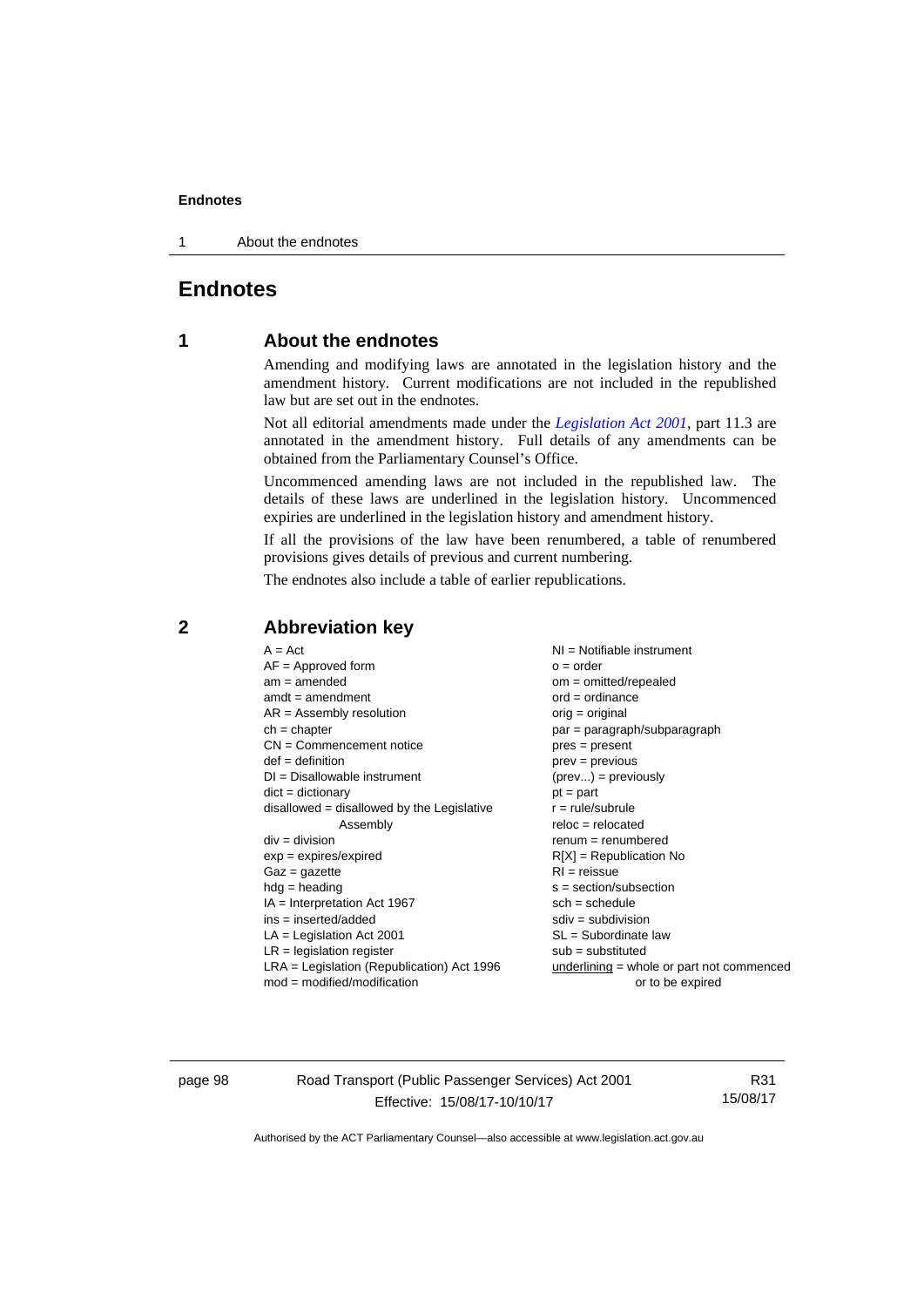### **3 Legislation history**

# **Road Transport (Public Passenger Services) Act 2001 A2001-62**

notified 10 September 2001 [\(Gaz 2001 No S66\)](http://www.legislation.act.gov.au/gaz/2001-S66/default.asp)

s 1, s 2 commenced 10 September 2001 (IA s 10B) remainder commenced 1 December 2001 (s 2 and [CN2001-2\)](http://www.legislation.act.gov.au/cn/2001-2/default.asp)

as amended by

### **[Road Transport \(Public Passenger Services\) Amendment Act 2001](http://www.legislation.act.gov.au/a/2001-94) A2001-94**

notified LR 27 September 2001

s 1, s 2 commenced 27 September 2001 (LA s 75) remainder commenced 1 March 2002 (s 2 and [CN2002-2\)](http://www.legislation.act.gov.au/cn/2002-2/default.asp)

### **[Statute Law Amendment Act 2002](http://www.legislation.act.gov.au/a/2002-30) A2002-30 pt 3.70**

notified LR 16 September 2002

s 1, s 2 taken to have commenced 19 May 1997 (LA s 75 (2))

pt 3.70 commenced 17 September 2002 (s 2 (1))

### **[Statute Law Amendment Act 2002 \(No 2\)](http://www.legislation.act.gov.au/a/2002-49) A2002-49 pt 3.23**

notified LR 20 December 2002 s 1, s 2 taken to have commenced 7 October 1994 (LA s 75 (2)) pt 3.23 commenced 17 January 2003 (s 2 (1))

#### **[Road Transport \(Public Passenger Services\) \(Hire Cars\) Amendment](http://www.legislation.act.gov.au/a/2004-69)  [Act 2004](http://www.legislation.act.gov.au/a/2004-69) A2004-69 pt 2**

notified LR 9 September 2004 s 1, s 2 commenced 9 September 2004 (LA s 75 (1)) pt 2 commenced 9 March 2005 (s 2 and LA s 79)

as modified by

### **[Road Transport \(Public Passenger Services\) Regulation 2002](http://www.legislation.act.gov.au/sl/2002-3) SL2002-3 (as am by [SL2005-4](http://www.legislation.act.gov.au/sl/2005-4) s 12)**

notified LR 27 February 2002

s 1, s 2 commenced 27 February 2002 (LA s 75 (1))

s 132 (4) commenced 1 March 2003 (s 2 (2))

remainder commenced 1 March 2002 (s 2 (1) and see [CN2002-2](http://www.legislation.act.gov.au/cn/2002-2/default.asp))

R31 15/08/17 Road Transport (Public Passenger Services) Act 2001 Effective: 15/08/17-10/10/17

page 99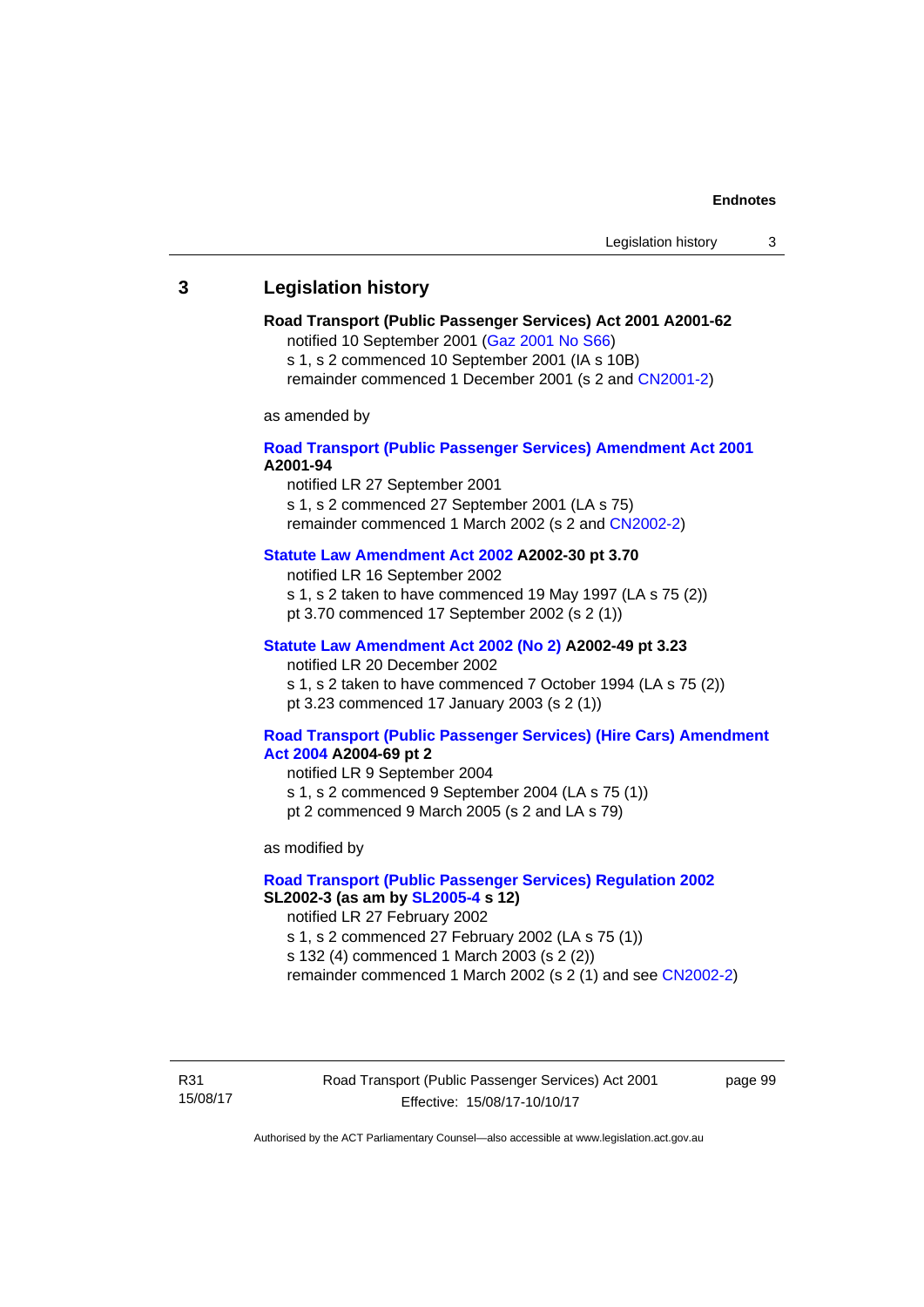3 Legislation history

### **[Road Transport Legislation \(Hire Cars\) Amendment Regulation 2005](http://www.legislation.act.gov.au/sl/2005-4)  [\(No 1\)](http://www.legislation.act.gov.au/sl/2005-4) SL2005-4 s 12**

notified LR 7 March 2005

s 1, s 2 commenced 7 March 2005 (LA s 75 (1))

s 12 commenced 9 March 2005 (s 2 and see [Road Transport \(Public](http://www.legislation.act.gov.au/a/2004-69)  [Passenger Services\) \(Hire Cars\) Amendment Act 2004](http://www.legislation.act.gov.au/a/2004-69) A2004-69, s 2 and LA s 79)

*Note* This regulation only amends the [Road Transport \(Public](http://www.legislation.act.gov.au/sl/2002-3)  [Passenger Services\) Regulation 2002](http://www.legislation.act.gov.au/sl/2002-3) SL2002-3.

as amended by

#### **[Statute Law Amendment Act 2005](http://www.legislation.act.gov.au/a/2005-20) A2005-20 sch 3 pt 3.57**

notified LR 12 May 2005

s 1, s 2 taken to have commenced 8 March 2005 (LA s 75 (2)) amdt 3.372, amdt 3.374 commenced 2 June 2005 (s 2 (2)) sch 3 pt 3.57 remainder commenced 2 June 2005 (s 2 (1))

### **[Road Transport \(Public Passenger Services\) Amendment Act 2006](http://www.legislation.act.gov.au/a/2006-9) A2006-9**

notified LR 15 March 2006 s 1, s 2 commenced 15 March 2006 (LA s 75 (1)) remainder commenced 1 July 2006 (s 2 and [CN2006-13](http://www.legislation.act.gov.au/cn/2006-13/default.asp))

### **[Road Transport Legislation Amendment Act 2006](http://www.legislation.act.gov.au/a/2006-26) A2006-26 pt 2, s 31**

notified LR 14 June 2006 s 1, s 2 commenced 14 June 2006 (LA s 75 (1)) pt 2, s 31 commenced 2 July 2006 (s 2 and [CN2006-12](http://www.legislation.act.gov.au/cn/2006-12/default.asp))

**[Administrative \(Miscellaneous Amendments\) Act 2006](http://www.legislation.act.gov.au/a/2006-30) A2006-30 sch 1 pt 1.10** 

notified LR 16 June 2006 s 1, s 2 commenced 16 June 2006 (LA s 75 (1)) amdt 1.84 commenced 3 July 2006 (s 2 (2)) sch 1 pt 1.10 remainder commenced 1 July 2006 (s 2 (1))

### **[Road Transport \(Third-Party Insurance\) Act 2008](http://www.legislation.act.gov.au/a/2008-1) A2008-1 sch 1 pt 1.9 (as am by [A2008-39](http://www.legislation.act.gov.au/a/2008-39) s 4)**

notified LR 26 February 2008

s 1, s 2 commenced 26 February 2008 (LA s 75 (1))

sch 1 pt 1.9 commenced 1 October 2008 (s 2 as am by [A2008-39](http://www.legislation.act.gov.au/a/2008-39) s 4)

| page 100 | Road Transport (Public Passenger Services) Act 2001 | R31      |
|----------|-----------------------------------------------------|----------|
|          | Effective: 15/08/17-10/10/17                        | 15/08/17 |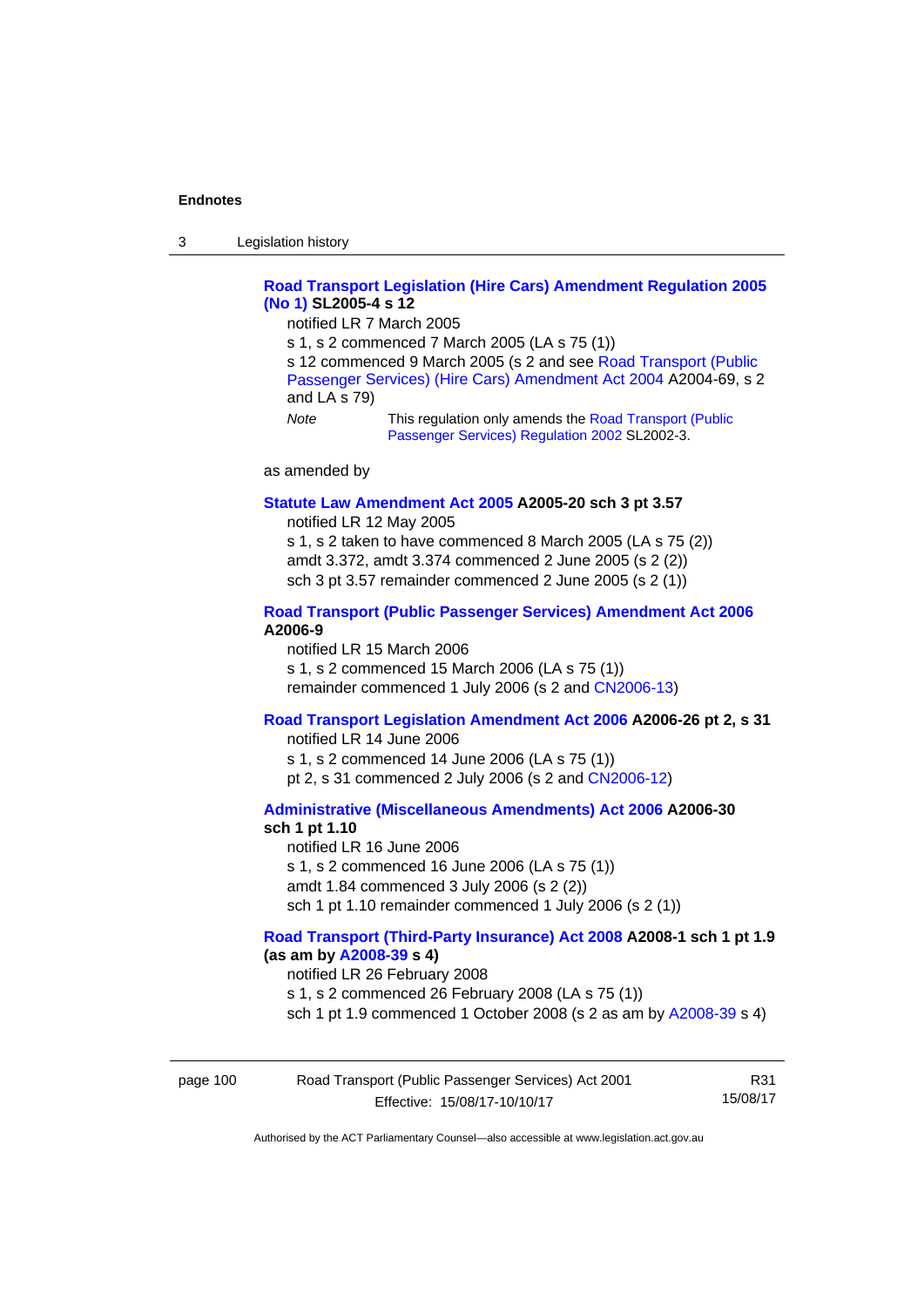### **[Road Transport \(Third-Party Insurance\) Amendment Act 2008](http://www.legislation.act.gov.au/a/2008-39) A2008-39**

notified LR 22 August 2008

s 1, s 2 commenced 22 August 2008 (LA s 75 (1))

remainder commenced 23 August 2008 (s 2)

*Note* This Act only amends the [Road Transport \(Third-Party](http://www.legislation.act.gov.au/a/2008-1)  [Insurance\) Act 2008](http://www.legislation.act.gov.au/a/2008-1) A2008-1.

as modified by

### **[Road Transport \(Third-Party Insurance\) Regulation 2008](http://www.legislation.act.gov.au/sl/2008-37) SL2008-37 s 103 and sch 20 mod 20.1**

notified LR 25 August 2008

s 1, s 2 commenced 25 August 2008 (LA s 75 (1)) s 103 and sch 20 mod 20.1 commenced 1 October 2008 (s 2 and see [Road Transport \(Third-Party Insurance\) Act 2008](http://www.legislation.act.gov.au/a/2008-1) A2008-1 s 2 (as am by [A2008-39](http://www.legislation.act.gov.au/a/2008-39) s 4))

as amended by

#### **[Road Transport \(Third-Party Insurance\) Amendment Act 2009](http://www.legislation.act.gov.au/a/2009-16) A2009-16 sch 3 pt 3.3**

notified LR 30 June 2009 s 1, s 2 commenced 30 June 2009 (LA s 75 (1)) sch 3 pt 3.3 commenced 5 July 2009 (s 2)

### **[Road Transport \(Mass, Dimensions and Loading\) Act 2009](http://www.legislation.act.gov.au/a/2009-22/default.asp) A2009-22**

#### **sch 1 pt 1.8**

notified LR 3 September 2009

s 1, s 2 commenced 3 September 2009 (LA s 75 (1))

sch 1 pt 1.8 commenced 3 March 2010 (s 2 and LA s 79)

### **[Statute Law Amendment Act 2009 \(No 2\)](http://www.legislation.act.gov.au/a/2009-49) A2009-49 sch 3 pt 3.63**

notified LR 26 November 2009 s 1, s 2 commenced 26 November 2009 (LA s 75 (1)) sch 3 pt 3.63 commenced 17 December 2009 (s 2)

#### **[Statute Law Amendment Act 2010](http://www.legislation.act.gov.au/a/2010-18) A2010-18 sch 3 pt 3.18**

notified LR 13 May 2010

s 1, s 2 commenced 13 May 2010 (LA s 75 (1))

sch 3 pt 3.18 commenced 3 June 2010 (s 2)

R31 15/08/17 Road Transport (Public Passenger Services) Act 2001 Effective: 15/08/17-10/10/17

page 101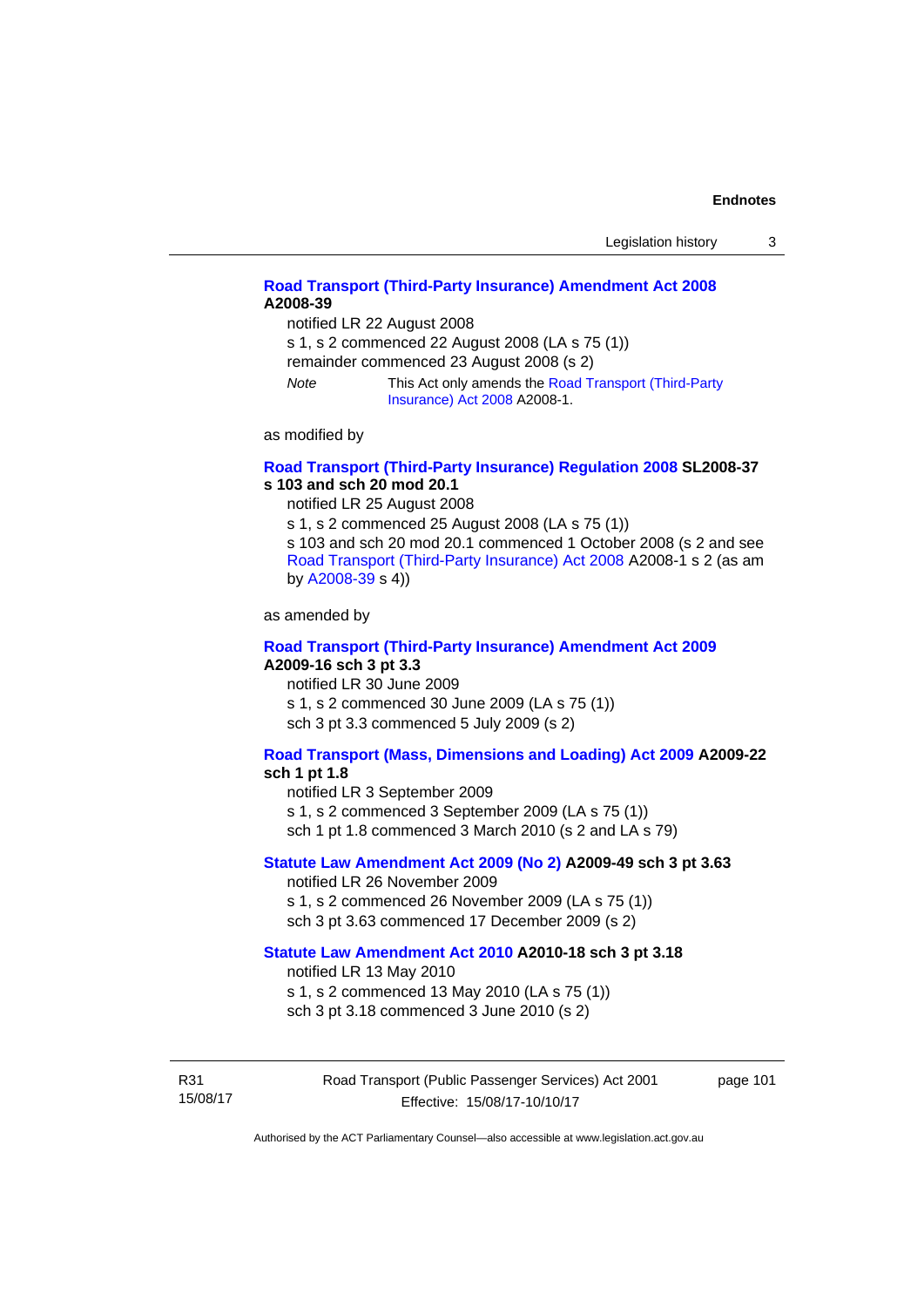| -3 | Legislation history |  |
|----|---------------------|--|
|----|---------------------|--|

### **[Fair Trading \(Australian Consumer Law\) Amendment Act 2010](http://www.legislation.act.gov.au/a/2010-54) A2010-54 sch 3 pt 3.21**

notified LR 16 December 2010 s 1, s 2 commenced 16 December 2010 (LA s 75 (1)) sch 3 pt 3.21 commenced 1 January 2011 (s 2 (1))

#### **[Statute Law Amendment Act 2013](http://www.legislation.act.gov.au/a/2013-19) A2013-19 sch 3 pt 3.42**

notified LR 24 May 2013

s 1, s 2 commenced 24 May 2013 (LA s 75 (1))

sch 3 pt 3.42 commenced 14 June 2013 (s 2)

#### **[Heavy Vehicle National Law \(Consequential Amendments\) Act 2013](http://www.legislation.act.gov.au/a/2013-52) A2013-52 pt 11**

notified LR 9 December 2013

s 1, s 2 commenced 9 December 2013 (LA s 75 (1)) pt 11 commenced 10 February 2014 (s 2 and see [Heavy Vehicle](http://www.legislation.act.gov.au/a/2013-51/default.asp)  [National Law \(ACT\) Act 2013](http://www.legislation.act.gov.au/a/2013-51/default.asp) A2013-51, s 2 (1) and [CN2014-2](http://www.legislation.act.gov.au/cn/2014-2/default.asp))

### **[Justice and Community Safety Legislation Amendment Act 2014](http://www.legislation.act.gov.au/a/2014-49)**

**[\(No 2\)](http://www.legislation.act.gov.au/a/2014-49) A2014-49 sch 1 pt 1.19** 

notified LR 10 November 2014

s 1, s 2 commenced 10 November 2014 (LA s 75 (1))

sch 1 pt 1.19 commenced 17 November 2014 (s 2)

#### **[Road Transport \(Public Passenger Services\) \(Taxi Industry](http://www.legislation.act.gov.au/a/2015-47/default.asp)  [Innovation\) Amendment Act 2015](http://www.legislation.act.gov.au/a/2015-47/default.asp) A2015-47**

notified LR 24 November 2015

s 1, s 2 commenced 24 November 2015 (LA s 75 (1))

s 3 commenced 20 May 2016 (LA s 75AA)

s 30 commenced 20 May 2016 (s 2 and [CN2016-9](http://www.legislation.act.gov.au/cn/2016-9/default.asp))

remainder commenced 1 August 2016 (s 2, [CN2016-9](http://www.legislation.act.gov.au/cn/2016-9/default.asp) and see mod of [A2001-62](http://www.legislation.act.gov.au/a/2001-62/default.asp) by [SL2016-12](http://www.legislation.act.gov.au/sl/2016-12/default.asp) s 3)

as modified by

### **[Road Transport \(Public Passenger Services\) \(Transitional](http://www.legislation.act.gov.au/sl/2016-12/default.asp)  [Provisions\) Regulation 2016](http://www.legislation.act.gov.au/sl/2016-12/default.asp) SL2016-12**

notified LR 19 May 2016

s 1, s 2 commenced 19 May 2016 (LA s 75 (1)) remainder commenced 20 May 2016 (s 2)

page 102 Road Transport (Public Passenger Services) Act 2001 Effective: 15/08/17-10/10/17

R31 15/08/17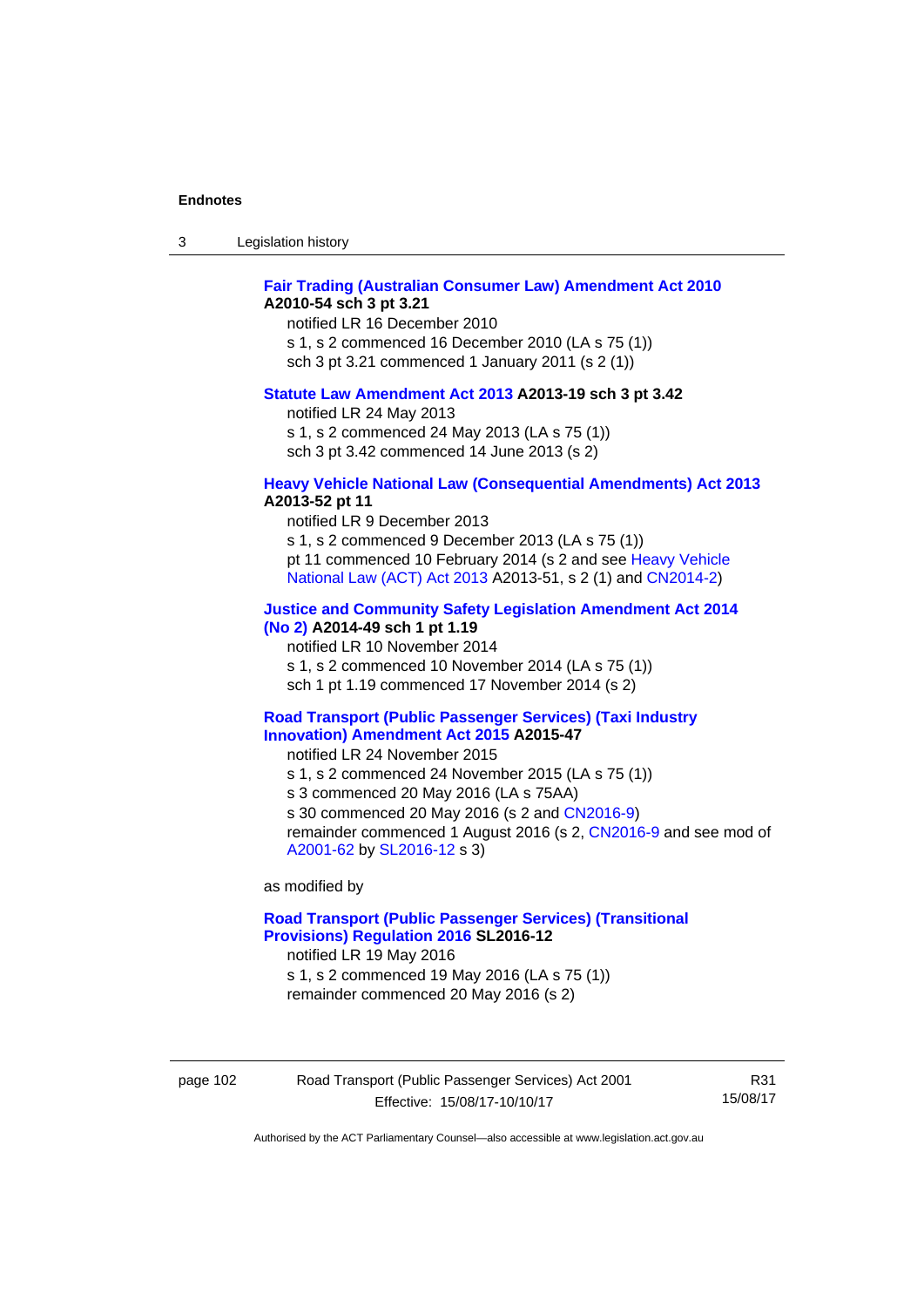### **[Freedom of Information Act 2016](http://www.legislation.act.gov.au/a/2016-55/default.asp) A2016-55 sch 4 pt 4.24 (as am by [A2017-14](http://www.legislation.act.gov.au/a/2017-14) s 19)**

notified LR 26 August 2016 s 1, s 2 commenced 26 August 2016 (LA s 75 (1)) sch 4 pt 4.24 commences 1 January 2018 (s 2 as am by [A2017-14](http://www.legislation.act.gov.au/a/2017-14)

s 19)

#### **[Statute Law Amendment Act 2017](http://www.legislation.act.gov.au/a/2017-4/default.asp) A2017-4 sch 3 pt 3.28**

notified LR 23 February 2017

s 1, s 2 commenced 23 February 2017 (LA s 75 (1))

sch 3 pt 3.28 commenced 9 March 2017 (s 2)

### **[Justice and Community Safety Legislation Amendment Act 2017](http://www.legislation.act.gov.au/a/2017-14/default.asp)  [\(No 2\)](http://www.legislation.act.gov.au/a/2017-14/default.asp) A2017-14 s 19, pt 18**

notified LR 17 May 2017

s 1, s 2 commenced 17 May 2017 (LA s 75 (1))

s 19 commenced 24 May 2017 (s 2 (1))

- pt 18 commences on the commencement of the Road Transport (Road Rules) Regulation 2017, s 3 (s 2 (2))
- *Note* This Act also amends the Freedom of Information Act 2016 [A2016-55](http://www.legislation.act.gov.au/a/2016-55/default.asp).

#### **[Road Transport Reform \(Light Rail\) Legislation Amendment Act 2017](http://www.legislation.act.gov.au/a/2017-21/default.asp) A2017-21 pt 6**

notified LR 8 August 2017 s 1, s 2 commenced 8 August 2017 (LA s 75 (1)) pt 6 commenced 15 August 2017 (s 2)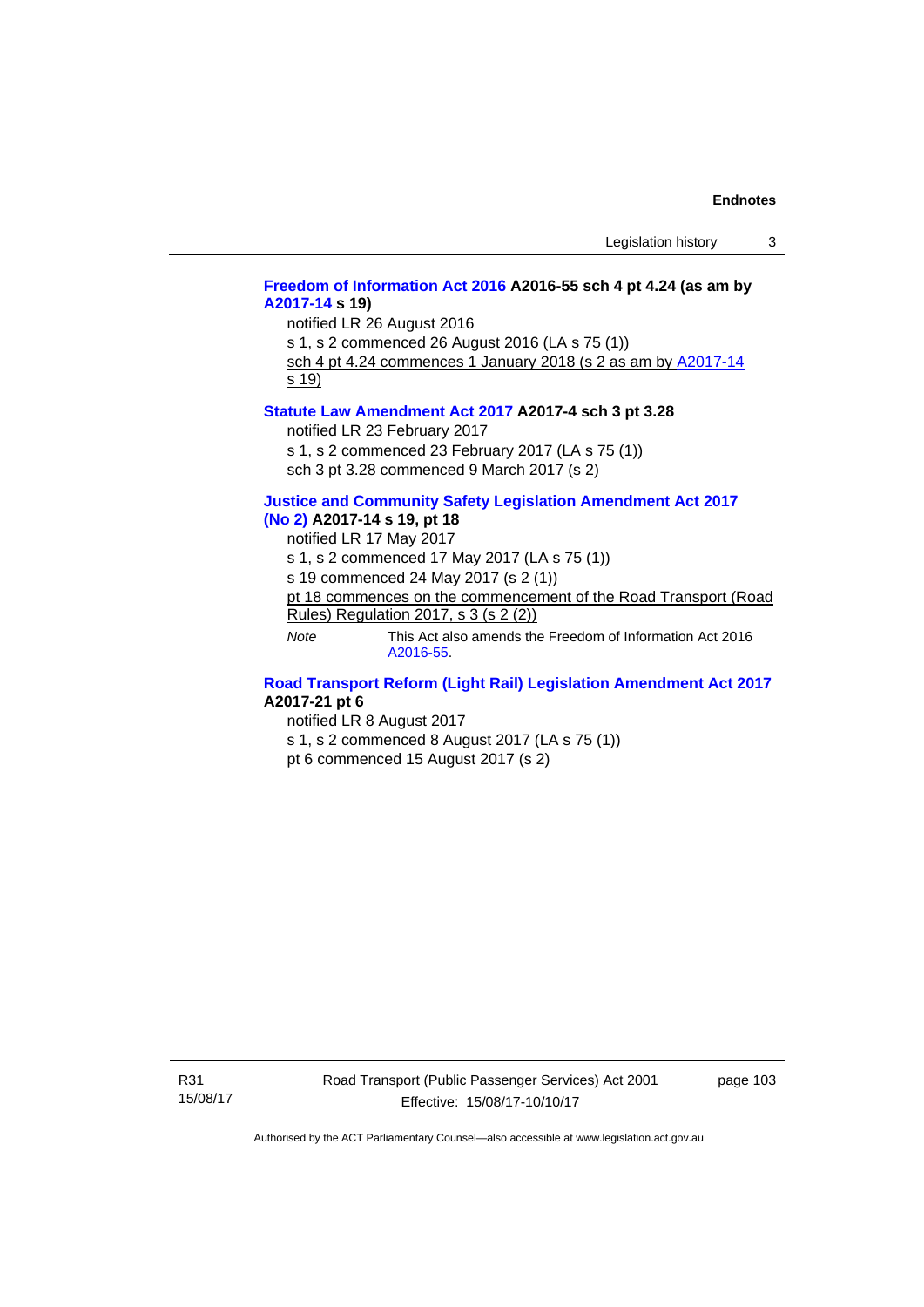4 Amendment history

# **4 Amendment history**

| Preliminary<br>pt 1 hdg note                       | om A2005-20 amdt 3.369                                                                                                                                                                         |
|----------------------------------------------------|------------------------------------------------------------------------------------------------------------------------------------------------------------------------------------------------|
| <b>Name of Act</b><br>s 1                          | am A2005-20 amdt 3.370; A2009-22 amdt 1.23; A2013-52<br>s 61, s 62                                                                                                                             |
| <b>Objects of Act</b><br>s 2 hdg<br>s <sub>2</sub> | bracketed note exp 30 June 2002 (s 4 (3))<br>orig s 2 om R1 LA (s 89 (4))<br>(prev s 3) sub A2001-94 s 4<br>renum as s 2 R1 LA (see A2001-94 s 17)<br>am A2004-69 s 4<br>sub A2015-47 s 4      |
| <b>Dictionary</b><br>s <sub>3</sub>                | (prev s 4) renum as s 3 R1 LA (see A2001-94 s 17)                                                                                                                                              |
| <b>Notes</b><br>s 4                                | (prev s 5) sub A2001-94 s 5<br>renum as s 4 R1 LA (see A2001-94 s 17)<br>ss (2), (3) exp 30 June 2002 (s 4 (3))                                                                                |
| s 4A                                               | Offences against Act-application of Criminal Code etc<br>ins A2004-69 s 5<br>am A2006-9 s 4; A2006-26 s 4; A2015-47 s 5; A2017-4<br>amdt 3.179                                                 |
| s 5                                                | <b>Functions of road transport authority</b><br>(prev s 6) sub A2001-94 s 5<br>renum as s 5 R1 LA (see A2001-94 s 17)<br>am A2004-69 s 6; A2006-9 ss 5-7; pars renum R13 LA;<br>A2015-47 s 6   |
| <b>Registers under this Act</b><br>s 6 hdg<br>s 6  | sub A2006-9 s 8; A2015-47 s 7<br>(prev s 7) sub A2001-94 s 5<br>renum as s 6 R1 LA (see A2001-94 s 17)<br>am A2004-69 s 7: A2006-9 s 9: A2015-47 s 8                                           |
| s 7                                                | Security and disclosure of information in registers<br>(prev s 8) sub A2001-94 s 5<br>renum as s 7 R1 LA (see A2001-94 s 17)<br>sub A2002-49 amdt 3.229<br>am A2006-9 s 10; A2014-49 amdt 1.40 |

page 104 Road Transport (Public Passenger Services) Act 2001 Effective: 15/08/17-10/10/17

R31 15/08/17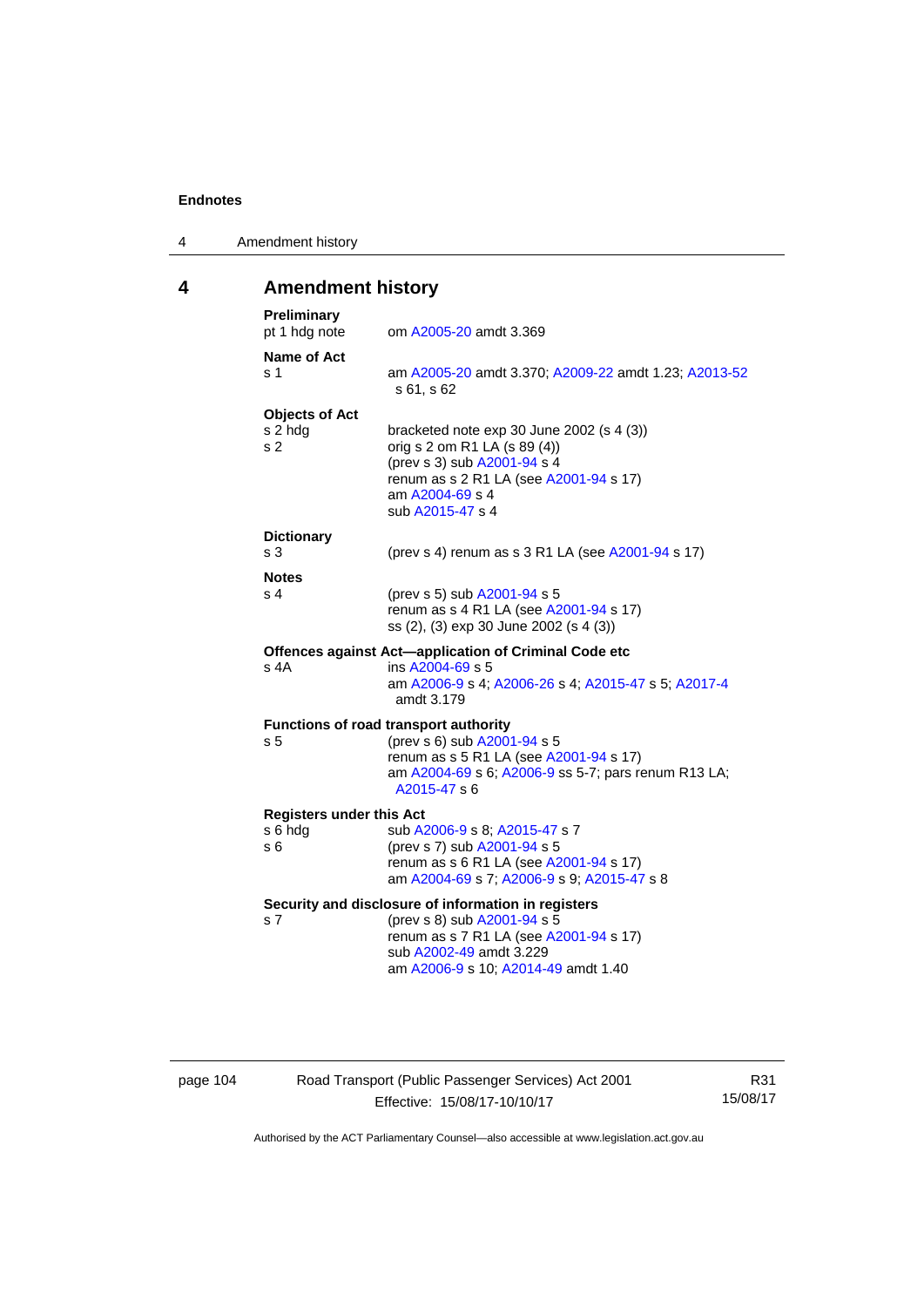### **Competition and Consumer Act authorisation**  s 8 hdg am [A2010-54](http://www.legislation.act.gov.au/a/2010-54) amdt 3.50 s 8 (prev s 9) renum as s 8 R1 LA (see [A2001-94](http://www.legislation.act.gov.au/a/2001-94) s 17) am [A2010-54](http://www.legislation.act.gov.au/a/2010-54) amdt 3.51 **Combinations of accreditations, authorisations and licences**  s 9 (prev s 9A) ins [A2001-94](http://www.legislation.act.gov.au/a/2001-94) s 6 renum as s 9 R1 LA (see [A2001-94](http://www.legislation.act.gov.au/a/2001-94) s 17) sub [A2006-9](http://www.legislation.act.gov.au/a/2006-9) s 11 **Combinations of accreditations and licences**  s 9A renum as s 9 **Meaning of** *bus* **and** *public bus* s 10A ins [A2005-20](http://www.legislation.act.gov.au/a/2005-20) amdt 3.371 am [A2015-47](http://www.legislation.act.gov.au/a/2015-47) s 9; [A2017-21](http://www.legislation.act.gov.au/a/2017-21/default.asp) s 53 **Meaning of** *bus service*<br>s 11 hdg brack bracketed note exp 30 June 2002 (s  $4$  (3)) s 11 sub [A2006-9](http://www.legislation.act.gov.au/a/2006-9) s 12 **What is a** *regular route service***?**  s 12 hdg bracketed note exp 30 June 2002 (s 4 (3)) **What is a** *long-distance service***?**  s 14 hdg bracketed note exp 30 June 2002 (s 4 (3)) **Bus operators—purposes of accreditation**  s 15 hdg bracketed note exp 30 June 2002 (s 4 (3)) **Regulations about accreditation system**  s 16 am [A2002-30](http://www.legislation.act.gov.au/a/2002-30) amdt 3.748; [A2006-9](http://www.legislation.act.gov.au/a/2006-9) amdt 1.9 **Service contracts—regular route services**  s 17 hdg bracketed note exp 30 June 2002 (s 4 (3)) sub [A2006-9](http://www.legislation.act.gov.au/a/2006-9) s 13 s 17 am [A2002-49](http://www.legislation.act.gov.au/a/2002-49) amdt 3.230; [A2005-20](http://www.legislation.act.gov.au/a/2005-20) amdt 3.372 **Entitlement to operate regular route services**  s 18 am [A2006-30](http://www.legislation.act.gov.au/a/2006-30) amdt 1.78 **Entitlement to operate tour and charter services**  s 19 am [A2006-30](http://www.legislation.act.gov.au/a/2006-30) amdt 1.79 **Territory's entitlement to operate bus service**  s 19A ins [A2006-30](http://www.legislation.act.gov.au/a/2006-30) amdt 1.80 **Unaccredited operators not to operate certain bus services**  s 20 hdg bracketed note exp 30 June 2002 (s 4 (3)) s 20 am [A2006-30](http://www.legislation.act.gov.au/a/2006-30) amdt 1.81 **Pretending to be an accredited bus service operator**  s 21 sub [A2002-30](http://www.legislation.act.gov.au/a/2002-30) amdt 3.749

R31 15/08/17 Road Transport (Public Passenger Services) Act 2001 Effective: 15/08/17-10/10/17

page 105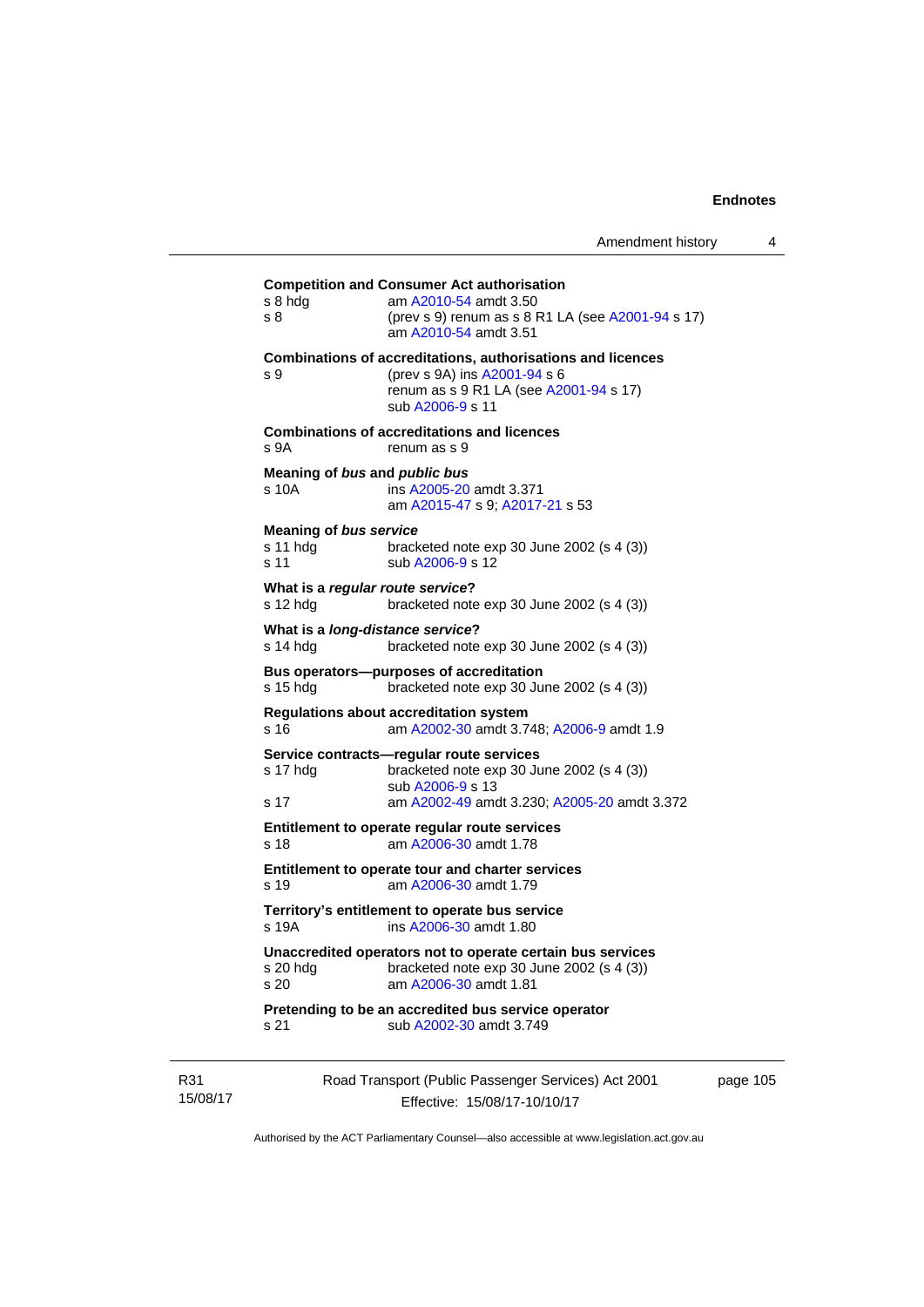| 4        | Amendment history                                                                                                                                                                                                                           |
|----------|---------------------------------------------------------------------------------------------------------------------------------------------------------------------------------------------------------------------------------------------|
|          | Operators of regular route services to hold service contracts<br>bracketed note exp 30 June 2002 (s 4 (3))<br>s <sub>22</sub> h <sub>dg</sub><br>am A2006-30 amdt 1.82<br>s <sub>22</sub>                                                   |
|          | Regulations about operation of bus services by accredited people<br>am A2004-69 s 8; A2006-9 amdt 1.1<br>s 24                                                                                                                               |
|          | Regulations about operation of public buses<br>am A2006-9 amdt 1.2, amdt 1.3<br>s 25                                                                                                                                                        |
|          | <b>Regulations about bus drivers</b><br>s 26<br>am A2002-49 amdt 3.230                                                                                                                                                                      |
|          | Regulations about conduct of passengers<br>s 27<br>am A2002-49 amdt 3.230                                                                                                                                                                   |
|          | <b>Transport booking services</b><br>sub A2001-94 s 8; A2015-47 s 10<br>pt 3 hdg                                                                                                                                                            |
|          | <b>Basic concepts</b><br>div 3.1 hdg<br>ins A2001-94 s 8; A2015-47 s 10                                                                                                                                                                     |
|          | <b>Meaning of transport booking service</b><br>$s$ 28 hdg<br>bracketed note exp 30 June 2002 (s 4 (3))<br>s 28<br>orig s 28 om A2001-94 s 7<br>(prev s 29) sub A2001-94 s 8<br>renum as s 28 R1 LA (see A2001-94 s 17)<br>sub A2015-47 s 10 |
|          | Meaning of bookable vehicle and bookable vehicle driver<br>s 29 hdg<br>bracketed note $exp 30$ June 2002 (s 4 (3))<br>s 29<br>(prev s 29A) ins A2001-94 s 8<br>renum as s 29 R1 LA (see A2001-94 s 17)<br>sub A2015-47 s 10                 |
|          | Meaning of taxi booking service<br>s 29A<br>renum as s 29                                                                                                                                                                                   |
|          | Taxi network providers--purposes of accreditation<br>s 29B<br>renum as s 30                                                                                                                                                                 |
|          | Taxi network providers-regulations about accreditation system<br>s 29C<br>renum as s 31                                                                                                                                                     |
|          | <b>Entitlement to operate taxi networks</b><br>s 29D.<br>renum as s 32                                                                                                                                                                      |
|          | Unaccredited persons not to operate taxi network<br>s 29E<br>renum as s 33                                                                                                                                                                  |
|          | Pretending to be an accredited taxi network provider<br>s 29F<br>renum as s 34                                                                                                                                                              |
| page 106 | Road Transport (Public Passenger Services) Act 2001                                                                                                                                                                                         |

Effective: 15/08/17-10/10/17

R31 15/08/17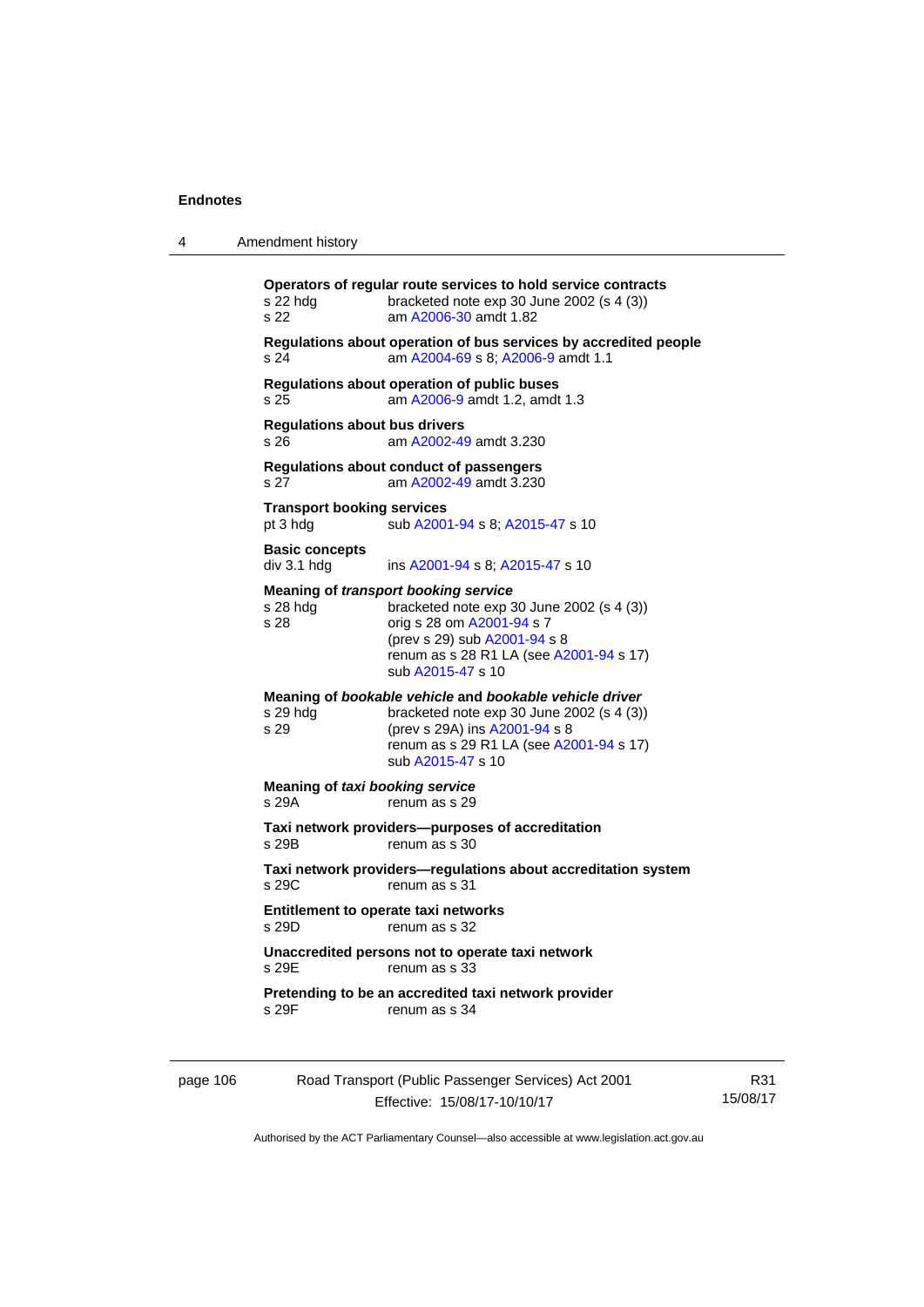```
Regulations about operation of taxi networks by accredited people 
s 29G renum as s 35
Regulations about operation of taxi networks 
                  renum as s 36
Transport booking service—accreditation<br>div 3.2 hdg ins A2001-94 s 8
                  insA2001-94 s 8
                   sub A2015-47 s 10 
Transport booking service—purpose of accreditation 
s 30 hdg bracketed note exp 30 June 2002 (s 4 (3)) 
s 30 (prev s 29B) ins A2001-94 s 8 
                  renum as s 30 R1 LA (see A2001-94 s 17)
                   sub A2015-47 s 10 
Meaning of restricted taxi licence 
s 30A renum as s 38
Maximum numbers of taxi licences<br>s 30B renum as s 39
                  renum as s 39
Issue of taxi licences 
s 30C renum as s 40
Transferability of taxi licences<br>s 30D renum as s 4
                  renum as s 41
Use of vehicles as taxis 
s 30E renum as s 42
Pretending vehicles are licensed taxis 
s 30F renum as s 43
Regulations about taxi licences 
s 30G renum as s 44
Transport booking service—regulations about accreditation 
s 31 hdg bracketed note exp 30 June 2002 (s 4 (3)) 
s 31 (prev s 29C) ins A2001-94 s 8 
                  renum as s 31 R1 LA (see A2001-94 s 17)
                   am A2006-9 amdt 1.9; A2006-26 s 5; pars renum A2006-26
                   s 6 
                   sub A2015-47 s 10 
Meaning of restricted taxi<br>s 31A renum a
                  renum as s 46
Meaning of taxi service 
s 31B renum as s 47
Meaning of restricted taxi service 
s 31C renum as s 48
```
R31 15/08/17 Road Transport (Public Passenger Services) Act 2001 Effective: 15/08/17-10/10/17

page 107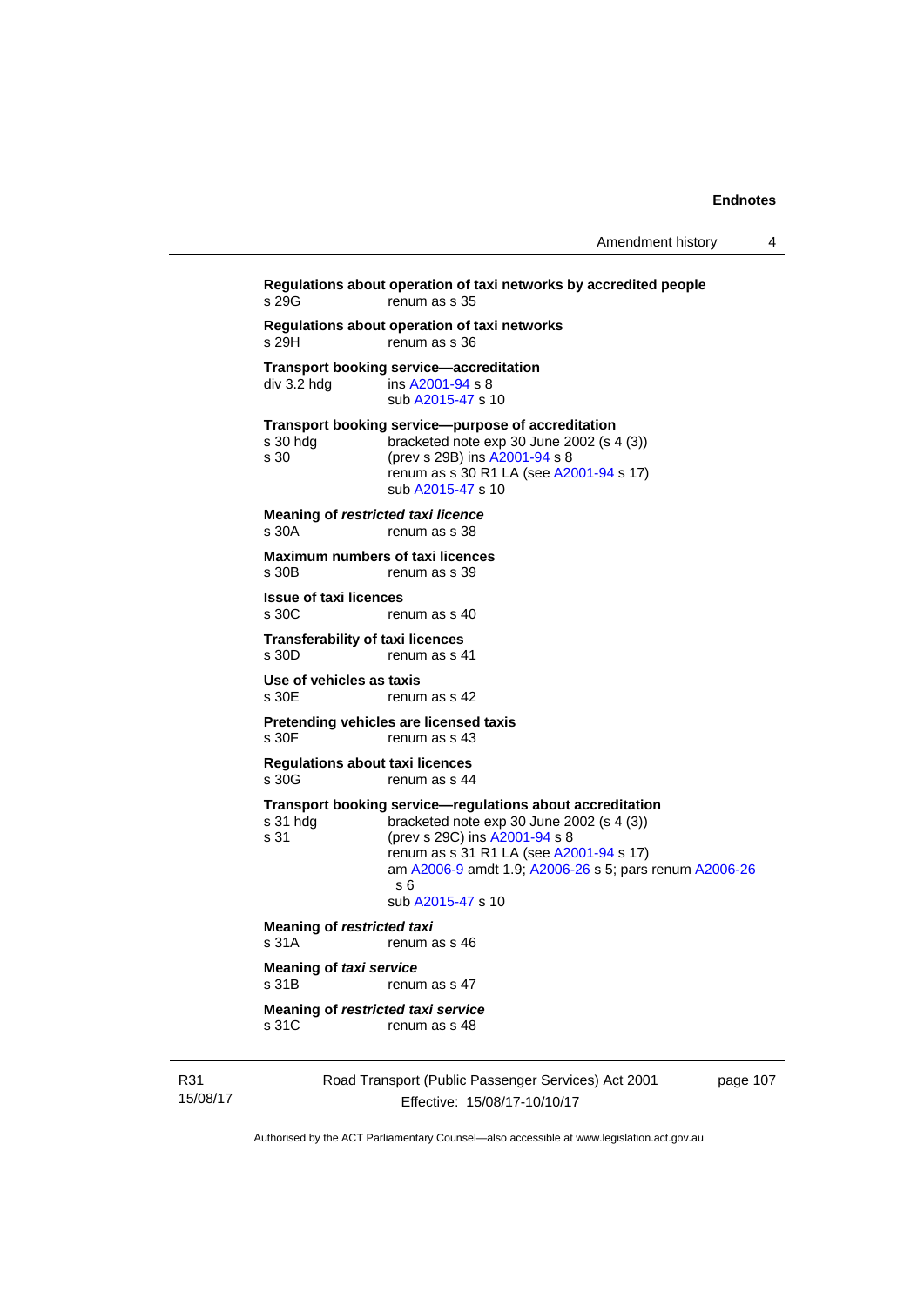4 Amendment history

| s 31D                                          | Taxi service operators-purposes of accreditation<br>renum as s 49                                                                                           |
|------------------------------------------------|-------------------------------------------------------------------------------------------------------------------------------------------------------------|
| s 31E                                          | Taxi service operators-regulations about accreditation system<br>renum as s 50                                                                              |
| s 31F                                          | Entitlement to operate taxi services<br>renum as s 51                                                                                                       |
| s.31G                                          | Unaccredited operators not to operate taxi services<br>renum as s 52                                                                                        |
| s 31H                                          | Pretending to be an accredited taxi service operator<br>renum as s 53                                                                                       |
| s 311                                          | Taxi service operators to be affiliated with taxi network<br>renum as s 54                                                                                  |
| s <sub>31</sub>                                | Pretending to be affiliated with taxi network<br>renum as s 55                                                                                              |
| s 31K                                          | Regulations about operation of taxi services by accredited people<br>renum as s 56                                                                          |
| s 31L                                          | Regulations about operation of taxis<br>renum as s 57                                                                                                       |
| <b>Regulations about taxi drivers</b><br>s 31M | renum as s 58                                                                                                                                               |
| s 31N                                          | Regulations about conduct of taxi passengers<br>renum as s 59                                                                                               |
| s 31O                                          | Power to determine maximum taxi fares<br>renum as s 60                                                                                                      |
| s 32                                           | Transport booking service must be accredited<br>(prev s 29D) ins A2001-94 s 8<br>renum as s 32 R1 LA (see A2001-94 s 17)<br>sub A2006-26 s 7; A2015-47 s 10 |
| s 32A                                          | Regulations may apply certain laws and instruments<br>renum as s 62 and then s 82                                                                           |
| s 32B                                          | <b>Regulations about enforcement</b><br>renum as s 63 and then s 83                                                                                         |
| s 32C                                          | Minister may exempt vehicles and people from Act<br>renum as s 64 and then s 84                                                                             |
| s 32D                                          | Regulations may exempt vehicles and people from Act<br>renum as s 65 and then s 85                                                                          |

page 108 Road Transport (Public Passenger Services) Act 2001 Effective: 15/08/17-10/10/17

R31 15/08/17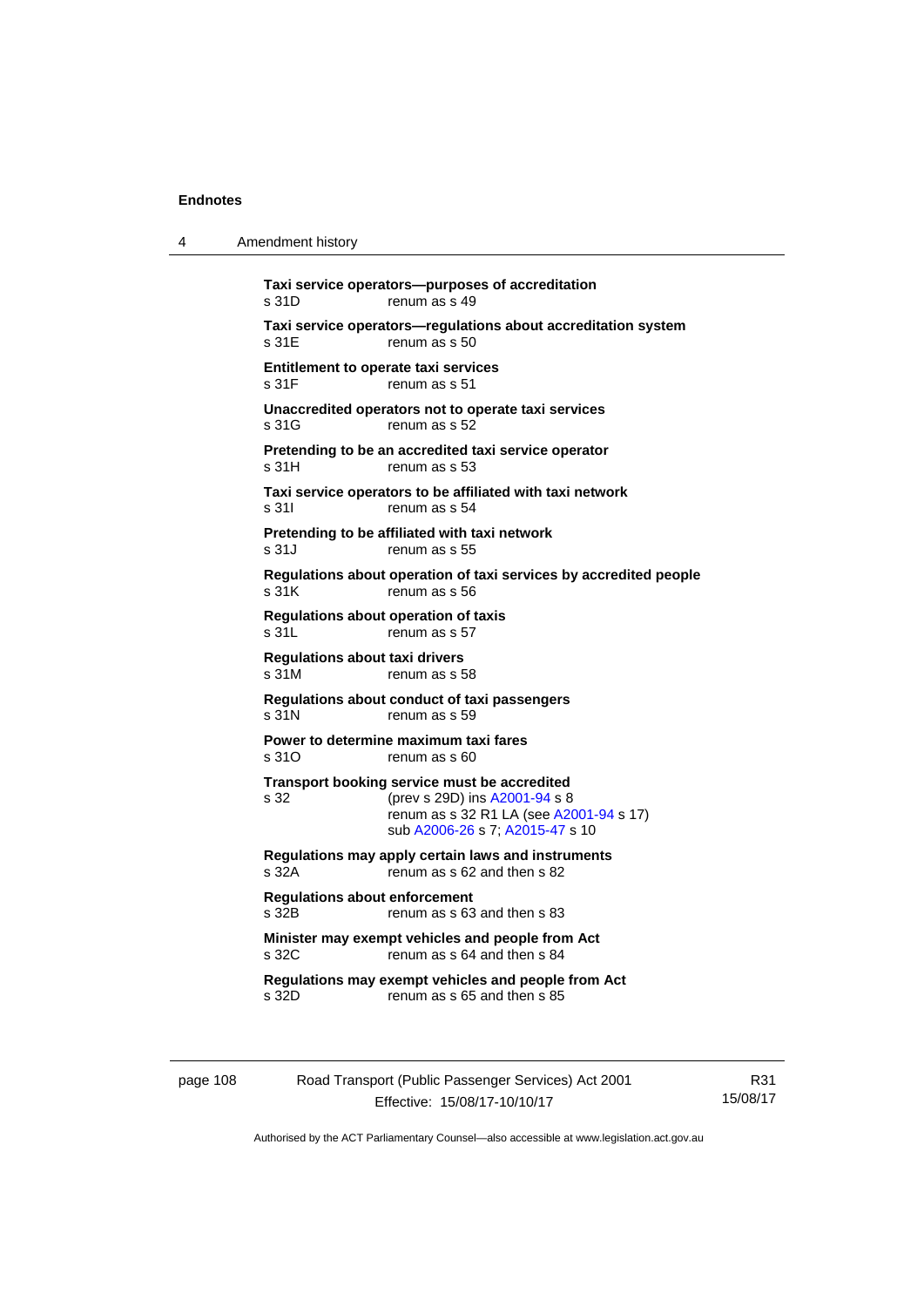### **Transport booking service must comply with accreditation conditions**

| s 33 hdg<br>s 33                                        | <b>Transport booking service must comply with accreditation conditions</b><br>bracketed note exp 30 June 2002 (s 4 (3))<br>orig s 33 renum as s 66 and then s 87<br>(prev s 29E) ins A2001-94 s 8<br>renum as s 33 R1 LA (see A2001-94 s 17)<br>sub A2006-26 s 7; A2015-47 s 10 |
|---------------------------------------------------------|---------------------------------------------------------------------------------------------------------------------------------------------------------------------------------------------------------------------------------------------------------------------------------|
| s 34                                                    | Pretend to be accredited transport booking service<br>orig s 34 renum as s 67 and then s 88<br>(prev s 29F) ins A2001-94 s 8<br>renum as s 34 R1 LA (see A2001-94 s 17)<br>am A2006-26 s 8<br>sub A2015-47 s 10                                                                 |
| div 3.3 hdg                                             | Transport booking service-affiliated drivers and affiliated operators<br>ins A2001-94 s 8<br>sub A2015-47 s 10                                                                                                                                                                  |
| <b>Meaning of affiliated driver</b><br>s 35 hdg<br>s 35 | bracketed note exp 30 June 2002 (s 4 (3))<br>orig s 35 renum as s 68 and then s 89<br>(prev s 29G) ins A2001-94 s 8<br>renum as s 35 R1 LA (see A2001-94 s 17)<br>sub A2015-47 s 10                                                                                             |
| s 36                                                    | Meaning of affiliated driver agreement<br>orig s 36 renum as s 69 and then s 90<br>(prev s 29H) ins A2001-94 s 8<br>renum as s 36 R1 LA (see A2001-94 s 17)<br>sub A2015-47 s 10                                                                                                |
| Pretend to be affiliated driver<br>s 36A                | ins A2015-47 s 10                                                                                                                                                                                                                                                               |
| <b>Meaning of affiliated operator</b><br>s 36B          | ins A2015-47 s 10                                                                                                                                                                                                                                                               |
| s 36C                                                   | Meaning of affiliated operator agreement<br>ins A2015-47 s 10                                                                                                                                                                                                                   |
| Pretend to be affiliated operator<br>s 36D              | ins A2015-47 s 10                                                                                                                                                                                                                                                               |
| service                                                 | Taxi driver or taxi service operator must be affiliated with transport booking                                                                                                                                                                                                  |
| s 36E                                                   | ins A2015-47 s 10<br>$-1$ , and $-1$ , and $-1$ , $-1$ , $-1$ , $-1$ , $-1$                                                                                                                                                                                                     |

**Rideshare driver must be affiliated with transport booking service**  s 36F ins [A2015-47](http://www.legislation.act.gov.au/a/2015-47) s 10

R31 15/08/17 Road Transport (Public Passenger Services) Act 2001 Effective: 15/08/17-10/10/17

page 109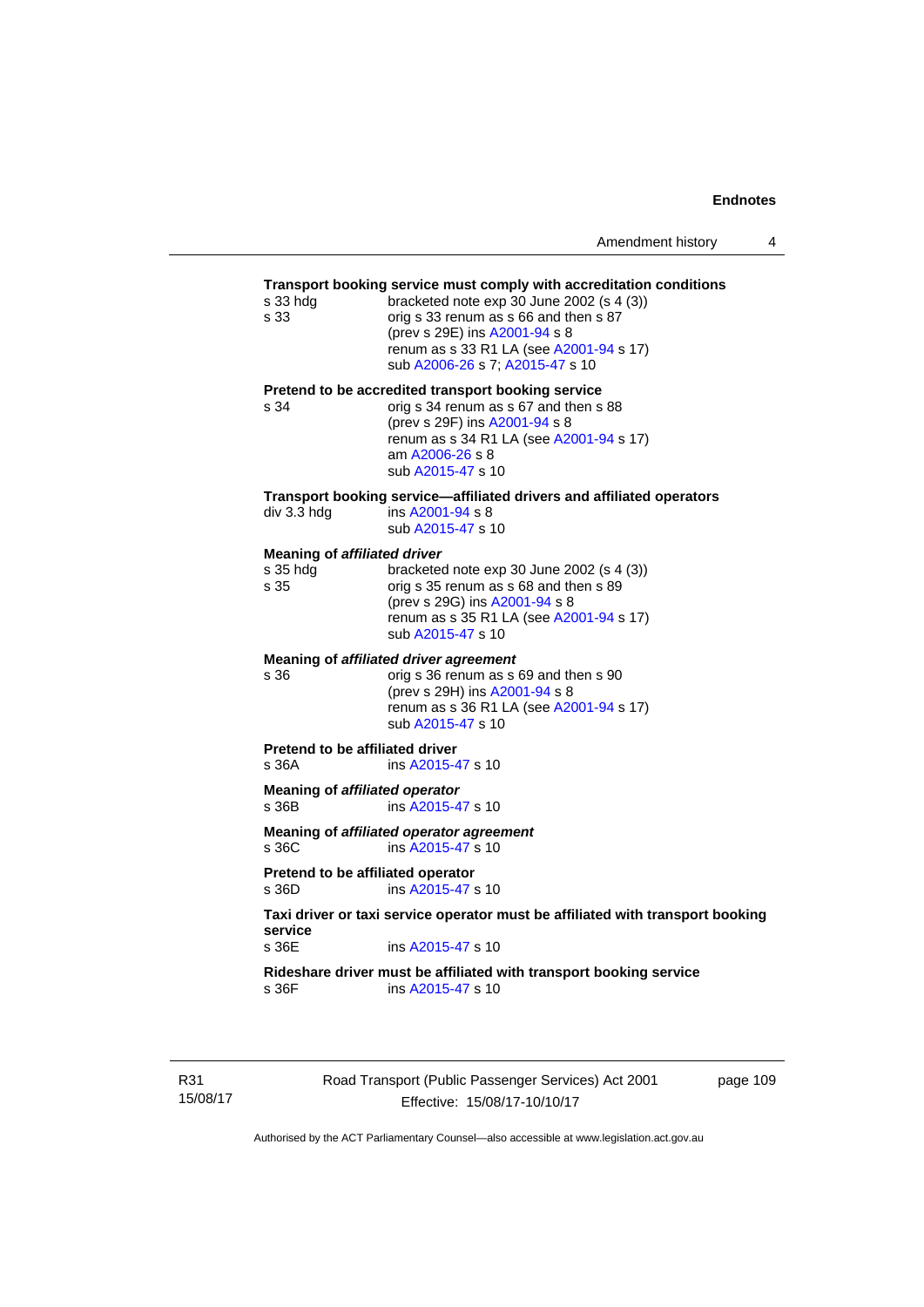| 4        | Amendment history                                           |                                                                                                                                                                                         |
|----------|-------------------------------------------------------------|-----------------------------------------------------------------------------------------------------------------------------------------------------------------------------------------|
|          | $div$ 3.4 $hdg$                                             | <b>Transport booking service-operation</b><br>ins A2001-94 s 8<br>sub A2015-47 s 10                                                                                                     |
|          | s 36G                                                       | <b>Transport booking service-responsibilities</b><br>ins A2015-47 s 10                                                                                                                  |
|          | s 36H                                                       | Transport booking services-regulations about operation<br>ins A2015-47 s 10                                                                                                             |
|          | s 36I                                                       | Court may order transport booking service to take certain actions<br>ins A2015-47 s 10                                                                                                  |
|          | <b>Licensing of taxi vehicles</b><br>pt 4 hdg               | orig pt 4 hdg renum as pt 7 hdg (see A2001-94 s 9)<br>ins A2001-94 s 8                                                                                                                  |
|          | <b>Basic concepts</b><br>div 4.1 hdg                        | orig div 4.1 hdg renum as div 7.1 hdg<br>ins A2001-94 s 8                                                                                                                               |
|          | <b>Meaning of taxi licence</b><br>s 37 hdg<br>s 37          | bracketed note exp 30 June 2002 (s 4 (3))<br>orig s 37 renum as s 70 and then s 91<br>(prev s 30) sub A2001-94 s 8<br>renum as s 37 R1 LA (see A2001-94 s 17)<br>sub A2004-69 s 37      |
|          | Meaning of restricted taxi licence<br>$s$ 38 hdg<br>s 38    | bracketed note $exp 30$ June 2002 (s 4 (3))<br>orig s 38 renum as s 71 and then s 92<br>(prev s 30A) ins A2001-94 s 8<br>renum as s 38 R1 LA (see A2001-94 s 17)                        |
|          | <b>Taxi licences</b><br>div 4.2 hdg                         | orig div 4.2 hdg renum as div 7.2 hdg<br>ins A2001-94 s 8                                                                                                                               |
|          | <b>Maximum numbers of taxi licences</b><br>s 39 hdg<br>s 39 | bracketed note exp 30 June 2002 (s 4 (3))<br>orig s 39 renum as s 72 and then s 93<br>(prev s 30B) ins A2001-94 s 8<br>renum as s 39 R1 LA (see A2001-94 s 17)<br>am A2017-4 amdt 3.180 |
|          | <b>Issue of taxi licences</b><br>s 40 hdg<br>s 40           | bracketed note $exp 30$ June 2002 (s 4 (3))<br>orig s 40 renum as s 73<br>(prev s 30C) ins A2001-94 s 8<br>renum as s 40 R1 LA (see A2001-94 s 17)                                      |
| page 110 |                                                             | Road Transport (Public Passenger Services) Act 2001<br>Effective: 15/08/17-10/10/17                                                                                                     |

R31 15/08/17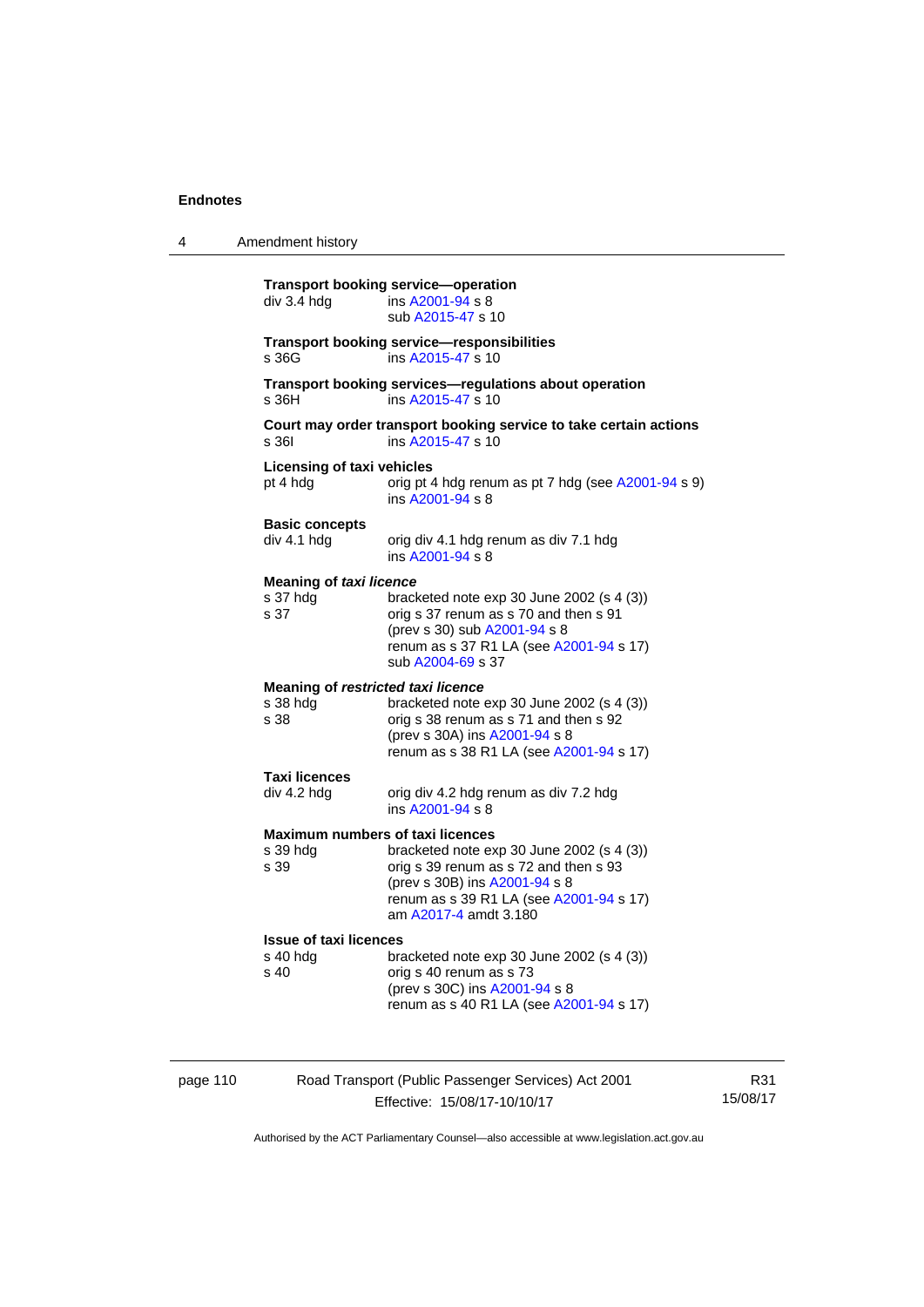| <b>Transferability of taxi licences</b>                    |                                                                                                                                                                                          |
|------------------------------------------------------------|------------------------------------------------------------------------------------------------------------------------------------------------------------------------------------------|
| s 41 hdg<br>s 41                                           | bracketed note exp 30 June 2002 (s 4 (3))<br>orig s 41 renum as s 74<br>(prev s 30D) ins A2001-94 s 8<br>renum as s 41 R1 LA (see A2001-94 s 17)<br>sub A2006-26 s 9                     |
| Use of vehicles as taxis<br>s 42 hdg<br>s 42               | bracketed note $exp 30$ June 2002 (s 4 (3))<br>orig s 42 renum as s 75<br>(prev s 30E) ins A2001-94 s 8<br>renum as s 42 R1 LA (see A2001-94 s 17)<br>am A2004-69 s 10                   |
|                                                            | Pretending vehicles are licensed taxis                                                                                                                                                   |
| s 43                                                       | orig s 43 renum as s 76<br>(prev s 30F) ins A2001-94 s 8<br>renum as s 43 R1 LA (see A2001-94 s 17)                                                                                      |
| <b>Regulations about taxi licences</b><br>s 44 hdg<br>s 44 | bracketed note $exp 30$ June 2002 (s 4 (3))<br>orig s 44 renum as s 77<br>(prev s 30G) ins A2001-94 s 8<br>renum as s 44 R1 LA (see A2001-94 s 17)<br>am A2006-9 amdt 1.9; A2006-26 s 10 |
| <b>Taxi services</b>                                       |                                                                                                                                                                                          |
| pt 5 hdg                                                   | orig pt 5 hdg om R1 LA (s 89 (3)) but see s 54)<br>prev pt 5 hdg exp 31 December 2001 (s 54)<br>ins A2001-94 s 8                                                                         |
| <b>Basic concepts</b><br>div 5.1 hdg                       | ins A2001-94 s 8                                                                                                                                                                         |
| Meaning of taxi                                            |                                                                                                                                                                                          |
| s 45 hdg<br>s 45                                           | bracketed note exp 30 June 2002 (s 4 (3))<br>orig s 45 renum as s 78<br>(prev s 31) sub A2001-94 s 8<br>renum as s 45 R1 LA (see A2001-94 s 17)<br>sub A2004-69 s 11                     |
| <b>Meaning of restricted taxi</b>                          |                                                                                                                                                                                          |
| s 46 hdg<br>s 46                                           | bracketed note exp 30 June 2002 (s 4 (3))<br>orig s 46 renum as s 79<br>(prev s 31A) ins A2001-94 s 8<br>renum as s 46 R1 LA (see A2001-94 s 17)<br>am A2006-9 s 15                      |

R31 15/08/17 Road Transport (Public Passenger Services) Act 2001 Effective: 15/08/17-10/10/17

page 111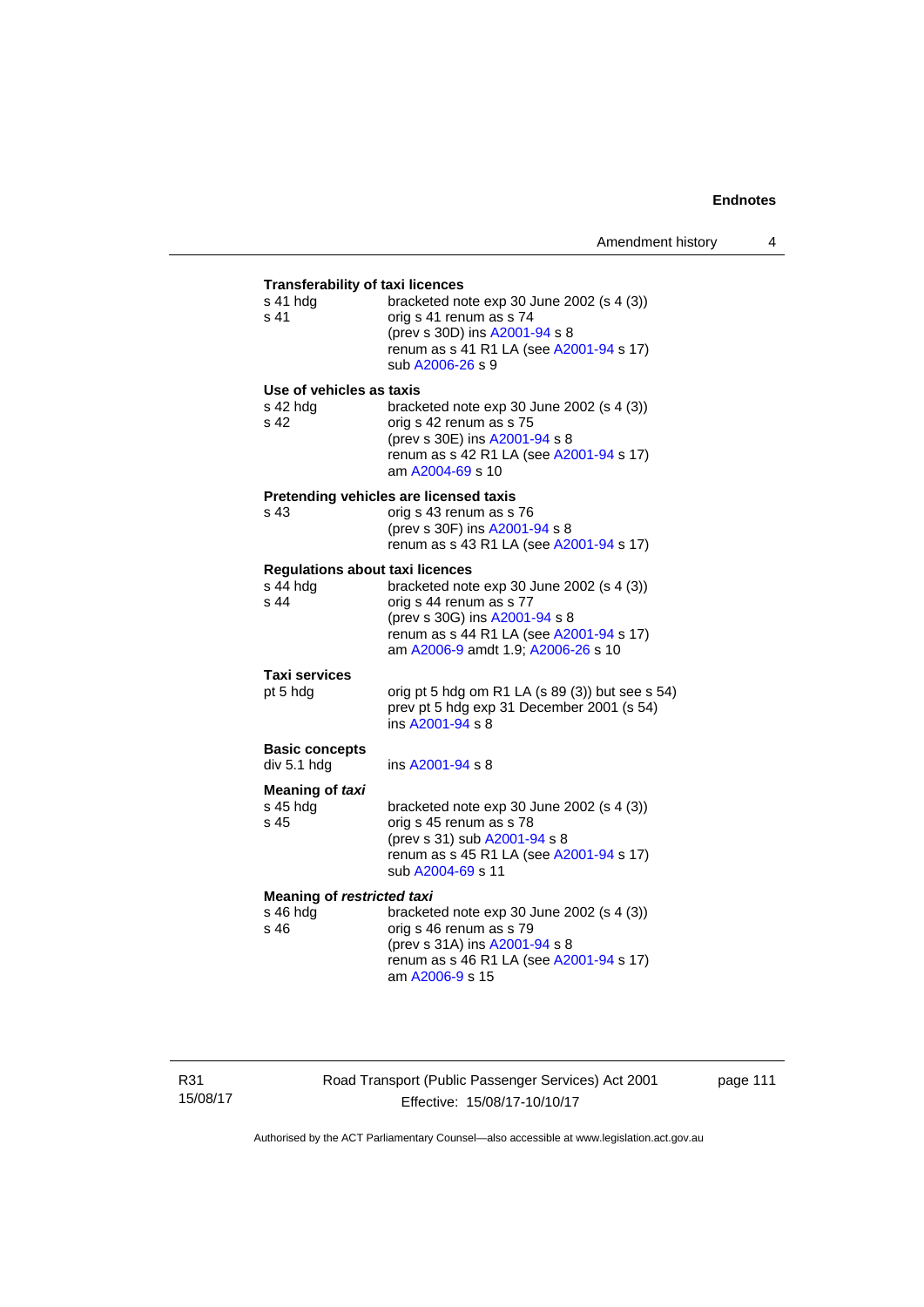4 Amendment history

| s 47 hdg<br>s 47 | bracketed note $exp 30$ June 2002 (s 4 (3))<br>orig s 47 renum as s 80<br>(prev s 31B) ins A2001-94 s 8<br>renum as s 47 R1 LA (see A2001-94 s 17)                                                                                         |
|------------------|--------------------------------------------------------------------------------------------------------------------------------------------------------------------------------------------------------------------------------------------|
| $s$ 48           | Meaning of restricted taxi service<br>orig s 48 renum as s 81<br>(prev s 31C) ins A2001-94 s 8<br>renum as s 48 R1 LA (see A2001-94 s 17)                                                                                                  |
| div 5.2 hdg      | Accreditation of taxi service operators<br>ins A2001-94 s 8                                                                                                                                                                                |
| s 49 hda<br>s 49 | Taxi service operators—purposes of accreditation<br>bracketed note exp 30 June 2002 (s 4 (3))<br>orig s 49 renum as s 82<br>(prev s 31D) ins A2001-94 s 8<br>renum as s 49 R1 LA (see A2001-94 s 17)                                       |
| s 50 hda<br>s 50 | Taxi service operators-regulations about accreditation system<br>bracketed note $exp 30$ June 2002 (s 4 (3))<br>orig s 50 renum as s 83<br>(prev s 31E) ins A2001-94 s 8<br>renum as s 50 R1 LA (see A2001-94 s 17)<br>am A2006-9 amdt 1.9 |
| div 5.3 hdg      | <b>Entitlement to operate taxi services</b><br>ins A2001-94 s 8                                                                                                                                                                            |
| s 51 hda<br>s 51 | <b>Entitlement to operate taxi services</b><br>bracketed note $exp 30$ June 2002 (s 4 (3))<br>orig s 51 renum as s 84<br>(prev s 31F) ins A2001-94 s 8<br>renum as s 51 R1 LA (see A2001-94 s 17)<br>am A2006-26 s 11; A2015-47 s 11       |
| s 51A            | <b>Existing approved taxi networks</b><br>renum as s 85                                                                                                                                                                                    |
| s 51B            | Existing taxi licences and restricted taxi licences<br>renum as s 86                                                                                                                                                                       |
| s 51C            | Interim accreditation of existing taxi operators<br>renum as s 87                                                                                                                                                                          |
| s 51D            | Determination about maximum number of taxi licences<br>renum as s 88                                                                                                                                                                       |
| s 51E            | Determination about maximum number of restricted taxi licences<br>renum as s 89                                                                                                                                                            |

| page 112 | Road Transport (Public Passenger Services) Act 2001 | R31      |
|----------|-----------------------------------------------------|----------|
|          | Effective: 15/08/17-10/10/17                        | 15/08/17 |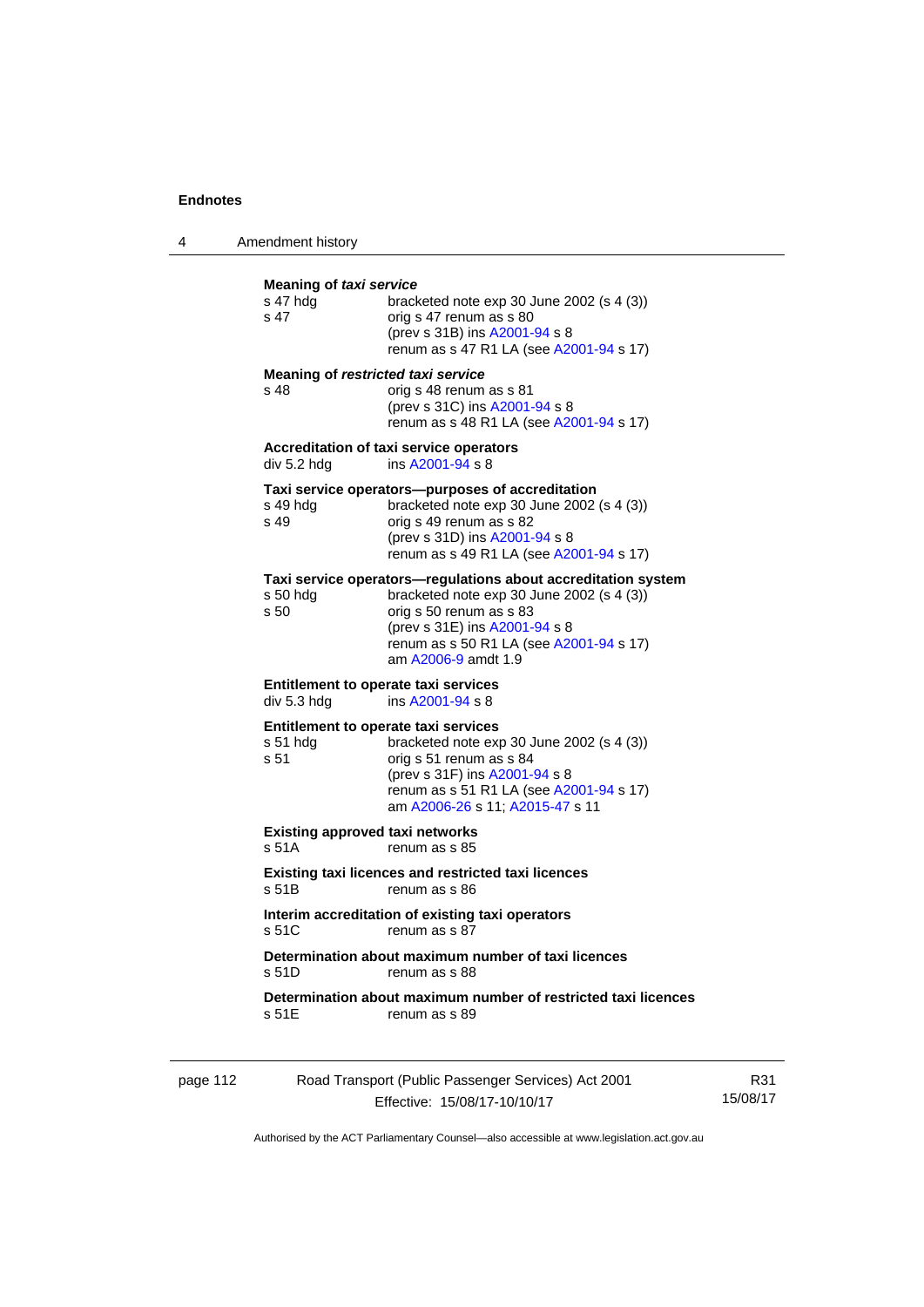| s 51F                                             | renum as s 90<br>Determination about maximum taxi fares                                                                                                                                                                                                               |
|---------------------------------------------------|-----------------------------------------------------------------------------------------------------------------------------------------------------------------------------------------------------------------------------------------------------------------------|
| s 51G                                             | renum as s 91                                                                                                                                                                                                                                                         |
| Expiry of div 7.7<br>s 51H                        | renum as s 92                                                                                                                                                                                                                                                         |
| s 52 hdg<br>s 52                                  | Unaccredited operators not to operate taxi services<br>bracketed note exp 30 June 2002 (s 4 (3))<br>orig s 52 exp 31 December 2001 (s 54)<br>(prev s 31G) ins A2001-94 s 8<br>renum as s 52 R1 LA (see A2001-94 s 17)<br>am A2004-69 s 12                             |
| s 53                                              | Pretending to be an accredited taxi service operator<br>orig s 53 exp 31 December 2001 (s 54)<br>(prev s 31H) ins A2001-94 s 8<br>renum as s 53 R1 LA (see A2001-94 s 17)                                                                                             |
| s 54                                              | Taxi service operators to be affiliated with taxi network<br>orig s 54 exp 31 December 2001 (s 54)<br>(prev s 31l) ins A2001-94 s 8<br>renum as s 54 R1 LA (see A2001-94 s 17)<br>sub A2006-26 s 12<br>om A2015-47 s 12                                               |
| s 55                                              | Pretending to be affiliated with taxi network<br>(prev s 31J) ins A2001-94 s 8<br>renum as s 55 R1 LA (see A2001-94 s 17)<br>om A2015-47 s 12                                                                                                                         |
| <b>Regulation of taxi services</b><br>div 5.4 hdg | ins A2001-94 s 8                                                                                                                                                                                                                                                      |
| $s$ 56 hdg<br>s 56                                | Regulations about operation of taxi services by accredited people<br>bracketed note exp 30 June 2002 (s 4 (3))<br>(prev s 31K) ins A2001-94 s 8<br>renum as s 56 R1 LA (see A2001-94 s 17)<br>am A2006-9 amdt 1.4, amdt 1.5; A2010-18 amdt 3.77;<br>A2015-47 ss 13-15 |
| s 57                                              | Regulations about operation of taxis<br>(prev s 31L) ins A2001-94 s 8<br>renum as s 57 R1 LA (see A2001-94 s 17)<br>am A2015-47 s 16; pars renum R26 LA                                                                                                               |
| <b>Regulations about taxi drivers</b><br>s 58     | (prev s 31M) ins A2001-94 s 8<br>renum as s 58 R1 LA (see A2001-94 s 17)                                                                                                                                                                                              |

R31 15/08/17

Effective: 15/08/17-10/10/17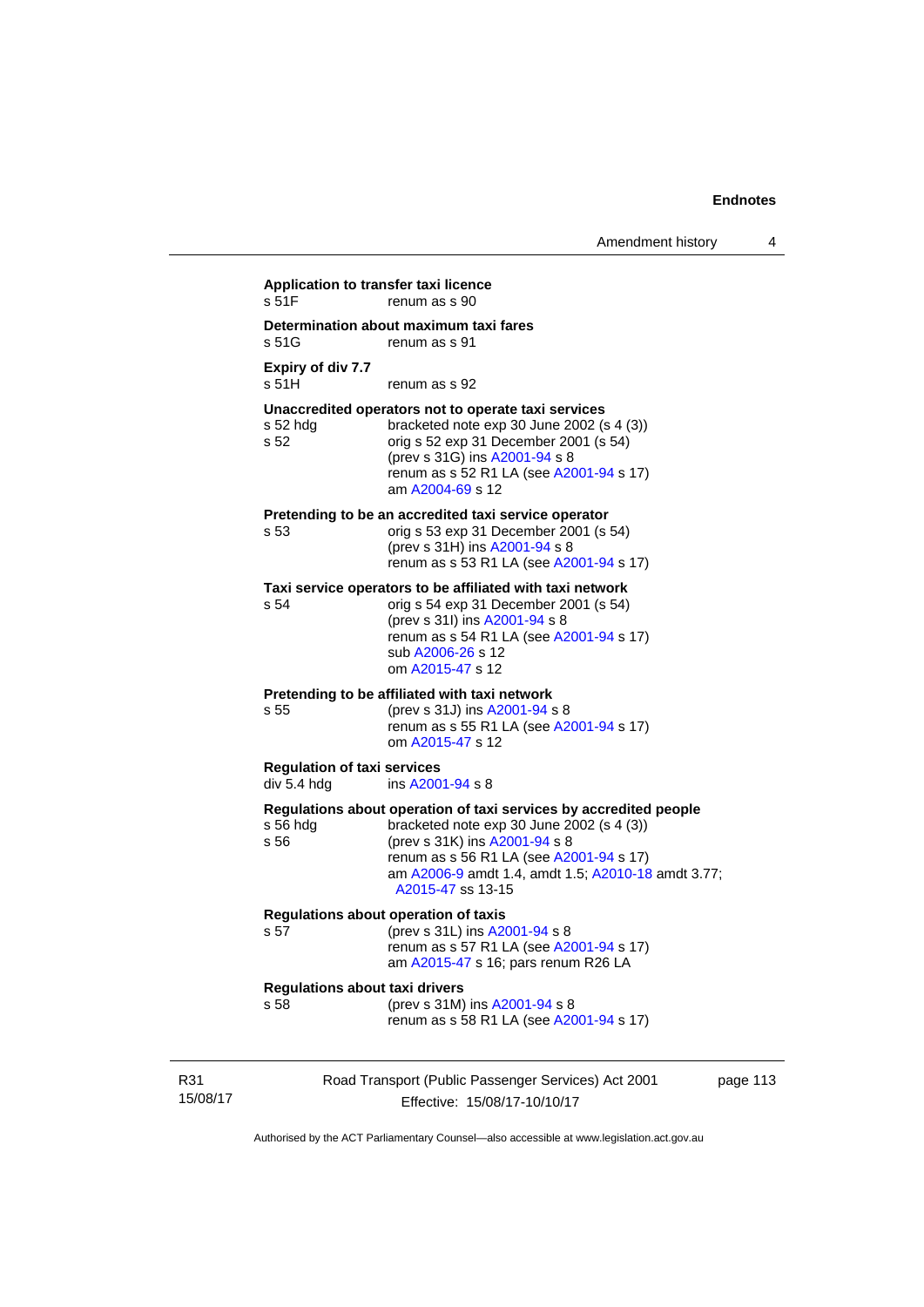4 Amendment history page 114 Road Transport (Public Passenger Services) Act 2001 Effective: 15/08/17-10/10/17 Authorised by the ACT Parliamentary Counsel—also accessible at www.legislation.act.gov.au **Regulations about conduct of taxi passengers**  (prev s 31N) ins [A2001-94](http://www.legislation.act.gov.au/a/2001-94) s 8 renum as s 59 R1 LA (see [A2001-94](http://www.legislation.act.gov.au/a/2001-94) s 17) am [A2015-47](http://www.legislation.act.gov.au/a/2015-47) s 17 **Power to determine taxi fares**  s 60 hdg bracketed note exp 30 June 2002 (s 4 (3)) s 60 (prev s 31O) ins [A2001-94](http://www.legislation.act.gov.au/a/2001-94) s 8 renum as s 60 R1 LA (see [A2001-94](http://www.legislation.act.gov.au/a/2001-94) s 17) sub [A2015-47](http://www.legislation.act.gov.au/a/2015-47) s 18 **Ridesharing**  pt 5A hdg **orig pt 5A hdg** renum as pt 6 hdg **pres pt 5A hdg**  ins [A2015-47](http://www.legislation.act.gov.au/a/2015-47) s 19 **Basic concepts**<br>div 5A.1 hdg div 5A.1 hdg **orig div 5A.1 hdg**  renum as div 6.1 hdg **pres div 5A.1 hdg**  ins [A2015-47](http://www.legislation.act.gov.au/a/2015-47) s 19 **Meaning of** *rideshare service***,** *rideshare driver***,** *rideshare* **and** *rideshare vehicle*  s 60A **orig s 60A**  renum as s 61 **pres s 60A**  ins [A2015-47](http://www.legislation.act.gov.au/a/2015-47) s 19 **Rideshare drivers**  div 5A.2 hdg **orig div 5A.2 hdg**  renum as div 6.2 hdg **pres div 5A.2 hdg**  ins [A2015-47](http://www.legislation.act.gov.au/a/2015-47) s 19 **Rideshare drivers—accreditation**  ins [A2015-47](http://www.legislation.act.gov.au/a/2015-47) s 19 **Rideshare driver—purposes of accreditation** s 60B **orig s 60B**  renum as s 62 **pres s 60B**  ins [A2015-47](http://www.legislation.act.gov.au/a/2015-47) s 19 **Rideshare driver—regulations about accreditation system**  s 60C **orig s 60C**  renum as s 63 **pres s 60C**  ins [A2015-47](http://www.legislation.act.gov.au/a/2015-47) s 19

R31 15/08/17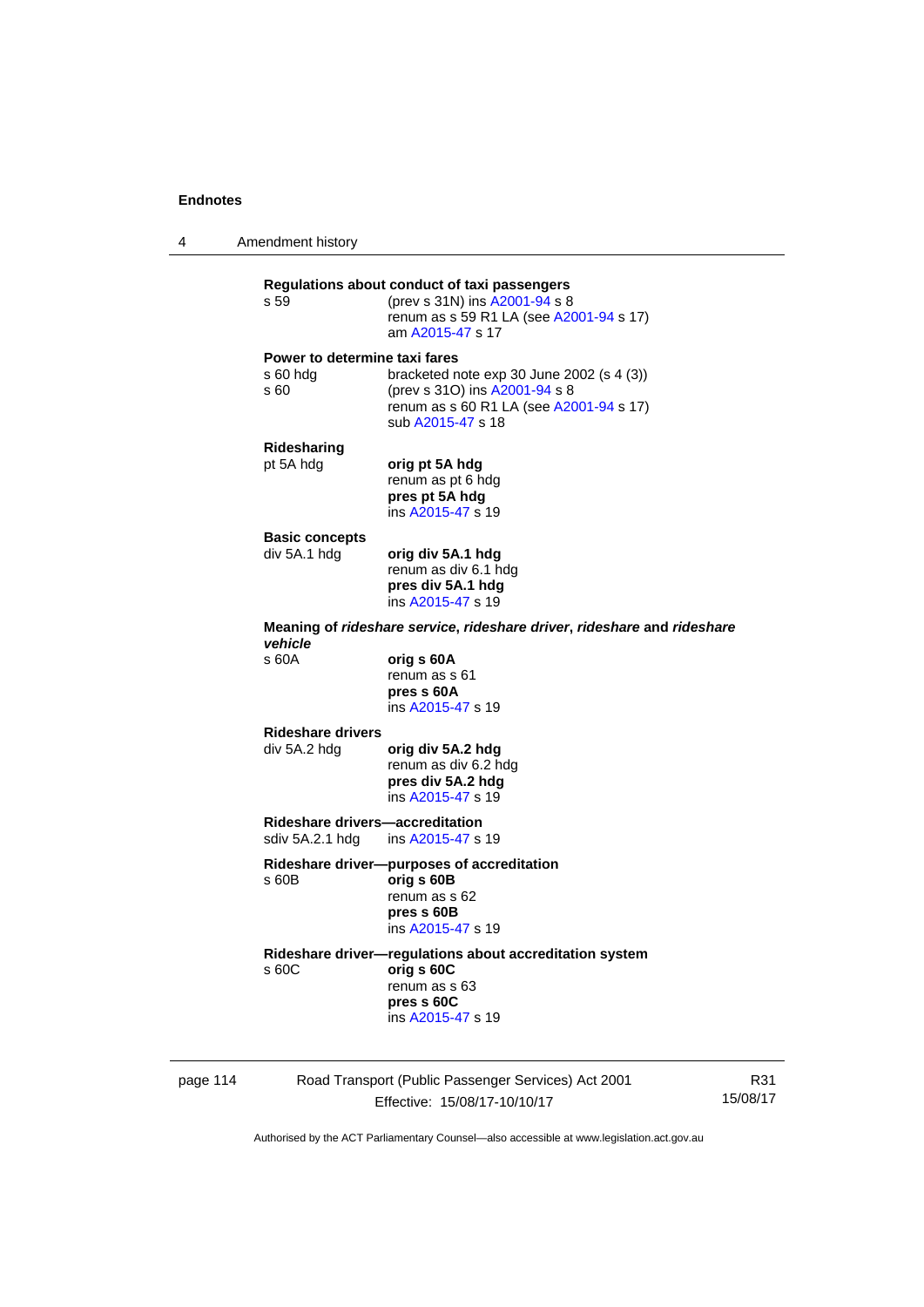Amendment history 4

**Entitlement to operate rideshare services**  s 60D **orig s 60D**  renum as s 64 **pres s 60D**  ins [A2015-47](http://www.legislation.act.gov.au/a/2015-47) s 19 **Rideshare driver must be accredited**  s 60E **orig s 60E**  renum as s 65 **pres s 60E**  ins [A2015-47](http://www.legislation.act.gov.au/a/2015-47) s 19 **Pretend to be accredited rideshare driver**  s 60F **orig s 60F**  renum as s 66 **pres s 60F**  ins [A2015-47](http://www.legislation.act.gov.au/a/2015-47) s 19 **Rideshare drivers—regulation**  sdiv 5A.2.2 hdg ins [A2015-47](http://www.legislation.act.gov.au/a/2015-47) s 19 **Rideshare driver must not use unlicensed rideshare vehicle** s 60G **orig s 60G**  renum as s 67 **pres s 60G**  ins [A2015-47](http://www.legislation.act.gov.au/a/2015-47) s 19 **Regulations about operation of rideshare service** s 60H **orig s 60H**  renum as s 68 **pres s 60H**  ins [A2015-47](http://www.legislation.act.gov.au/a/2015-47) s 19 **Regulations about rideshare drivers** s 60I **orig s 60I**  renum as s 69 **pres s 60I**  ins [A2015-47](http://www.legislation.act.gov.au/a/2015-47) s 19 **Rideshare vehicles**  div 5A.3 hdg ins [A2015-47](http://www.legislation.act.gov.au/a/2015-47) s 19 **Meaning of** *rideshare vehicle licence*  s 60J **orig s 60J**  renum as s 70 **pres s 60J** 

 ins [A2015-47](http://www.legislation.act.gov.au/a/2015-47) s 19 am [A2017-4](http://www.legislation.act.gov.au/a/2017-4/default.asp) amdt 3.181

R31 15/08/17 Road Transport (Public Passenger Services) Act 2001 Effective: 15/08/17-10/10/17

page 115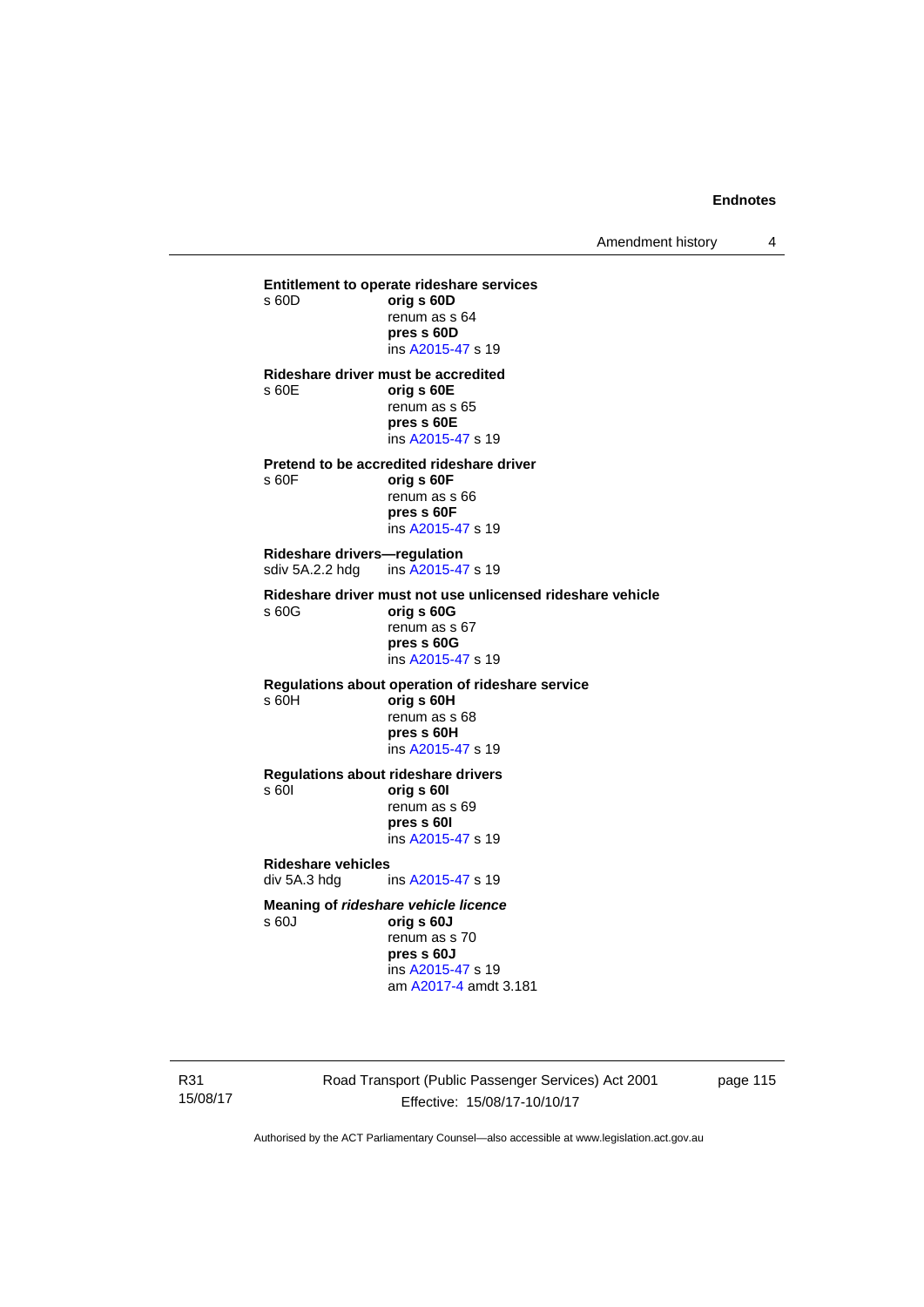4 Amendment history page 116 Road Transport (Public Passenger Services) Act 2001 R31 **Rideshare vehicle licence not transferable**  s 60K **orig s 60K**  renum as s 71 **pres s 60K**  ins [A2015-47](http://www.legislation.act.gov.au/a/2015-47) s 19 **Pretend vehicle is licensed rideshare vehicle**  s 60L **orig s 60L**  renum as s 72 **pres s 60L**  ins [A2015-47](http://www.legislation.act.gov.au/a/2015-47) s 19 **Licensed rideshare vehicle not to be used by unlicensed or unaccredited driver**  s 60M **orig s 60M**  renum as s 73 **pres s 60M**  ins [A2015-47](http://www.legislation.act.gov.au/a/2015-47) s 19 **Licensed rideshare vehicle not to be used unless insured**  s 60N **orig s 60M**  renum as s 74 **pres s 60M**  ins [A2015-47](http://www.legislation.act.gov.au/a/2015-47) s 19 **Regulations about rideshare vehicles**  s 60O **orig s 60O**  renum as s 75 **pres s 60O**  ins [A2015-47](http://www.legislation.act.gov.au/a/2015-47) s 19 **Rideshare passengers and fares**  div 5A.4 hdg ins [A2015-47](http://www.legislation.act.gov.au/a/2015-47) s 19 **Regulations about conduct of rideshare vehicle passengers**  s 60P **orig s 60P**  renum as s 76 **pres s 60P**  ins [A2015-47](http://www.legislation.act.gov.au/a/2015-47) s 19 **Power to determine rideshare fares**  s 60Q **orig s 60Q**  renum as s 77 **pres s 60Q**  ins [A2015-47](http://www.legislation.act.gov.au/a/2015-47) s 19 **Hire car services**  pt 5B hdg renum as pt 7 hdg **Basic concepts**  div 5B.1 hdg renum as div 7.1 hdg

Authorised by the ACT Parliamentary Counsel—also accessible at www.legislation.act.gov.au

15/08/17

Effective: 15/08/17-10/10/17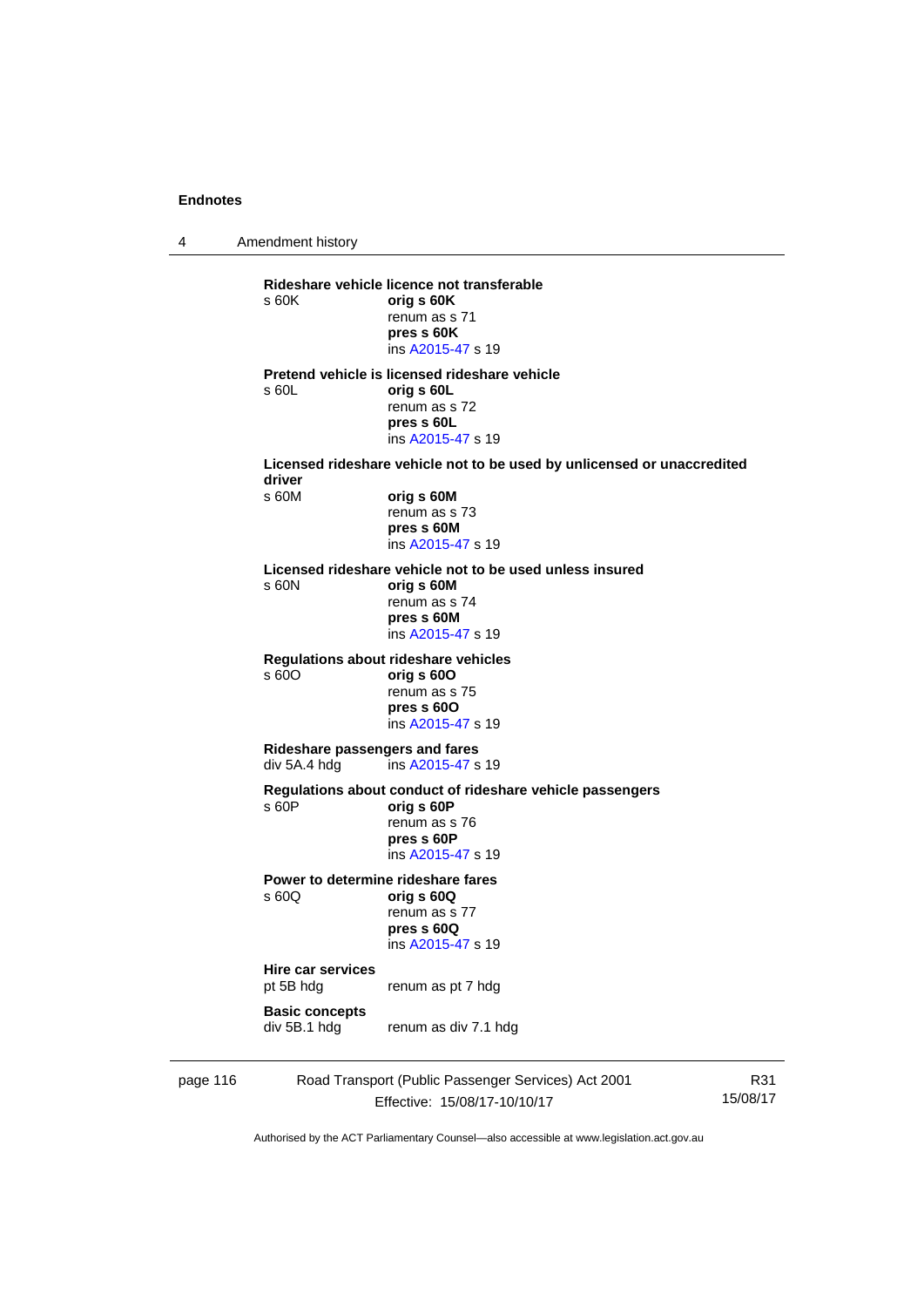| div 5B.2 hdg                                           | renum as div 7.2 hdg                                                                                                                                                    |
|--------------------------------------------------------|-------------------------------------------------------------------------------------------------------------------------------------------------------------------------|
| div 5B.3 hdg                                           | <b>Entitlement to operate hire car services</b><br>renum as div 7.3 hdg                                                                                                 |
| <b>Requlation of hire car services</b><br>div 5B.4 hdg | renum as div 7.4 hdg                                                                                                                                                    |
| Licensing of hire cars<br>pt 6 hdg                     | orig pt 6 hdg renum as pt 8 hdg<br>(prev pt 5A hdg) ins A2004-69 s 13<br>renum as pt 6 hdg R10 LA (see A2004-69 s 17)                                                   |
| <b>Basic concepts</b><br>div 6.1 hdg                   | (prev div 5A.1 hdg) ins A2004-69 s 13<br>renum as div 6.1 hdg R10 LA (see A2004-69 s 17)                                                                                |
| s 60R                                                  | <b>Regulations about hire car drivers</b><br>renum as s 78                                                                                                              |
| s 60S                                                  | Regulations about conduct of hire car passengers<br>renum as s 79                                                                                                       |
| s 60T                                                  | Unauthorised public passenger services<br>renum as s 80                                                                                                                 |
| <b>Meaning of hire car licence</b><br>s 61             | (prev s 32) renum as s 61 and then s 81<br>(prev s 60A) ins A2004-69 s 13<br>renum as s 61 R10 LA (see A2004-69 s 17)                                                   |
| s 62                                                   | <b>Meaning of restricted hire car licence</b><br>(prev s 32A) renum as s 62 and then s 82<br>(prev s 60B) ins A2004-69 s 13<br>renum as s 62 R10 LA (see A2004-69 s 17) |
| <b>Hire car licences</b><br>div 6.2 hdg                | (prev div 5A.2 hdg) ins A2004-69 s 13<br>renum as div 6.2 hdg R10 LA (see A2004-69 s 17)                                                                                |
| s 63                                                   | <b>Transferability of hire car licences</b><br>(prev s 32B) renum as s 63 and then s 83<br>(prev s 60C) ins A2004-69 s 13<br>renum as s 63 R10 LA (see A2004-69 s 17)   |
| Use of vehicles as hire cars<br>s 64                   | (prev s $32C$ ) renum as s $64$ and then s $84$<br>(prev s 60D) ins A2004-69 s 13<br>renum as s 64 R10 LA (see A2004-69 s 17)                                           |

R31 15/08/17 Road Transport (Public Passenger Services) Act 2001 Effective: 15/08/17-10/10/17

page 117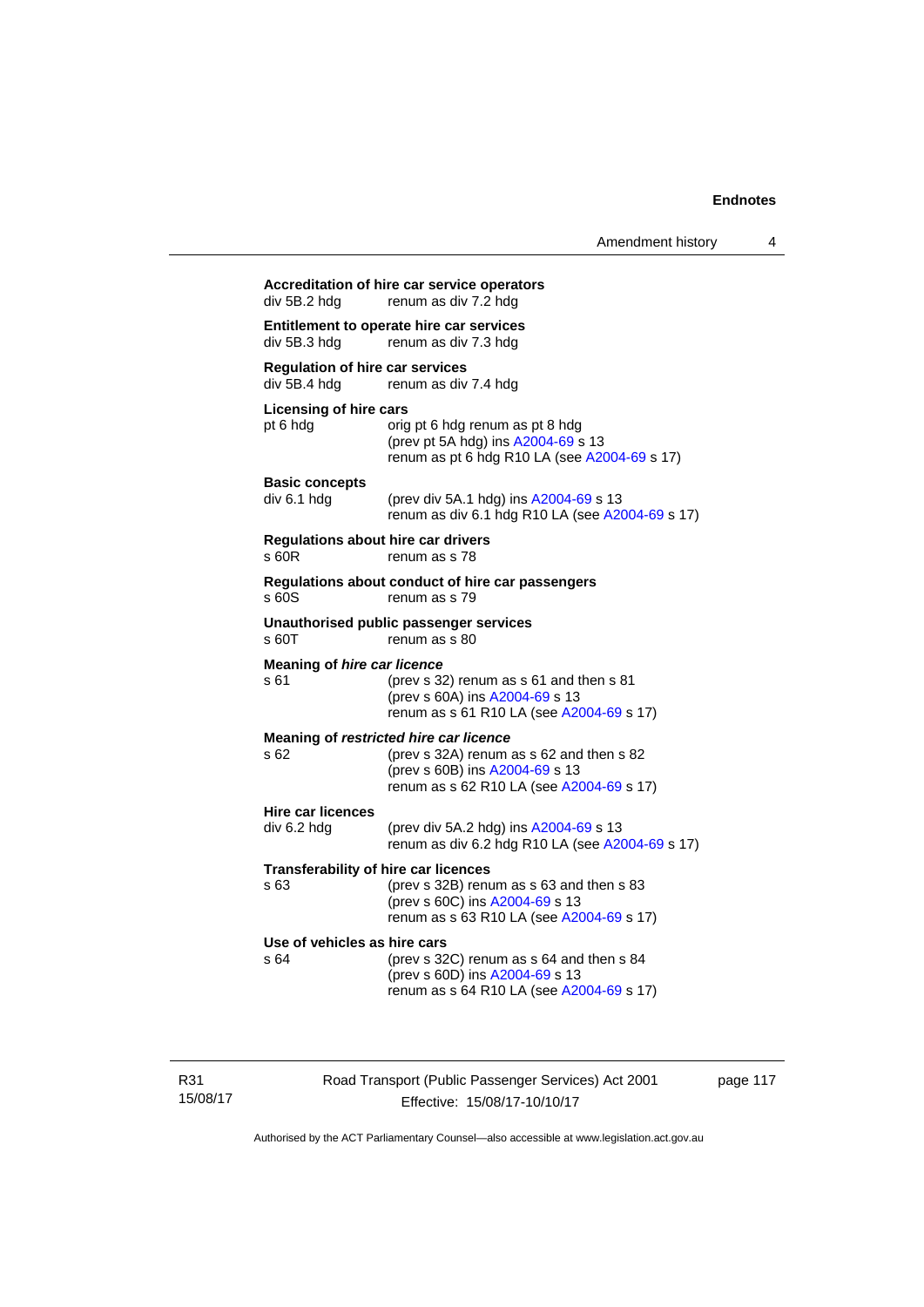| 4 | Amendment history                                  |                                                                                                                                                                                                                                                                                                                                                   |  |  |
|---|----------------------------------------------------|---------------------------------------------------------------------------------------------------------------------------------------------------------------------------------------------------------------------------------------------------------------------------------------------------------------------------------------------------|--|--|
|   | s 65                                               | Pretending vehicles are licensed hire cars<br>(prev s 32D) renum as s 65 and then s 85<br>(prev s 60E) ins A2004-69 s 13<br>renum as s 65 R10 LA (see A2004-69 s 17)                                                                                                                                                                              |  |  |
|   | s 65A                                              | References to Motor Traffic Act, Traffic Act etc<br>renum as s 86                                                                                                                                                                                                                                                                                 |  |  |
|   | <b>Regulations about hire car licences</b><br>s 66 | orig s 66 (prev s 33) def restricted taxi operator's licence ins<br>A2001-94 s 10<br>def taxi operator's licence ins A2001-94 s 10<br>renum as s 66 R1 LA (see A2001-94 s 17)<br>exp 1 June 2003 (s 69)<br>prev s 66 renum as s 87<br>pres s 66 (prev s 60F) ins A2004-69 s 13<br>renum as s 66 R10 LA (see A2004-69 s 17)<br>am A2006-9 amdt 1.9 |  |  |
|   | Hire car services                                  |                                                                                                                                                                                                                                                                                                                                                   |  |  |
|   | pt 7 hdg                                           | orig pt 7 hdg<br>(prev pt 4 hdg) renum as pt 7 hdg A2001-94 s 9<br>om R9 LA<br>prev pt 7 hdg<br>renum as pt 9 hdg<br>pres pt 7 hdg<br>(prev pt 5B hdg) ins A2004-69 s 13<br>renum as pt 7 hdg R10 LA (see A2004-69 s 17)                                                                                                                          |  |  |
|   | <b>Basic concepts</b>                              |                                                                                                                                                                                                                                                                                                                                                   |  |  |
|   | div 7.1 hdg                                        | (prev div 4.1 hdg) renum A2001-94 s 9<br>exp 1 June 2003 (s 69)<br>(prev div 5B.1 hdg) ins A2004-69 s 13<br>renum as div 7.1 hdg R10 LA (see A2004-69 s 17)                                                                                                                                                                                       |  |  |
|   | Meaning of hire car                                |                                                                                                                                                                                                                                                                                                                                                   |  |  |
|   | s 67                                               | orig s 67 (prev s 34) renum as s 67 R1 LA (see A2001-94<br>s 17)<br>exp 1 June 2003 (s 69)<br>prev s 67 renum as s 88<br>pres s 67 (prev s 60G) ins A2004-69 s 13<br>renum as s 67 R10 LA (see A2004-69 s 17)<br>am A2006-9 s 16; A2015-47 s 20                                                                                                   |  |  |

page 118 Road Transport (Public Passenger Services) Act 2001 Effective: 15/08/17-10/10/17

R31 15/08/17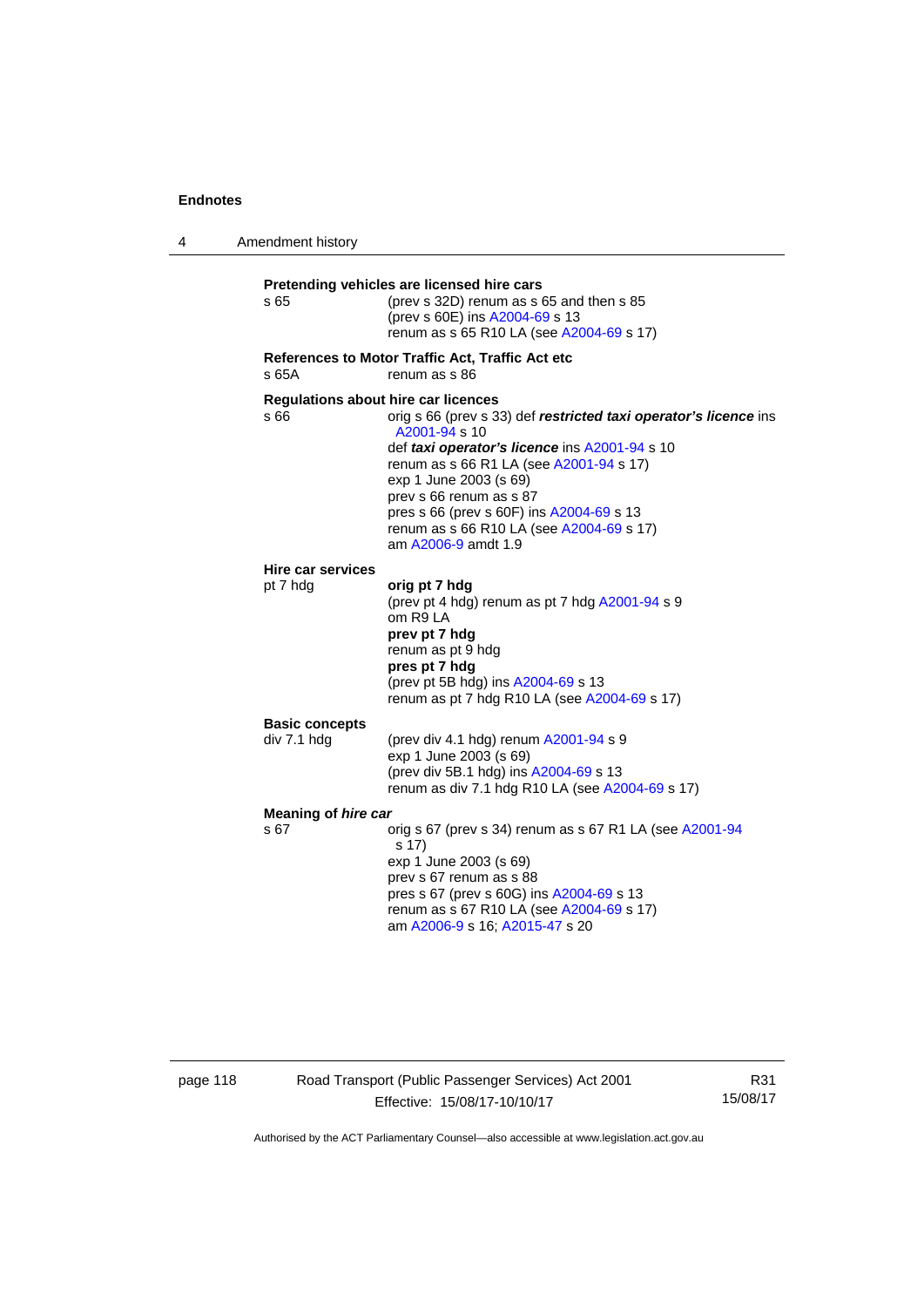### **Meaning of** *restricted hire car*  s 68 **orig s 68** (prev s 35) renum as s 68 R1 LA (see [A2001-94](http://www.legislation.act.gov.au/a/2001-94) s 17) am [A2002-49](http://www.legislation.act.gov.au/a/2002-49) amdt 3.231 exp 1 June 2003 (s 69) prev s 68 renum as s 89 pres s 68 (prev s 60H) ins [A2004-69](http://www.legislation.act.gov.au/a/2004-69) s 13 renum as s 68 R10 LA (see [A2004-69](http://www.legislation.act.gov.au/a/2004-69) s 17) am [A2006-9](http://www.legislation.act.gov.au/a/2006-9) s 17; [A2015-47](http://www.legislation.act.gov.au/a/2015-47) s 21 **Meaning of** *hire car service*  s 69 orig s 69 (prev s 36) renum as s 69 R1 LA (see [A2001-94](http://www.legislation.act.gov.au/a/2001-94) s 17) sub [A2002-30](http://www.legislation.act.gov.au/a/2002-30) amdt 3.751 exp 1 June 2003 (s 69) prev s 69 renum as s 90 pres s 69 (prev s 60I) ins [A2004-69](http://www.legislation.act.gov.au/a/2004-69) s 13 renum as s 69 R10 LA (see [A2004-69](http://www.legislation.act.gov.au/a/2004-69) s 17) **Meaning of** *restricted hire car service*  s 70 orig s 70 (prev s 37) renum as s 70 R1 LA (see [A2001-94](http://www.legislation.act.gov.au/a/2001-94) s 17) exp 1 December 2002 (s 72) prev s 70 renum as s 91 pres s 70 (prev s 60J) ins [A2004-69](http://www.legislation.act.gov.au/a/2004-69) s 13 renum as s 70 R10 LA (see [A2004-69](http://www.legislation.act.gov.au/a/2004-69) s 17) **Accreditation of hire car service operators**  div 7.2 hdg (prev div 4.2 hdg) renum [A2001-94](http://www.legislation.act.gov.au/a/2001-94) s 9 exp 1 December 2002 (s 72) (prev div 5B.2 hdg) ins [A2004-69](http://www.legislation.act.gov.au/a/2004-69) s 13 renum as div 7.2 hdg R10 LA (see [A2004-69](http://www.legislation.act.gov.au/a/2004-69) s 17) **Hire car service operators—purposes of accreditation**  s 71 orig s 71 (prev s 38) renum as s 71 R1 LA (see [A2001-94](http://www.legislation.act.gov.au/a/2001-94) s 17) exp 1 December 2002 (s 72) prev s 71 renum as s 92 pres s 71 (prev s 60K) ins [A2004-69](http://www.legislation.act.gov.au/a/2004-69) s 13 renum as s 71 R10 LA (see [A2004-69](http://www.legislation.act.gov.au/a/2004-69) s 17) **Hire car service operators—regulations about accreditation system**  s 72 orig s 72 (prev s 39) renum as s 72 R1 LA (see [A2001-94](http://www.legislation.act.gov.au/a/2001-94) s 17) exp 1 December 2002 (s 72) prev s 72 renum as s 93 pres s 72 (prev s 60L) ins [A2004-69](http://www.legislation.act.gov.au/a/2004-69) s 13 renum as s 72 R10 LA (see [A2004-69](http://www.legislation.act.gov.au/a/2004-69) s 17) am [A2006-9](http://www.legislation.act.gov.au/a/2006-9) amdt 1.9

R31 15/08/17 Road Transport (Public Passenger Services) Act 2001 Effective: 15/08/17-10/10/17

page 119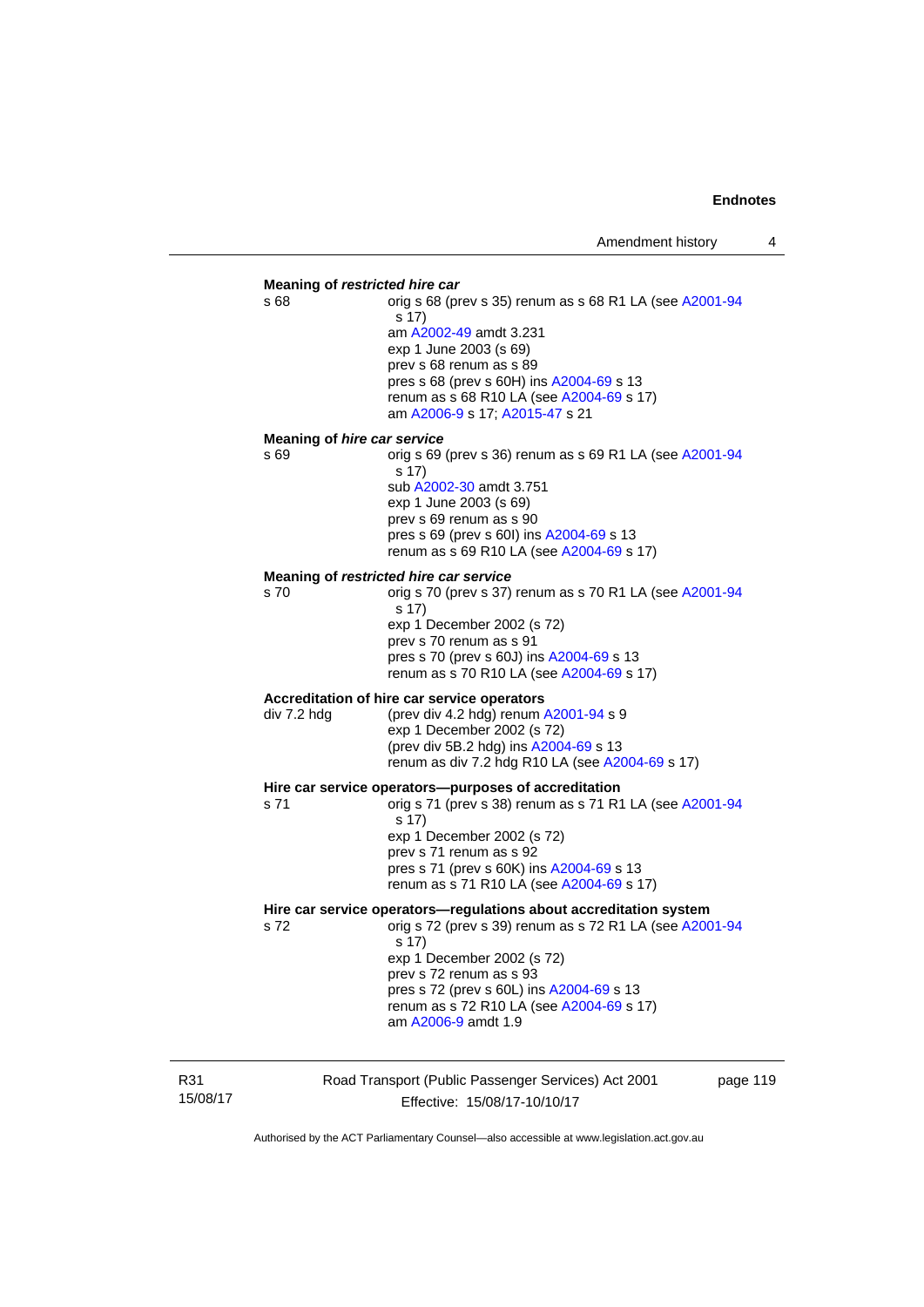4 Amendment history

| Entitlement to operate hire car services<br>div 7.3 hdg<br>(prev div 4.3 hdg) renum A2001-94 s 9<br>exp 1 June 2002 (s 78)<br>(prev div 5B.3 hdg) ins A2004-69 s 13<br>renum as div 7.3 hdg R10 LA (see A2004-69 s 17)<br>Entitlement to operate hire car services<br>(prev s 40) renum R1 LA (see A2001-94 s 17)<br>s 73<br>exp 1 June 2002 (s 78)<br>(prev s 60M) ins A2004-69 s 13<br>renum as s 73 R10 LA (see A2004-69 s 17)<br>Unaccredited operators not to operate hire car services<br>s 74<br>(prev s 41) renum R1 LA (see A2001-94 s 17)<br>exp 1 June 2002 (s 78)<br>(prev s 60N) ins A2004-69 s 13<br>renum as s 74 R10 LA (see A2004-69 s 17)<br>Pretending to be an accredited hire car service operator<br>(prev s 42) renum R1 LA (see A2001-94 s 17)<br>s 75<br>exp 1 June 2002 (s 78)<br>(prev s 600) ins A2004-69 s 13<br>renum as s 75 R10 LA (see A2004-69 s 17)<br><b>Regulation of hire car services</b><br>div 7.4 hdg<br>(prev div 4.4 hdg) renum A2001-94 s 9<br>exp 1 December 2002 (s 80)<br>(prev div 5B.4 hdg) ins A2004-69 s 13<br>renum as div 7.4 hdg R10 LA (see A2004-69 s 17)<br>Regulations about operation of hire car services by accredited people<br>(prev s 43) renum R1 LA (see A2001-94 s 17)<br>s 76<br>exp 1 June 2002 (s 78)<br>(prev s 60P) ins A2004-69 s 13<br>renum as s 76 R10 LA (see A2004-69 s 17)<br>am A2006-9 amdt 1.6, amdt 1.7<br>Regulations about operation of hire cars<br>(prev s 44) renum R1 LA (see A2001-94 s 17)<br>s 77<br>exp 1 June 2002 (s 78)<br>(prev s 60Q) ins A2004-69 s 13<br>renum as s 77 R10 LA (see A2004-69 s 17)<br>am A2006-9 amdt 1.8; A2015-47 s 22; pars renum R26 LA<br><b>Regulations about hire car drivers</b><br>(prev s 45) renum R1 LA (see A2001-94 s 17)<br>s 78<br>exp 1 June 2002 (s 78)<br>(prev s 60R) ins A2004-69 s 13<br>renum as s 78 R10 LA (see A2004-69 s 17) |  |
|-----------------------------------------------------------------------------------------------------------------------------------------------------------------------------------------------------------------------------------------------------------------------------------------------------------------------------------------------------------------------------------------------------------------------------------------------------------------------------------------------------------------------------------------------------------------------------------------------------------------------------------------------------------------------------------------------------------------------------------------------------------------------------------------------------------------------------------------------------------------------------------------------------------------------------------------------------------------------------------------------------------------------------------------------------------------------------------------------------------------------------------------------------------------------------------------------------------------------------------------------------------------------------------------------------------------------------------------------------------------------------------------------------------------------------------------------------------------------------------------------------------------------------------------------------------------------------------------------------------------------------------------------------------------------------------------------------------------------------------------------------------------------------------------------------------------------------------------------------------------------------|--|
|                                                                                                                                                                                                                                                                                                                                                                                                                                                                                                                                                                                                                                                                                                                                                                                                                                                                                                                                                                                                                                                                                                                                                                                                                                                                                                                                                                                                                                                                                                                                                                                                                                                                                                                                                                                                                                                                             |  |
|                                                                                                                                                                                                                                                                                                                                                                                                                                                                                                                                                                                                                                                                                                                                                                                                                                                                                                                                                                                                                                                                                                                                                                                                                                                                                                                                                                                                                                                                                                                                                                                                                                                                                                                                                                                                                                                                             |  |
|                                                                                                                                                                                                                                                                                                                                                                                                                                                                                                                                                                                                                                                                                                                                                                                                                                                                                                                                                                                                                                                                                                                                                                                                                                                                                                                                                                                                                                                                                                                                                                                                                                                                                                                                                                                                                                                                             |  |
|                                                                                                                                                                                                                                                                                                                                                                                                                                                                                                                                                                                                                                                                                                                                                                                                                                                                                                                                                                                                                                                                                                                                                                                                                                                                                                                                                                                                                                                                                                                                                                                                                                                                                                                                                                                                                                                                             |  |
|                                                                                                                                                                                                                                                                                                                                                                                                                                                                                                                                                                                                                                                                                                                                                                                                                                                                                                                                                                                                                                                                                                                                                                                                                                                                                                                                                                                                                                                                                                                                                                                                                                                                                                                                                                                                                                                                             |  |
|                                                                                                                                                                                                                                                                                                                                                                                                                                                                                                                                                                                                                                                                                                                                                                                                                                                                                                                                                                                                                                                                                                                                                                                                                                                                                                                                                                                                                                                                                                                                                                                                                                                                                                                                                                                                                                                                             |  |
|                                                                                                                                                                                                                                                                                                                                                                                                                                                                                                                                                                                                                                                                                                                                                                                                                                                                                                                                                                                                                                                                                                                                                                                                                                                                                                                                                                                                                                                                                                                                                                                                                                                                                                                                                                                                                                                                             |  |
|                                                                                                                                                                                                                                                                                                                                                                                                                                                                                                                                                                                                                                                                                                                                                                                                                                                                                                                                                                                                                                                                                                                                                                                                                                                                                                                                                                                                                                                                                                                                                                                                                                                                                                                                                                                                                                                                             |  |

page 120 Road Transport (Public Passenger Services) Act 2001 Effective: 15/08/17-10/10/17

R31 15/08/17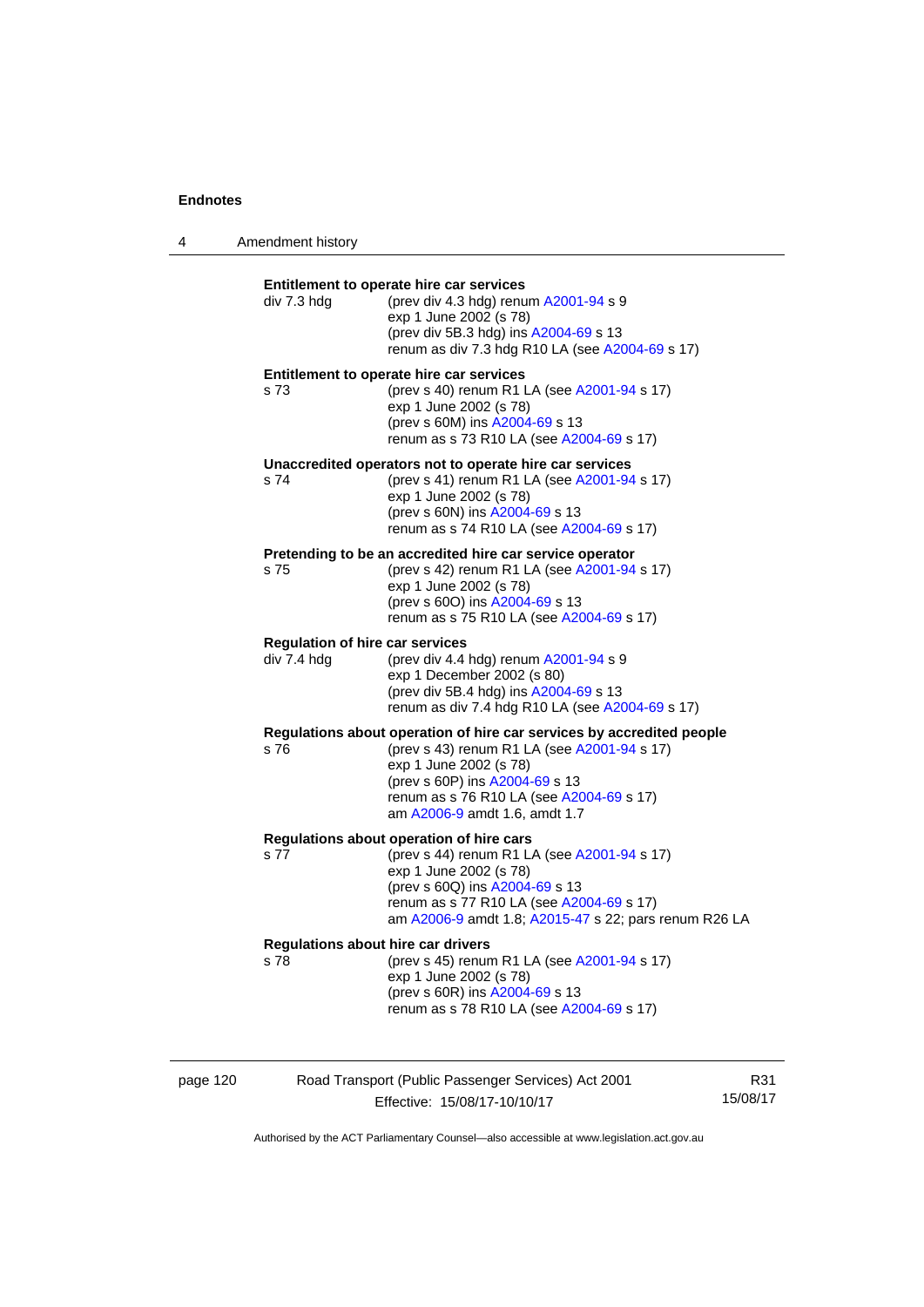### **Regulations about conduct of hire car passengers**  s 79 (prev s 46) renum R1 LA (see [A2001-94](http://www.legislation.act.gov.au/a/2001-94) s 17) exp 1 December 2002 (s 80) (prev s 60S) ins [A2004-69](http://www.legislation.act.gov.au/a/2004-69) s 13 renum as s 79 R10 LA (see [A2004-69](http://www.legislation.act.gov.au/a/2004-69) s 17) sub [A2015-47](http://www.legislation.act.gov.au/a/2015-47) s 23 **Power to determine hire car fares**  s 79A ins [A2015-47](http://www.legislation.act.gov.au/a/2015-47) s 24 **Bus service licences**  div 7.5 hdg (prev div 4.5 hdg) renum R1 LA (see [A2001-94](http://www.legislation.act.gov.au/a/2001-94) s 17) exp 1 December 2002 (s 82) **Small buses**  (prev div 4.6 hdg) renum R1 LA (see  $A2001-94$  s 17) exp 1 June 2003 (s 84) **Taxis**  div 7.7 hdg ins [A2001-94](http://www.legislation.act.gov.au/a/2001-94) s 11 exp 2 March 2003 (s 92) **Demand responsive services**  pt 8 hdg  $($ prev pt 6 hdg) ins [A2001-94](http://www.legislation.act.gov.au/a/2001-94) s 8 renum as pt 8 hdg R10 LA (see [A2004-69](http://www.legislation.act.gov.au/a/2004-69) s 17) sub [A2006-9](http://www.legislation.act.gov.au/a/2006-9) s 18 **Basic concepts**  div 8.1 hdg ins [A2006-9](http://www.legislation.act.gov.au/a/2006-9) s 18 **Meaning of** *demand responsive service* s 80 (prev s 47) renum R1 LA (see [A2001-94](http://www.legislation.act.gov.au/a/2001-94) s 17) sub [A2002-30](http://www.legislation.act.gov.au/a/2002-30) amdt 3.753 exp 1 December 2002 (s 80) (prev s 60T) ins [A2004-69](http://www.legislation.act.gov.au/a/2004-69) s 14 renum as s 80 R10 LA (see [A2004-69](http://www.legislation.act.gov.au/a/2004-69) s 17) sub [A2006-9](http://www.legislation.act.gov.au/a/2006-9) s 18 **Meaning of** *demand responsive service vehicle* s 81 hdg bracketed note exp 30 June 2002 (s 4 (3)) s 81 (prev s 48) renum R1 LA (see [A2001-94](http://www.legislation.act.gov.au/a/2001-94) s 17) exp 1 December 2002 (s 82) (prev s 32) sub [A2001-94](http://www.legislation.act.gov.au/a/2001-94) s 8 renum as s 61 R1 LA (see [A2001-94](http://www.legislation.act.gov.au/a/2001-94) s 17) renum as s 81 R10 LA (see [A2004-69](http://www.legislation.act.gov.au/a/2004-69) s 17) sub [A2006-9](http://www.legislation.act.gov.au/a/2006-9) s 18 **Authorisations to operate demand responsive services**   $ins A2006-9 s 18$  $ins A2006-9 s 18$  $ins A2006-9 s 18$

R31 15/08/17 Road Transport (Public Passenger Services) Act 2001 Effective: 15/08/17-10/10/17

page 121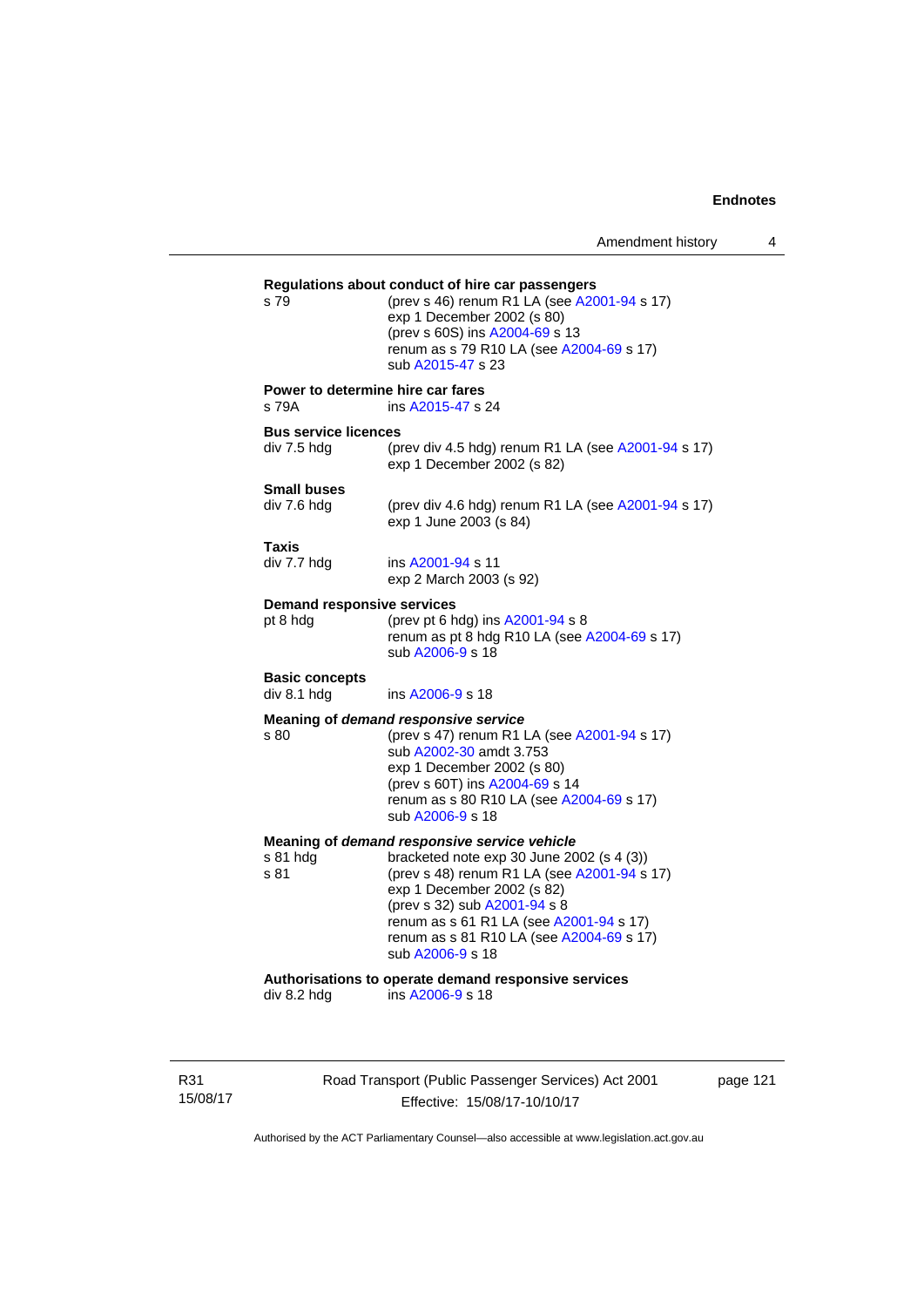4 Amendment history

| s 82             | Demand responsive service authorisations<br>(prev s 32A) ins A2001-94 s 8<br>renum as s 62 R1 LA (see A2001-94 s 17)<br>sub A2002-30 amdt 3.750<br>renum as s 82 R10 LA (see A2004-69 s 17)<br>sub A2006-9 s 18                                                                                                                           |
|------------------|-------------------------------------------------------------------------------------------------------------------------------------------------------------------------------------------------------------------------------------------------------------------------------------------------------------------------------------------|
| s 82A            | Territory's entitlement to operate demand responsive service<br>ins A2006-30 amdt 1.83<br>om A2006-9 s 18                                                                                                                                                                                                                                 |
| s 83             | Demand responsive services-guidelines for giving authorisations<br>(prev s 50) renum R1 LA (see A2001-94 s 17)<br>exp 1 June 2003 (s 84)<br>(prev s 32B) ins A2001-94 s 8<br>renum as s 63 R1 LA (see A2001-94 s 17)<br>renum as s 83 R10 LA (see A2004-69 s 17)<br>sub A2006-9 s 18                                                      |
| s 84             | Demand responsive services-regulations about authorisations<br>(prev s 51) renum R1 LA (see A2001-94 s 17)<br>sub A2002-30 amdt 3.755<br>exp 1 June 2003 (s 84)<br>(prev s 32C) ins A2001-94 s 8<br>renum as s 64 R1 LA (see A2001-94 s 17)<br>renum as s 84 R10 LA (see A2004-69 s 17)<br>sub A2006-9 s 18                               |
| s 85 hdg<br>s 85 | Use of vehicles for demand responsive services<br>bracketed note $exp 30$ June 2002 (s 4 (3))<br>(prev s 51A) ins A2001-94 s 11<br>renum R1 LA (see A2001-94 s 17)<br>exp 2 March 2003 (s 92)<br>(prev s 32D) ins A2001-94 s 8<br>renum as s 65 R1 LA (see A2001-94 s 17)<br>renum as s 85 R10 LA (see A2004-69 s 17)<br>sub A2006-9 s 18 |
| s 86             | Representing vehicle as demand responsive service vehicle<br>(prev s 51B) ins A2001-94 s 11<br>renum R1 LA (see A2001-94 s 17)<br>exp 2 March 2003 (s 92)<br>(prev s 65A) ins A2004-69 s 15<br>renum as s 86 R10 LA (see A2004-69 s 17)<br>sub A2006-9 s 18                                                                               |
| div 8.3 hdg      | Accreditation of demand responsive service operators<br>ins A2006-9 s 18                                                                                                                                                                                                                                                                  |

page 122 Road Transport (Public Passenger Services) Act 2001 Effective: 15/08/17-10/10/17

R31 15/08/17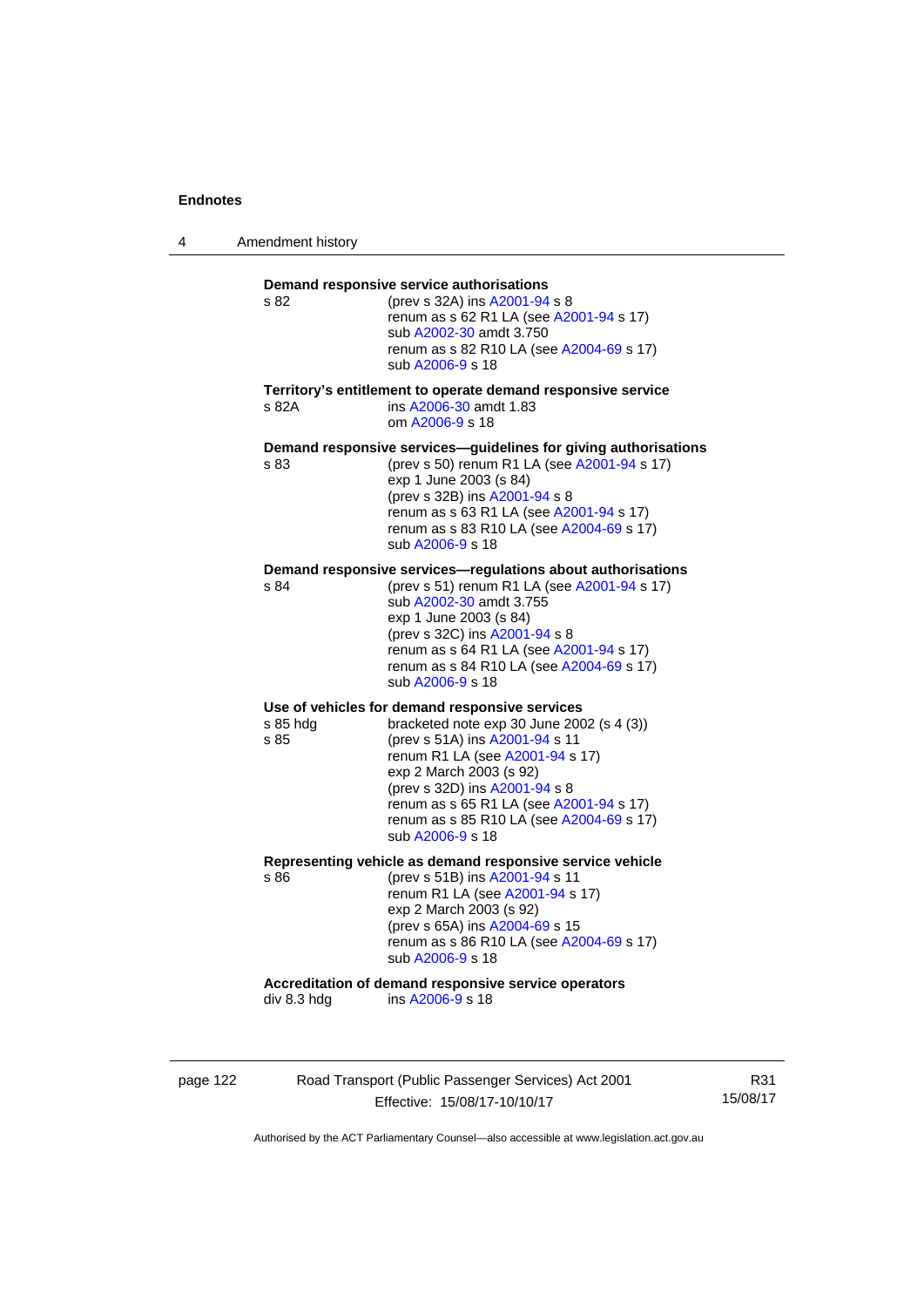#### **Demand responsive service operators—purposes of accreditation**

s 87 (prev s 51C) ins [A2001-94](http://www.legislation.act.gov.au/a/2001-94) s 11 renum R1 LA (see [A2001-94](http://www.legislation.act.gov.au/a/2001-94) s 17) exp 2 March 2003 (s 92) (prev s 66) ins [A2004-69](http://www.legislation.act.gov.au/a/2004-69) s 16 def *annual weddings and school formals licence* ins [A2004-69](http://www.legislation.act.gov.au/a/2004-69) s 16 def *commencement* ins [A2004-69](http://www.legislation.act.gov.au/a/2004-69) s 16 def *General Act* ins [A2004-69](http://www.legislation.act.gov.au/a/2004-69) s 16 renum as s 87 R10 LA (see [A2004-69](http://www.legislation.act.gov.au/a/2004-69) s 17) exp 9 March 2006 (s 93) ins [A2006-9](http://www.legislation.act.gov.au/a/2006-9) s 18

# **Demand responsive service operators—regulations about accreditation system**

(prev s 51D) ins [A2001-94](http://www.legislation.act.gov.au/a/2001-94) s 11 renum R1 LA (see [A2001-94](http://www.legislation.act.gov.au/a/2001-94) s 17) exp 2 March 2003 (s 92) (prev s 67) ins [A2004-69](http://www.legislation.act.gov.au/a/2004-69) s 16 renum as s 88 R10 LA (see [A2004-69](http://www.legislation.act.gov.au/a/2004-69) s 17) exp 9 March 2006 (s 93) ins [A2006-9](http://www.legislation.act.gov.au/a/2006-9) s 18

#### **Service contracts for demand responsive services**  div 8.4 hdg ins [A2006-9](http://www.legislation.act.gov.au/a/2006-9) s 18

#### **Service contracts—demand responsive services**

s 89 (prev s 51E) ins [A2001-94](http://www.legislation.act.gov.au/a/2001-94) s 11 renum R1 LA (see [A2001-94](http://www.legislation.act.gov.au/a/2001-94) s 17) exp 2 March 2003 (s 92) (prev s 68) ins [A2004-69](http://www.legislation.act.gov.au/a/2004-69) s 16 renum as s 89 R10 LA (see [A2004-69](http://www.legislation.act.gov.au/a/2004-69) s 17) exp 9 March 2006 (s 93) ins [A2006-9](http://www.legislation.act.gov.au/a/2006-9) s 18

#### **Entitlement to operate demand responsive services**  div 8.5 hdg ins [A2006-9](http://www.legislation.act.gov.au/a/2006-9) s 18

#### **Entitlement to operate demand responsive services**

s 90 (prev s 51F) ins [A2001-94](http://www.legislation.act.gov.au/a/2001-94) s 11 renum R1 LA (see [A2001-94](http://www.legislation.act.gov.au/a/2001-94) s 17) exp 2 March 2003 (s 92) (prev s 69) ins [A2004-69](http://www.legislation.act.gov.au/a/2004-69) s 16 renum as s 90 R10 LA (see [A2004-69](http://www.legislation.act.gov.au/a/2004-69) s 17) mod [SL2002-3](http://www.legislation.act.gov.au/sl/2002-3) s 246 (as am by [SL2005-4](http://www.legislation.act.gov.au/sl/2005-4) s 12) exp 9 March 2006 (s 93) ins [A2006-9](http://www.legislation.act.gov.au/a/2006-9) s 18 am [A2006-30](http://www.legislation.act.gov.au/a/2006-30) amdt 1.84

R31 15/08/17 Road Transport (Public Passenger Services) Act 2001 Effective: 15/08/17-10/10/17

page 123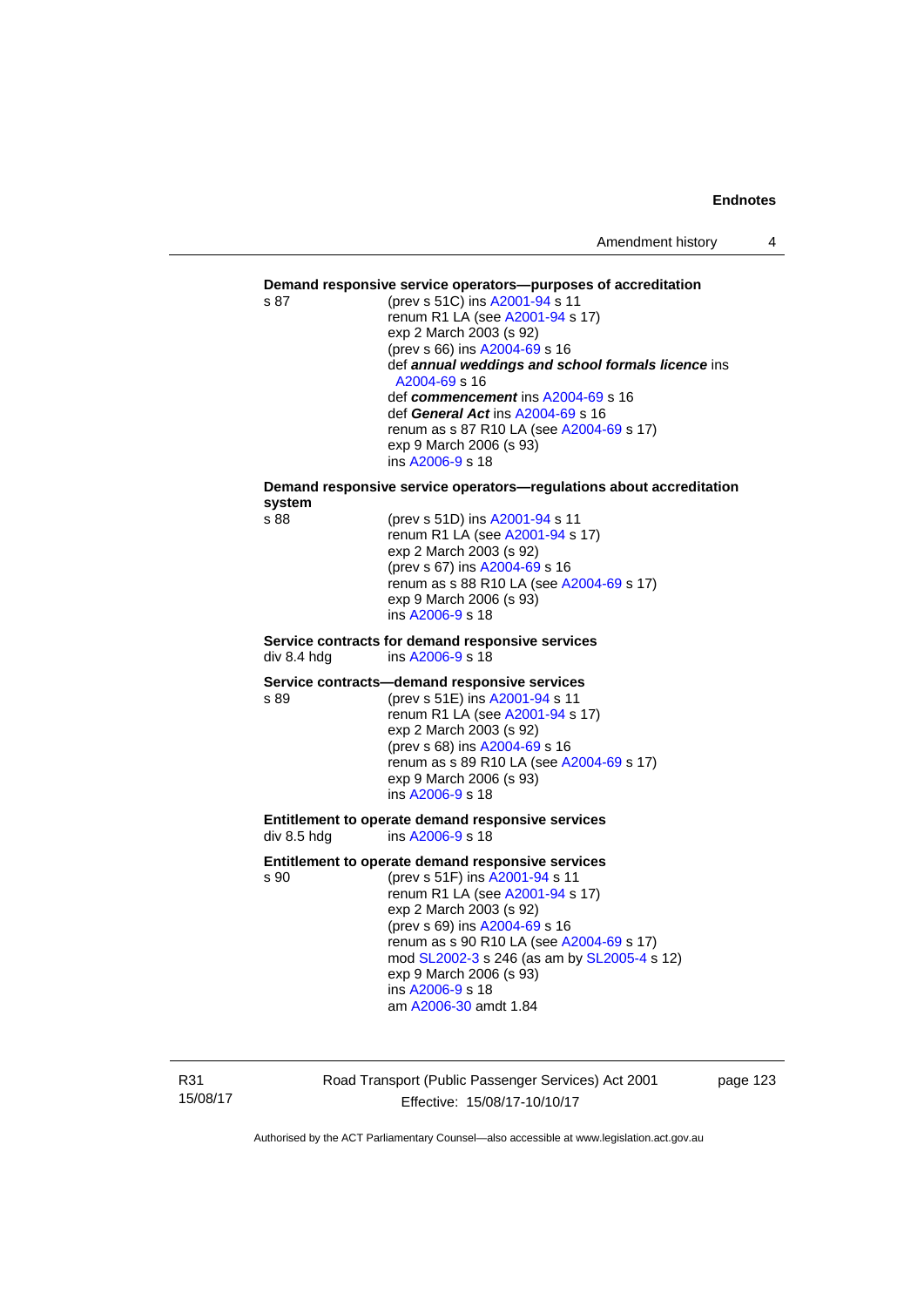4 Amendment history

# **Operating demand responsive service without entitlement**

s 91 (prev s 51G) ins [A2001-94](http://www.legislation.act.gov.au/a/2001-94) s 11 renum R1 LA (see [A2001-94](http://www.legislation.act.gov.au/a/2001-94) s 17) exp 2 March 2003 (s 92) (prev s 70) ins [A2004-69](http://www.legislation.act.gov.au/a/2004-69) s 16 renum as s 91 R10 LA (see [A2004-69](http://www.legislation.act.gov.au/a/2004-69) s 17) exp 9 March 2006 (s 93) ins [A2006-9](http://www.legislation.act.gov.au/a/2006-9) s 18 am [A2006-30](http://www.legislation.act.gov.au/a/2006-30) amdt 1.85

#### **Representing entitlement to operate demand responsive service**

s 92 (prev s 51H) ins [A2001-94](http://www.legislation.act.gov.au/a/2001-94) s 11 renum R1 LA (see [A2001-94](http://www.legislation.act.gov.au/a/2001-94) s 17) sub [A2002-30](http://www.legislation.act.gov.au/a/2002-30) amdt 3.756 exp 2 March 2003 (s 92) (prev s 71) ins [A2004-69](http://www.legislation.act.gov.au/a/2004-69) s 16 renum as s 92 R10 LA (see [A2004-69](http://www.legislation.act.gov.au/a/2004-69) s 17) exp 9 March 2006 (s 93) ins [A2006-9](http://www.legislation.act.gov.au/a/2006-9) s 18

# **Regulation of demand responsive services**

div 8.6 hdg ins [A2006-9](http://www.legislation.act.gov.au/a/2006-9) s 18

#### **Demand responsive services—minimum fares**

s 93 (prev s 72) ins [A2004-69](http://www.legislation.act.gov.au/a/2004-69) s 16 renum as s 93 R10 LA (see [A2004-69](http://www.legislation.act.gov.au/a/2004-69) s 17) exp 9 March 2006 (s 93) ins [A2006-9](http://www.legislation.act.gov.au/a/2006-9) s 18

**Regulations about operation of demand responsive services**  s 94 ins [A2006-9](http://www.legislation.act.gov.au/a/2006-9) s 18

**Regulations about operation of demand responsive service vehicles**  s 95 ins [A2006-9](http://www.legislation.act.gov.au/a/2006-9) s 18

**Regulations about demand responsive service vehicle drivers**  s 96 ins [A2006-9](http://www.legislation.act.gov.au/a/2006-9) s 18

#### **Regulations about conduct of demand responsive vehicle passengers**  ins [A2006-9](http://www.legislation.act.gov.au/a/2006-9) s 18

**Additional public passenger vehicle insurance** 

pt 8A hdg ins as mod [SL2008-37](http://www.legislation.act.gov.au/sl/2008-37) mod 20.1 mod lapsed 5 July 2009 when sch 20 [SL2008-37](http://www.legislation.act.gov.au/sl/2008-37) om by [A2009-16](http://www.legislation.act.gov.au/a/2009-16) amdt 2.21

### page 124 Road Transport (Public Passenger Services) Act 2001 Effective: 15/08/17-10/10/17

R31 15/08/17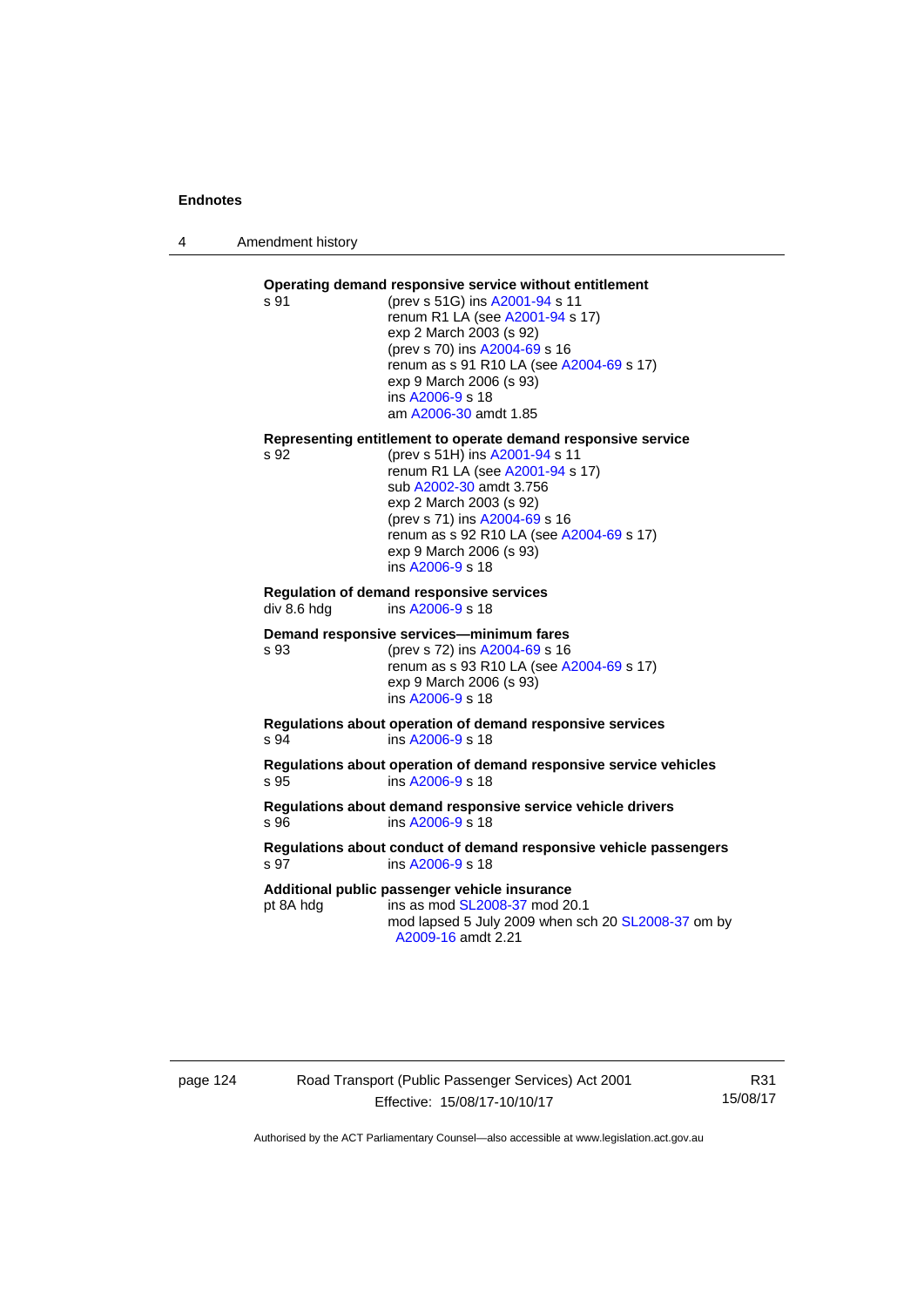

R31 15/08/17 Road Transport (Public Passenger Services) Act 2001 Effective: 15/08/17-10/10/17

page 125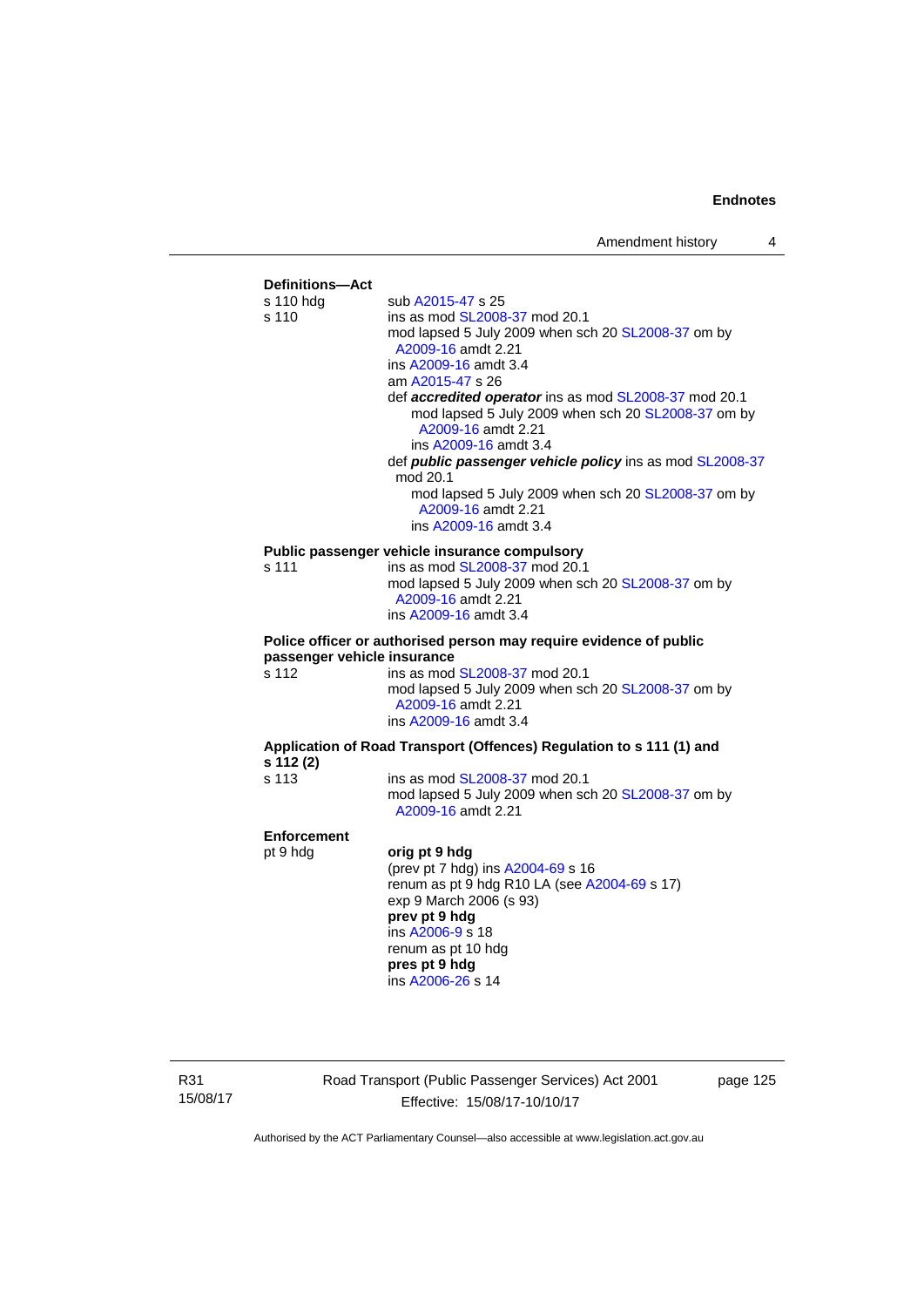| 4        | Amendment history                       |                                                                                                                                                                                                         |                 |
|----------|-----------------------------------------|---------------------------------------------------------------------------------------------------------------------------------------------------------------------------------------------------------|-----------------|
|          | Purpose of powers under pt 9<br>s 115   | reloc from Road Transport (Public Passenger Services)<br>Regulation 2002 s 229 by A2006-26 s 31<br>am A2015-47 s 27                                                                                     |                 |
|          | s 116                                   | Power to require records or information<br>reloc from Road Transport (Public Passenger Services)<br>Regulation 2002 s 230 by A2006-26 s 31                                                              |                 |
|          | s 117                                   | Power to inspect maintenance facilities<br>reloc from Road Transport (Public Passenger Services)<br>Regulation 2002 s 231 by A2006-26 s 31<br>am A2017-4 amdt 3.182                                     |                 |
|          | s 118                                   | Power to inspect and test vehicles<br>reloc from Road Transport (Public Passenger Services)<br>Regulation 2002 s 232 by A2006-26 s 31<br>am A2017-4 amdt 3.182                                          |                 |
|          | s 119                                   | Power to require vehicles or equipment to be inspected and tested<br>reloc from Road Transport (Public Passenger Services)<br>Regulation 2002 s 233 by A2006-26 s 31<br>am A2015-47 s 28                |                 |
|          | s 120                                   | Attachment and removal of noncompliance notices<br>reloc from Road Transport (Public Passenger Services)<br>Regulation 2002 s 234 by A2006-26 s 31                                                      |                 |
|          | s 121                                   | Police officer or authorised person--power to require name and address etc<br>reloc from Road Transport (Public Passenger Services)<br>Regulation 2002 s 235 by A2006-26 s 31<br>am A2009-49 amdt 3.153 |                 |
|          | <b>Miscellaneous</b><br>pt 10 hdg       | (prev pt 9 hdg) ins A2006-9 s 18<br>renum as pt 10 hdg A2006-26 s 13                                                                                                                                    |                 |
|          | s 125                                   | Unauthorised public passenger services<br>ins A2006-9 s 18<br>am A2015-47 s 29                                                                                                                          |                 |
|          | <b>Regulation-making power</b><br>s 126 | ins A2006-9 s 18<br>am A2008-1 amdt 1.33; ss renum R16 LA; A2010-18<br>amdt 3.78                                                                                                                        |                 |
|          | s 127                                   | Minister may exempt vehicles and people from Act<br>ins A2006-9 s 18                                                                                                                                    |                 |
|          | s 128                                   | Regulations may exempt vehicles and people from Act<br>ins A2006-9 s 18                                                                                                                                 |                 |
| page 126 |                                         | Road Transport (Public Passenger Services) Act 2001<br>Effective: 15/08/17-10/10/17                                                                                                                     | R31<br>15/08/17 |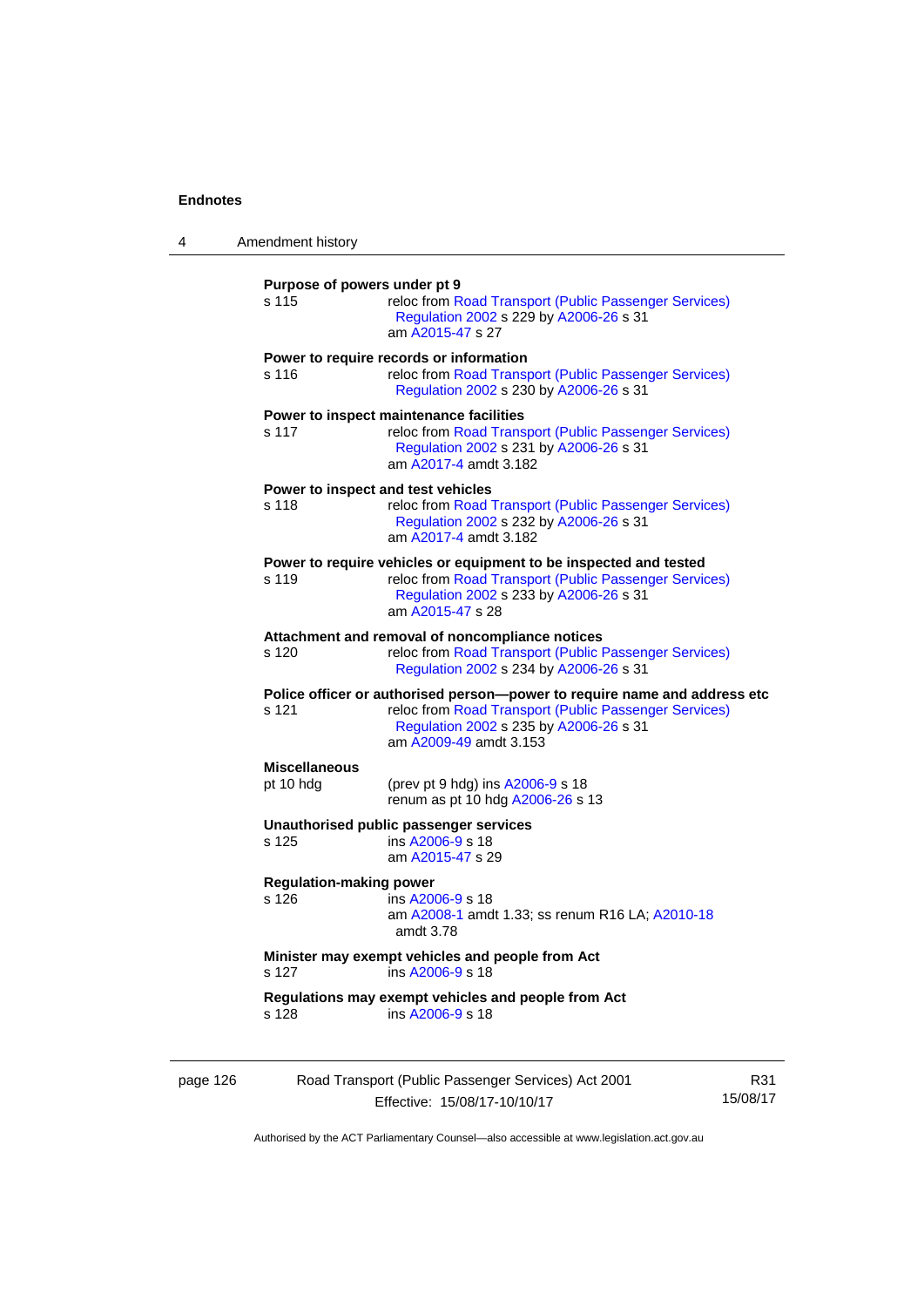```
References to Motor Traffic Act, Traffic Act etc 
s 129 ins A2006-9 s 18 
Transitional regulations 
s 130 ins A2015-47 s 30 
                   exp 20 May 2017 (s 130 (4)) 
Transitional—Road Transport (Public Passenger Services) (Taxi Industry 
Innovation) Amendment Act 2015 
s 131 ins as mod SL2016-12 s 3
                   exp 2 August 2016 (s 131 (2)) 
Dictionary 
dict am A2002-30 amdt 3.757; A2009-49 amdt 3.154; A2010-18
                    amdt 3.79; A2013-19 amdt 3.429 
                    def accredited sub A2001-94 s 12 
                    def accredited bus operators register om A2001-94 s 14 
                    def accredited demand responsive service operator ins 
                    A2006-9 s 19 
                    def accredited hire car service operator ins A2004-69 s 18 
                    def accredited operator ins A2015-47 s 31 
                    def accredited rideshare driver ins A2015-47 s 31 
                    def accredited taxi network provider ins A2001-94 s 13 
                        om A2015-47 s 32 
                    def accredited taxi service operator ins A2001-94 s 13 
                    def accredited transport booking service ins A2015-47 s 33 
                    def affiliated ins A2001-94 s 13 
                       om A2015-47 s 34 
                    def affiliated driver ins A2015-47 s 35 
                    def affiliated driver agreement ins A2015-47 s 35 
                    def affiliated operator ins A2015-47 s 35 
                    def affiliated operator agreement ins A2015-47 s 35 
                    def another jurisdiction om A2010-18 amdt 3.80 
                    def authorisation ins A2006-9 s 19 
                    def authorised demand responsive service operator ins 
                    A2006-9 s 19 
                    def authority om A2010-18 amdt 3.81 
                    def bookable vehicle ins A2015-47 s 35 
                    def bookable vehicle driver ins A2015-47 s 35 
                    def bus sub A2005-20 amdt 3.373 
                    def demand responsive service ins A2006-9 s 19 
                    def demand responsive service vehicle ins A2006-9 s 19 
                    def fittings ins A2006-26 s 15 
                    def function om A2002-30 amdt 3.758 
                    def hire car ins A2004-69 s 18 
                    def hire car licence ins A2004-69 s 18 
                    def hire car service ins A2004-69 s 18 
                    def holder sub A2001-94 s 12; A2004-69 s 19 
                       om A2005-20 amdt 3.374
```
R31 15/08/17 Road Transport (Public Passenger Services) Act 2001 Effective: 15/08/17-10/10/17

page 127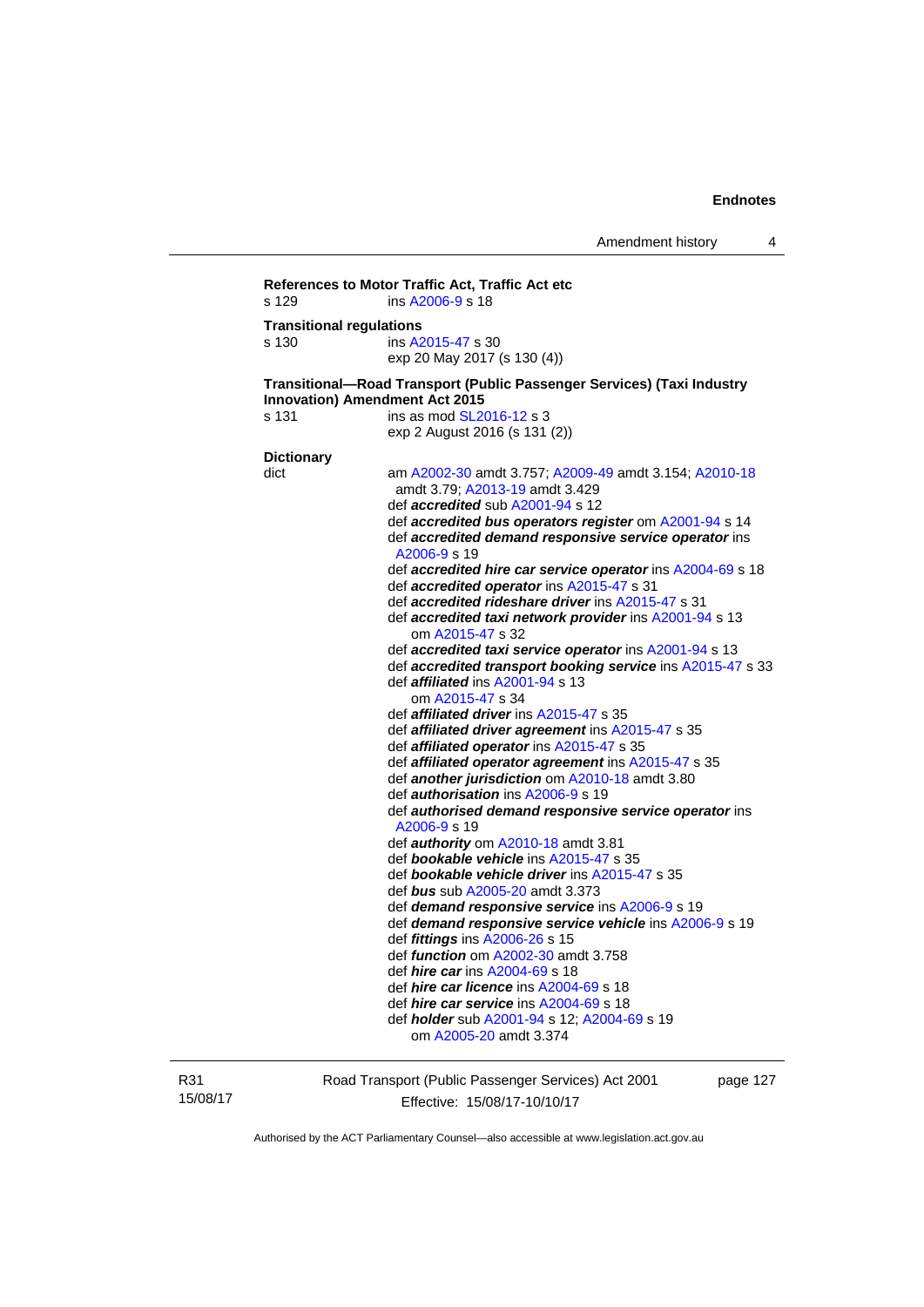4 Amendment history

 def *independent taxi service operator* ins [A2015-47](http://www.legislation.act.gov.au/a/2015-47) s 35 def *inspect* ins [A2006-26](http://www.legislation.act.gov.au/a/2006-26) s 15 def *jurisdiction* om [A2010-18](http://www.legislation.act.gov.au/a/2010-18) amdt 3.82 def *licence* ins [A2001-94](http://www.legislation.act.gov.au/a/2001-94) s 13 om [A2004-69](http://www.legislation.act.gov.au/a/2004-69) s 20 def *licensed rideshare vehicle* ins [A2015-47](http://www.legislation.act.gov.au/a/2015-47) s 35 def *motor vehicle* om [A2010-18](http://www.legislation.act.gov.au/a/2010-18) amdt 3.82 def *noncompliance notice* ins [A2006-26](http://www.legislation.act.gov.au/a/2006-26) s 15 def *public bus* sub [A2005-20](http://www.legislation.act.gov.au/a/2005-20) amdt 3.375 def *public passenger vehicle* sub [A2001-94](http://www.legislation.act.gov.au/a/2001-94) s 12; [A2004-69](http://www.legislation.act.gov.au/a/2004-69) s 21 am [A2006-9](http://www.legislation.act.gov.au/a/2006-9) s 20 sub [A2015-47](http://www.legislation.act.gov.au/a/2015-47) s 36 def *public passenger vehicle policy* ins [A2015-47](http://www.legislation.act.gov.au/a/2015-47) s 37 def *public vehicle licence* ins [A2001-94](http://www.legislation.act.gov.au/a/2001-94) s 13 def *restricted hire car* ins [A2004-69](http://www.legislation.act.gov.au/a/2004-69) s 22 def *restricted hire car licence* ins [A2004-69](http://www.legislation.act.gov.au/a/2004-69) s 22 def *restricted hire car service* ins [A2004-69](http://www.legislation.act.gov.au/a/2004-69) s 22 def *restricted taxi* ins [A2001-94](http://www.legislation.act.gov.au/a/2001-94) s 13 def *restricted taxi licence* ins [A2001-94](http://www.legislation.act.gov.au/a/2001-94) s 13 def *restricted taxi service* ins [A2001-94](http://www.legislation.act.gov.au/a/2001-94) s 13 def *rideshare* ins [A2015-47](http://www.legislation.act.gov.au/a/2015-47) s 37 def *rideshare driver* ins [A2015-47](http://www.legislation.act.gov.au/a/2015-47) s 37 def *rideshare service* ins [A2015-47](http://www.legislation.act.gov.au/a/2015-47) s 37 def *rideshare vehicle* ins [A2015-47](http://www.legislation.act.gov.au/a/2015-47) s 37 def *rideshare vehicle licence* ins [A2015-47](http://www.legislation.act.gov.au/a/2015-47) s 37 def *road* am [A2002-30](http://www.legislation.act.gov.au/a/2002-30) amdt 3.759, amdt 3.760 def *road related area* am [A2002-30](http://www.legislation.act.gov.au/a/2002-30) amdt 3.759, amdt 3.760 def *road transport authority* om [A2010-18](http://www.legislation.act.gov.au/a/2010-18) amdt 3.82 def *service contract* sub [A2006-9](http://www.legislation.act.gov.au/a/2006-9) s 21 def *taxi* ins [A2001-94](http://www.legislation.act.gov.au/a/2001-94) s 13 def *taxi booking service* ins [A2001-94](http://www.legislation.act.gov.au/a/2001-94) s 13 om [A2015-47](http://www.legislation.act.gov.au/a/2015-47) s 38 def *taxi driver* ins [A2001-94](http://www.legislation.act.gov.au/a/2001-94) s 13 def *taxi licence* ins [A2001-94](http://www.legislation.act.gov.au/a/2001-94) s 13 def *taxi network* ins [A2001-94](http://www.legislation.act.gov.au/a/2001-94) s 13 om [A2015-47](http://www.legislation.act.gov.au/a/2015-47) s 38 def *taxi service* ins [A2001-94](http://www.legislation.act.gov.au/a/2001-94) s 13 def *taxi zone* ins [A2001-94](http://www.legislation.act.gov.au/a/2001-94) s 13 def *time of effect* ins [A2006-26](http://www.legislation.act.gov.au/a/2006-26) s 15 def *transport booking service* ins [A2015-47](http://www.legislation.act.gov.au/a/2015-47) s 39 def *vehicle* om [A2013-19](http://www.legislation.act.gov.au/a/2013-19) amdt 3.430 **Consequential amendments**  sch 1 om R1 LA (s 89 (3)) but see s 54

page 128 Road Transport (Public Passenger Services) Act 2001 Effective: 15/08/17-10/10/17

R31 15/08/17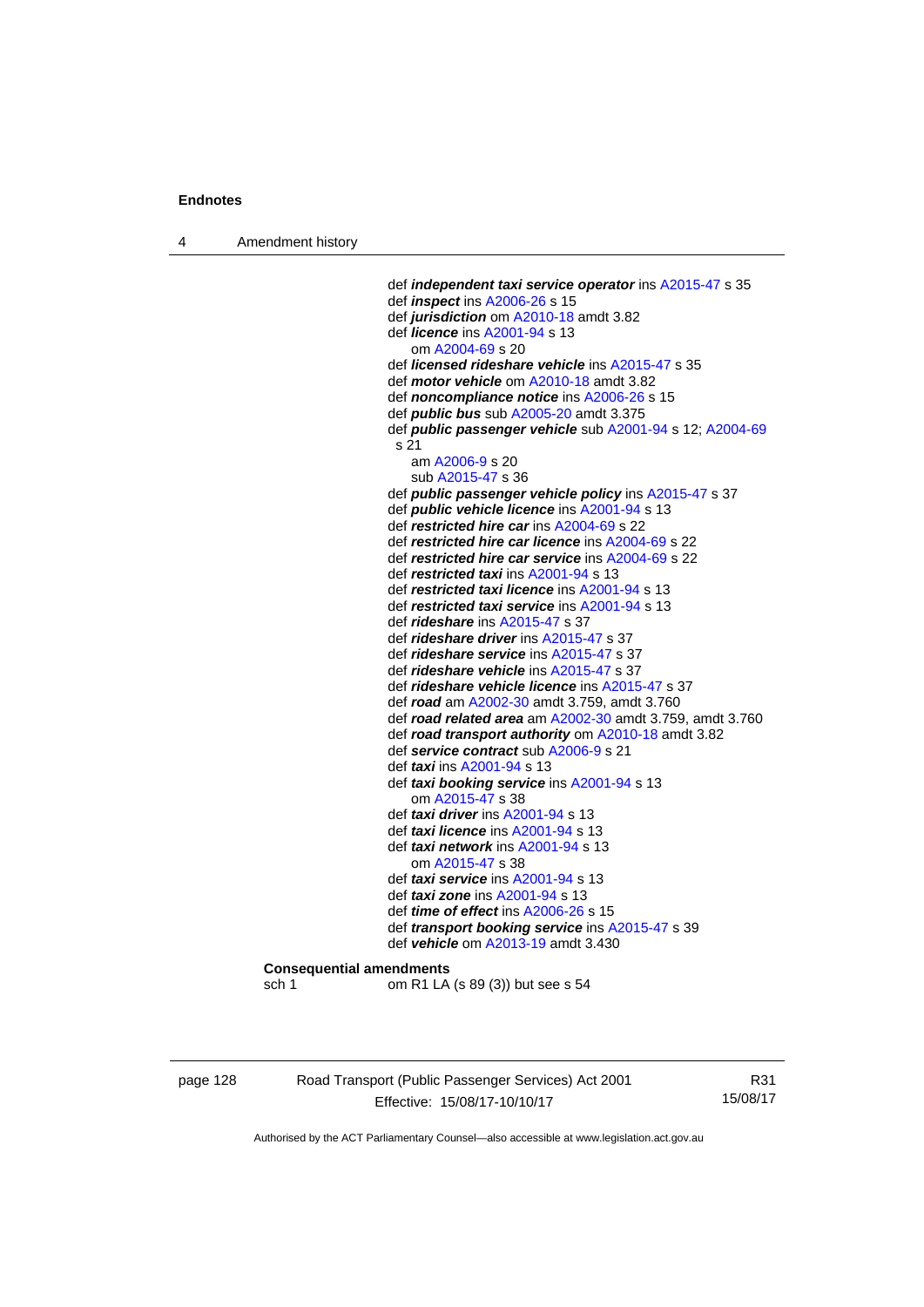## **5 Earlier republications**

Some earlier republications were not numbered. The number in column 1 refers to the publication order.

Since 12 September 2001 every authorised republication has been published in electronic pdf format on the ACT legislation register. A selection of authorised republications have also been published in printed format. These republications are marked with an asterisk (\*) in column 1. Electronic and printed versions of an authorised republication are identical.

| <b>Republication</b><br>No and date | <b>Effective</b>             | Last<br>amendment<br>made by | <b>Republication</b><br>for                                                                       |
|-------------------------------------|------------------------------|------------------------------|---------------------------------------------------------------------------------------------------|
| R <sub>1</sub><br>5 Dec 2001        | 1 Dec 2001-<br>28 Feb 2002   | A2001-94                     | new Act                                                                                           |
| R <sub>2</sub><br>1 Mar 2002        | 1 Mar 2002-<br>1 June 2002   | A2001-94                     | amendments by<br>A2001-94                                                                         |
| R <sub>3</sub><br>3 June 2002       | 2 June 2002-<br>30 June 2002 | A2001-94                     | commenced expiry                                                                                  |
| R <sub>4</sub><br>1 July 2002       | 1 July 2002-<br>16 Sept 2002 | A2001-94                     | commenced expiry                                                                                  |
| R <sub>5</sub><br>3 Oct 2002        | 17 Sept 2002-<br>1 Dec 2002  | A2002-30                     | amendments by<br>A2002-30                                                                         |
| R <sub>6</sub><br>2 Dec 2002        | 2 Dec 2002-<br>16 Jan 2003   | A2002-30                     | commenced expiry                                                                                  |
| R7<br>17 Jan 2003                   | 17 Jan 2003-<br>2 Mar 2003   | A2002-49                     | amendments by<br>A2002-49                                                                         |
| R <sub>8</sub><br>3 Mar 2003        | 3 Mar 2003-<br>1 June 2003   | A2002-49                     | commenced expiry                                                                                  |
| R <sub>9</sub><br>2 June 2003       | 2 June 2003-<br>8 Mar 2005   | A2002-49                     | commenced expiry                                                                                  |
| $R10*$<br>9 Mar 2005                | 9 Mar 2005-<br>1 June 2005   | A2004-69                     | amendments by<br>A2004-69 and<br>modifications by<br>SL2002-3 as<br>amended by<br><b>SL2005-4</b> |
| R <sub>11</sub><br>2 June 2005      | 2 June 2005-<br>9 Mar 2006   | A2005-20                     | amendments by<br>A2005-20                                                                         |
|                                     |                              |                              |                                                                                                   |

#### R31 15/08/17

Road Transport (Public Passenger Services) Act 2001 Effective: 15/08/17-10/10/17

page 129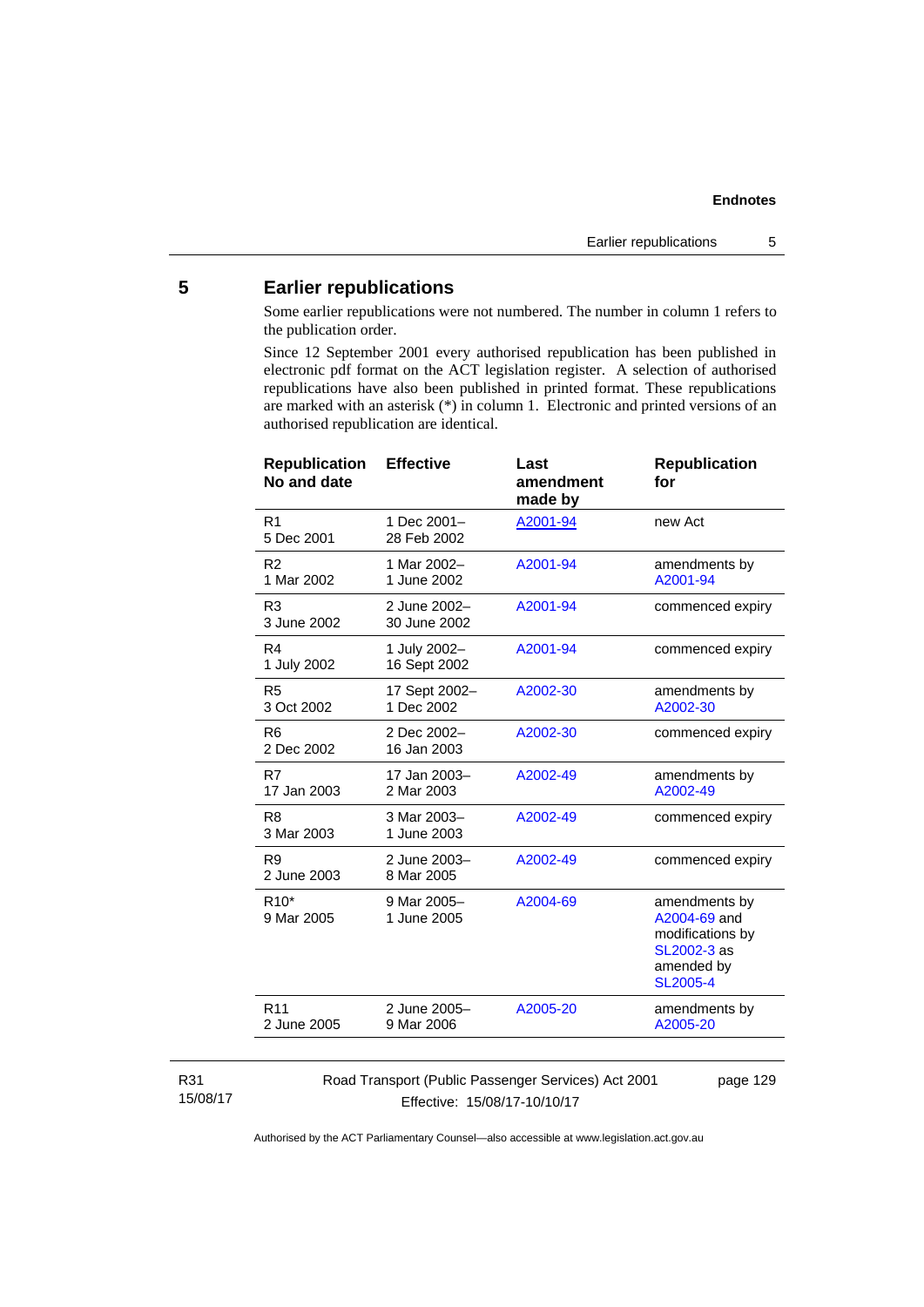| <b>Republication</b><br>No and date | <b>Effective</b>             | Last<br>amendment<br>made by | <b>Republication</b><br>for                                                                |
|-------------------------------------|------------------------------|------------------------------|--------------------------------------------------------------------------------------------|
| R <sub>12</sub><br>10 Mar 2006      | 10 Mar 2006-<br>30 June 2006 | A2005-20                     | commenced expiry                                                                           |
| R <sub>13</sub><br>1 July 2006      | 1 July 2006-<br>1 July 2006  | A2006-30                     | amendments by<br>A2006-9 and<br>A2006-30                                                   |
| R <sub>14</sub>                     | 2 July 2006-                 | A2006-30                     | amendments by                                                                              |
| 2 July 2006                         | 2 July 2006                  |                              | A2006-26                                                                                   |
| R <sub>15</sub>                     | 3 July 2006-                 | A2006-30                     | amendments by                                                                              |
| 3 July 2006                         | 30 Sept 2008                 |                              | A2006-30                                                                                   |
| R <sub>16</sub> *<br>1 Oct 2008     | 1 Oct 2008-<br>4 July 2009   | SL2008-37                    | amendments by<br>A2008-1 as<br>amended by<br>A2008-39 and<br>modifications by<br>SL2008-37 |
| R <sub>17</sub>                     | 5 July 2009-                 | A2009-16                     | amendments by                                                                              |
| 5 July 2009                         | 16 Dec 2009                  |                              | A2009-16                                                                                   |
| R <sub>18</sub>                     | 17 Dec 2009-                 | A2009-49                     | amendments by                                                                              |
| 17 Dec 2009                         | 2 Mar 2010                   |                              | A2009-49                                                                                   |
| R <sub>19</sub>                     | 3 Mar 2010-                  | A2009-49                     | amendments by                                                                              |
| 3 Mar 2010                          | 2 June 2010                  |                              | A2009-22                                                                                   |
| R <sub>20</sub>                     | 3 June 2010-                 | A2010-18                     | amendments by                                                                              |
| 3 June 2010                         | 31 Dec 2010                  |                              | A2010-18                                                                                   |
| R21*                                | 1 Jan 2010-                  | A2010-54                     | amendments by                                                                              |
| 1 Jan 2010                          | 13 June 2013                 |                              | A2010-54                                                                                   |
| R <sub>22</sub>                     | 14 June 2013-                | A2013-19                     | amendments by                                                                              |
| 14 June 2013                        | 9 Feb 2014                   |                              | A2013-19                                                                                   |
| R23                                 | 10 Feb 2014-                 | A2013-52                     | amendments by                                                                              |
| 10 Feb 2014                         | 16 Nov 2014                  |                              | A2013-52                                                                                   |
| R <sub>24</sub>                     | 17 Nov 2014-                 | A2014-49                     | amendments by                                                                              |
| 17 Nov 2014                         | 19 May 2016                  |                              | A2014-49                                                                                   |
| R <sub>25</sub><br>20 May 2016      | 20 May 2016-<br>31 July 2016 | A2015-47                     | amendments by<br>A2015-47 and<br>modifications by<br>SL2016-12                             |

### 5 Earlier republications

page 130 Road Transport (Public Passenger Services) Act 2001 Effective: 15/08/17-10/10/17

R31 15/08/17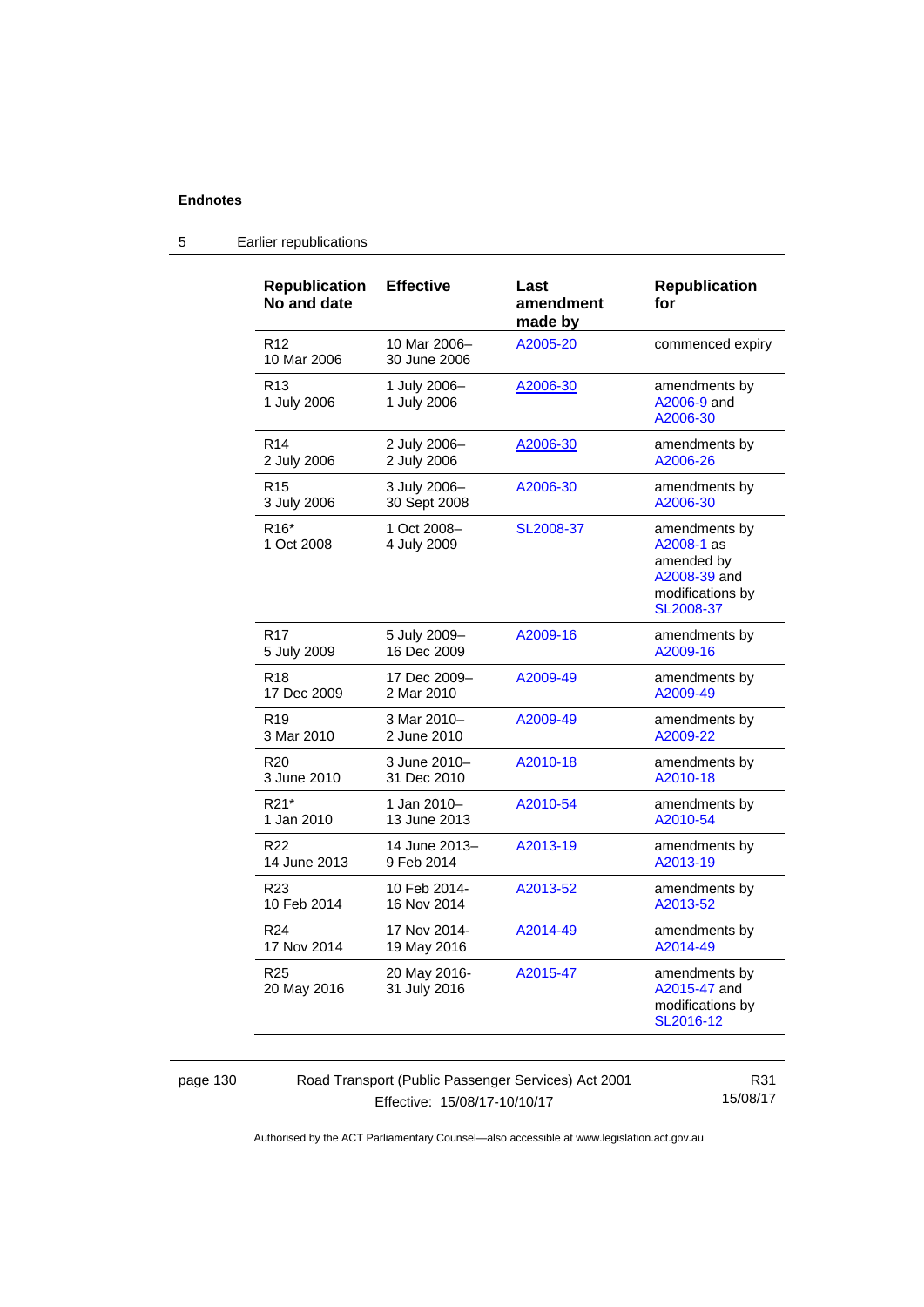Earlier republications 5

| <b>Republication</b><br>No and date | <b>Effective</b>            | Last<br>amendment<br>made by | <b>Republication</b><br>for                   |
|-------------------------------------|-----------------------------|------------------------------|-----------------------------------------------|
| R <sub>26</sub>                     | 1 Aug 2016-                 | A2015-47                     | amendments by                                 |
| 1 Aug 2016                          | 2 Aug 2016                  |                              | A2015-47                                      |
| R <sub>27</sub><br>3 Aug 2016       | 3 Aug 2016-<br>8 Mar 2017   | A2015-47                     | expiry of<br>modification<br>(s 131)          |
| R <sub>28</sub>                     | 9 Mar 2017-                 | A2017-4                      | amendments by                                 |
| 9 Mar 2017                          | 20 May 2017                 |                              | A2017-4                                       |
| R <sub>29</sub>                     | 21 May 2017-                | A2017-4                      | expiry of provision                           |
| 21 May 2017                         | 23 May 2017                 |                              | (s 130)                                       |
| R <sub>30</sub><br>24 May 2017      | 24 May 2017-<br>14 Aug 2017 | A2017-14                     | updated endnotes<br>as amended by<br>A2017-14 |

R31 15/08/17 Road Transport (Public Passenger Services) Act 2001 Effective: 15/08/17-10/10/17

page 131